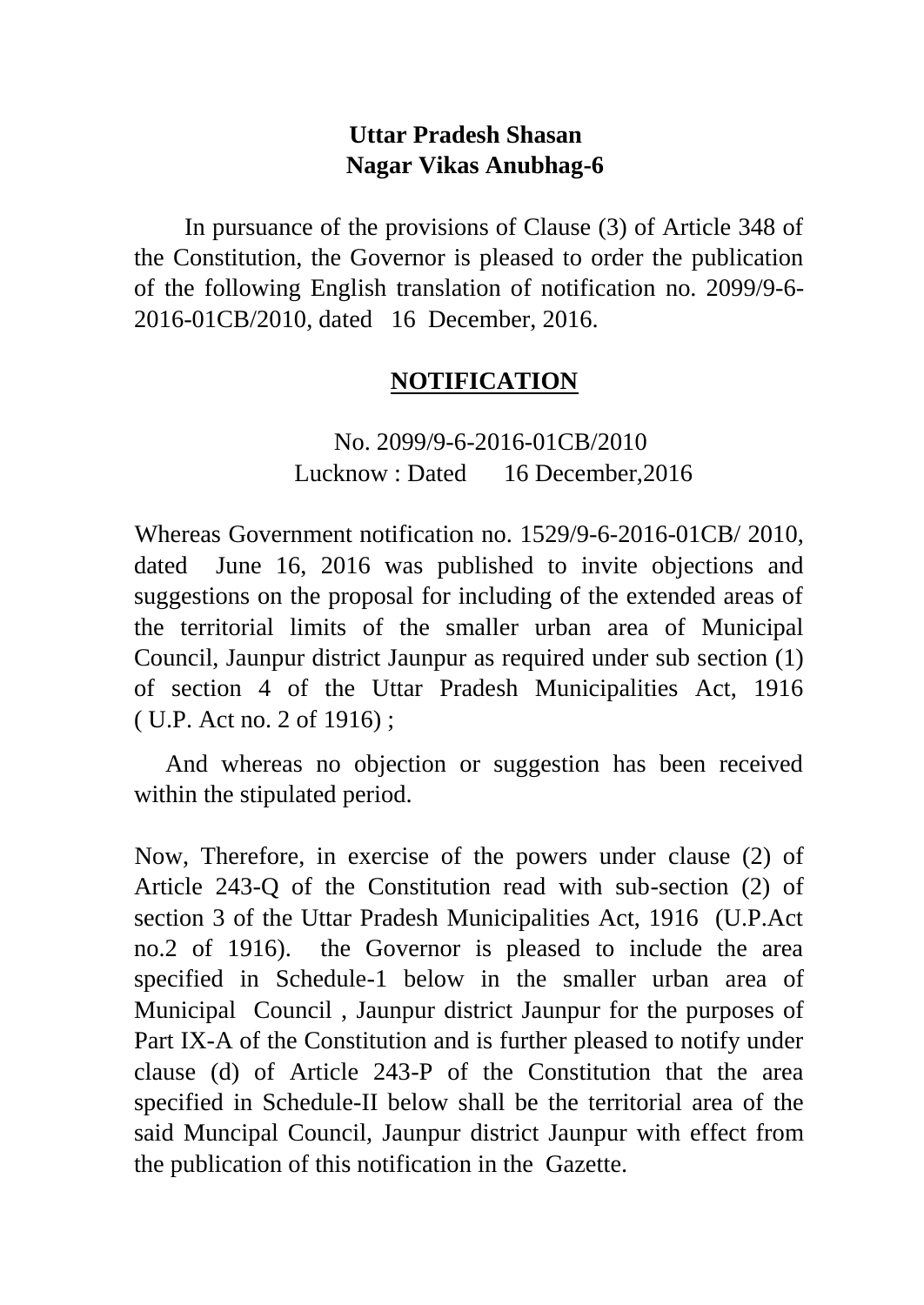#### **SCHEDULE -1**

#### **Areas included in Nagar Palika Parishad, Jaunpur District Jaunpur**

#### **East-Village Sarfarazpur**

1,2,3,4,5,6,7,8,9,10,11,12,13,14,15,16,17,18,19,20,21,22,23,24,25,26,27,28,29,30,31,32,33, 34,35,36,37,38,39,40,41,42,43,44,45,46,47,48,49,50,51,52,53,54,55,56,57,58,59,60,61,62, 63,64,65,66,67,68,69,70,71,72,73,74,75,76,77,78,79,80,81,82,83,84,85,86,87,88,89,90,91, 92,93,94,95,96,97,98,99,100,101,102,103,104,105,106,107,108,109,110,111,112,113,114, 115,116,117,118,119,120,121,122,123,124,125,126,127,128,129,130,131,132,133,134,135, 136,137,138,139,140,141,142,143.

#### **Total Plat No-143 Total Area of Plot 1.950 Hect.**

#### **East-Village Jamin Khudaband or Barakpur**

1,2,3,4,5,6,7,8,9,10,11,12,13,14,15,16,17,18,19,20,21,22,23,24,25,26,27,28,29,30,31,32,33, 34,35,36,37,38,39,40,41,42,43,44,45,46,47,48,49,50,51,52,53,54,55,56,57,58,59,60,61,62, 63,64,65,66,67,68,69,70,71,72,73,74,75,76,77,78,79,80,81,82,83,84,85,86,87,88,89,90,91, 92,93,94,95,96,97,98,99,100,101,102,103,104,105,106,107,108,109,110,111,112,113,114, 115,116,117,118,119,120,121,122,123,124,125,126,127,128,129, 130,131,132,133,162.

#### **Total Plat No-134 Total Area of Plot 6.514 Hect.**

#### **East-Village Mahagupur**

1,2,3,4,5,6,7,8,9,10,11,12,13,14,15,16,17,18,19,20,21,22,23,24,25,26,27,28,29,30,31,32,33, 34,35,36,37,38,39,40,41,42,43,44,45,46,47,48,49,50,51,52,53,54,55,56,57,58,59,60,61,62, 63,64,65,66,67,68,69,70,71,72,73,74,75,76,77,78,79,80,81,82,83,84,85,86,87,88,89,90,91, 92,93,94,95,96,97,98,99,100,101,102,103,104,105,106,107,108,109,110,111,112,113,114, 115,116,117,118,119,120,121,122,123,124,125,126,127,128,129,130,131,132,133,134,135, 136,137,138,139,140,141,142,143,144,145,146,147,148,149,150,151,152,153,154,155,156, 157,158,159,160,161,162,163,164,165,166,167,168,169,170,171,172,173,174,175,176,177, 178,179,180,181,182,183,184,185,186,187,188,189,190,191,192,193,194,195,196,197,198, 199,200,201,202,203,204,205,206,207,208,209,210,211,212,213,214,215,216,217,218,219, 220,221,222,223,224,225,226,227,228,229,230,231,232,233,234,235,236,237,238,239,240, 241,242,243,244,245,246,247,248,249,250,251,252,253,254,255,256,257,258,259,260,261, 262,263,264,265,266,267,268,269,270,271,272,273,274,275,276,277,278,279,280,281,282, 283,284,285,286,287,288,289,290,291,292,293,294,295,296,297,298,299,300,301,302,303, 304,305,306,307,308,309,310,311,312,313,314,315,316,317,318,319,320,321,322,323,324, 325,326,327,328,329,330,331,332,333,334,335,336,337,338,339,340,277/341,342,304/343.

#### **Total Plat No-343 Total Area of Plot 20.005 Hect.**

#### **East-Village Devchandpur**

1,2,3,4,5,6,7,8,9,10,11,12,13,14,15,16,17,18,19,20,21,22,23,24,25,26,27,28,29,30,31,32,33, 34,35,36,37,38,39,40,41,42,43,44,45,46,47,48,49,50,51,52,53,54,55,56,57,58,59,60,61,62, 63,64,65,66,67,68,69,70,71,72,73,74,75,76,77,78,79,80,81,82,83,84,85,86,87,88,89,90,91, 92,93,94,95,96,97,98,99,100,101,102,103,104,105,106,107,108,109,110,111,112,113,114, 115,116,117,118,119,120,121,122,123,124,125,126,127,128,129,130,131,132,133,134,135, 136,137,138,139,140,141,142,143,144,145,146,147,148,149,150,151,152,153,154,155,156, 157,158,159,160,161,162,163,164,165,166,167,168,169,170,171,172,173,174,175,176,177,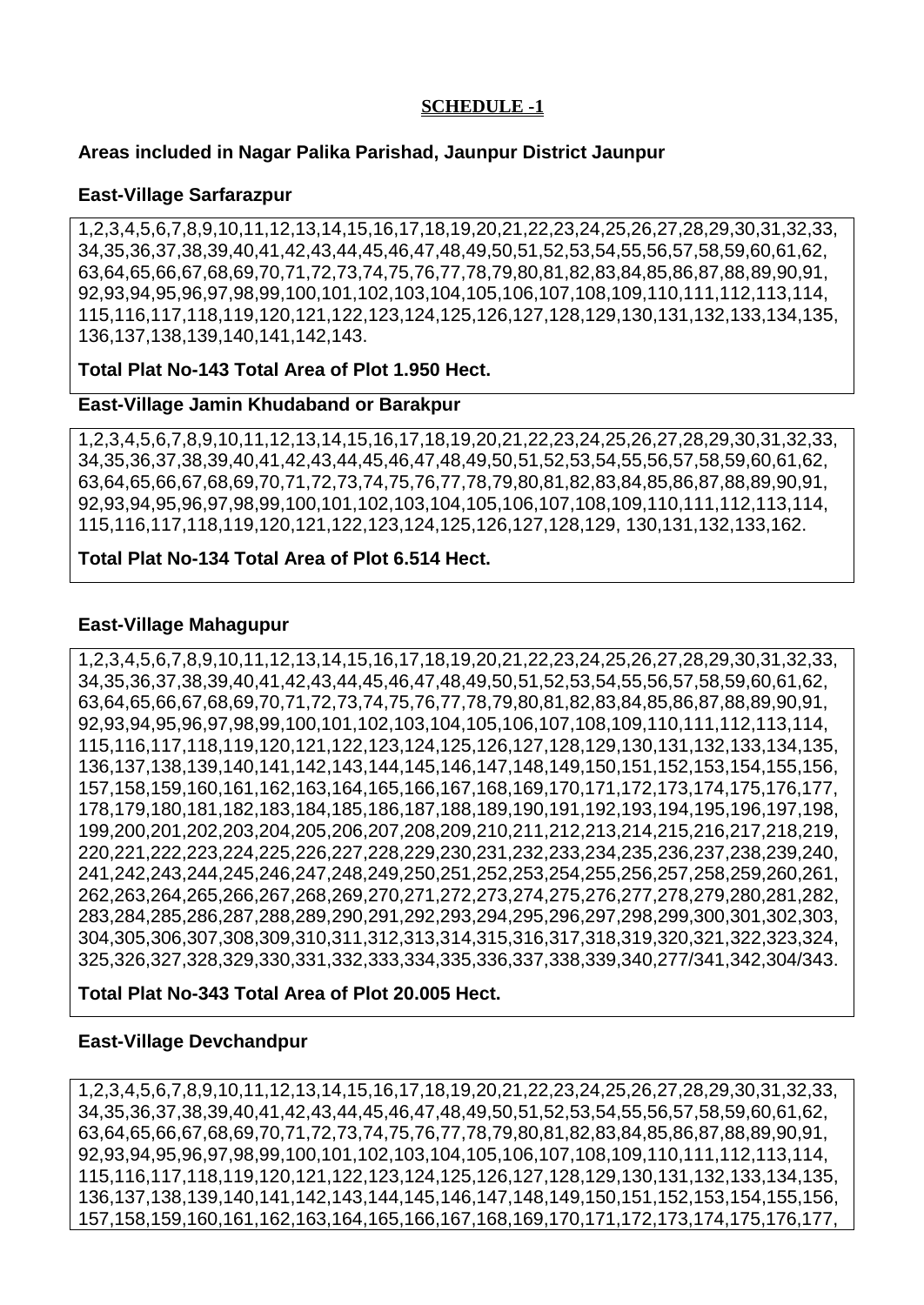178,179,180,181,182,183,184,185,186,187,188,189,190,191,192,193,194,195,196,197,198, 199,200,201,202,203,204,205,206,207,208,209,210,211,212,213,214,215,216,217,218,219, 220,221,222,223,224,225,226,227,228,229,230,231,232,233,234,235,236,237,238,239,240, 241,242,243,244,245,246,247,248,249,250,251,252,253,254,255,256,257,258,259,260,261, 262,263,264,265,266,267,268,269,270,271,272,273,274,275,276,277,278,279,280,281,282, 283,284,285/101.

**Total Plat No-285 Total Area of Plot 19.771 Hect.**

#### **East-Village Alikhanpur**

 1,2,3,4,5,6,7,8,9,10,11,12,13,14,15,16,17,18,19,20,21,22,23,24,25,26,27,28,29,30,31,32,33, 34,35,36,37,38,39,40,41,42,43,44,45,46,47,48,49,50,51,52,53,54,55,56,57,58,59,60,61,62, 63,64,65,66,67,68,69,70,71,72,73,74,75,76,77,78,79,80,81,82,83,84,85,86,87,88,89,90,91, 92,93,94,95,96,97,98,99,100,101,102,103,104,105,106,107,108,109,110,111,112,113,114, 115,116,117,118,119,120,121,122,123,124,125,126,127,128,129,130,131,132,133,134,135, 136,137,138,139,140,141,142,143,144,145,146,147,148,149,150,151,152,153,154,155,156, 157,158,159,160,161,162,163,164,165,166,167,168,169,170,171,172,173,174,175,176,177, 178,179,180,181,182,183,184,185,186,187,188,189,190,191,192,193,194,195,196,197,198, 199,200,201,202,203,204,205,206,207,208,209,210,211,212,213,214,215,216,217,218,219, 220,221,222,223,224,225,226,227,228,229,230,231,232,233,234,235,236,237,238,239,240, 241,242,243,244,245,246,247,248,249,250,251,252,253,254,255,256,257,258,259,260,261, 262,263,264,265,266,267,268,269,270,271,272,273,274,275,276,277,278,279,280,281,282, 283,284,285,286,287,288,289,290,291,292,293,294,295,296,297,298,299,300,301,302,303, 304,305,306,307,308,309,39/310,46/311,47/312,90/313,93/314,105/315,121/316,105/317,14 5/318,152/319,156/320,274/321,206/322,218/323,198/324,199/325,95/326,121/327,308/328, 40/329,103/330.

**Total Plat No-330 Total Area of Plot 41.569 Hect.**

#### **East-Village Bhagautipur**

1,2,3,4,5,6,7,8,9,10,11,12,13,14,15,16,17,18,19,20,21,22,23,24,25,26,27,28,29,30,31,32,33, 34,35,36,37,38,39,40,41,42,43,44,45,46,47,48,49,50,51,52,53,54,55,56,57,58,59,60,61,62, 63,64,65,66,67,68,69,70,71,72,73,74,75,76,77,78,79,80,81,82,83,84,85,86,87,88,89,90,91, 92,93,94,95,96,97,98,99,100,101,102,103,104,105,106,107,108,109,110,111,112,113,114, 115,116,117,118,119,120,121,122,123,124,125,126,127,128,129,130,131,132,133,134,135, 136,137,138,139,140,141,142,143,144,145,146,147,148,149,150,151,152,153,154,155,156, 157,158,159,160,161,162,163,164,165,166,167,168,169,170,171,172,173,174,175,176,177, 178,179,180,181,182,183,184,185,186,187,188,189,190,191,192,193,194,195,196,197,198, 199,200,201,202,203,204,205,206,207,208,209,210,211,212,213,214,215,216,217,218,219, 220,221,222,223,224,225,226,227,228,229,230,231,232,233,234,235,236,237,238,239,240, 241,242,243,244,245,246,247,248,249,250,251,252,253,254,255,256,257,258,259,260,261, 262,263,264,265,266,267,268,269,270,271,272,273,274,275,276,277,278,279,280,281,282, 283,284,285,286,287,288,289,290,291,292,293,294,295,296,297,298,299,300,178/301,178/ 302,178/ 303.

**Total Plat No-303 Total Area of Plot 30.953 Hect.**

#### **East-Village Ramdaspur Nevada**

1,2,3,4,5,6,7,8,9,10,11,12,13,14,15,16,17A,17B,18,19,20,21,22,23,24,25,26,27,28,29,30,31,3 2,33,34,35,36,37,38,39,40,41,42,43,44,45,46,47,48,49,50,51,52,53,54,55,56,57,58,59,60, 61,62,63,64,65,66,67,68,69,70,71,72,73,74,75,76,77,78,79,80,81,82,83,84,85,86,87,88,89, 90,91,92,93,94,95,96,97,98,99,100,101,102,103,104,105,106,107,108,109,110,111,112,113, 114,115,116,117,118,119,120,121,122,123,124,125,126,127,128A,128B,129,130,131,132, 133,134,135,136,137,138,139,140,141,142,143,144,145,146,147,148,149,150,151,152,153, 154,155A,155B,156,157,158,159,160,161,162,163,164,165,166,167,168,169,170,171,172, 173,174,175,176,177,178,179,180,181,182,183A,183B,184,185,186,187,188,189,190,191,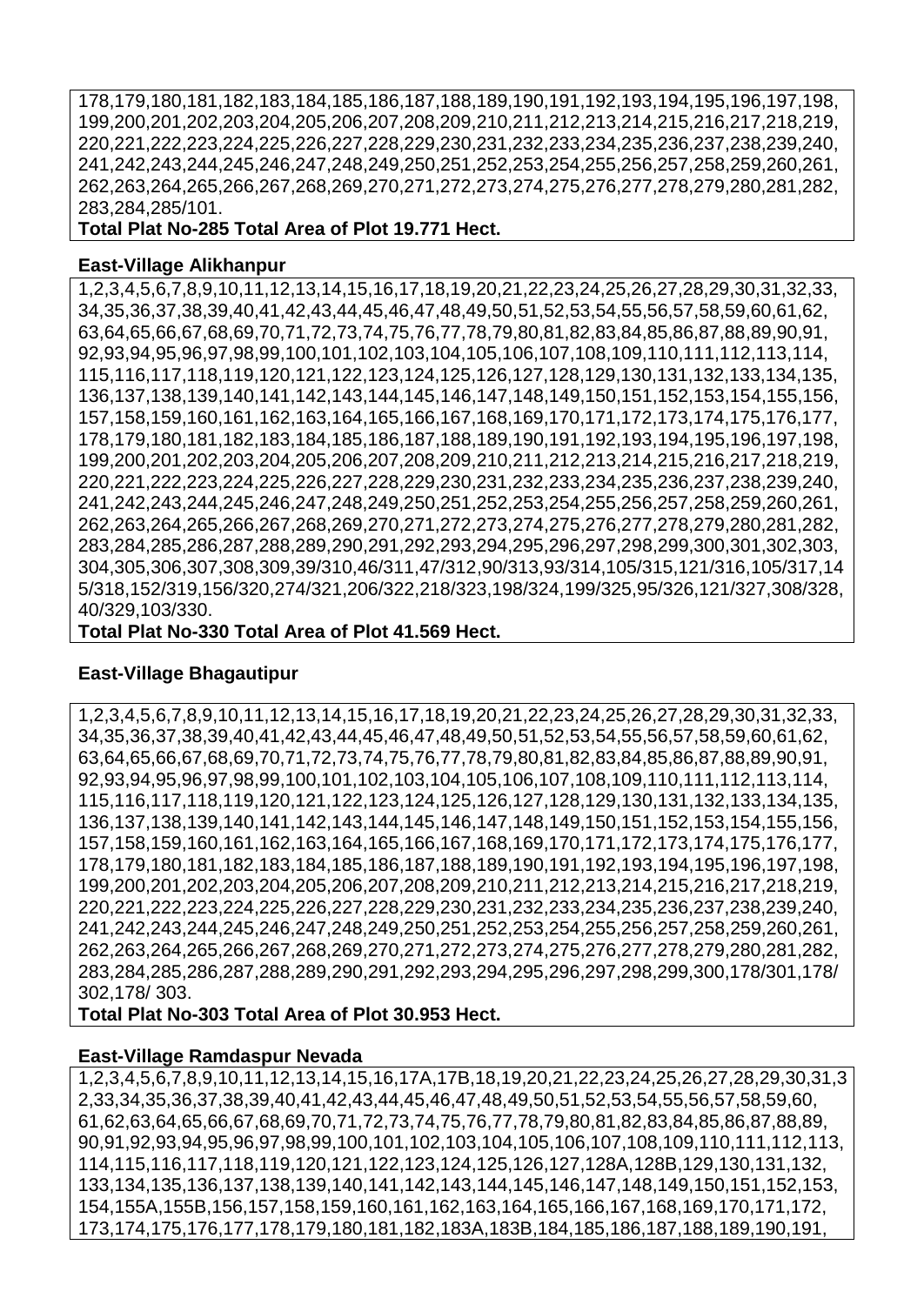192,193,194,195,196,197,198,199,200,201,202,203,204,205A,205B,206,207,208,209,210, 211,212,213,214,215,216,217,218,219,220,221,222,223,224,225,226,227,228,229,230,231, 232,233,234,235,236,237,238,239,240,241,242,243A,243B,244,245,246,247,248,249,250, 251,252,253,254,255,256,257,258A,258B,259,260,261A261B,262,263,264,265,266,267, 268A,268B,269,270,271,272,273,274,275,276,277,278,279,280,281,282,283,284,285,286, 287,288,289,290,291,292,293,294,295,296,297,298A,298B,299,300,301,302,303,304A, 304B,305,306,307,308,309,310,311,312,313,314,315,316,317,318,319,320,321,322,323, 324,325,326,327A,327B,328,329,330,331,332,333,334,335,336,337,338,339,340,341,342, 343,344,345,346,347,348,349,350,351,352,353,354,355,356,357,358,359,360,361,362,363, 364,365,366,367,368,369,370,371,372,373,374,375,376,377,378,379,380,381,382,383,384, 385,386,387,388,389,390,391,392,393,394,395,396,397,398,399,400,401,402,403,404,405, 406,407,408,409,410,411,412,413,414,415,416,417,418A,418B,418C,418D,418E,418F,419, 420A,420B,421,422,423,424,425,426,427,428,429,430,431,432,433,87/434,241/435,251/436 ,250/437.

**Total Plat No- 455 Total Area of Plot 28.911 Hect.**

## **East-Village Jamin mubarak or Manepur**

1,2,3,4,5,6,7,8,9,10,11,12M,12M,12M,13,14,15,16,17,18,19,20,21,22,23,24,25,26,27,28,29, 30,33,36,37,38,39,40,41,42,43,56M,69,70,71,72,73,74,75,76,77,78,79A,79B,79C,80,81,82,8 3,84,85,86,87,88,89,90,91,92,93,94,95,96,97,98M,99,100,101,102,103,104,105,106,107,108 ,109,110,111,112,113,114,115,116,117,118,119,120,121,122,123,124,125,126,127,128,129, 130,131,132,133,134,135,136,137,138,139,140,141,142,143,144,145,146,147,148,149,150, 151,152,153,24,31,32,33M,34,35,44,45,46,47,48,49,50,51,52,53,54,55,56M,57B,58,59,60, 61,62,63,64,65,66,67,68,154,155,156,157,158,159,68/2,80/1,81C,82,84/1,84/4,86,87,88,89, 90,91,93,93/1,93/2,94,95,95/2,96,96/1,96/2,97,98/2,99,100,101/1,101/2,102. **Total Plat No-194 Total Area of Plot 13.099 Hect.**

#### **East-Village Meerpur**

1,2,3,4,5,6,7,8,9,10,11,12,13,14,15,16,17,18,19,20,21,22,23,24,25,26,27,28,29,30,31,32,33, 34,35,36,37,38,39,40,41,42,43,44,45,46,47,48,49,50,51,52,53,54,55,56,57,58,59,60,61,62 ,63,64,65,66,67,68,69,70,71,72,73,74,75,76,77,78,79,80,81,82,83,84,85,86,87,88,89,90,91, 92,93,94,95,96,97,98,99,100,101,102,103,104,105,106,107,108,109,110,111,112,113,114, 115,116,117,118,119,120,121,122,123,124,125,126,127,128,129,130,131,132,133,134,135, 136,137,138,139,140,141,142,143,144,145,146,147,148,149,150,151,152,153,154,155,156, 157,158,159,160,161,162,163,164,165,166,167,168,169,170,171,172,173,174,175,176,177, 178,179,180,181,182,183,184,185,186,187,188,189,190,191,192,193,194,195,196,197,198, 199,200,201,202,203,204,205,206,207,208,209,210,211,212,213,214,215,216,217,218,219, 220,221,222,223,224,225,226,227,228,229,230,231,232,233,234,235,236,237,238,239,240, 241,242,243,244,245,246,247,248,249,250,251,252,253,254,255,256,257,258,259, 260,261A,261B,262,263,264,265,266,267,268,269,270, 271,272,273,274,275. **Total Plat No-275 Total Area of Plot 11.393 Hect.**

#### **East-Village Dharanidharpur Dehati**

1,2,3,4,5,6,7,8,9,10,11,12,13,14,15,16,17,18,19,20,21,22,23,24,25,26,27,28,29,29/2,30,31, 32,33,34,35,36,37,38,39,40,41,42,43,44,45,46,47,48,49,50,51,52,53,54,55,56,57,58,59,60, 61,62,63,64,65,66,67,68,69,70,71,72,73,74,75,76,77,78,79,80,81,82,83,84,85,86,87,88,89, 90,91,92,93,94,95,96,97,98,99,100,101,102,103,104,105,106,107,108,109,110,113,130,131, 132,133,134,135,136,140,141,142,144,145,146,147,148,151,279, 70/285,73/283,90/287. **Total Plat No-127 Total Area of Plot 113.197 Hect.**

#### **East-Village Vishesharpur Dehati**

1,2,3,4,5,6,7,8,9,10A,10B,11,12,13,14,15,16,17,18,19,20,21,22,23,24,25,26,27,28,29,30,31, 32A,32B,33,34,35,36,37,38,39,40,41,42,43,44,45,46,47,48,49,50,51,52A,52B,53,54,55,56, 57,58,59,60,61,62,63,64,65,66,67,68A,68B,69,70,71A,71B,72,73,74,75,76,77,78,79,80,81,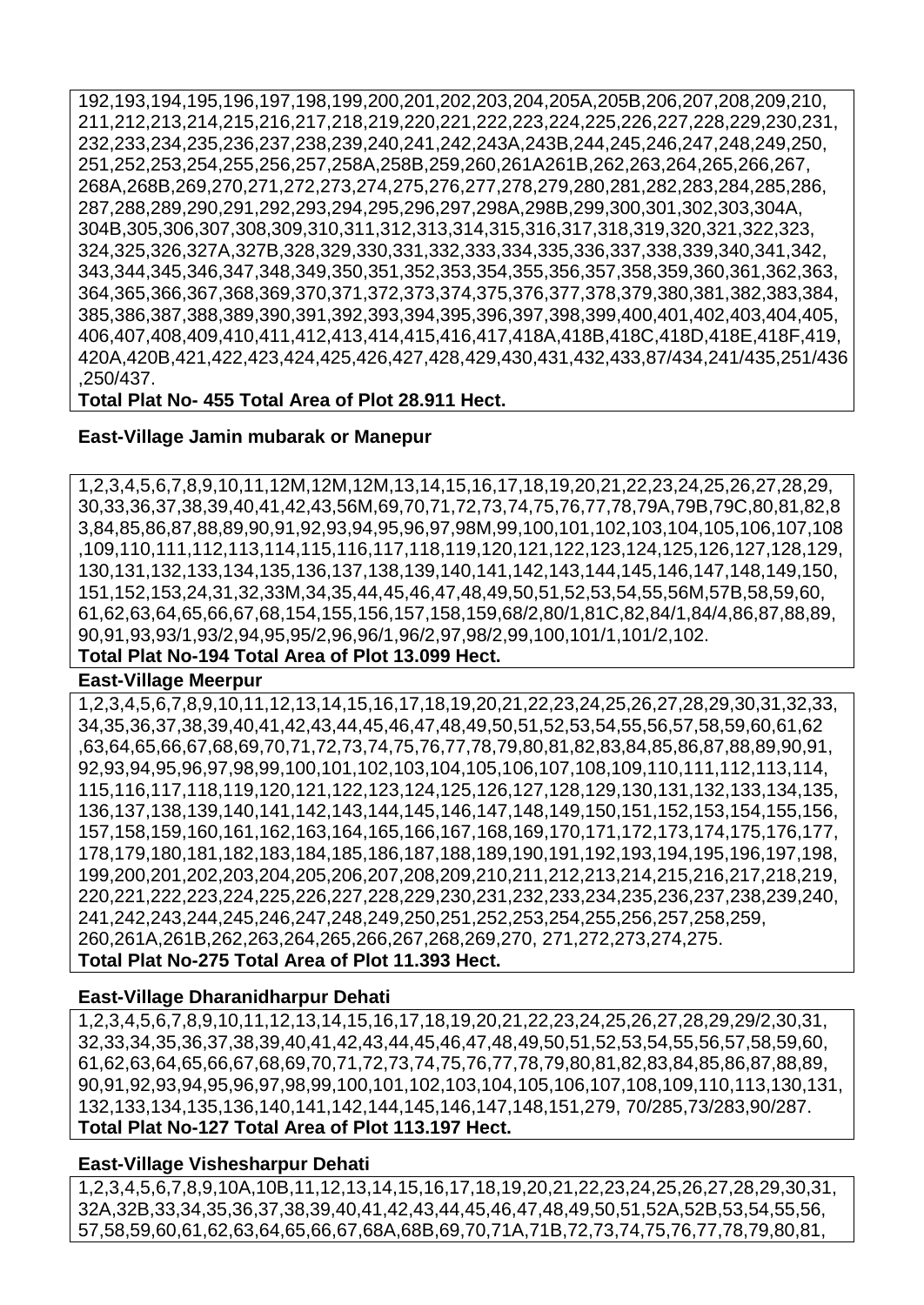82,83,84,85,86,87,88,89,90,91,92,93,94,95,96,97,98,99,100,101,102,103,104,105,106,107, 108,109,110,111,112,113,114,115,116,117,118,119,120,121,122,123,124,125,126,127,128, 129,130,131,132,133,134,135,136,137,138,139,140,141,142,143,144,145,146,147,148,149, 150,151,152,153,154,155,156,157,158,159,160,161,162,163,164C,164C,165,166,167A,167B ,168,169,170,171,172,173,174,175,176,177,178,179,180,181,182,183,184,185 ,186,187,188,189,190,191,192,193,194,195,196,197,198,199,200,201,202,203,204,205, 206,207,208,209,210,211,212,213,214,215,216,217,218,219,220,221,222,223,224,225,226, 227,228,229,230,231,232,233,234,235,236,237,238,239,240,241,242,243,244,245,246,247, 248,249,250,251,252,253,254,255,256,257,258,259,260,261,262,263,264,265A,265B,265C2 65D,265E,265F,265G,266,267,268,269A,269B,269C,269D,270,271,272,273,274,275,276, 277,278,279,280,281,282,283,284,285,286,287,288,289,290,291,292,293,294,295,296,297, 298,299,300,301,302,303,304,305,306,307,308,309,310,311,312,313,314,315,316,317,318, 319,320,321,322,323,324,325,326,327,328,329,330,331,332,333,334,335,336,337,338,339, 340,341,342,343,344,345,346,347,348,349,350,351,352,353,354,355,356,357,358,359,360, 361,362,363,364,365,366,367,368,369,370,371,372,373,374,375,376,377,378,379,380,381, 382,383,384,385,386,387,388,389,390,391,392A,392B,392C,392D,393,394,395,396,397,398 , 399,400,401,402,403,404,405,406,407,408,409,410,411,412,413,414,415,416,417,418,419, 420,421,422,423,424,425,426,427,428,429,430,431,432,433,434,435,436,437,438,439,440, 441,442,443,444,445,446,447,448,449,450,451,452,453,454,455,456,457,458,459,460,461, 462,463,464,465,466,467,468,469,470,471,472,473,474,475,476,477,478,479,480,481,482, 483,484,485,486,487,488,489,490,491,492,493,494,495,496,497,498,499,500,501,502,503, 504,505,506,507,508,509,510,511,512,513,514,515,516,517,518,519,520,521,522,523,524, 525,526,527,528,529,530,531,532,533,534,535,536,537,538,539,540,541,542,543,544,545, 546,547,548,549A,549B,550,551,552A,552B,553,554,555,556,557,558,559,560,561,562, 563,564,565,566,567,568,569,570,571,572,573,574,575,576,577,578,579,580,581,582,583, 584,585,586,587,588,589,590,591,592,593,594,595,596,597,598,599,600,601,602,603,604, 605,606,607,608,609,610,611,612,613,614,615,616,617,618,619,620,621,622,623,624,625, 626,627,628,629,630,631,632,633,634,635,636,637,638,639,640,641,642,643,644,645,646, 647,648,649,650,651,652,653,654A,654B,654C,654D,654E,654F,656,657,658,659,660,661, 662,663,664,665,666,667,668,669,670,671,672,673,674,675,676,677,678,679,680,681,682, 683,684,685,686,687,688,689,690,691,692,693,694,695,696,697,698,699,700,701,702,703, 704,705,706,707,708,709,710,711,712,31/713,74/714,79/715,262/716,331/717,325/718,387/ 719,387/720,441/721,532/722,674/723,28/724,75/725,34/726,75/727,665/728,500/729,353/7 30,559/731.

**Total Plat No-760 Total Area of Plot 73.782 Hect.**

#### **East-Village Mandvivar or Panchahatiya**

1,2,3,4,5,6,7,8,9,10,11,12,13,14,15,16,17,18,19,20,21,22,23,24,25,26,27,28,29,30,31,32,33, 34,35,36,37,38,39,40,41,42,43,44,45,46,47,48,49,50,51,52,53,54,55,56,57,58,59,60,61,62, 63,64,65,66,67,68,69,70,71,72,73,74,75,76,77,78,79,80,81,82,83,84,85,86,87,88,89,90,91, 92,93,94,95,96,97,98,99,100,101,102,103,104,105,106,107,108,109,110,111,112,113,114, 115,116,117,118,119,120,121,122,123,124,125,126,127,128,129,130,131,132,133,134,135, 136,137,138,139,140,141,142,143,144,145,146,147,148,149,150,151,152,153,154,155,156, 157,158,159,160,161,162,163,164,165,166,167,168,169,170,171,172,173,174,175,176,177, 178,179,180,181,182,183,184,185,186,187,188,189,190,191,192,193,194,195,196,197,198, 199,200,201,202,203,204,205,206,207,208,209,210,211,212,213,214,215,216,217,218,219, 220,221,222,223,224,225,226,227,228,229,230,231,232,233,234,235,236,237,238,239,240, 241,242,243,244,245,246,247,248,249,250,251,252,253,254,255,256,257,258,259,260,261, 262,263,264,265,266,267,268,269,270,271,272,273,274,275,276,277,278,279,280,281,282, 283,284,285,286,287,288,289,290,291,292,293,294,295,296,297,298,299,300,301,302,303, 304,305,306,307,308,309,310,311,312,313,314,315,316,317,318,319,320,321,322,323,324, 325,326,327,328,329,330,331,332,333,334,335,336,337,338,339,340,341,342,343,344,345, 346,347,348,349,350,351,352,353,354,355,356,357,358,359,360,361,362,363,364,365,366, 367,368,369,370,371,372,373,374,375,376,377,378,379,380,381,382,383,384,385,386,387,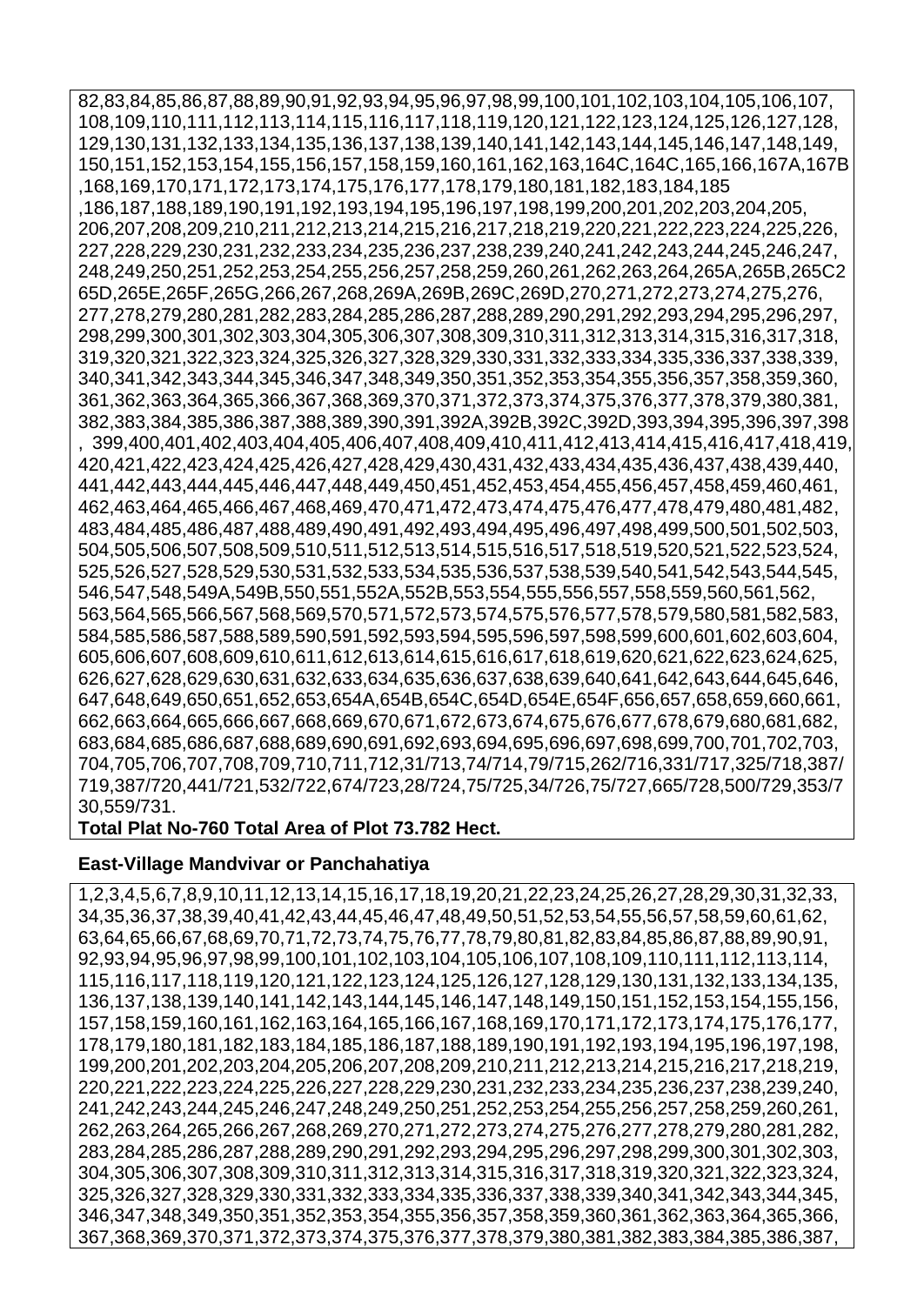388,389,390,391,392,393,394,395,396,397,398,399,400,401,402,403,404,405,406,407,408, 409,410,411,412,413,414,415,416,417,418,419,420,421,422,423,424,425,426,427,428,429, 430,431,432,433,434,435,436,437,438,439,440,441,442,443,444,445,446,447,448,449,450, 451,452,453,454,455,456,457,458,459,460,461,462,463,464,465,466,467,468,469,470,471, 472,473,474,475,476,477,478,479,480,481,482,483,484,485,486,487,488,489,490,491,492, 493,494,495,496,497,498,499,500,501,502,503,504,505,506,507,508,509,510,511,512,513, 514,515,516,517,518,519,520,521,522,523,524,525,526,527,528,529,530,531,532,533,534, 535,536,537,538,539,540,541,542,543,544,545,546,547,548,549,550,551,552,553,545,555, 556,557,558,559,560,561,562,563,564,565,566,567,568,569,570,571,572,573,574,575,576, 577,578,579,580,581,582,583,584,585,586,587,588,589,590,591,592,593,594,595,596,597, 598,599,600,601,602,603,604,605,606,607,608,609,610,611,612,613,614,615,616,617,618, 619,620,621,622,623,624,625,626,627,628,629,630,631,632,633,634,635,636,637,638,639, 640,641,642,643,644,645,646,647,648,649,650,651,652,653,654,656,657,658,659,660,661, 662,663,664,665,666,667,668,669,670,671,672,673,674,675,676,677,678,679,680,681,682, 683,684,685,686,687,688,689,690,691,692,693,694,695,696,697,698,699,700,701,702,703, 704,705,706,707,708,709,710,711,712,713,714,715,716,717,718,719,720,721,722,723,724, 725,726,727,728,729,730,731,732,733,734,735,736,737,738,739,740,741,742,743,744,745, 746,747,748,749,750,751,752,753,754,755,756,757,758,759,760,761,762,763,764,765,766, 768,769,770,771,772,773,774,775,776,777,778,779,780,781,782,783,784,785,786,787,788, 789,790,791,792,793,794,795,796,797,798,799,800,801,802,803,804,805,806,807,808,809, 810,811,812,813,814,815,816,817,818,819,820,821,822,823,824,825,826,827,828,829,830, 831,832,833,834,835,836,837,838,839,840,841,842,843,844,845,846,847,848,849,850,851, 852,853,854,855,856,857,858,859,860,861,862,863,864,865,866,867,868,869,870,871,872, 873,874,875,876,877,878,879,880,881,882,883,884,885,886,887,888,889,890,891,892,893, 894,895,896,897,898,899,900,901,902,903,904,905,906,907,908,909,910,911,912,913,914, 915,916,917,918,919,920,921,922,923,924,925,926,927,928,929,930,931,932,933,934,935, 936,937,938,939,940,941,942,943,944,945,946,947,948,949,950,951,952,953,954,955,956, 957,958,959,960,729/961,552/962,290/963,515/964,958/965,950/966,651/967,668/968,668/ 969,257/970,505/971,283/972,846/963,685/974,586/975,257/976,534/977,135/978,749/979, 199 /980,319 /981,664 /982,846/976.

#### **Total Plat No-983 Total Area of Plot 119.557 Hect.**

#### **East-Village Chachakpur**

19/1,19/2,20,21,22M,22M,23,24,25,26,27,95,96,97,98M,98M,99,101,102,103,104,105,106, 107/1,107/2,107/3,108,109,110,111,112,113,114M,114M,115,116M,116M,117,118M,119, 120M,120M,121,122,123,126,127,128,129,130,131,132,133,138M,139M,142,143M,143M, 146M,146M,147,228M,229,230,231M,231M,232,233,234,235,236M,236M,237M,237M,238M ,238M,239,240,241,242,243M,243M,244M,244M,244M,245,246,247,248M,249M,249M, 250M,250M,251M,251M,252M,253M,254/1,254/1,254/2,254/4,255,256M,256M,257M,257M, 258,259,260M,260M,261M,261M,262M,262M,263M,263M,264M,264M,265,266M,266M,267, 268C,268/1,268/2,268/3,269/1,269/2,270,271M,271M,271M,272,273,274,275,276,277,278, 279,280,281,282,283,284M,284M,285,286M,286M,287,288,289,290,291,292,293,294M, 294M,295M,295M,296,297M,297M,298,299M,299M,300/1,300/2,301,302,303M,303M,303M, 304M,304M,305M,305M,306,307,308,309,310/1,310/2M,310/2M,311M,311M,312,313,315, 316,317,318,319M,319M,320,321,322,323,324/1,324/2,325,326/1,326/2,327M,328,329M, 329/1,330M,330M,331,332,333,334/1,334/2,335/2,336/2,337,338,339M,340M,340M,341M, 341M,342M,342M,343C,348/1,358,358M,359M,359M,361,416/1,490,491/1,492M,492M,493, 494,495M,495M,496,496/2,497,498,499,500,501,502,503,504,505,506,507,508,509M,509M, 510,511,512M,512M,513M,513M,514M,514M,515,515M,516,517,518,519,520,521M,521M, 522,523,524,525,526M,526M,527M,527M,528,529,530,531,533M,534M,534M,544M,623M, 634,634M,637M,638,639M,639M,640,641,642M,643M,643M,643M,644M,644M,645,646,647 ,648/1,648/2,648/2,649,650,651,652,653,654,655,656,657,658,661M,661M,661/1,662,663,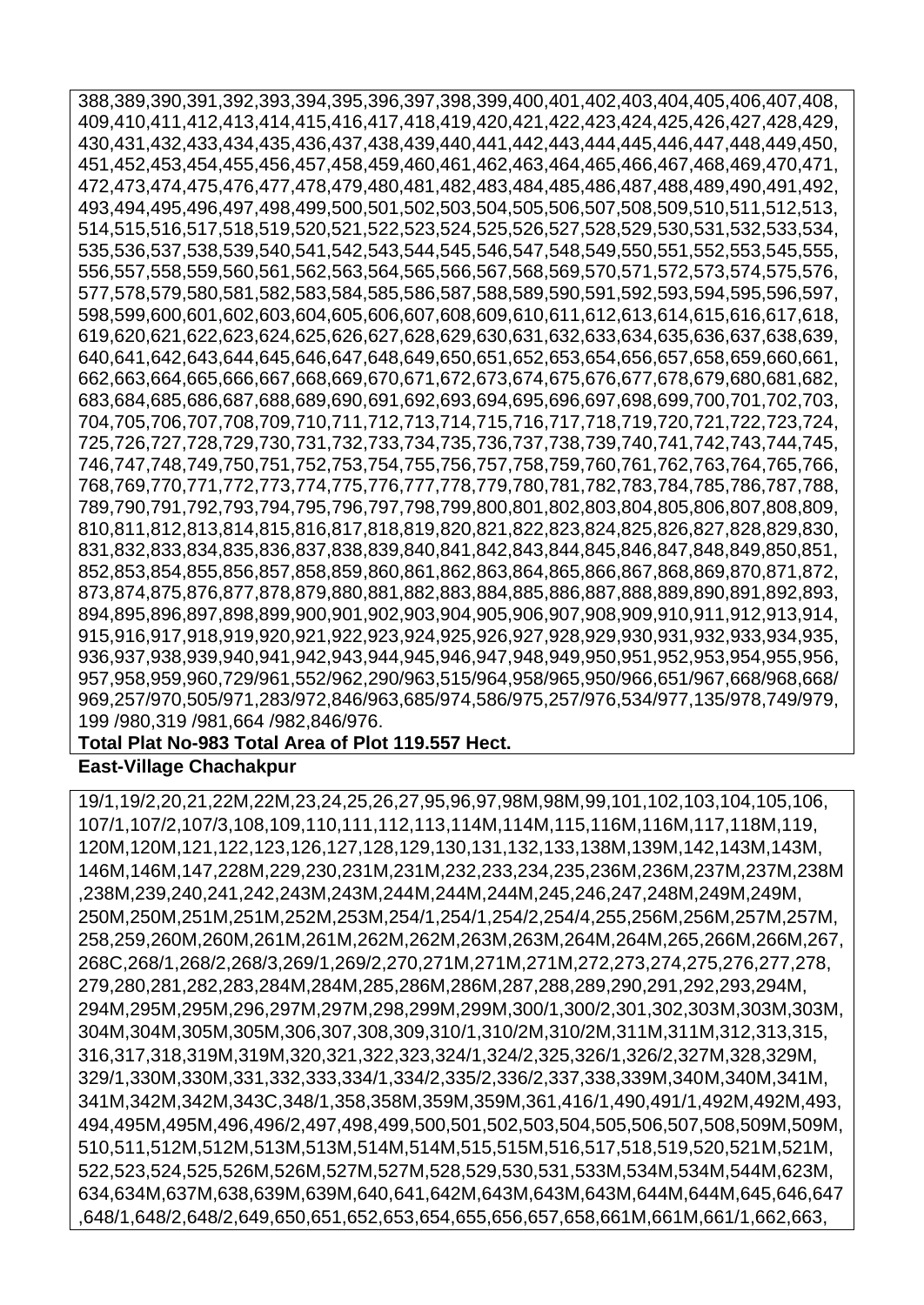664,665,666,667,668,669,670,671M,671M,672M,672M,672M,673/1M,673/2M,673/2M,673M, 673/2M,674,675,676,677,678,679,680M,680M,681M,681M,682,683M,684,685,685M,686,68 7,688,689,690,691,692,693,694,695,696,697M,697M,700,701,702,703,704,705,706,707,708 ,709,710M,710M,711M,711M,712,713,714,715,716,717,718,719,720,721,722,723,724,725, 726M,726M,726M,727,727M,727M,728,729,730M,730M,731,732,733,734,735,736,737,738 M,738M,739,740,741,742M,742M,742M,743,744,744/1,745,746,747,748,749,750,751,752, 753,754,755,756,757,758/1,758/2,759M,759M,760/1,760/2,761,762,763,764,765,766,767, 768,769M,769M,770,771,772M,772M,773,774,775M,775M,776/1,776/2,776/3,776/4,776/4M, 779,780,781,782,783,784,785,786,787,788,790,791,792,793,794,795,796/2,767,798,801, 802,803,804,805,806,807,808,809,810,811,812,813,814M,814M,814M,815,816,817,818,819 ,820,821,822,823,824/1,824/3,826/2,826/3,826/4,826/5,826/6,826/6,826/7,826/8,827,828, 829,830,831,832,833,834,839,235/845,759/850,759/850,759/850,826/851/1,828/851,828/85 1/1,255/853, 306/854,855.

## **Total Plat No-544 Total Area of Plot 348.974 Hect.**

## **East-Village Husenabad Dehati**

906,907,908,909,910,911,912,913,914,915,916,917,918,919,920,921,922,923,924,925,926, 927,928,929,930,931,932,933,934,936,937,938,939,940,941,942,943,944,945,946,947,948, 949,950,951,952,953,954,955,956,957,958,959,960,961,962,963,964,965,966,967,968,969, 970,971,972,973,974,975,976,977,978,979,980,981,982,983,984,985,986,987,988,989,990, 991,992,993,994,995,996,997,998,999,1000,1001,1002,1003,1004,1005,1006,1007,1008, 1009,1010,1011,1012,1013,1014,1015,1016,1017,1018,1019,1020,1021,1022,1023,1024, 1025,1026,1027,1028,1029,1030,1031,1032,1033,1034,1035,1036,1037,1038,1039,1040, 1041,1042,1043,1044,1045,1046,1047,1048,1049,1050,1051,1052,1053,1054,1055,1056, 1057,1059,1060,1061,1062,1063,1064,1065,1066,1067,1068,1069,1070,1071,1072,1073, 1074,1075,1076,1077,1078,1079,1080,1081,1082,1083,1084,1085,1086,1087,1088,1089, 1090,1091,1092,1093,1094,1095,1096,1097,1098,1099,1100,1101,1102,1103,1104,1105, 1106,1107,1108,1109,1110,1111,1112,1113,1114,1115,1116,1117,1118,1119,1120,1121, 1122,1123,1124,1125,1126,1127,1128,1129,1130,1131,1132,1133,1134,1135,1136,1137, 1138,1139,1140,1141,1142,1143,1144,1145,1146,1147,1148,1149,1150,1151,1152,1153, 1154,1155,1156,1157,1158,1159,1160,1161,1162,1163,1164,1165,1166,1167,1168,1169, 1170,1171,1172,1173,1174,1175,1176,1177,1178,1179,1180,1181,1182,1183,1184,1185, 1186,1187,1188,1189,1190,1191,1192,1193,1194,1195,1196,1197,1198,1199,1200,1201, 1202,1203,1204,1205,1206,1207,1208,1209,1210,1211,1212,1213,1214,1215,1216,1217, 1218,1219,1220,1221,1222,1223,1224,1225,1226,1227,1228,1229,1230,1231,1232,1233, 1234,1235,1236,1237,1238,1239,1240,1241,1242,1243,1244,1245,1246,1247,1248,1249, 1250,1251,1252,1253,1254,1255,1256,1257,1258,1259,1260,1261,1262,1263,1264,1265, 1266,1267,1268,1269,1270,1271,1272,1273,1274,1275,1276,1277,1278,1279,1280,1281, 1282,1283,1284,1285,1286,1287,1288,1289,1290,1291,1292,1293,1294,1295,1296,1297, 1298,1299,1300,1301,1302,1303,1304,1305,1306,1307,1308,1309,1310,1313/1350, 959/1351,1064/1352,1067/1353,1099/1354,1173/1355,1001/1356,1219/1357,1092/1371, 925/1373,939/1304,936/1375,1100/1378,1172/1379,1093/1395,913/1402,913/1403, 913/1404,967/ 1397.

**Total Plat No- 433 Total Area of Plot 59.924 Hect.**

# **East-Village Banshgopalpur**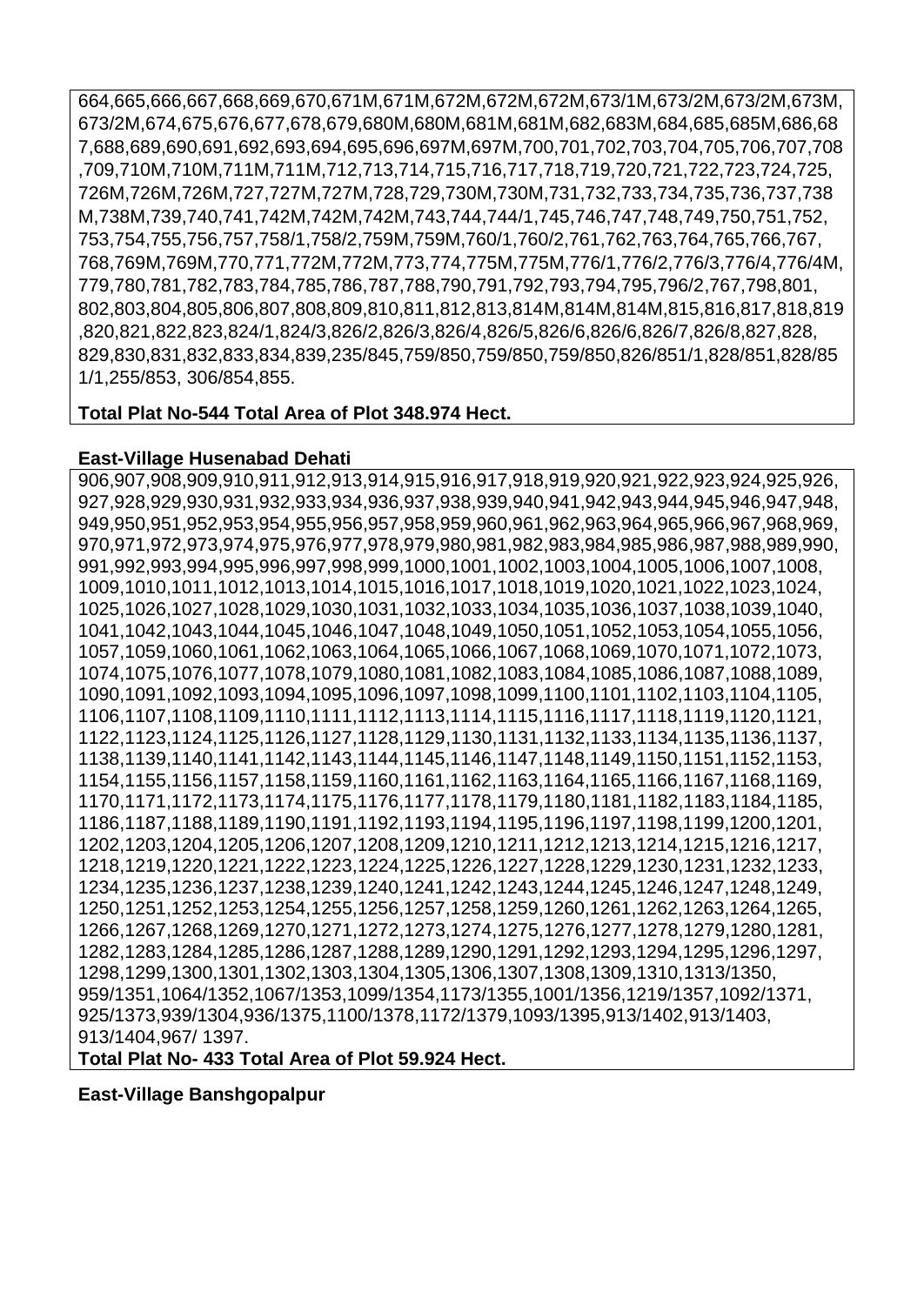1,2,3,4,5,6,7,8,9,10,11,12,13,14,15,16,17,18,19,20,21,22,23,24,25,26,27,28,29,30,31,32, 33,34,35,36,37,38,39,40,41,42A,42B,43,44,45,46,47,48,49,50,51,52,53,54,55,56,57,58,59, 60,61,62,63,64,65,66,67,68,69,70,71,72,73,74,75,76,77,78,79,80,81,82,83,84,85,86,87,88, 89,90,91,92,93,94,95,96,97,98,99,100,101,102,103,104,105,106,107,108,109,110,111,112 ,113,114,115,116,117,118,119,120,121,122,123,124,125,126,127,128,129,130,131,132, 133,134,135,136,137,138,139,140,141,142,143,144,145,146,147,148,149,150,151,152, 153,154,155,156,157,158,159,160,161,162,163,164,165,166,167,168,169,170,171,172, 173,174,175,176,177,178,179,180,181,182,183,184,185,186,187,188,189,190,191,192, 193,194,195,196,197,198,199,200,201,202,203,204,205,206,207,208,209,210,211,212, 213,214,215,216,217,218,219,220,221,222,223,224,225,226,227,228,229,230,231,232, 233,234,235,236,237,238,239,240,241,242,243,244,245,246,247,248,249,250,251,252, 253,254,255,256, 257, 258,75/259,55/260. **Total Plat No-261 Total Area of Plot 11.993 Hect.**

#### **East-Village Gangapatti Khurd**

1,2,3,4,5,6,7,8,9,10,11,12,13,14,15,16,17,18,19,20,21,22,23,24,25,26,27,28,29,30,31,32,33, 34,35,36,37,38,39,40,41,42,43,44,45,46,47,48,49,50,51,52,53,54,55,56,57,58,59,60,61,62, 63,64,65,66,67,68,69,70,71,72,73,74,75,76,77,78,79,80,81,82,83,84,85,86,87,88,89,90,91, 92,93,94,95,96,97,98,99,100,101,102,103,104,105,106,107,108,109,110,111,112,113,114, 115,116,117,118,119,120,121,122,123,124,125,126,127,128,129,130,131,132,133,134,135, 136,137,67/138,56/139.

## **Total Plat No-139 Total Area of Plot 10.638 Hect.**

#### **East-Village Babupur**

1,2,3,4,5,6,7,8,9,10,11,12,13,14,15,16,17,18,19,20,21,22,23,24,25,26,27,28,29,30,31,32,33, 34,35,36,37,38,39,40,41,42,43M,43M,43M,44,45,46,47,48,49,50,51,52,53,54,55,56,57,58, 59,60,61,62M,62M,63,64,65,66,67,68,69,70,71,72,73,74,75,76,77,78,79,80,81,82,83,84,85, 86,87,88,89,90,91,92,93,94,95,96,97,98,99,100,101,102,103,104,105,106,107,108,109,110, 111,112,113,114,115,116,117,118,119,120,121,122,123,124,125,126,127,128,129,130,131, 132,133,134,135,136,137,138,139,140,141,142,143,144,145,146,147,148,149,150,151,152, 153,154,155,156,157,158,159,160,161,162,163,164,165,166,167,168,169,170,171,172,173, 174,175,176,177,178,179,180,181,182,183,184,185,186,187,188,189,190,191,192,193,194, 195,196,197,198,199,200,201,202,203,204,205,206,207,208,209,210,211,212,213,214,215, 216,217,218,219,220,221,222,223,224,225,226,227,228,229,230M,230M,230M,230M,231M, 231M,232,233,234,235,236,237,238,239,240,241,242,243,244,245,246,247,248,249,250, 251,252,253,254,255,256,257,258,259,260,261,262,263,264,265,266,267,268,269,270,271, 272,273M,273M,274,275,276,277M,277M,278,279,280,281,282,283,284,285,286,287,288, 289,290,291,292,293,294,295,296,297,298,299M,299M,300,301,302,303,304,305,306,307, 308, 309,310,311,57/312,362/313.

**Total Plat No-323 Total Area of Plot 22.613 Hect.**

#### **East-Village Kishunpur**

1,2,3K,4,5,6,7,8,9,10,11,12,13,14,15,16,17,18,19,20,21,22,23,24,25,26,27A,B,C,D,E,28,29,3 0,31,32,33,34,35,36,37,38,39,40,41,42,43,44,45,46,47,48,49,50,51,52,53,54,55,56,57,58, 59,60,61,62,63,64,65,66,67,68,69,70,71,72,73,74,75,76,77,78,79,80,81,82,83,84,85,86,87, 88,89,90,91,92,93,94,95,96,97,98,99,100,101,102,103,104,105,106,107,108,109,110,111, 112,113,114,115,116,117,118,119,120,121,122,123,124,125,126,127,128,129,130,131,132, 133,134,135,136,137,138,139,140,141,142, 143, 144,145, 146,147,148.

## **Total Plat No-139 Total Area of Plot 10.638 Hect.**

#### **East-Village Hindopatti**

1,2,3,4,5,6,7,8,9,10,11,12,13,14,15,16,17,18,19,20,21,22,23,24,25,26,27,28,29,30,31,32,33, 34,35,36,37,38,39,40,41,42,43,44,45,46,47,48,49,50,51,52,53,54,55,56,57,58,59,60,61,62,6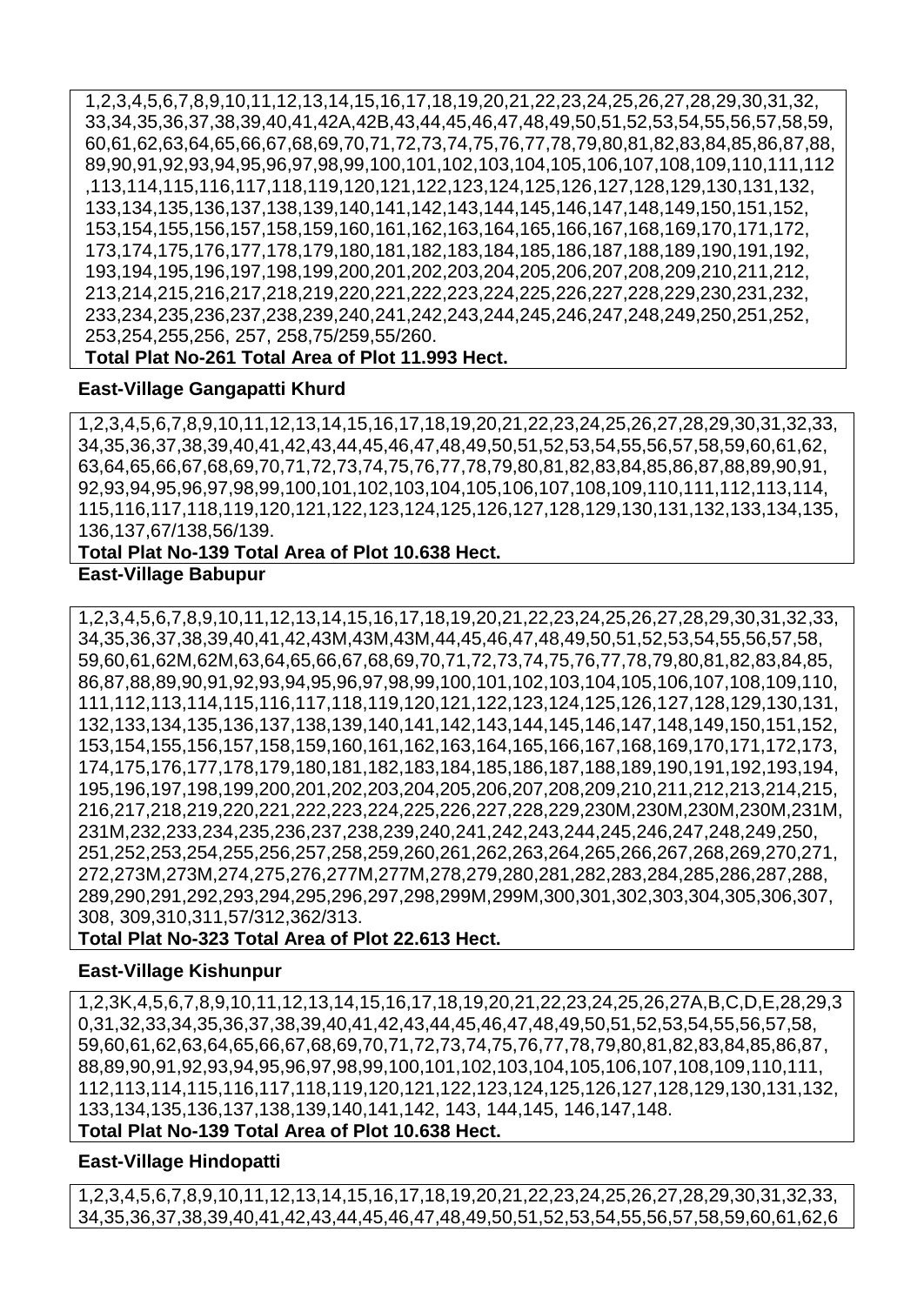3,64,65,66,67,68,69,70,71,72,73,74,75,76,77,78,79,80,81,82,83,84,85,86,87,88,89,90,91,92, 93,94,95,96,97,98,99,100,101,102,103,104,105,106,107,108,109,110,111,112,113,114,115, 116,117,118,119,120,121,122,123,124,125,126,127,128,129,130,131,132,133,134,135,136, 137,138,139,140,141,142,143,144,145.

**Total Plat No-145 Total Area of Plot 10.673 Hect.**

### **East-Village Jagadishpatti**

1,2,3,4,5,6,7,8,9,10,11,12,13,14,15,16,17,18,19,20,21,22,23,24,25,26,27,28,29,30,31,32,33, 34,35,36,37,38,39,40,41,42,43,44,45,46,47,48,49,50,51,52,53,54,55,56,57,58,59,60,61,62, 63,64,65,66,67,68,69,70,71,72,73,74,75,76,77,78,79,80,81,82,83,84,85,86,87,88,89,90,91, 92,93,94,95,96,97,98,99,100,101,102,103,104,105,106,107,108,109,110,111,112,113,114, 115,116,117,118,119,120,121,122,123,124,125,126,127,128,129,130,131,132,133,134,135, 136,137,138,139,140,141,142,143,144,145,146,147,148,149,150,151,152,153,154,155,156, 157,158,159,160,161,162,163,164,165,166,167,168,169,170,171,172,173,174,175,176,177, 178,179,180,181,182,183,184,185,186,187,188,189,190,191,192,193,194,195,196,197,198, 199,200,201,202,203,204,205,206,207,208,209,210,211,212,213,214,215,216,217,218,219, 220,221,222,223,224,225,226,227,228,229,230,231,232,233,234,235,236,237,238,239,240, 241,242,243,244,245,246,247,248,249,250,251,252,253,254,255,256,257,258,259,260,261, 262,263,264,265,266,267,268,269,270,271,272,273,274,275,276,277,278,279,280,281,282, 283,284,285,286,287,288,289,290,291,292,293,294,295,296,297,298,299,300,301,302,303, 304,305,306,307,308,309,310,311,312,313,314,315,316,317,318,319,320,321,322,323,324, 325,326,327,328,329,330,331,332,333,334,335,336,337,338,339,340,341,342,343,344,345, 346,347,348,349,350,351,352,353,354,355,356,357,358,359,360,361,362,363,364,365,366, 367,368,369, 370,371,372,373,374,375,376,377,378,379,380.249/381,308/382,248/ 393. **Total Plat No-383 Total Area of Plot 14.854 Hect.**

# **East-Village Jagarnathpatti**

1,2,3,4,5,6,7,8,9,10,11,12,13,14,15,16,17,18,19,20,21,22,23,24,25,26,27,28,29,30,31,32,33, 34,35,36,37,38,39,40,41,42,43,44,45,46,47,48,49,50,51,52,53,54,55,56,57,58,59,60,61,62, 63,64,65,66,67,68,69,70,71,72,73,74,75,76,77,78,79,80,81,82,83,84,85,86,87,88,89,90,91, 92,93,94,95,96,97,98,99,100,101,102,103,104,105,106,107,108,109,110,111,112,113,114, 115,116,117,118,119,120,121,122,123,124,125,126,127,128,129,130,131,132,133,134,135, 136,137,138,139,140,141,142,143,144,145,146,147,148,149,150,151,152,153,154,155,156, 157,158,159,160,161,162,163,164,165,166,167,168,169,170,171,172,173,174,175,176,177, 178,179,180,181,182,183,184,185,186,187,188,189,190,191,192,193,194,195,196,197,198, 199,200,201,202,203,204,205,206,207,208,209, 210,211,212. **Total Plat No-212 Total Area of Plot 19.745 Hect.**

# **South-Village Chakgadahlot**

1,2,3,4,5,6,7,8,9,10,11,12,13,14,15,16,17,18,19,20,21,22,23,24,25,26,27,28,29,30,31,32,33, 34,35,36,37,38,39,40,41,42,43,44,45,46,47,48,49,50,51,52,53,54,55,56,57,58,59,60,61,62, 63,64,65,66,67,68,69,70,71,72,73,74,75,76,77,78,79,80,81,82,83,84,85,86,87,88,89,90,91, 92,93,94,95,96, 97,98.

**Total Plat No-98 Total Area of Plot 2.787 Hect.**

#### **South-Village Ramnagar Bharsara**

1,2,3,4,5,6,7,8,9,10,11,12,13,14,15,16,17,18,19,20,21,22,23,24,25,26,27,28,29,30,31,32,33, 34,35,36,37,38,39,40,41,42,43,44,45,46,47,48,49,50,51,52,53,54,55,56,57,58,59,60,61,62, 63,64,65,66,67,68,69,70,71,72,73,74,75,76,77,78,79,80,81,82,83,84,85,86,87,88,89,90,91, 92,93,94,95,96, 97,98,99,100,101,102,103,104,105,106,107,108,109,110,111,112,113,114, 115,116,117,118,119,120,121,122,123,124,125,126,127,128,129,130,131,132,133,134,135,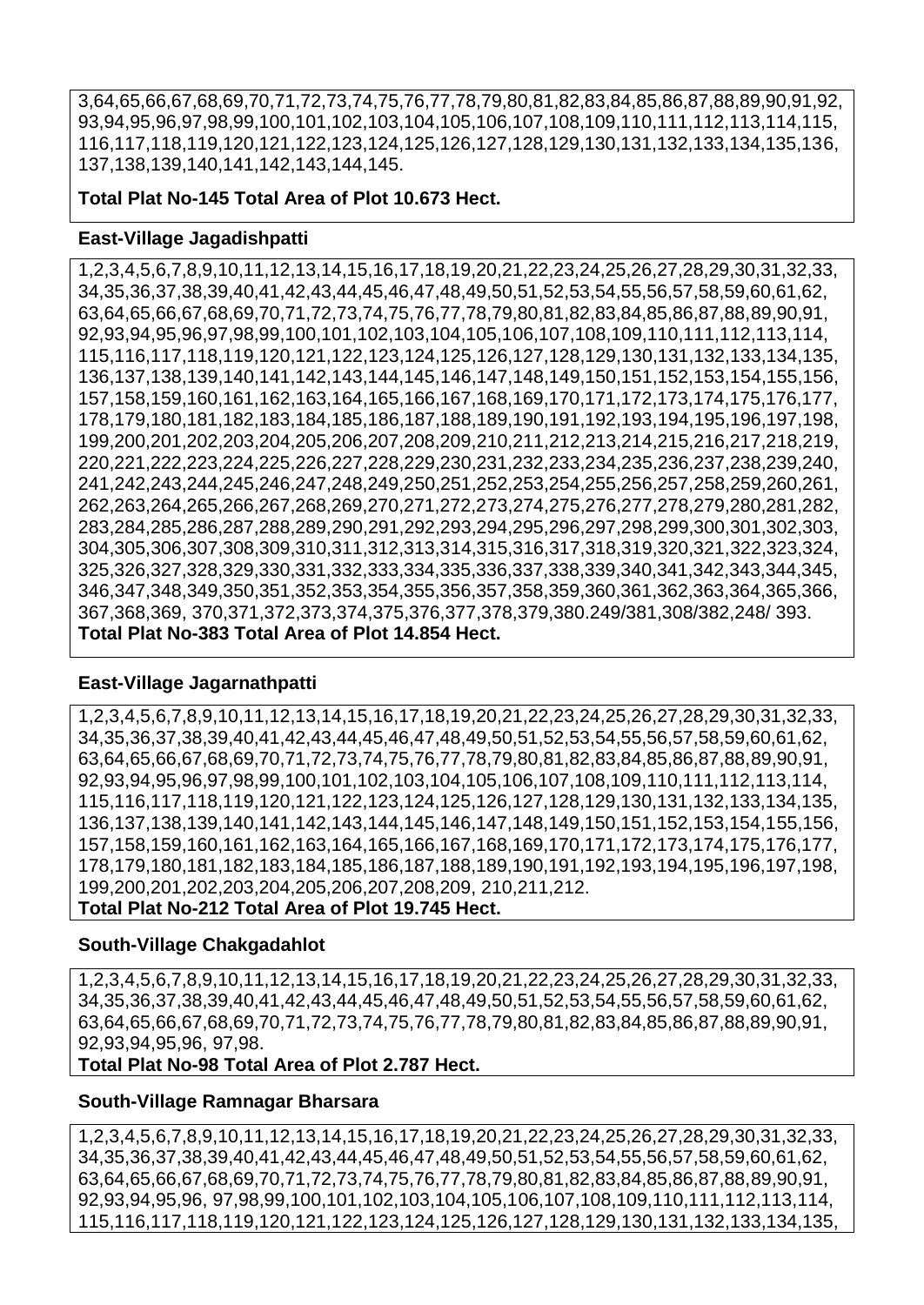136,137,138,139,140,141,142,143,144,145,146,147,148,149,150,151,152,153,154,155,156, 157,158,159,160,161, 162,163,164,165,166,167,168,169,170,171,172,173,174,175,176,177, 178,179,180,181,182,183,184,185,186,187,188,189,190,191,192,193,194,195,196,197,198, 199,200,201,202,203,204,205,206,207,208,209,210,211,212,213,214,215,216,217,218,219, 220,221,222,223,224,225,226,227,228,229,230,231,232,233,234,235,236,237,238,239,240, 241, 242,243,244,245,246,247,248,249,250,251,252,253,254,255,256,257,258,259,260, 261,262,263,264,265,266,267,268,269,270,271,272,273,274,275,276,277,278,279,280,281, 282,283,284,285,286,287,288,289,290,291,292,293,294,295,296,297,298,299,300,301,302, 303,304,305,306,307,308,309,310,311,312,313,314,315,316,317,318,319,320,321,322,323, 324,325,326,327,328,329,330,331,332,333,334,335,336,337,338,339,340,341,342,343,344, 345,346,347,348,349,350,351,352,353,354,355,356,357,358,359,360,361,362,363,364,365, 366,367,368,369, 370,371,372,373,374,375,376,377,378,379,380,381,382,383,384,385, 386,387,388,389,390,391,392,393,394,395,396,397,398,399,400,401,402,403,404,405,406, 407,408,409,410,411,412,413,414,415,416,417,418,419,420,421,422,423,424,425,426,427, 428,429,430,431,432,433,434,435,436,437,438,439,440,441,442,443,444,445,446,447,448, 449, 450,451,452,453,454,455,456,457,458,459,460,461,462,463,464,465, 466,467,468, 469,470,471,472,473,474,475,476,477,478,479,480,481,482,483,484,485,486,487,488,489, 490,491,492,493,494,495,496,497,498,499,500,501,502,503,504,505,506,507,508,509,510, 511,512,513, 514,515,516,517,518,519,520,521,522,523,524,525,526,527,528,529,530,531 ,532,533,534,535.

#### **Total Plat No-535 Total Area of Plot 28.419 Hect. South-Village Hisampur**

1,2,3,4,5,6,7,8,9,10,11,12,13,14,15,16,17,18,19,20,21,22,23,24,25,26,27,28,29,30,31,32,33, 34,35,36,37,38,39,40,41,42,43,44,45,46,47,48,49,50,51,52,53,54,55,56,57,58,59,60,61,62, 63,64,65,66,67,68,69,70,71,72,73,74,75,76,77,78,79,80,81,82,83,84,85,86,87,88,89,90,91, 92,93,94,95,96, 97,98,99,100,101,102,103,104,105,106,107,108,109,110,111,112,113,114, 115,116,117,118,119,120,121,122,123,124,125,126,127,128,129,130,131,132,133,134,135, 136,137,138,139,140,141,142,143,144,145,146,147,148,149,150,151,152,153,154,155,156, 157,158,159,160,161,162,163,164,165,166,167,168,169,170,171,172,173,174,175,176,177, 178,179,180,181,182,183,184,185,186,187,188,189,190,191,192,193,194,195,196,197,198, 199,200,201,202,203,204,205,206,207,208,209,210,211,212,213,214,215,216,217,218,219, 220,221,222,223,224,225,226,227,228,229,230,231,232,233,234,235,236,237,238,239,240, 241, 242,243,244,245,246,247,248,249,250,251,252,253,254,255,256,257,258,259, 260,261,262,263,264,265,266,267,268,269,270,271,272,273,274,275,276,277,278,279,280, 281,282,283,284,285,286,287,288,289,290,291,292,293,294,295,296,297,298,299,300,301, 302,303,304, 305, 306,307,308,309,310,311,312,313,314,315,316,317,318,319,320,321, 322,323,324,325,326,327,328,329,330,331,332,333,334,335,336,337,338,339,340,341,342, 343,344,345,346,347,348,349,350,351,352,353,354,355,356,357,358,359,360,361,362,363, 364,365,366,367,368,369,370,371,372,373,374,375,376,377,378,379,380,381,382,383,384, 385,386,387,388,389,390,391,392,393,394,395,396,397,398,399,400,401,402,403,404, 405,406,407,408,409,410,411,412,413,414,415,416,417,418,419,420,421,422,423,424,425, 426,427,428,429,430,431,432,433,434,435,436,437,438,439,440,441,442,443,444,445,446, 447,448, 449, 450,451,452,453,454,455,456,457,458,459,460,461,462,463,464,465,466, 467,468,469,470,471,472,473,474,475,476,477,478,479,480,481,482,483,484,485,486,487, 488,489,490,491,492,493,494,495,496,497,498,499,500,501,502,503,504,505,506,507,508, 509,510,511,512,513,514,515,516,517,518,519,520,521,522,523,524,525,526,527,528,529, 530,531,532,533,534,535,536,537,538,539,540,541,542,543,544,545,546,547,548,549,550, 551,552,553,545,555,556,557,558,559,560,561,562,563,564,565,566,567,568,569,570,571, 572,573,574,575,576,577,578,579,580,581,582,583,584,585,586,587,588,589,590,591,592, 593, 594,595,596,597,598,599,600,601,602,603,604,605,606,607,608,609, 610,611,612, 613,614,615,616,617,618,619,620,621,622,623,624,625,626,627,628,629,630,631,632. **Total Plat No-633 Total Area of Plot 51.946 Hect.**

**South-Village Bhualapatti**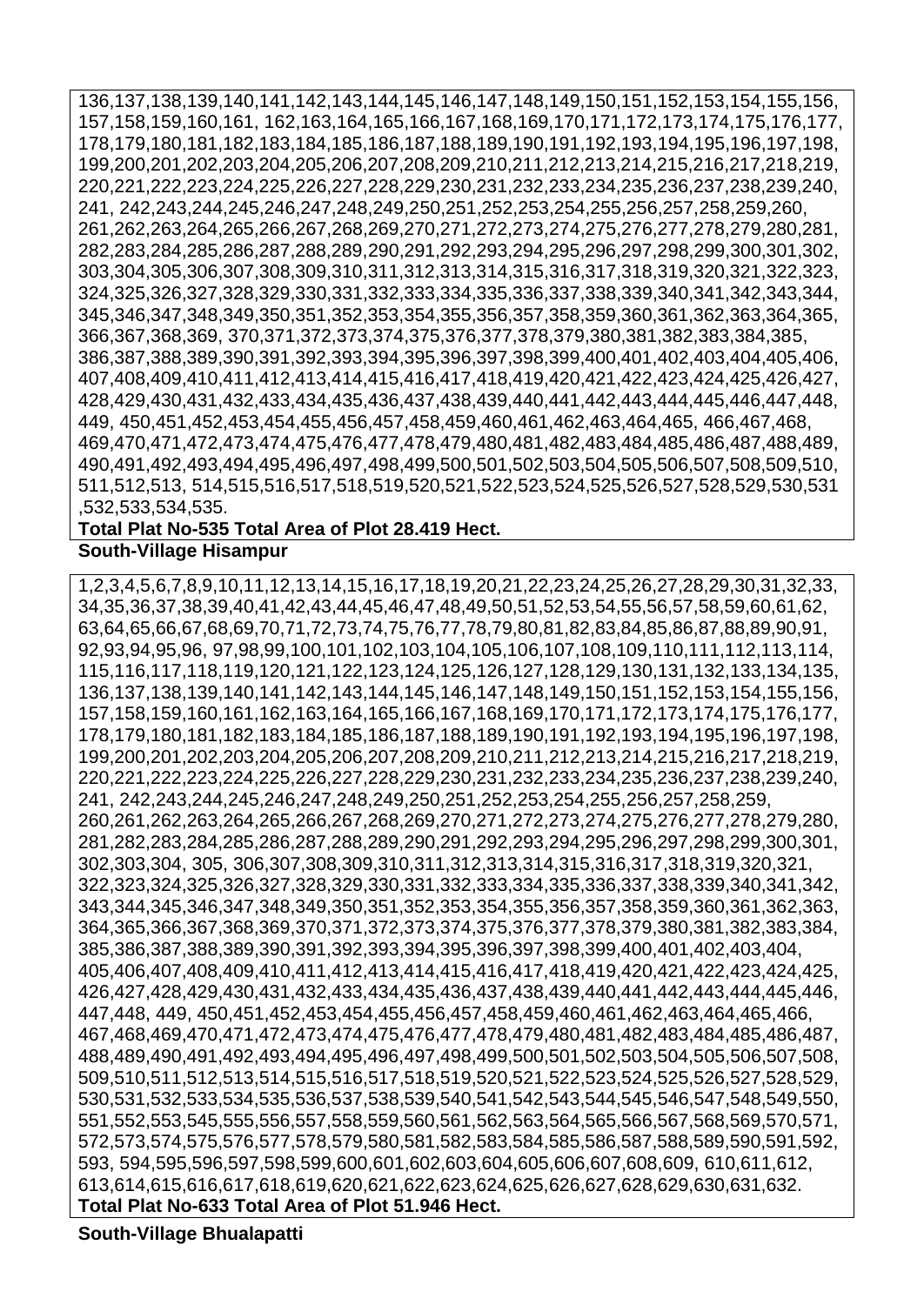1,2,3,4,5,6,7,8,9,10,11,12,13,14,15,16,17,18,19A,19B,20,21,22,23,24,25,26,27,28,29,30,31, 32,33,34,35,36,37,38,39,40,41,42,43,44,45,46,47,48,49,50,51,52,53,54,55,56,57,58,59,60, 61,62,63,64,65,66,67,68,69,70,71,72,73,74,75,76,77,78,79,80,81,82,83,84,85,86,87,88,89, 90,91,92,93,94, 95,96,97,98,99,100,101,102,103,104,105,106,107,108,109,110,111,112, 113, 114,115,116,117,118,119,120,121,122,123,124,125,126,127,128,129, 130,131,132, 133,134,135,136,137,138,139,140,141,142,143,144,145,146,147,148,149,150,151,152,153, 154,155,156,157,158,159,160,161,162,163,164,165,166,167,168,169,170,171,172,173,174, 175,176,177, 178,179,180,181,182,183,184,185,186,187,188,189,190,191,192,193,194, 195,196,197,198,199,200,201,202,203,204,205,206,207,208,209,210,211,212,213,214,215, 216,217,218,219,220,221,222,223,224,225,226,227,228,229,230,231,232,233,234,235,236, 237,238,239,240,241,242,243,244,245,246,247,248,249,250,251,252,253,254,255,256,257, 258,259,260,261,262,263,264,265,266,267,268,269,270,271,272,273,274,275,276,277,278, 279,280,281,282,283,284,285,286,287,288,289,290,291,292,293,294,295,296,297,298,299, 300,301,302,303,304,305,306,307,308,309,310,311,312,313,314,315,316,317,318,319,320, 321,322,323,324,325,326,327,328,329,330,331,332,333,334,335,336,337,338,339,340,341, 342,343,344,345,346,347,348,349,350,351,352,353,354,355,356,357,358,359,360,361,362, 363,364,365,366,367,368,369,370,371,372,373,374,375,376,377,378,379,380,381,382,383, 384,385,386,387,388,389,390,391,392,393,394,395,396,397,398,399,400,401,402,403,404, 405,406,407,408,409,410,411,412,413,414,415,416,417,418,419,420,421,422,423,424,425, 426,427,428,429,430,431,432,433,434,435,436,437,438,439,440,441,442,443,444,445,446, 447,448,449, 450,451,452,453,454,455,456,457,458,459,460,461,462,463,464,465,466, 467,468,469,470,471,472,473,474,475,476,477,478,479,480,481,482,483,484,485,486,487, 488,489,490,491,492,493,494,495,496,497,498,499,500,501,502,503,504,505,506,507,508, 509,510,511,512,513, 514,515,516,517,518,519,520,521,522,523,524,525,526,527,528,529, 530,531,532,533,534,535,536,537,538,539,540,541,542,543,544,545,546,547,548,549,550, 551,552,553,554,555,556,557,558,559,560,561,562,563,564,565,566,567,568,569,570,571, 572,573,574,575,576,577,578,579,580,581,582,583,584,585,586,587,588,589,590,591,592, 593, 594,595,596,597,598,599,600,601,602,603,604,605,606,607,608,609,610,611,612, 613,614,615,616,617,618,619,620,621,622,623,624,625,626,627,628,629,630,631,632,633, 634,635,636,637,638,639,640,641,642,643,644,645,646,647,648,649,650,651,652,653,654, 656,657,658, 659,660,661,662,663,664,665,666,667,668,669,670,671,672,673,674,675, 676,677,678,679,680,681,682,683,684,685,686,687,688,689,690,691,692,693,694,695,696, 697,698,699,700,701,702,703,704,705,706,707,708,709,710,711,712,713,714,715,716,717, 718,719,720,721,722, 723,724,725,726,727,728,729,730,731,732,733,734,735,736,737,738, 739,740,741,742,743,744,745,746,747,748,749,427/750.

# **Total Plat No-751 Total Area of Plot 62.469 Hect.**

#### **South-Village Chak Mirzapur**

1,2,3,4,5,6,7,8,9,10,11,12,13,14,15,16,17,18,19,20,21,22,23,24,25,26,27,28,29,30,31,32,33, 34,35,36,37,38,39,40,41,42,43,44,45,46,47,48,49,50,51,52,53,54,55,56,57,58,59,60,61,62, 63,64,65,66,67,68,69,70,71,72,73,74,75,76,77,78,79,80,81,82,83,84,85,86,87,88,89,90,91, 92,93,94,95,96, 97,98,99,100,101,102,103,104,105,106,107,108,109,110,111,112,113,114, 115.

#### **Total Plat No-115 Total Area of Plot 5.845 Hect.**

#### **South-Village Bazidpur South**

176,177,178,179,180,181,182,183,184,185,186,187,188,189,190,191,192,193,194,195,196, 197,198,199,200,201,202,203,204,205,206,207,208,209,210,211,212,213,,223,224,225,226, 228/1,229,230,231,232,233,234.

**Total Plat No-49 Total Area of Plot 4.949 Hect.**

**South-Village Vindopatti** 

1,2,3,4,5,6,7,8,9,10,11,12,13,14,15,16,17,18,19,20,21,22,23,24,25,26,27,28,29,30,31,32,33, 34,35,36,37,38,39,40,41,42,43,44,45,46,47,48,49,50,51,52,53,54,55,56,57,58,59,60,61,62,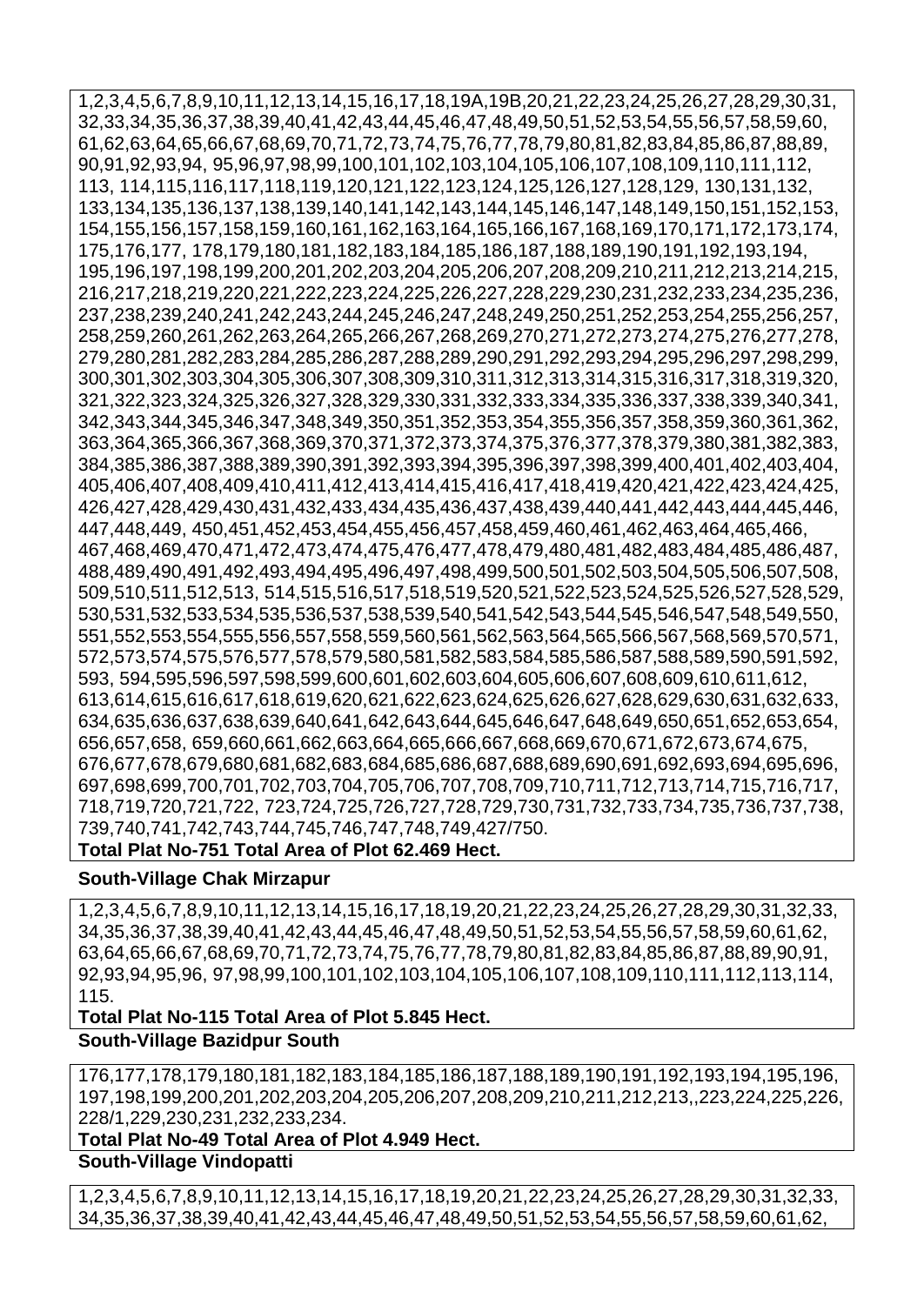63,64,65,66,67,68,69,70,71,72,73,74,75,76,77,78,79,80,81,82,83,84,85,86,87,88,89,90,91, 92,93,94,95,96, 97,98,99,100,101,102,103,104,105,106,107,108,109,110,111,112,113,114, 115,116,117,118,119,120,121,122,123,124,125,126,127,128,129,130,131,132,133,134,135, 136,137,138,139,140,141,142,143,144,145,146,147,148,149,150,151,152,153,154,155,156, 157,158,159,160,161,162,163,164,165,166,167,168,169,170,171,172,173,174,175,176,177, 178,179,180,181,182,183,184,185,186,187,188,189,190,191,192,193,194,195,196,197,198, 199,200,201,202,203,204,205,206,207,208,209,210,211,212,213,214,215,216,217,218,219, 220,221,222,223,224,225,226,227,228,229,230,231,232,233,234,235,236,237,238,239,240, 241, 242,243,244,245,246,247,248,249,250,251,252,253,254,255,256,257,258,259,260, 261,262,263,264,265,266,267,268,269,270,271,272,273,274,275,276,277,278,279,280,281, 282,283,284,285,286,287,288,289,290,291,292,293,294,295,296,297,298,299,300,301,302, 303,304,305, 306,307,308,309,310,311,312,313,314,315,316,317,318,319,320. **Total Plat No-320 Total Area of Plot 17.976 Hect.**

#### **South-Village Bhupatpatti**

1,2,3,4,5,6,7,8,9,10,11,12,13,14,15,16,17,18,19,20,21,22,23,24,25,26,27,28,29,30,31,32,33, 34,35,36,37,38,39,40,41,42,43,44,45,46,47,48,49,50,51,52,53,54,55,56,57,58,59,60,61,62, 63,64,65,66,67,68,69,70,71,72,73,74,75,76,77,78,79,80,81,82,83,84,85,86,87,88,89,90,91, 92,93,94,95,96, 97,98,99,100,101,102,103,104,105,106,107,108,109,110,111,112,113,114, 115,116,117,118,119,120,121,122,123,124,125,126,127,128,129,130,131,132,133,134,135, 136,137,138,139,140,141,142,143,144,145,146,147,148,149,150,151,152,153,154,155,156, 157,158,159,160,161,162,163,164,165,166,167,168,169,170,171,172,173,174,175,176,177, 178,179,180,181,182,183,184,185,186,187,188,189,190,191,192,193,194,195,196,197,198, 199,200,201,202,203,204,205,206,207,208,209,210,211,212,213,214,215,216,217,218,219, 220,221,222,223,224,225,226,227,228,229,230,231,232,233,234,235,236,237,238,239,240, 241, 242,243,244,245,246,247,248,249,250,251,252,253,254,255,256,257,258,259,260, 261,262,263,264,265,266,267,268,269,270,271,272,273,274,275,276,277,278,279,280,281, 282,283,284,285,286,287,288,289,290,291,292,293,294,295,296,297,298,299,300,301,302, 303,304,305,306,308,309,310,311,312,313,314,315,316,317,318,319,320,321,322,323,324, 325,326,327,328,329,330,331,332,333,334,335,336,337,338,339,340,341,342,343,344,345, 346,347,348,349,350,351,352,353,354,355,356,357,358,359,360,361,362,363,364,365,366, 367,368,369,370, 371,372,373,374.

**Total Plat No-373 Total Area of Plot 5.845 Hect.**

#### **South-Village Harisinghpatti**

1,2,3,4,5,6,7,8,9,10,11,12,13,14,15,16,17,18,19,20,21,22,23,24,25,26,27,28,29,30,31,32,33, 34,35,36,37,38,39,40,41,42,43,44,45,46,47,48,49,50,51,52,53,54,55,56,57,58,59,60,61,62, 63,64,65,66,67,68,69,70,71,72,73,74,75,76,77,78,79,80,81,82,83,84,85,86,87,88,89,90,91, 92,93,94,95,96, 97,98,99,100,101,102,103,104,105,106,107,108,109,110,111,112,113,114, 115,116,117,118,119,120,121,122,123,124,125,126,127,128,129,130,131,132,133,134,135, 136,137,138,139,140,141,142,143,144,145,146,147,148,149,150,151,152,153,154,155,156, 157,158,159,160,161, 162,163,164,165,166,167,168,169,170,171,172,173,174,175,176,177, 178,179,180,181,182,183,184,185,186,187,188,189,190,191,192,193,194,195,196,197,198, 199,200,201,202,203,204,205,206,207,208,209,210,211,212,213,214,215,216,217,218,219, 220,221,222,223,224,225,226,227,228,229,230,231,232,233,234,235,236,237,238,239,240, 241,242,243,244,245,246,247,248,249,250,251,252,253,254,255,256,257,258,259,260,261, 262,263,264,265,266,267,268,269,270,271,272,273,274,275,276,277,278,279,280,281,282, 283,284,285,286,287,288,289,290,291,292,293,294,295,296,297,298,299,300,301,302,303, 304,305, 306,307,308,309,310,311,312,313.

**Total Plat No-313 Total Area of Plot 25.787 Hect.**

**South-Village Purandarpatti** 

1,2,3,4,5,6,7,8,9,10,11,12,13,14,15,16,17,18,19,20,21,22,23,24,25,26,27,28,29,30,31,32,33, 34,35,36,37,38,39,40,41,42,43,44,45,46,47,48,49,50,51,52,53,54,55,56,57,58,59,60,61,62,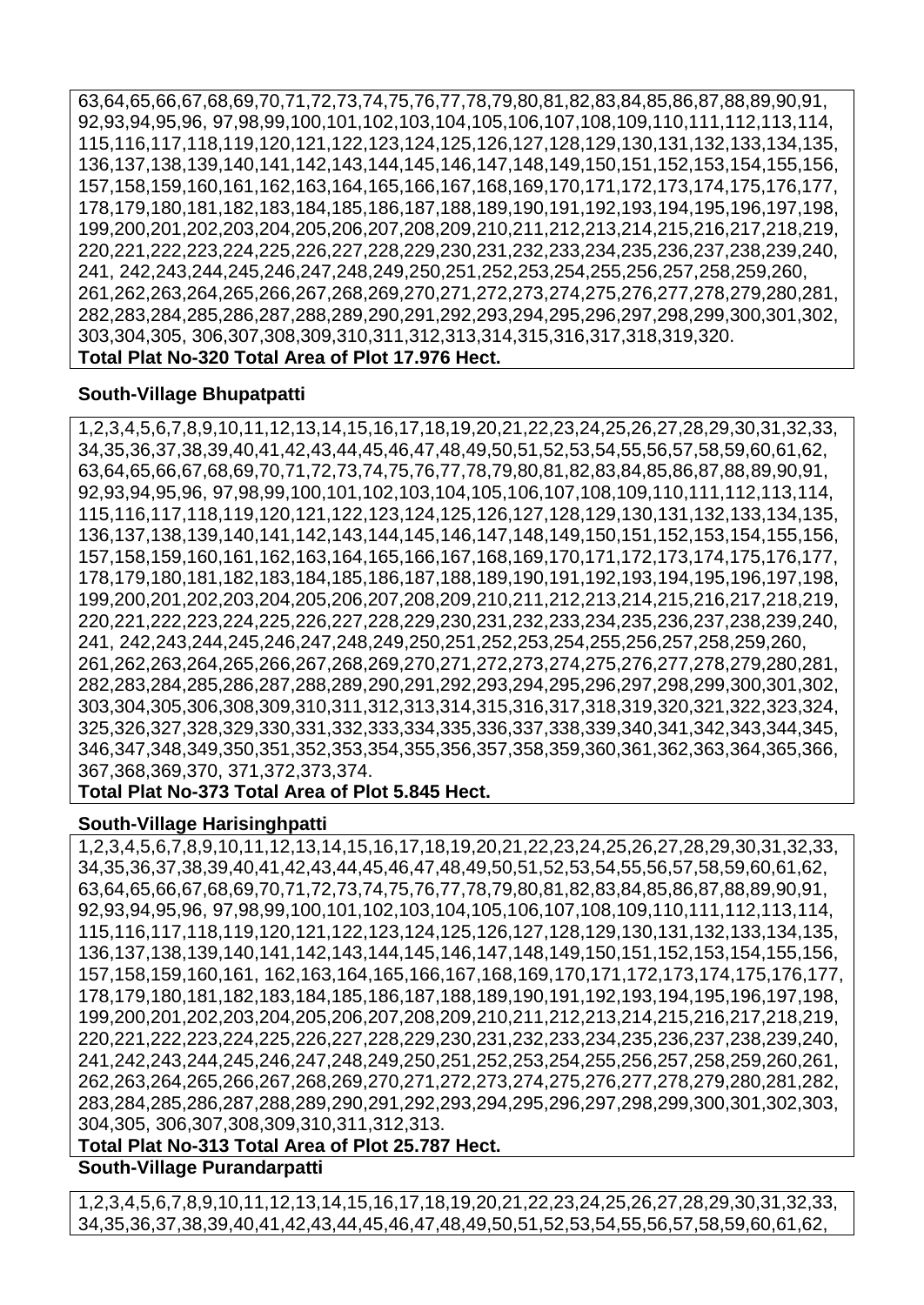63,64,65,66,67,68,69,70,71,72,73,74,75,76,77,78,79,80,81,82,83,84,85,86,87,88,89,90,91, 92,93,94,95,96, 97,98,99,100,101,102,103,104,105,106,107,108,109,110,111,112,113,114, 115,116,117,118,119,120,121,122,123,124,125,126,127,128,129,130,131,132,133,134,135, 136,137,138,139,140,141,142,143,144,145,146,147,148,149,150,151,152,153,154,155,156, 157,158,159,160,161, 162,163,164,165,166,167,168,169,170,171,172,173,174,175,176,177, 178,179,180,181,182,183,184,185,186,187,188,189,190,191,192,193,194,195,196,197,198, 199,200,201,202,203,204,205,206,207,208,209,210,211,212,213,214,215,216,217,218,219, 220,221,222,223,224,225,226,227,228,229,230,231,232,233,234,235,236,237,238,239,240, 241, 242,243,244,245,246,247,248,249,250,251,252,253,254,255,256,257,258,259,260, 261,262,263,264,265,266,267,268,269,270,271,272,273,274,275,276,277,278,279,280,281, 282.

#### **Total Plat No-282 Total Area of Plot 23.770 Hect. South-Village Ramraipatti**

1,2,3,4,5,6,7,8,9,10,11,12,13,14,15,16,17,18,19,20,21,22,23,24,25,26,27,28,29,30,31,32,33, 34,35,36,37,38,39,40,41,42,43,44,45,46,47,48,49,50,51,52,53,54,55,56,57,58,59,60,61,62, 63,64,65,66,67,68,69,70,71,72,73,74,75,76,77,78,79,80,81,82,83,84,85,86,87,88,89,90,91, 92,93,94,95,96, 97,98,99,100,101,102,103,104,105,106,107,108,109,110,111,112,113,114, 115,116,117,118,119,120,121,122,123,124,125,126,127,128,129,130,131,132,133,134,135, 136,137,138,139,140,141,142,143,144,145,146,147,148,149,150,151,152,153,154,155,156, 157,158,159,160,161, 162,163,164,165,166,167,168,169,170,171,172,173,174,175,176,177, 178,179,180,181,182,183,184,185,186,187,188,189,190,191,192,193,194,195,196,197,198, 199,200,201,202,203,204,205,206,207,208,209,210,211,212,213,214,215,216,217,218,219, 220,221,222,223,224,225,226,227,228,229,230,231,232,233,234,235,236,237,238,239,240, 241,242,243,244,245,246,247,248,249,250,251,252,253,254,255,256,257,258,259,260,261, 262,263,264,265,266,267,268,269,270,271,272,273,274,275,276,277,278,279,280,281,282, 283,284,285,286,287,288,289,290,291,292,293,294,295,296,297,298,299,300,301,302,303, 304,305,306,307,308,309,310,311,312,313,314,315,316,317,318,319,320,321,322,323,324, 325,326,327,328,329,330,331,332,333,334,335,336,337,338,339,340,341,342,343,344,345, 346,347,348,349,350,351,352,353,354,355,356,357,358,359,360,361,362,363,364,365,366, 367,368,369,370,371,372,373,374,375,376,377,378,379,380,381,382,383,384,385,386,387, 388,389,390,391,392,393,394,395,396,397,398,399,400,401,402,403,404,405,406,407,408, 409,410,411,412,413,414,415,416,417,418,419,420,421,422,423,424,425,426,427,428,429, 430,431,432,433, 434,435,436,437,438,439,440,441,442,443.

# **Total Plat No-443 Total Area of Plot 29.644 Hect.**

#### **South-Village Kanhaipur**

1,2,3,4,5,6,7,8,9,10,11,12,13,14,15,16,17,18,19,20,21,22,23,24,25,26,27,28,29,30,31,32,33, 34,35,36,37,38,39,40,41,42,43,44,45,46,47,48,49,50,51,52,53,54,55,56,57,58,59,60,61,62, 63,64,65,66,67,68,69,70,71,72,73,74,75,76,77,78,79,80,81,82,83,84,85,86,87,88,89,90,91, 92,93,94,95,96, 97,98,99,100,101,102,103,104,105,106,107,108,109,110,111,112,113,114, 115,116,117,118,119,120,121,122,123,124,125,126,127,128,129,130,131,132,133,134,135, 136,137,138,139,140,141,142,143,144,145,146,147,148,149,150,151,152,153,154,155,156, 157,158,159,160,161,162,163,164,165,166,167,168,169,170,171,172,173,174,175,176,177, 178,179,180,181,182,183,184,185,186,187,188,189,190,191,192,193,194,195,196,197,198, 199,200,201,202,203,204,205,206,207,208,209,210,211,212,213,214,215,216,217,218,219, 220,221,222,223,224,225,226,227,228,229,230,231,232,233,234,235,236,237,238,239,240, 241, 242,243,244,245,246,247,248,249,250,251,252,253,254,255,256,257,258,259,260, 261,262,263,264,265,266,267,268,269,270,271,272,273,274,275,276,277,278,279,280,281, 282,283,284,285,286,287,288,289,290,291,292,293,294,295,296,297,298,299,300,301,302, 303,304,305, 306,307,308,309,310,311,312,313,314,315,316,317,318,319,320,321,322, 323,324,325,326,327,328,329,330,331,332,333,334,335,336,337,338,339,340,341,342,343, 344,345,346,347,348,349,350,351,352,353,354,355,356,357,358,359,360,361,362,363,364, 365,366,367,368,369, 370,371,372,373,374,375,376,377,378,379,380,381,382,383,384,385,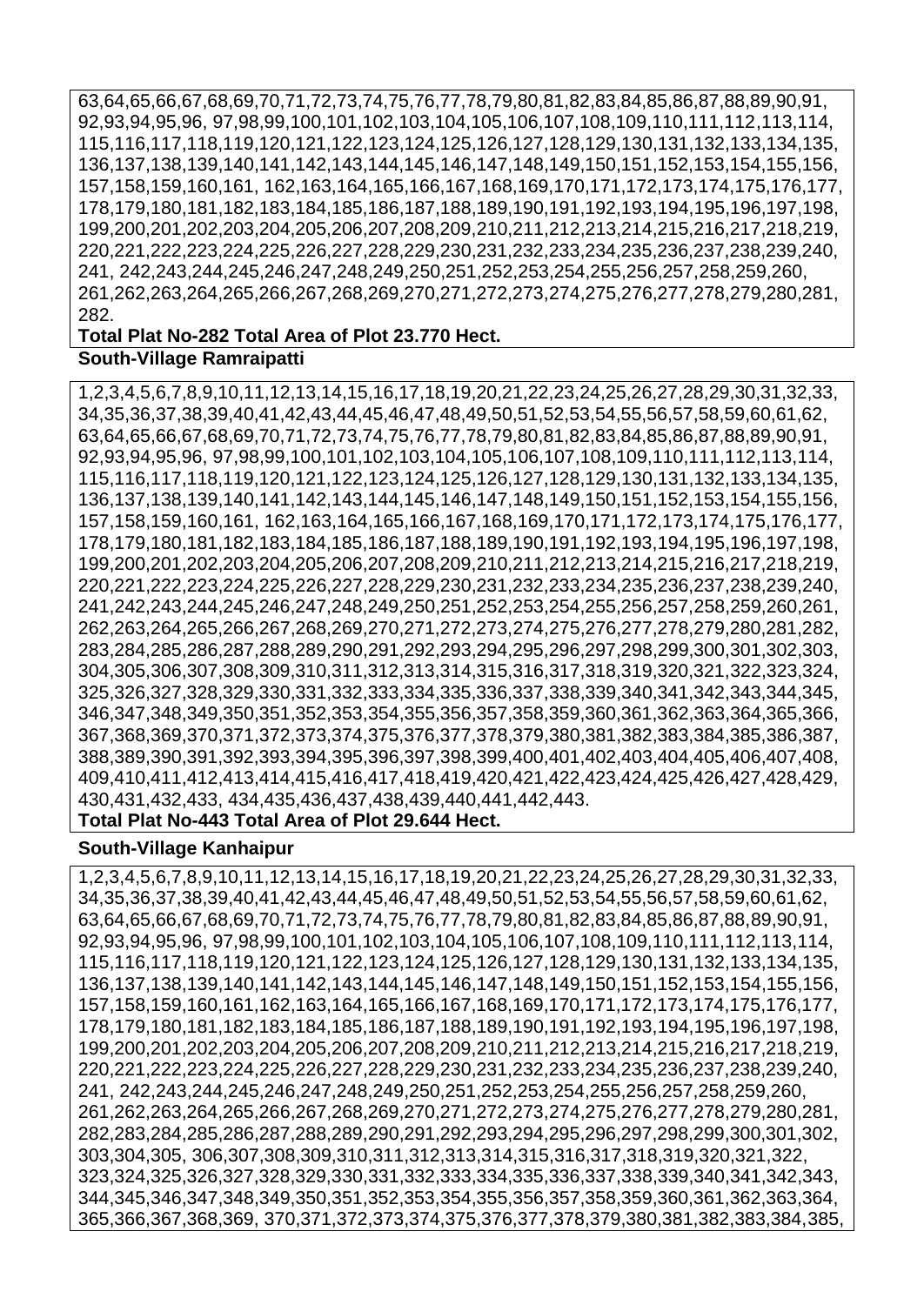386,387,388,389,390,391,392,393,394,395,396,397,398,399,400,401,402,403,404,405,406, 407,408,409,410,411,412,413,414,415,416,417,418,419,420,421,422,423,424,425,426,427, 428,429,430,431,432,433,434,435,436,437,438,439,440,441,442,443,444,445,446,447,448, 449, 450,451,452,453,454,455,456,457,458,459,460,461,462,463,464,465,466,467,468, 469,470,471,472,473,474,475,476,477,478,479,480,481,482,483,484,485,486,487,488,489, 490,491,492,493,494,495,496,497,498,499,500,501,502,503,504,505,506,507,508,509,510, 511,512,513, 514,515,516,517,518,519,520,521,522,523,524,525,526,527,528,529,530, 531,532,533,534,535,536,537,538,539,540,541,542,543,544,545,546,547,548,549,550,551, 552,553,554,555,556,557,558,559.

**Total Plat No-559 Total Area of Plot 66.376 Hect.**

#### **South-Village Araji Bhupatpatti**

2,3,6,7,8,9,10,11,12,13,14,16,17,18,19,20,21,22,23,24,25,26,27,29,30,31,32,33,34,35,36,37, 38,39,40,41,42,43,44,45,46,47,48,49,50,51,52,53,54,55,56,57,58,59,60,61,62,63,64,65,66, 67,68,69,70,71,73,74,75,76,77,78,79,80,81,82,83,84,85.

**Total Plat No-77 Total Area of Plot 13.373 Hect.**

#### **South-Village Harinathpatti**

1,2,3,4,5,6,7,8,9,10,11,12,13,14,15,16,17,18,19,20,21,22,23,24,25,26,27,28,29,30,31,32,33, 34,35,36,37,38,39,40,41,42,43,44,45,46,47,48,49,50,51,52,53,54,55,56,57,58,59,61,62,63,6 4,65,66,67,68,69,70,71,72,73,74,75,76,77,78,79,80,81,82,83,84,85,86,87,88,89,90,91,92,93, 94,95,96,97,98,99,100,101,102,103,104,105,106,107,108,109,110,111,112,113,114,115,116 ,117,118,119,120,121,122,123,124,125,126,127,129,130,131,132,133,134,135,136,137,138, 139.

#### **Total Plat No-137 Total Area of Plot 21.284 Hect. South-Village Mustafabad**

1,2,3,4,5,6,7,8,9,10,11,12,13,14,15,16,17,18,19,20,21,22,23,24,25,26,27,28,29,30,31,32,33, 34,35,36,37,38,39,40,41,42,43,44,45,46,47,48,49,50,51,52,53,54,55,56,57,58,59,60,61,62, 63,64,65,66,67,68,69,70,71,72,73,74,75,76,77,78,79,80,81,82,83,84,85,86,87,88,89,90,91, 92,93,94,95,96, 97,98,99,100,101,102,103,104,105,106,107,108,109,110,111,112,113,114, 115,116,117,118,119,120,121,122,123,124,125,126,127,128,129,130,131,132,133,134,135, 136,137,138,139,140,141,142,143,144,145,146,147,148,149,150,151,152,153,154,155,156, 157,158,159,160,161, 162,163,164,165,166,167,168,169,170,171,172,173,174,175,176,177, 178,179,180,181,182,183,184,185,186,187,188,189,190,191,192,193,194,195,196,197,198, 199,200,201,202,203,204,205,206,207,208,209,210,211,212,213,214,215,216,217,218,219, 220,221,222,223,224,225,226,227,228,229,230,231,232,233,234,235,236,237,238,239,240, 241,242,243,244,245,246,247,248,249,250,251,252,253,254,255,256,257,258,259,260,261, 262,263,264,265,266,267,268,269,270,271,272,273,274,275,276,277,278,279,280,281,282, 283,284,285,286,287,288,289,290,291,292,293,294,295,296,297,298,299,300,301,302,303, 304,305, 306,307,308,309,310,311,312,313,314,315,316,317,318,319,320,321,322,323, 324,325,326,327,328,329,330,331,332,333,334,335,336,337,338,339,340,341,342,343,344, 345,346,347,348,349,350,351,352,353,354,355,356,357,358,359,360,361,362,363,364,365, 366,367,368,369, 370,371,372,373,374,375,376,377,378,379,380,381,382,383,384,385, 386,387,388,389,390,391,392,393,394,395,396,397,398,399,400,401,402,403,404,405,406, 407,408.

# **Total Plat No-408 Total Area of Plot 19.432 Hect.**

#### **South Village Umarpur Haribandhanpur**

1,2,3,4,5,6,7,8,9,10,11,12,13,14,15,16,17,18,19,20,21,22,23,24,25,26,27,28,29,30,31,32,33, 34,35,36,37,38,39,40,41,42,43,44,45,46,47,48,49,50,51,52,53,54,55,56,57,58,59,60,61,62, 63,64,65,66,67,68,69,70,71,72,73,74,75,76,77,78,79,80,81,82,83,84,85,86,87,88,89,90,91, 92,93,94,95,96,97,98,99,100,101,102,103,104,105,106,107,109,110,111,112,113,114,115, 116,117,118,119,120,121,122,123,124,125,126,127,128,129,130,131,132,133,134,135,136, 137,138,139,140,141,142,143,144,145,146,147,148,149,150,151,152,153,154,155,156,157,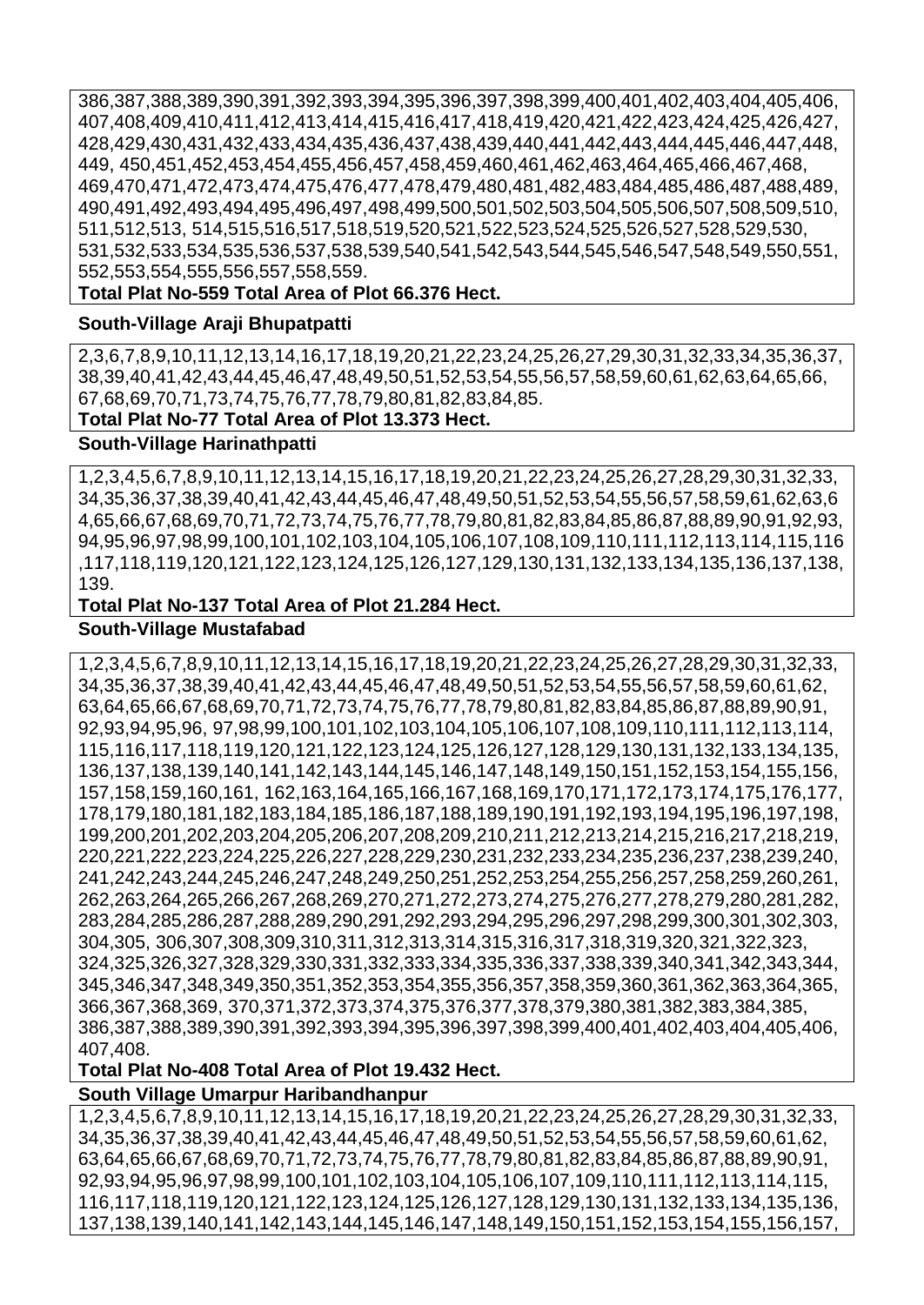158,159,160,161,162,163,164,165,166,167,168,169,170,171,172,173,174,175,176,177,178, 179,180,181,182,183,184,185,186,187,188,189,190,191,192,193,194,195,196,197,198,199, 200,201,202,203,204,205,206,207,208,209,210,211,212,213,214,215,216,217,218,219,220, 221,222,223,224,225,226,227,228,229,230,231,232,233,234,235,236,237,238,239,240,241, 242,243,244,245,246,247,248,249,250,251,252,253,254,255,256,257,258,259,260,261,262, 263,264,265,266,267,268,269,270,271,272,273,274,275,276,277,278,279,280,281,282,283, 284,285,286,287,288,289,290,291,292,293/1,293/2,294,295,296,297,298,299,300,301,302, 303,304,305,306,307,308,309,310,311,312,313,314,315,316,317,318,319,320,321,322,323, 324,325,326,327,328,329,330,331,332,333,334,335,336,337,338,339,340,341,342,343,344, 345,346,347,348,349,350,351,352,353,354,355,356,357,358,359,360,361,362,363,364,365, 366,367,368,369,370,371,372,373,374,375,376,377,378,379,380,381,382,383,384,385,386, 387,388,389,390,391,392,393,394,395,396,397,398,399,400,401,402,403,404,405,406,407, 408,409,410,411,412,413,414,415,416,417,418,419,420,421,422,423,424,425,426,427,428, 429,430,431,432,433,434,435,436,437,438,439,440,441,442,443,444,445,446,447,448,449, 450,451,452,453,454,455,456,457,458,459,460,461,462,463,464,465,466,467,468,469,470, 471,472,13/473,331/474,109/475,130/476,184/877,209/478,259/479,288/480,326/481,427/4 82,385/483,424/484,421/485,401/486,410/487,419/488,331/489,110/490,288/491,71/492, 251/493, 271/494,378/495,172/496,172/497,288/498,288/499,288/500.

#### **Total Plat No-500 Total Area of Plot 73.324 Hect.**

#### **South-Village Lakhamipur**

1,2,3,4,5,6,7,8,9,10,11,12,13M,13M,14,15,16,17,18,19,20,21,22,23,24,25,26,27,28,29,30,31, 32,33,34,35,36,37,38,39,40,41,42,43,44,45,46,47,48,49,50,51,52,53,54,55,56,57,58,59,60, 61,62,63,64,65,66,67,68,69,70,71,72,73,74,75,76,77,78,79,80,81,82,83,84,85,86,87,88,89, 90,91,92,93,94,95,96,97,98,99,100,101,102,103,104,105,106,107,108,109,110,111,112,113, 114,115,116,117,118,119,120,121,122,123,124,125,126,127,128,129,130,131,132,133,134, 135,136,137,138,139,140,141,142,143,144,145,146,147,148,149,150,151,152,153,154,155, 156,157,158,159,160,161,162,163,164,165,166,167,168,169,170,171,172,173,174,175,176, 177,178,179,180,181,182,183,184,185,186,187,188,189,190,191,192,193,194,195,196,197, 198,199,200,201,202,203,204,205,206,207,208,209,210,211,212,213,214,215,216,217,218, 219,220,221,222,223,224,225,226,227,228,229,230,231,232,233,234,235,236,237,238,239, 240,241,242,243,244,245,246,247,248,249,250,251,252,253,254,255,256,257,258,259,260, 261,262,263,264,265,266,267,268,269,270,271,272,273,274,275,276,277,278,279,280,281, 282,283,284,285,286,287,288,289,290,291,292,293,294,295,296,297,298,299,300,301,302, 303,304,305,306,307,308,309,310,311,312,313,314,315,316,21/317,61/318,61/319,46/320, 53/321,52/322,62/323,99/324,209/325,233/326,199/327,298/328.

#### **Total Plat No-329 Total Area of Plot 62.317 Hect.**

#### **South-Village Chandpur**

1,2,3,4,5,6,7,8,9,10,11,12,13,14,15,16,17,18,19,20,21,22,23,24,25,26,27,28,29,30,31,32,33, 34,35,36,37,38,39,40,41,42,43,44,45,46,47,48,49,50,51,52,53,54,55,56,57,58,59,60,61,62, 63,64,65,66,67,68,69,70,71,72,73,74,75,76,77,78,79,80,81,82,83,84,85,86,87,88,89,90,91, 92,93,94,95,96, 97,98,99,100,101,102,103,104,105,106,107,108,109,110,111,112,113,114, 115,116,117,118,119,120,121,122,123,124,125,126,127,128,129,130,131,132,133,134,135, 136,137,138,139,140,141,142,143,144,145,146,147,148,149,150,151,152,153,154,155,156, 157,158,159,160,161, 162,163,164,165,166,167,168,169,170,171,172,173,174,175,176,177, 178,179,180,181,182,183,184,185,186,187,188,189,190,191,192,193,194,195,196,197,198, 199,200,201,202,203,204,205,206,207,208,209,210,211,212,213,214,215,216,217,218,219, 220,221,222,223,224,225,226,227,228,229,230,231,232,233,234,235,236,237,238,239,240, 241, 242,243,244,245,246,247,248,249,250,251,252,253,254,255,256,257,258,259,260, 261,262,263,264,265,266,267,268,269,270,271,272,273,274,275,276,277,278,279,280,281, 282,283,284,285,286,287,288,289,290,291,292,293,294,295,296,297,298,299,300,301,302, 303,304,305, 306,307,308,309,310,311,312,313,314,315,316,317,318,319,320,321,322, 323,324,325,326,327,328,329,330,331,332,333,334,335,336,337,338,339,340,341,342,343,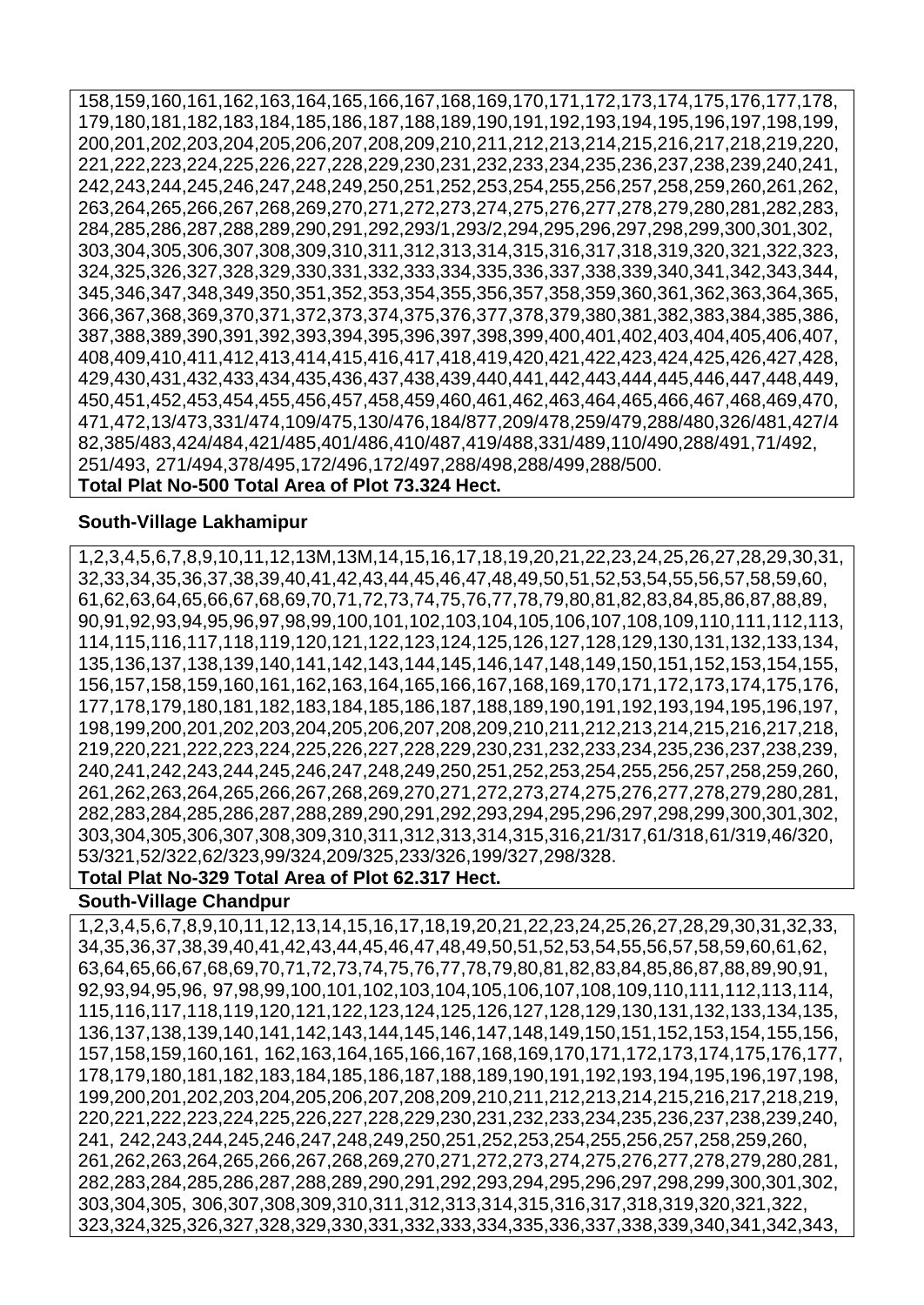344,345,346,347,348,349,350,351,352,353,354,355,356,357,358,359,360,361,362,363,364, 365,366,367,368,369, 370,371,372,373,374,375,376,377,378,379,380,381,382,383,384,385, 386,387,388,389,390,391,392,393,394,395,396,397,398,399,400,401,402,403,404,405,406, 407,408,409,410,411,412,413,414,415,416,417,418,419,420,421,422,423,424,425,426,427, 428,429,430,431,432,433,434,435,436,437,438,439,440,441,442,443,444,445,446,447,448, 449, 450,451,452,453,454,455,456,457,458,459,460,461,462,463,464,465, 466,467,468, 469,470,471,472,473,474,475,476,477,478,479,480,481,482,483,484,485,486,487,488,489, 490,491,492,493,494,495,496,497,498,499,500,501,502,503,504,505,506,507,508,509,510, 511,512,513, 514,515,516,517,518,519,520,521,522,523,524,525,526,527,528,529,530, 531,532,533,534,206/535,453/536,41/537,152/538,407/539.

# **Total Plat No-539 Total Area of Plot 50.376 Hect.**

#### **South-Village Mirzapur or Gulamsarvar**

,2,3,4,5,6,7,8,9,10,11,12,13,14,15,16,17,18,19,20,21,22,23,24,25,26,27,28,29,30,31,32,33, 34,35,36,37,38,39,40,41,42,43,44,45,46,47,48,49,50,51,52,53,54,55,56,57,58,59,60,61,62, 63,64,65,66,67,68,69,70,71,72,73,74,75,76,77,78,79,80,81,82,83,84,85,86,87,88,89,90,91, 92,93,94,95,96,97,98,99,100,101,102,103,104,105,106,107,108,109,110,111,112,113,114, 115,116,117,118,119,120,121,122,123,124,125,126,127,128,129,130,131,132,133,134,135, 136,137,138,139,140,141,142,143,144,145, 146,147,148,149,150,151,152,153,154. **Total Plat No-154 Total Area of Plot 7.868 Hect.**

#### **South-Village Saidanpur**

1,2,3,4,5,6,7,8,9,10,11,12,13,14,15,16,17,18,19,20,21,22,23,24,25,26,27,28,29,30,31,32,33, 34,35,36,37,38,39,40,41,42,43,44,45,46,47,48,49,50,51,52,53,54,55,56,57,58,59,60,61,62, 63,64,65,66,67,68,69,70,71,72,73,74,75,76,77,78,79,80,81,82,83,84,85,86,87,88,89,90,91, 92,93,94,95,96,97,98,99,100,101,102,103,104,105,106,107,108,109,110,111,112,113,114, 115,116,117,118,119,120,121,122,123,124,125,126,127,128,129,130,131,132,133,134,135, 136,137,138,139,140,141,142,143,144,145,146,147,148,149,150,151,152,153,154,155,156, 157,158,159,160,161,162,163,164,165,166,167,168,169,170,171,172,173,174,175,176,177, 178,179,180,181,182,183,184,185,186,187,188,189,190,191,192,193,194,195,196,197,198, 199,200,201,202,203,204,205,206,207,208,209,210,211,212,213,214,215,216,217,218,219, 220,221,222,223,224,225,226,227,228,229,230,231,232,233,234,235,236,237,238,239,240, 241,242,243,244,245,246,247,248,249,250,251,252,253,254,255,256,257,258,259,260,261, 262,263,264,265,266,267,268,269,270,271,272,273,274,275,276,277,278,279,280,281,282, 283,284,285,286,287,288,289,290,291,292,293,294,295,296,297,298,299,300,301,302,303, 304,305,306,307,308,309,310,311,312,313,314,315,316,317,318,319,320,321,322,323,324, 325,326,327,328,329,330,331,332,333,334,335,336,337,338,339,340,341,342,343,344,345, 346,347,348,349,350,351,352,353,354,355,356,357,358,359,360,361,362,363,364,365,366, 367,368,369,370,371,372,373,374,375,376,377,378,379,380,381,382,383,384,385,386,387, 388,389,390,391,392,393,394,395,396,397,398,399,400,401,402,403,404,405,406,407,408, 409,410,411,412,413,414,415,416,417,418,419,420,421,422,423,424,425,426,427,428,429, 430,431,432,433,434,435,436,437,438,439,440,441,442,443,444,445,446,447,448,449,450, 451,452,453,454,455,456,457,458,459,460,461,462,463,464,465,466,467,468,469,470,471, 472,473,474,475,476,477,478,479,480,481,482,483,484,485,486,487,488,489,490,491,492, 493,494,495,496,497,498,499,500,501,502,503,504,505,506,507,508,509,510,511,512,513, 514,515,516,517,518,519,520,521,522,523,524,525,526,527,528,529,530,531,532,533,534, 535,536,537,538,539,540,541,542,543,544,545,546,547,548,549,550,551,552,553,545,555, 556,557,558,559,560,561,562,563,564,565,566,567,568,569,570,571,572,573,574,575,576, 577,578,579,580,581,582,583,584,585,586,587,588,589,590,591,592,593,594,595,596,597, 598,599,600,601,602,603,604,605,606,607,608,609,610,611,612,613,614,615,616,617,618, 619,620,621,622,623,624,625,626,627,628,629,630,631,632,633,634,635,636,637,638,639,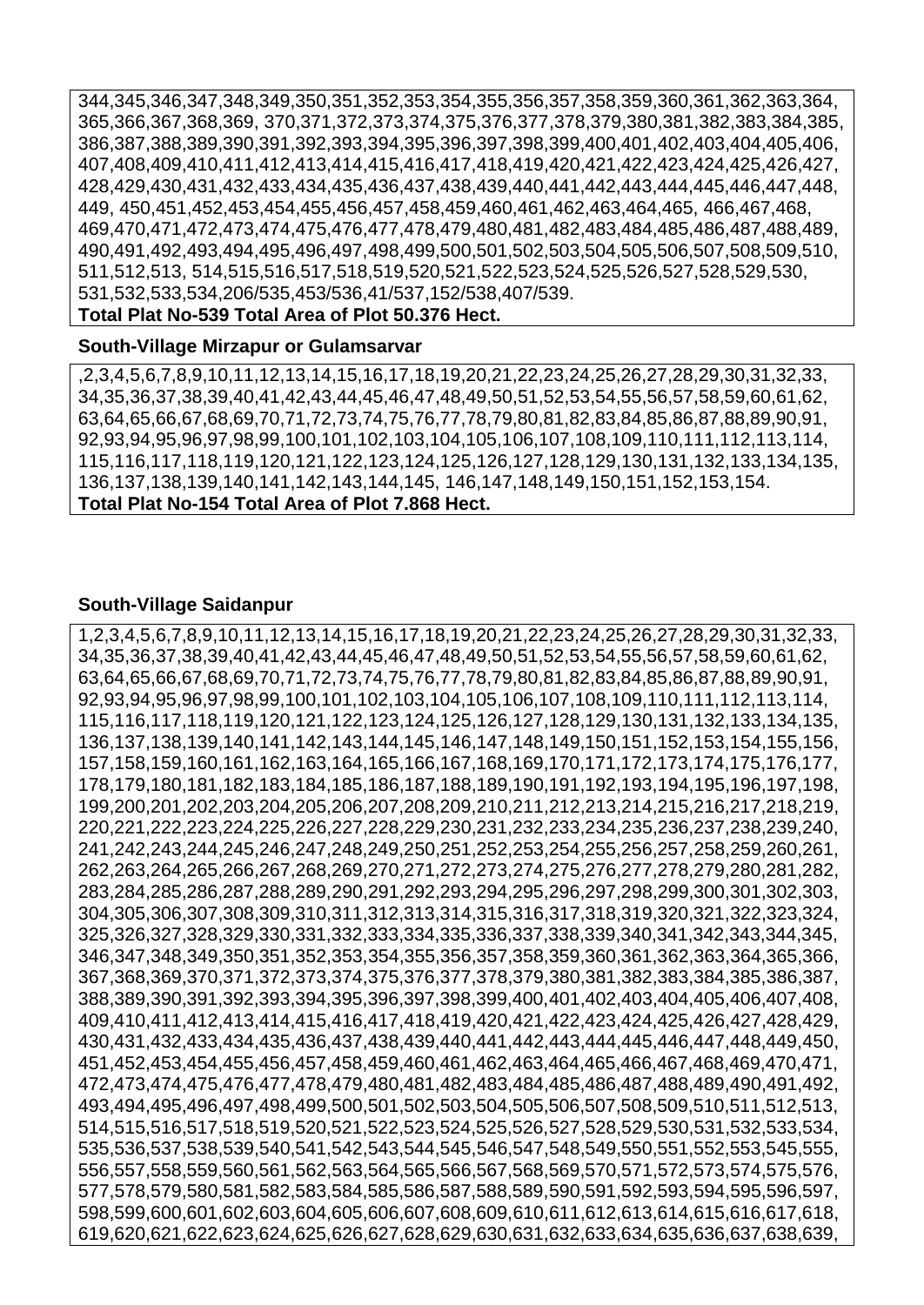640,641,642,643,644,645,646,647,648,649,650,651,652,653,654,655,656,657,658,659,660, 661,662,663,664,665,666,667,668,669,670,671,672,673,674,675,676,677,678,679,680,681, 682,683,684,685,686,687,688,689,690,691,692,693,694,695,696,697,698,699,700,701,702, 703,704,705,706,707,708,709,710,711,712,713,714,715,716,717,718,719,720,721,722,723, 724,725,726,727,728,729,730,731,732,733,734,735,736,737,738,739,740,741,742,743,744, 745,746,747,748,749,750,751,752,753,754,755,756,757,758,759,760,761,762,763,764,765, 766,767,768,769,770,771,772,773,774,775,776,777,778,779,780,781,782,783,784,785,786, 787,788,789,790,791,792,793,794,795,796,797,798,799,800,801,802,803,804,805,806,807, 808,809,810,811,812,813,814,815,816,817,818,819,820,821,822,823,824,825,826,827,828, 829,830,831,832,833,834,835,836,837,838,839,840,841,842,843,844,845,846,847,848,849, 850,851, 852,853,854,855,856,857,858,859,860,861,862.

**Total Plat No-862 Total Area of Plot 154.003 Hect.**

**South-Village Araji Saidanpur** 

1,2,3,4,5,6,7,8,9,10,11,12,13.

**Total Plat No-13 Total Area of Plot 2.104 Hect.**

**West-Village Araji Sihipur** 

1,2,4,5,7,8,9,10.

**Total Plat No-08 Total Area of Plot 2.584 Hect.**

#### **West-Village Sihipur**

1,2,3,4,5,6,7,8,9,10,11,12,13,14,15,16,17,18,19,20,21,22,23,24,25,26,27,28,29,30,31,32,33, 34,35,36,37,38,39,40,41,42,43,44,45,46,47,48,49,50,51,52,53,54,55,56,57,58,59,60,61,62, 63,64,65,66,67,68,69,70,71,72,73,74,75,76,77,78,79,80,81,82,83,84,85,86,87,88,89,90,91, 92,93,94,95,96,97,98,99,100,101,102,103,104,105,106,107,108,109,110,111,112,113,114, 115,116,117,118,119,120,121,122,123,124,125,126,127,128,129,130,131,132,133,134,135, 136,137,138,139,140,141,142,143,144,145,146,147,148,149,150,151,152,153,154,155,156, 157,158,159,160,161,162,163,164,165,166,167,168,169,170,171,172,173,174,175,176,177, 178,179,180,181,182,183,184,185,186,187,188,189,190,191,192,193,194,195,196,197,198, 199,200,201,202,203,204,205,206,207,208,209,210,211,212,213,214,215,216,217,218,219, 220,221,222,223,224,225,226,227,228,229,230,231,232,232,233,234,235,236,237,238,239, 240,241,242,243,244,245,246,247,248,249,250,251,252,253,254,255,256,257,258,259,260, 261,262,263,264,265,266,267,268,269,270,271,272,273,274,275,276,277,278,279,280,281, 282,283,284,285,286,287,288,289,290,291,292,293,294,295,296,297,298,299,300,301,302, 303,304,305,306,307,308,309,310,311,312,313,314,315,316,317,318,319,320,321,322,323, 324,325,326,327,328,329,330,331,332,333,334,335,336,337,338,339,340,341,342,343,344, 345,346,347,348,349,350,351,352,353,354,355,356,357,358,359,360,361,362,363,364,365, 366,367,368,369,370,371,372,373,374,375,376,377,378,379,380,381,382,383,384,385,386, 387,388,389,390,391,392,393,394,395,396,397,398,399,400,401,402,403,404,405,406,407, 408,409,410,411,412,413,414,415,416,417,418,419,420,421,422,423,424,425,426,427,428, 429,430,431,432,433,434,435,436,437,438,439,440,441,442,443,444,445,446,447,448,449, 450,451,452,453,454,455,456,457,458,459,460,461,462,463,464,465,466,467,468,469,470, 471,472,473,474,475,476,477,478,479,480,481,482,483,484,485,486,487,488,489,490,491, 492,493,494,495,496, 497,498,499,500,501,502,503,504,505,506.

**Total Plat No-506 Total Area of Plot 94.423 Hect.**

#### **West-Village Muradganj**

1,2,3,4,5,6,7,8,9,10,11,12,13,14,15,16,17,18,19,20,21,22,23,24,25,26,27,28,29,30,31,32,33, 34,35,36,37,38,39,40,41,42,43,44,45,46,47,48,49,50,51,52,53,54,55,56,57,58,59,60,61,62, 63,64,65,66,67,68,69,70,71,72,73,74,75,76,77,78,79,80,81,82,83,84,85,86,87,88,89,90,91, 92,93,94,95,96,97,98,99,100,101,102,103,104,105,106,107,108,109,110,111,112,113,114, 115,116,117,118,119,120,121,122,123,124,125,126,127,128,129,130,131,132,133,134,135, 136,137,138,139,140,141,142,143,144,145,146,147,148,149,150,151,152,153,154,155,156,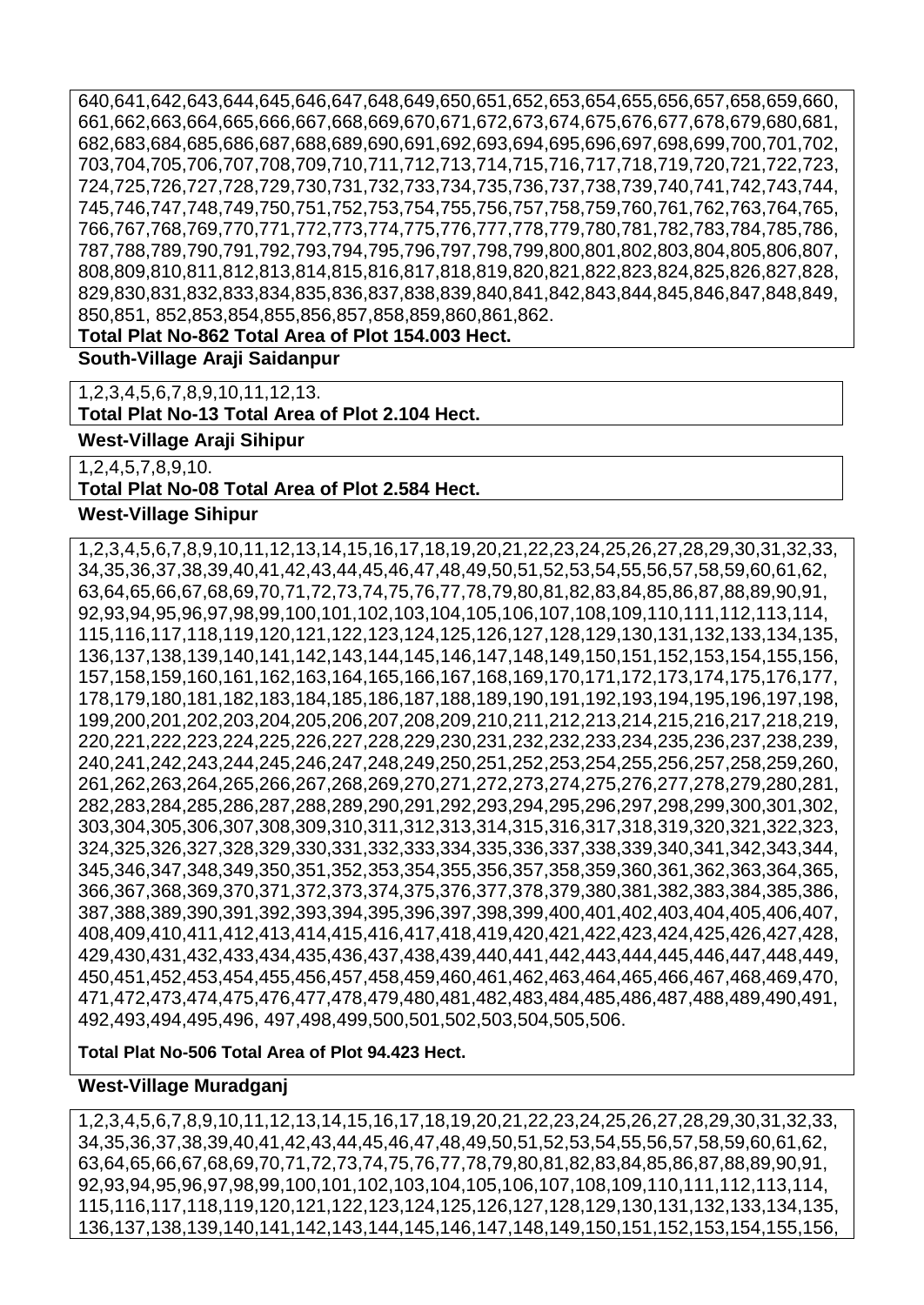157,158,159,160,161,162,163,164,165,166,167,168,169,170,171,172,173,174,175,176,177, 178,179,180,181,182,183,184,185,186,187,188,189,190,191,192,193,194,195,196,197,198, 199,200,201,202,203,204,205,206,207,208,209,210,211,212,213,214,215,216,217,218,219, 220,221,222,223,224,225,226,227,228,229,230,231,232,233,234,235,236,237,238,239,240, 241,242,243,244,245,246,247,248,249,250,251,252,253,254,255,256,257,258,259,260,261, 262,263,264,265,266,267,268,269,270,271,272,273,274,275,276,277,278,279,280,281,282, 283,284,285,286,287,288,289,290,291,292,293,294,295,296,297,298,299,300,301,302,303, 304,305,306,307,308,309,310,311,312,313,314,315,316,317,318,319,320,321,322,323,324, 325,326,327,328,329,330,331,332,333,334,335,336,337,338,339,340,341,342,343,344,345, 346,347,348,349,350,351,352,353,354,355,356,357,358,359,360,361,362,363,364,365,366, 367,368,369,370,371,372,373,374,375,376,377,378,379,380,381,382,383,384,385,386,387, 388,389,390,391,392,393,394,395,396,397,398,399,400,401,402,403,404,405,406,407,408, 409,410,411,412,413,414,415,416,417,418,419,420,421,422,423,424,425,426,427,428,429, 430,431,432,433,434,435,436,437,438,439,440,441,442,443,444,445,446,447,448,449,450, 451,452,453,454,455,456,457,458,459,460,461,462,463,464,465,466,467,468,469,470,471, 472,473,474,475,476,477,478,479,480,481,482,,490,491,492,493,494,495,496,497,498,499, 500,501,502,503,504,505,506,507,508,509,510,511,512,513,514,515,516,517,518,519,520, 521,522,523,524,525,526,527,528,529,530,531,532,533,534,535,536,537,538,539,540,541, 542,543,544,545,546,547,548,549,550,551,552,553,554,555,556,557,558,559,560,561,562, 563,564,565,566,567,568,569,570,571,572,573,574,575,576,577,578,579,580,581,582,583, 584,585,586,587,588,589,590,591,592,593,594,595,596,597,598,599,600,601,602,603,604, 605,606,607,608,609,610,611,612,613,614,615,616,617,618,619,620,621,622,623,624,625, 626,627,628,629,630,631,632,633,634,635,636,637,638,639,640,641,642,643,644,645,646, 647,648,649,650,651,652,653,654,655,656,657,658,659,660,661,662,663,664,665,666,667, 668,669,670,671,672,673,674,675,676,677,678,679,680,681,682,683,684,685,686,687,688, 689,690,691,692,693,694,695,696,697,698,699,700,701,702,703,704,705,706,707,708,709, 710,711,712,713,714,715,716,717,718,719,720,721,722,723,724,725,726,727,728,729,730, 731,732,733,734,735,736,737,738,739,740,741,246/742,462/743,493/744,559/745,588/746, 595/747,715/748,728/749,390/750,321/751.

# **Total Plat No-441 Total Area of Plot 79.206 Hect.**

#### **West-Village Katghara Dehati**

1,2,3,4,5,6,7,8,9,10,11,12,13,14,15,16,17,18,19,20,21,22,23,24,25,26,27,28,29,30,31,32,33, 34,35,36,37,38,39,40,41,42,43,44,45,46,47,48,49,50,51,52,53,54,55,56,57,58,59,60,61,62, 63,64,65,66,67,68,69,70,71,72,73,74,75,76,77,78,79,80,81,82,83,84,85,86,87,88,89,90,91, 92,93,94,95,96,97,98,99,100,101,102,103,104,105,106,107,108,109,110,111,112,113,114, 115,116,117,118,119,120,121,122,123,124,125,126,127,128,129,130,131,132,133,134,135, 136,137,138,139,140,141,142,143,144/1,144/2,145/1,145/2,146,147,148,149,150,151,152, 153,154,155,156,157,158,159,160,161,162,163,164,165,166,167/1,167/2,168,169,170,171, 172,173,174,175,176,177,178,179,180,181,182,183,184,185,186,187,188,189,190,191,192, 193,194,195,196,197,198,199,200,201,202,203,204,205,206,207,208,209,210,211,212,213, 214,215,216,217,218,219,220,221,222,223,224,225,226,227,228,229,230,231,232,233,234, 235,236,237,238,239,240,241,242,243,244,245,246,247,248,249,250,251,252,253,254,255, 256,257,258,259,260,261,262,263,264,265,266,267,268,269,270,271,272/1,272/2,273,274, 275,276,277,278,279,280,281,282,283,284,285,286,287,288,289,290,291,292,293,294,295, 296,297,298,299,300,301,302,303,304,305,306,307,308,309,310,311,312,313,314,315,316, 317,318/1,318/2,319/1,319/2,320,321,322,323,324,325,326,327,328,329,330,331,332,333/1, 334,335,336,337,338,339,340,341/1,341/2,342,343,344,345,346,347,348,349,350,351,352, 353,354,355,356,357,358,359,360,361,362,363,364,365,366,367,368,369,370,371,372,373, 374,375,376,377,378,379,380,381,382,383,384,384,385,386,387,388,389,390,391,392,393, 394,395,396,397,398,399,400,401,402,403,404,405,56/405,101/406,101/407,233/408,191/ 409,79/410,12/411,15/412,176/413,391/414,78/415,78/416,89/417,97/418,153/419,124/420, 232/421,371/422,362/423,362/424,224/425,230/426,151/427,192/428,201/429,12/430,233/4 31, 359/432,359/433,359/434.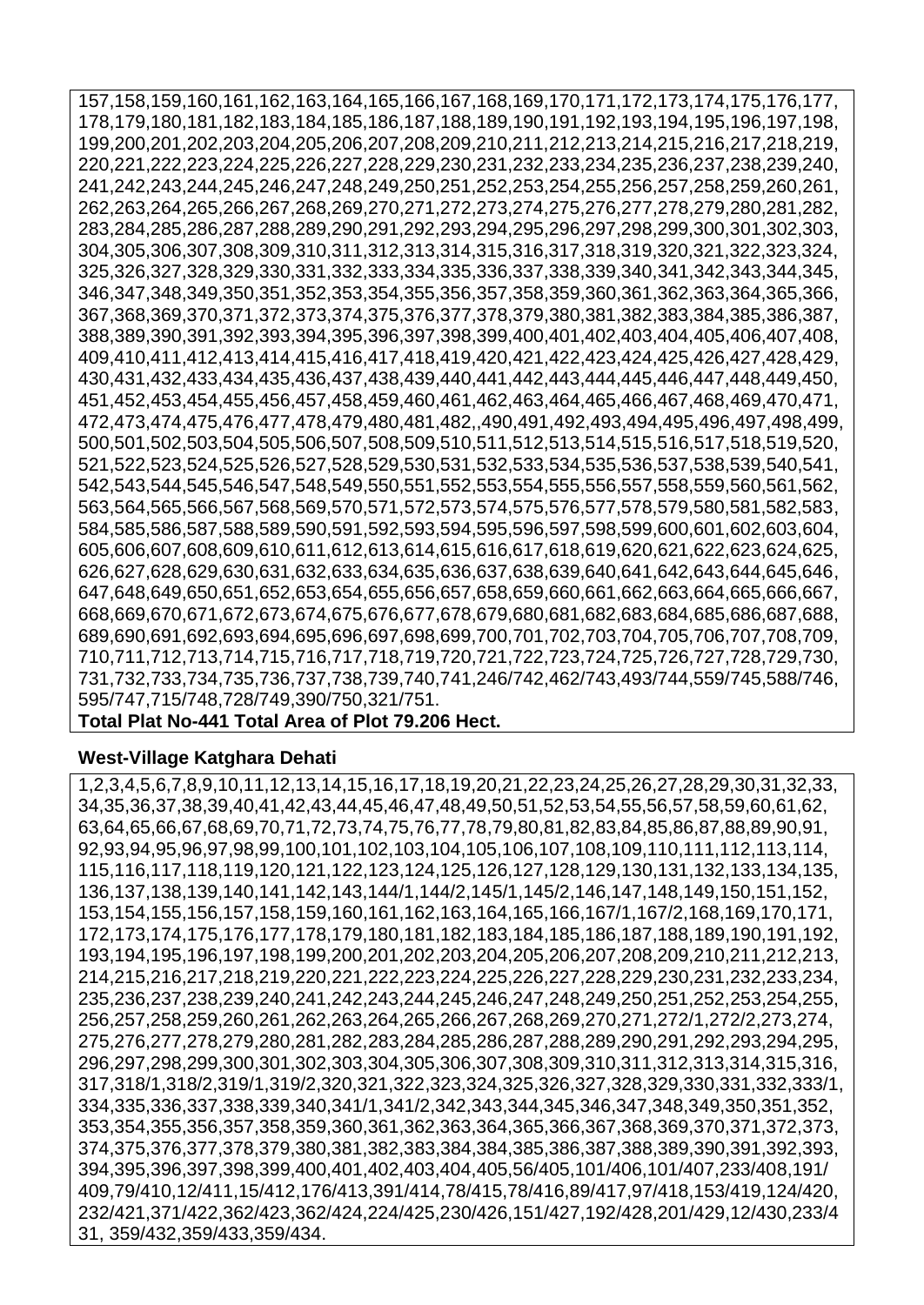#### **Total Plat No-441 Total Area of Plot 27.352 Hect.**

#### **West-Village Karauti**

1,2,3,4,5,6,7,8,9,10,11,12,13,14,15,16,17,18,19,20,21,22,23,24,25,26,27,28,29,30,31,32,33, 34,35,36,37,38,39,40,41,42,43,44,45,46,47,48,49,50,51,52,53,54,55,56,57,58,59,60,61,62, 63,64,65,66,67,68,69,70,71,72,73,74,75,76,77,78,79,80,81,82,83,84,85,86,87,88,89,90,91, 92,93.

#### **Total Plat No-93 Total Area of Plot 2.809 Hect.**

#### **West-Village Kalichabad**

1,2,3,4,5,6,7,8,9,10,11,12,13,14,15,16,17,18,19,20,21,22,23,24,25,26,27,28,29,30,31,32,33, 34,35,36,37,38M,38M,39,40,41,42,43,44,45,46,47,48,49,50,51,52,53,54,55,56,57,58,59,60, 61,62,63,64,65,66,67,68,69,70,71,72,73,74,75,76,77,78,79,80,81,82,83,84,85,86,87,88,89, 90,91,92,93,94,95,96,97,98,99,100,101,102,103,104,105,106,107,108,109,110,111,112,113, 114,115,116,117,118,119,120,121,122,123,124,125,126,127,128,129,130,131,132,133,134, 135,136,137,138,139,140,141,142,143,144,145,146,147,148,149,150,151,152,153,154,155, 156,157,158,159,160,161,162,163,164,165,166,167,168,169,170,171,172,173,174,175,176, 177,178,179,180M,180M,181,182,183,184,185,186,187,188,189,190,191,192,193,194,195, 196,197,198,199,200,201,202,203,204,205,206,207,208,209,210,211,212,213,214,215,216, 217,218,219,220,221,222,223,224,225,226,227,228,229,230,231,232,233,234,235,236,237, 238,239,240,241,242,243,244,245,246,247,248,249,250,251,252,253,254,255,256,257,258, 259,260,261,262,263,264,265,266,267,268,269,270,271,272,273,274,275,276,277,278,279, 280,281,282,283,284,285,286,287,288,289,290,291,292,293,294,295,296,297,298,299,300, 301,302,303,304,305,306,307,308,309,310,311,312,313,314,315,316,317,318,319,320,321, 322,323,324,325,326,327,328,329,330,331,332,333,334,335,336,337,338,339,340,341,342, 343,344,345,346,347,348,349,350,351,352,353,354,355,356,357,358,359,360,361,362,363, 364,365,366,367,368,369,370,371,372,373,374,375,376,377,378,379,380,381,382,383,384, 385,386,387,388,389,390,391,392,393,394,395,396,397,398,399,400,401,402,403,404,405, 406,407,408,409,410,411,412,413,414,415,416,417,418,419,420,421,422,423,424,425,426, 427,428,429,430,431,432,433,434,435,436,437,438,439,440,441,442,443,444,445,446,447, 448,449,450,451,452,453,454,455,456,457,458,459,460,461,462,463,464,465,466,467,468, 469,470,471,472,473,474,475,476,477,478,479,480,481,482,483,484,485,486,487,488,489, 490,491,492,493,494,495,496,497,498,499,500,501,502,503,504,505,506,507,508,509,510, 511,512,513,514,515,516,517,518,519,520,521,522,523,524,525,526,527,528,529,530,531, 532,533,534,535,536,537,538,539,540,541,542,543,544,545,546,547,548,549,550,551,552, 553,554,555,556,557,558,559,560,561,562,563,564,565,566,567,568,569,570,571,572,573, 574,575,576,577,578,579,580,581,582,583,584,585,586,587,588,589,590,591,592,593,594, 595,596,597,598,599,600,601,602,603,604,605,606,607,608,609,610,611,612,613,614,615, 616,617,618,619,620,621,622,623,624,625,626,627,628,629,630,631,632,633,634,635,636, 637,638,639,640,641,642,643,644,645,646,647,648,649,650,651,652,653,654,656,657,658, 659,660,661,662,663,664,665,666,667,668,669,670,671,672,673,674,675,676,677,678,679, 680,681,682,683,684,685,686,687,688,689,690,691,692,693,694,695,696,697,698,699,700, 701,702,703,704,705,706,707,708,709,710,711,712,713,714,715,716,717,718,719,720,721, 722,723,724,725,726,727,728,729,730,731,732,733,734,735,736,737,738,739,740,741,742, 743,744,745,746,747,748,749,750,751,752,753,754,755,756,757,758,759,760,761,762,763, 764,765,766,768,769,770,771,772,773,774,775,776,777,778,779,780,781,782,783,784,785, 786,787,788,789,790,791,792,793,794,795,796,797,798,799,800,801,802,803,804,805,806, 807,808,809,810,811,812,813,814,815,816,817,818,819,820,821,822,823,824,825,826,827, 828,829,830,831,832,833,834,835,836,837,838,839,840,841,842,843,844,845,846,847,848, 849,850,851,852,853,854,855,856,857,858,859,860,861,862,863,864,865,866,867,868,869, 870,871,872,873,874,875,876,877,878,879,880,881,882,883,884,885,886,887,888,889,890,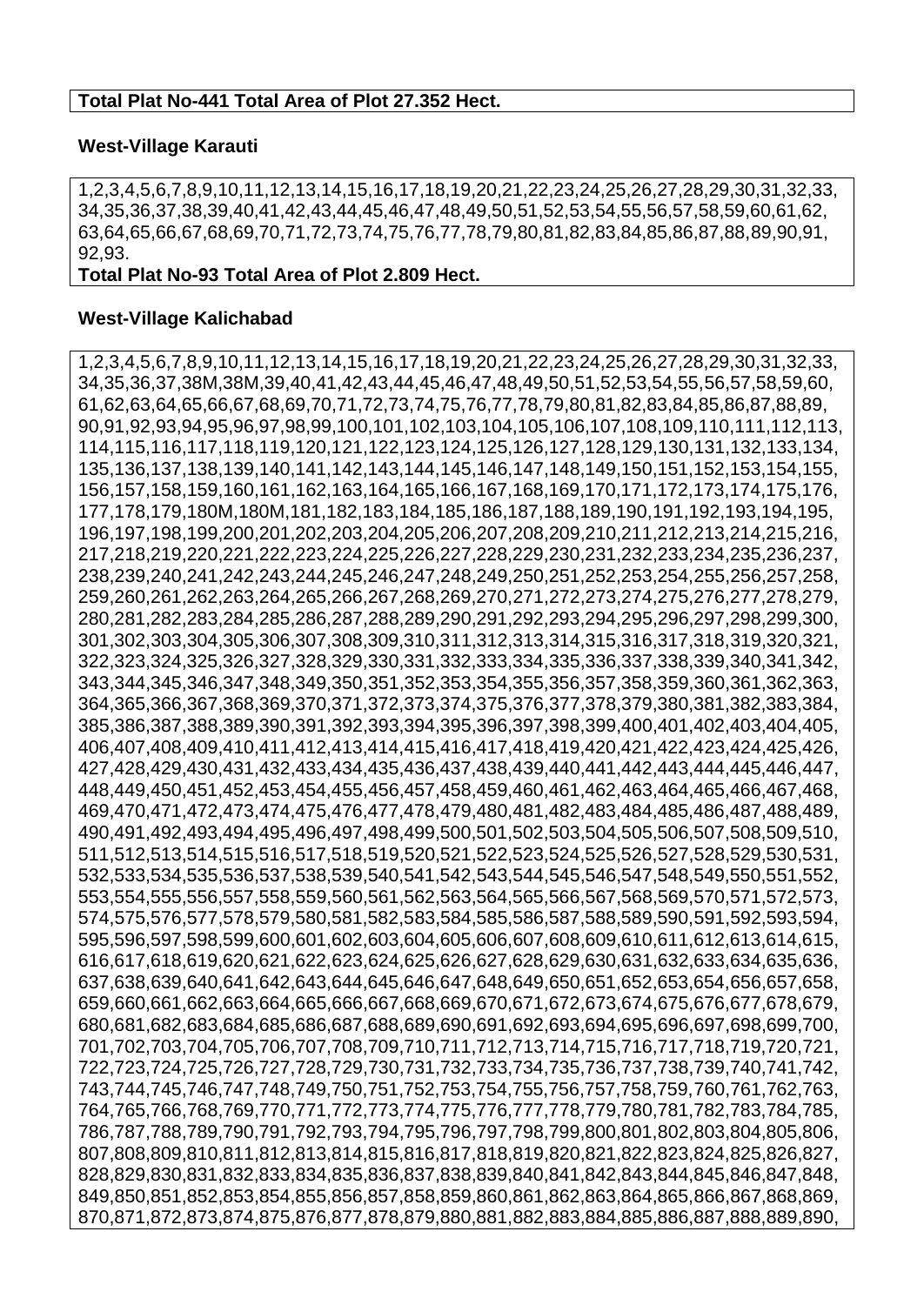891,892,893,894,895,896,897,898,899,900,901,902,903,904,905,906,907,908,909,910,911, 912,913,914,915,916,917,918,919,920,921,922,923,924,925,926,927,928,929,930,931,932, 933,934,935,936,937,938,939,940,941,942,943,944,945,946,947,948,949,950,951,952,953, 954,955,956,957,958,959,960,961,962,963,964,965,966,967,968,969,970,971,972,973,974, 975,976,977,978,979,980,981,982,983,984,985,986,987,988,989,990,991,992,993,994,995, 996,997,998,999,1000,1001,1002,1003,1004,1005,1006,1007,1008,1009,1010,1011,1012, 1013,1014,1015,1016,1017,1018,1019,1020,1021,1022,1023,1024,1025,1026,1027,1028, 1029,1030,1031,1032,1033,1034,1035,1036,1037,1038,1039,1040,1041,1042,1043,1044, 1045,1046,1047,1048,1049,1050,1051,1052,1053,1054,1055,1056,1057,1058,1059,1060, 1061,1062,1063,1064,1065,1066,1067,1068,1069,1070,1071,1072,1073,1074,1075,1076, 1077,1078,1079,1080,1081,1082,1083,1084,1085,1086,1087,1088,1089,1090,1091,1092, 1093,1094,1095,1096,1097,1098,1099,1100,1101,1101,1102,1103,1104,1105,1106,1107, 1108,1109,1110,1111,1112,1113,1114,1115,1116,1117,1118,1119,1120,1121,1122,1123, 1124,1125,1126,1127,1128,1129,1130,1131,1132,1133,1134,1135,1136,1137,1138,1139, 1140,1141,1142,1143,1144,1145,1146,1147,1148,1149,1150,1151,1152,1153,1154,1155, 1156,1157,1158,1159,1160,1161,1162,1163,1164,1165,1166,1167,1168,1169,1170,1171, 1172,1173,1174,1175,1176,1177,1178,1179,1180,1181,1182,1183,1184,1185,1186,1187, 1188,1189,1190,53/1191,281/1192,206/1193,578/1194,267/1195,267/1196,483/1197, 57/1198,1151/1199,996/1200,112/1201,63/1202,257/1203,967/1204,599/1205,1010/1206, 1010/1207,181/1208,181/1209,181/1210,732/1211,467/1212,384/1213,305/1214,502/1215, 915/1216,633/1217,623/ 1218,685/1219, 617/1220,892/1221.

**Total Plat No-1221 Total Area of Plot 127.098 Hect.**

#### **West-Village Tamarasapur Dehati**

1/1,1/2,1/3,2,3,4,5,6,7,8,9,10,11,12,13,14/1,14/2,14/2,14/2,15,16,17,18,19,20,21,22,23,24,25 ,26,27M,29M,30,31,32,33,34,35,36,37,38,39,40,41,42,43,44,45M,47M,48,49,50,51,52,53M, 61M,62,63M,64,65,66,67,68,69,70,71,72,73,74,75,76,77,78,79,80,81,82,83,84,85,86,87, 88,89,90/1,90/2,91,92,93,94,95,96,97,98,99,100/1,100/2,101,102,103,104,105,106,107,108, 109,110/1,110/2,111,112,113,114,115,116,117,118M,120,122M,125M,126M,128M,131M, 101/68,67/169,27M,29M,45M,46,53,54,55,56,57,58,59,60,61M,112/2M,119,121,122M,123, 124,125M,126M,127,128M,129,130,132,133,134,135,136,138,139,141,143,144,145,146,147 ,148,150,151,152,155,157,159,160,161,162,163,164,165,166,167/2,167/3,46,63,67,120, 120M, 131C,131C,137,140,142,149,153/3,153/2,154,156, 158,167/1,167/4. **Total Plat No-198 Total Area of Plot 15.778 Hect.**

#### **West-Village Namajgah**

1,2,3,4,5,6,7,8,9,10,11,12,13,14,15,16,17,18,19,20,21,22,23,24,25,26,27,28,29,30,31,32,33, 34,35,36,37,38,39,40,41,42,43,44,45,46,47,48,49,50,51,52,53,54,55,56,57,58,59,60,61,62, 63,64,65,66,67,68,69,70,71,72,73,74,75,76,77,78,79,80,81,82,83,84,85,86,87,88,89,90,91, 92,93,94,95,96,97,98,99,100,101,102,103,104,105,106,107,108,109,110,111,112,113,114, 115,116,117,118,119,120,121,122,123,124,125,126,127,128,129,130,131,132,133,134,135, 136,137,138,139,140,141,142,143,144,145,146,147,148,149,150,151,152,153,154,155,156, 157,158,159,160A,160B,161,162,163,164,165,166,167,168,169,170,171,172,173,174,175, 176, 177,178,46/179,160/180,160/181.

**Total Plat No-182 Total Area of Plot 10.122 Hect.**

#### **West-Village Khanpatti**

1,2,3,4,5,6,7,8,9,10,11,12,13,14,15,16,17,18,19,20,21,22,23,24,25,26,27,28,29,30,31,32,33, 34,35,36,37,38,39,40,41,42,43,44,45,46,47,48,49,50,51,52,53,54,55,56,57,58,59,60,61,62, 63,64,65,66,67,68,69,70,71,72,73,74,75,76,77,78,79,80,81,82,83,84,85,86,87,88,89,90,91, 92,93,94,95,96,97,98,99,100,101,102,103,104,105,106,107,108,109,110,111,112,113,114, 115,116,117,118,119,120,121,122,123,124,125,126,127,128,129,130,131,132,133,134,135,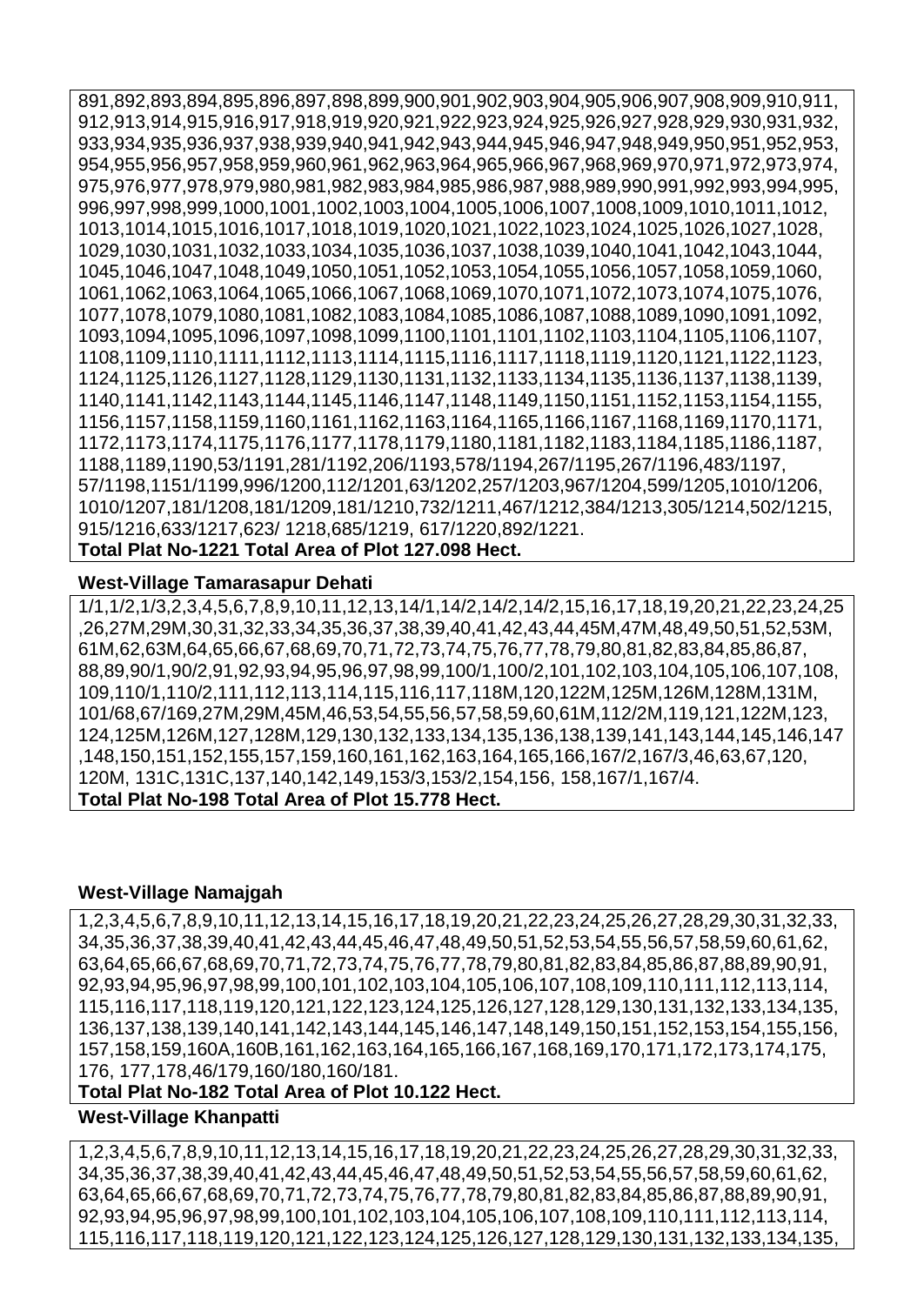136,137,138,139,140,141,142,143,144/1,144/2,145/1,145/2,146,147,148,149,150,151,152, 153,154,155,156,157,158,159,160,161,162,163,164,165,166,167/1,167/2,168,169,170,171, 172,173,174,175,176,177,178,179,180,181,182,183,184,185,186,187,188,189,190,191,192, 193,194,195,196,197,198,199,200,201,202,203,204,205,206,207,208,209,210,211,212,213, 214,215,216,217,218,219,220,221,222,223,224,225,226,227,228,229,230,231,232,233,234, 235,236,237,238,239,240,241,242,243,244,245,246,247,248,249,250,251,252,253,254,255, 256,257,258,259,260,261,262,263,264,265,266,267,268,269,270,271,272/1,272/2,273,274, 275,276,277,278,279,280,281,282,283,284,285,286,287,288,289,290,291,292,293,294,295, 296,297,298,299,300,301,302,303,304,305,306,307,308,309,310,311,312,313,314,315,316, 317,318/1,318/2,319/1,319/2,320,321,322,323,324,325,326,327,328,329,330,331,332,333/1, 334,335,336,337,338,339,340,341/1,341/2,342,343,344,345,346,347,348,349,350,351,352, 353,354,355,356,357,358,359,360,361,362,363,364,365,366,367,368,369,370,371,372,373, 374,375,376,377,378,379,380,381,382,383,384,385,386,387,388,389,390,391,392,393,394, 395,396,397,398,399,400,401,402,403,404,56/405,101/406,101/407,233/408,191/409,69/ 410,12/411,15/412,176/413,391/414,78/415,78/416,89/417,97/418,153/419,224/420,232/421 ,371/422,362/423,362/424,224/425,230/426,151/427,192/428,201/429,12/430,233/431,359/4 32,359/433,359/ 434.

#### **Total Plat No-441 Total Area of Plot 27.352 Hect.**

#### **West-Village Kurrapatti**

1,2,3,4,5,6,7,8,9,10,11,12,13,14,15,16,17,18,19,20,21,22,23,24,25,26,27,28,29,30,31,32,33, 34,35,36,37,38,39,40,41,42,43,44,45,46,47,48,49,50,51,52,53,54,55,56,57,58,59,60,61,62, 63,64,65,66,67,68,69,70,71,72,73,74,75,76,77,78,79,80,81,82,83,84,85,86,87,88,89,90,91, 92,93,94,95,96,97,98,99,100,101,102,103,104,105,106,107,108,109,110,111,112,113,114, 115,116,117,118,119,120,121,122,123,124,125,126,127,128,129,130,131,132,133,134,135, 136,137,138,139,140,141,142,143,144,145,146,147,148,149,150/1,150/2,151,152,153,154, 155,156,157,158,159,160,161,162,163,164,165,166,167,168,169,170,171,172,173,174,175, 176,177,178,179,180,181,182,183,184,185,186,187,188,189/1,189/2,190/1,190/2,191/1, 191/2,192,193,194,195,196,197,198,199,200,201,202,203,204,205,206,207,208,209,210, 211,212,213,214,215,216,217,218,219,220,221,222,223,224,225,226,227,228,229,230,231, 232,233,234,235,236,237,238,239,240,241,242,243,244,245,246,247,248,249,250,251,252, 253,254,255,256,257,258,259,260,261,262,263,264,265,266,267,268,269,270,271,272,273, 274,275,276,277,278,279,280,281,282,283,284,285,286,287,288,289,290,291,292,293,294, 295,296,297,298,299,300,301,302,303,304,305,306,307,308,309,310,311,312,313,314,315, 316,317,318,319,320,321,322,323,324,325,326,327,328,329,330,331,332,333,334,335,336, 337,338,339,340,341,342,343,344,345,346,347,348,349,350,351,352,353,354,355,356,357, 358,359,360,361,362,363,364,365,366,367,368,369,370,371,372,373,374,375,376,377,378, 379,380,381,382,383,384,385,386,387/1,387/2,388,389,390,391,392,393,394,395,396,397, 398,399,400,401,402,403,404,405,406,407,408,409,410,411,412,413,414,415,416,417,418, 419,420,421,422,423,424,425,426,427,428,429,430,431,432,433,434,435,436,437,438,439, 440,441,442,443,444,445,446,447,448,449,450,451,452,453,454,455,456,457,458,459,460, 461,392/462,394/463,318/464,341/465,31/466, 298/467,296/468,123/469,70/470.

**Total Plat No-475 Total Area of Plot 27.708 Hect.**

#### **West-Village Haradipur**

1,2,3,4,5,6,7,8,9,10,11,12,13,14,15,16,17,18,19,20,21,22,23,24,25,26,27,28,29,30,31,32,33, 34,35,36,37,38,39,40,41,42,43,44,45,46,47,48,49,50,51,52,53,54,55,56,57,58,59,60,61,62, 63,64,65,66,67,68,69,70,71,72,73,74,75,76,77,78,79,80,81,82,83,84,85,86,87,88,89,90,91, 92,93,94,95,96,97,98,99,100,101,102,103,104,105,106,107,108,109,110,111,112,113,114, 115,116,117,118,119,120,121,122,123,124,125,126,127,128,129,130,131,132,133,134,135, 136,137,138,139,140,141,142,143,144,145,146,147,148,149,150,151,152,153,154,155,156, 157,158,159,160,161,162,163,164,165,166,167,168,169,170,171,172,173,174,175,176,177, 178,179,180,181,182,183,184,185,186,187,188,189,190,191,192,193,194,195,196,197,198, 199,200,201,202,203,204,205,206,207,208,209,210,211,212,213,214,215,216,217,218,219,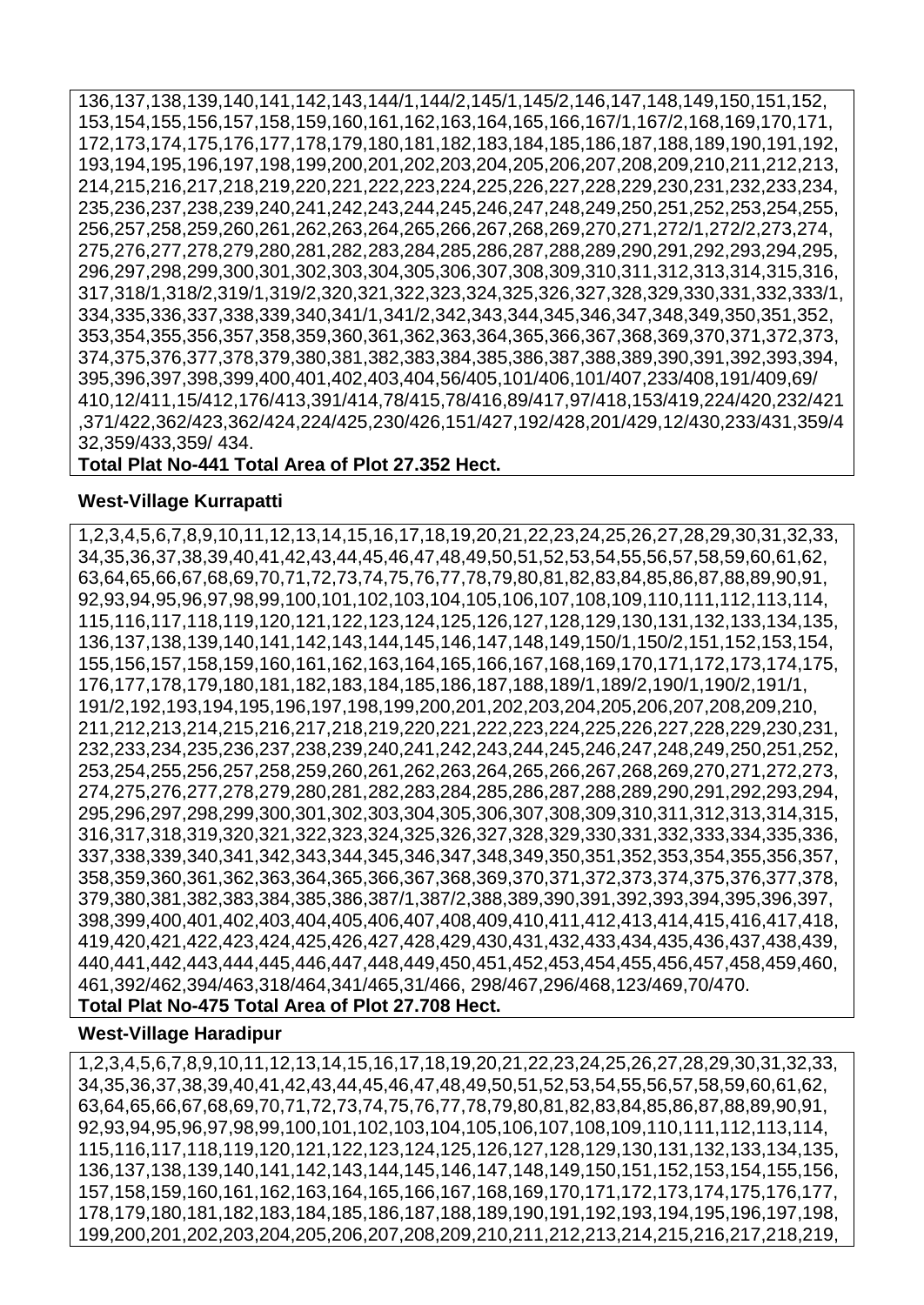220,221,222,223,224,225,226,227,228,229,230,231,232,233,234,235,236,237,238,239,240, 241,242,243,244,245,246,247,248,249,250,251,252,253,254,255,256,257,258,259,260,261, 262,263,264,265,266,267,268,269,270,271,272,273,274,275,276,277,278,279,280,281,282, 283,284,285,286,287,288,289,290,291,292,293,294,295,296,297,298,299,300,301,302,303, 304,305,306,307,308,309,310,311,312,313,314,315,316,317,318,319,320,321,322,323,324, 325,326,327,328,329,330,331,332,333,334,335,336,337,338,339,340,341,342,343,344,345, 346,347,348,349,350,351,352,353,354,355,356,357,358,359,360,361,362,363,364,365,366, 367,368,369,370,371,372,373,374,375,376,377,378,379,380,381,382,383,384,385,386,387, 388,389,390,391,392,393,394,395,396,397,398,399,400,401,402,403,404,405,406,407,408, 409,410,411,412,413,414,415,416,417,418,419,420,421,422,423,424,425,426,427,428,429, 430,431,432,433,434,435,436,437,438,439,440,441,442,443,444,445,446,447,448,449,450, 451,452,453,454,455,456,457,458,459,460,461,462,463,464,465,466,467,468,469,470,471, 472,473,474,475,476,477,478,479,480,481,482,483,484,485,486,487,488,489,490,491,492, 493,494,495,496,497,498,499,500,501,502,503,504,505,506,507,508,509,510,511,512,513, 514,515,516,517,518,519,520,521,522,523,524,525,526,527,528,529,530,531,532,533,534, 535,536,537,538,539,540,541,542,543,544,545,546,547,548,549,550,551,552,553,545,555, 556,557,558,559,560,561,562,563,564,565,566,567,568,569,570,571,572,573,574,575,576, 577,578,579,580,581,582,583,584,585,586,587,588,589,590,591,592,593,594,595,596,597, 598,599,600,601,602,603,604,605,606,607,608,609,610,611,612,613,614,615,616,617,618, 619,620,621,622,623,624,625, 626,627,628,629,630,631,632,633,634,635,636. **Total Plat No-636 Total Area of Plot 51.505 Hect.**

#### **North-Village Mandavi Bibi**

1,2A,2B,2C,2D,3,4,5,6,7,8,9,10,11,12,13,14,15,16,17,18,19,20A,20B,21,22,23,24,25,26,27, 28,29,30,31,32,33,34,35,36,37,38,39,40,41,42,43,44,45,46,47,48,49,50A,50B,50C,51,52,53, 54,55,56,57,58,59,60,61,62,63,64,65,66,67,68,69,70,71,72,73,74,75,76,77,78,79,80,81,82, 83,84,85,86,87,88,89,90,91,92,93,94,95,96,97,98,99,100,101,102,103,104,105,106,107,108, 109,110,111,112,113,114,115,116,117,118,119,120,121,122,123,124,125,126,127,128,129, 130,131,132,133,134,135,136,137,138,139,140,141,142,143,144,145,146,147,148,149,150, 151,152,153,154,155,156,157,158,159,160,161,162,163,164,165,166,167,168,169,170,171, 172,173,174,175,176,177,178,179,180,181,182,183,184,185,186,187,188,189,190,191,192, 193,194,195,196,197,198,199,200,201,202,203,204,205,206,207,208,209,210,211,212,213, 214,215,216,217,218, 219,220,221,222,223,224,225, 226,227. **Total Plat No-233 Total Area of Plot 17.611 Hect.**

#### **North-Village Jamin Abdul Kadir**

1,2,3,4,5,6,7,8,9,10,11,12,13,14,15,16,17,18,19,20,21,22,23,24,25,26,27,28,29,30,31,32,33, 34,35,35M,36,37,38,39,40,41,42,43,44,45,46,47,48,49,50,51,52,53,54,55,56,57,58,59,60,61, 62,63,64,65,66,67,68,69,70,71,72,73,74,74M,75,75M,76.

**Total Plat No-79 Total Area of Plot 4.134 Hect.**

#### **North-Village Derayusuf**

1,2,3,4,5,6,7,8,9,10,11,12,13,14,15,16,17,18,19,20,21,22,23,24,25,26,27,28,29,30,31,32,33, 34,35,36,37,38,39,40,41,42,43,44,45,46,47,48,49,50,51,52,53,54,55,56,57,58,59,60,61,62, 63,64,65,66,67,68,69,70,71,72,73,74,75,76,77,78,79,80,81,82,83,84,85,86,87,88,89,90,91, 92,93,94,95,96,97,98,99,100,101,102,103,104,105,106,107,108,109,110,111,112,113,114, 115,116,117,118,119,120,121,122,123,124,125,126,127,128,129,130,131,132,133,134,135, 136,137,138,139,140,141,142,143,144,145,146,147,148,149,150,151,152,153,154,155,156, 157,158,159,160,161,162,163,164,165,166,167,168,169,170,171,172,173,174,175,176,177, 178,179,180,181,182,183,184,185,186,187,188,189,190,191,192,193,194,195,196,197,198, 199,200,201,202,203,204,205,206,207,208,209,210,211,212,213,214,215,216,217,218,219, 220,221,222,223,224,225,226,227,228,229,230,231,232,233,234,235,236,237,238,6/239,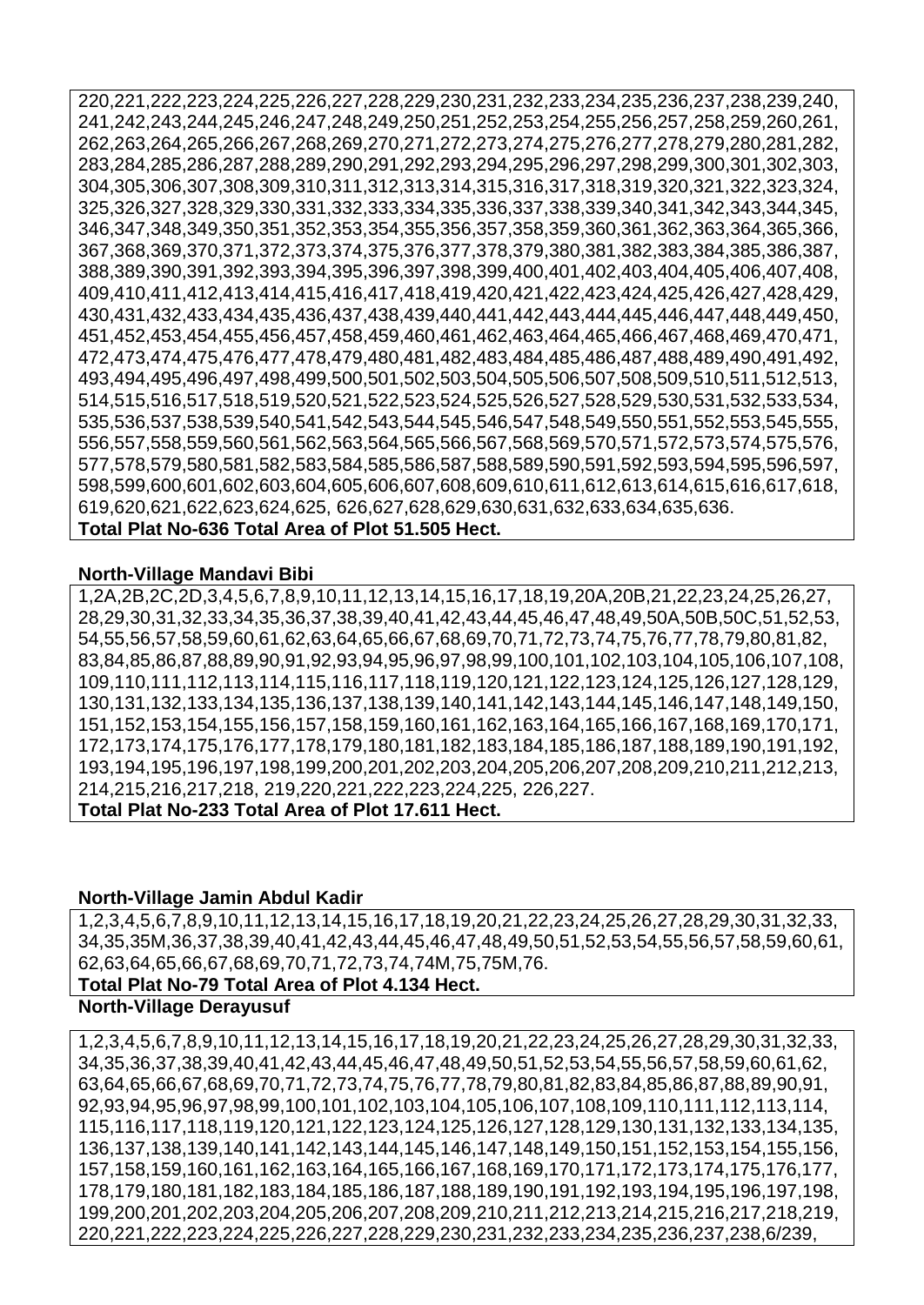#### 7/240.

**Total Plat No-240 Total Area of Plot 22.693 Hect.**

**North-Village Fagupur Nisf** 

1,2,3,4,5,6,7,8,9,10,11,12,13,14,15,16,17,18,19,20,21,22,23,24,25. **Total Plat No-25 Total Area of Plot 1.523 Hect.**

#### **North-Village Kutubpur**

1,2,3,4,5,6,7,8,9,10,11,12,13,14,15,16,17,18,19,20,21,22,23,24,25,26/1,26/2,27,28,29/1,29/2 ,29/3,29/4,29/5,30,31,32,33,34,35,36,37,38,39,40,41,42,43,44,45,46,47,48,49,50,51,52,53, 54,55,56,57,58,59,60,61,62,63,64,65,66,67,68,69,70,71/1,71/2,72,73/1,73/2,74/1,74/2,75, 76/1,76/2,77,78,79M,80,81,82/1,82/1,83,84,85,86,87,88,89,90/1,90/2,91,92/1,92/2,93/1,93/2, 94,95,96,97,98,99,100,101,102,103/1,103/2,104,105,106,107,108,109,110,111,112,113,114, 115,116,117,118,119,120/1,120/2,121,122,123,124,125/1,125/2,126,127,128,129,130,131, 132,133,134,135,136,137,138,139,140,141,142,143,144,145,146,147,148,149,150,151,152, 153,154,155,156,157,158,159,160,161,162,163,164,165,166,167,168,169,170,171,10/172, 37/173,62/174,62/175,56/176,63/177,92/178,58/ 179,146/180.

**Total Plat No-196 Total Area of Plot 32.112 Hect.**

#### **North-Village Bagmiyan**

1,2,3,4,5,6M,6M,7,8,9,10,11,12,13,14,15,16,17/1,17/2,18,19,20,21,22,23,24,25,26,27,28,29, 30,31,32,33,34,35,36,37,38,39,40,41,42,43,44,45,46,47,48,49,50,51,52,53,54,55,56,57,58, 59,60,61,62,63,64,65,66,67,68,69,70,71,72,73,74,75,76,77,78,79,80,81,82,83,84,85,86,87, 88,89,90,91,92,93,94,95,96,97,98,99,100,101,102,103,104,105,106,107,108,109,110M,111, 112,113, 114,115,116,117M,48/118,47/119,97/120.

**Total Plat No-123 Total Area of Plot 10.988 Hect.**

#### **North-Village Araji Padumpur Doyam**

1,2,3,4,5,6,7,8,9,10,11,12,13,14,15,16,17A,17B,18,19,20,21,22,23,24,25,26,27,28,29,30,31, 32,33,34,35,36,37,38A,38B,39,40,41,42,43,44.

#### **Total Plat No-46 Total Area of Plot 2.902 Hect.**

#### **North-Village Mainipur Dehati**

1,2,3,4,5,6,7,8,9,10,11,12,13,14,15,16,17,18,19,20,21,22,23,24,25,26,27,28,29,30,31,32,33, 34,35,36,37,38,39,40,41,42,43,44,45,46,47,48,49,50,51,52,53,54,55,56,57,58,59,60,61,62, 63,64,65,66,67,68,69,70,71,72A,72B,73,74,75,76,77,78,79,80,81,82A,83,84,85,86,87,88,89, 90A,90B,91A,91B,91C,91D,91E,92,93,94,95,96,97,98,99,100,101,102,103,104,105,106,107, 108,109,110,111,112,113,114,115,116,117,118,119,120,121,122,123,124,125,126,127,128, 129,130,131,132,133,134,135,136,137,138,139,140,141,142,143,144,145,146,147,148,149, 150,151,152,153,154,155,156,157,158,159,160,161,162,163,164,165A,165B,165C,166,167, 168,169,170,171,172,173,174,175,176,177,178,179,180,181,182,183,184,185,186,187,188, 189,190,191,192,193,194,195,196,197,198,199,200,201,202,203,204,205,206,207,208,209, 210,211,212,213,214,215,216,217,218,219,220,221,222,223,224,225,226,227,228,229,230, 231,232,233,234,235,236,237,238,239,240,241,242,243,244,245,246,247,248,249,250,251, 252,253,254,255,256,257,258,259,260,261,262,263,264,265,266,267,268,269,270,271,272, 273,274,275,276,277,278,279,280,281,282,283,284,285,286,287,288,289,290,291,292,293, 294,295,296,297,298,299,300,301,302,303,304,305,306,307,308,309,310,311,312,313,314, 315,316,317,318,319,320,321,322,323,324,325,326,327,328,329,330,331,332,333,334,335, 336,337,338,339,340,341,342,343,344,345,346,347,348,349,350,351,352,353,354,355,356, 357,358,359,360,361,362,363,364,365,366,367,368,369,370,371,372,373,374,375,376,377, 378,379,380,381,382,383,384,384,385,386,387,388,389,390,391,392,393,394,395,396,397, 398,399,400,401,402,403,404,405,406,407,408,409,410,411,412,413,414,355/415,304/416, 89/417,34/418,266/419.

# **Total Plat No-427 Total Area of Plot 26.625 Hect.**

**North-Village Gopalapur**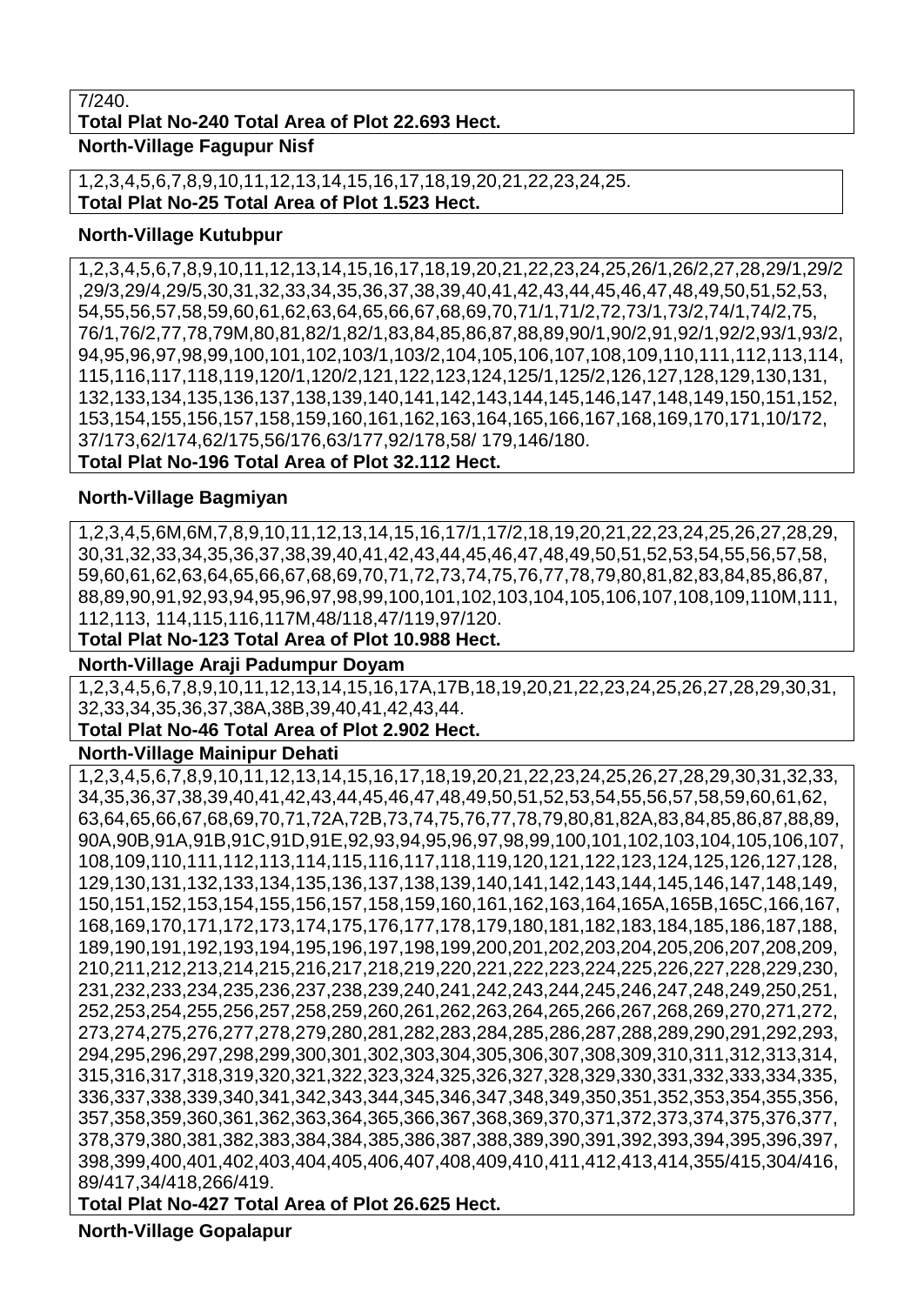1,2,3,4,5,6,7,8,9,10,11,12,13,14,15,16,17,18,19,20,21,22,23,24,25,26,27,28,29,30,31,32,33, 34,35,36,37,38,39,40,41,42,43,44,45,46,47,48,49,50,51A,51B,52,53,54,55,56,57,58,59,60, 61,62,63,64,65,66,67,68,69,70,71,72,73,74,75,76,77,78,79,80,81,82,83,84,85,86,87,88,89, 90,91,92,93,94,94B,95,96,97A,97B,98,99,100,101,102,103,104,105,106,107,108,109,110, 111,112,113,114,115,116,117,118,119,120,121,122A,122B,122C,122D,122E,122F,122G, 122H,122 I,122J,123,12/124,12/125,12/126.

**Total Plat No-138 Total Area of Plot 5.717 Hect.**

#### **North-Village Chitarsari Dehati**

1,2,3,4,5,6,7,8,9,10,11,12,13,14,15,16,17,18,19,20,21,22,23,24,25,26,27,28,29,30,31,32,33, 34,35,36,37,38,39,40,41,42,43,44,45,46,47,48,49.

**Total Plat No-49 Total Area of Plot 1.915 Hect.**

#### **North-Village Besahupur Dehati**

1,2,3,4,5,6,7,8,9,10,11,12,13,14,15,16,17,18,19,20,21,22,23,24,25,26,27,28,29,30,31,32,33, 34,35,36,37,38,39,40,41,42,43,44,45,46,47,48,49,50,51,52,53,54,55,56,57,58,59,60,61,62, 63,64,65,66,67,68,69,70,71,72,73, 74,75,76,77,78,79,80,81. **Total Plat No-81 Total Area of Plot 5.119 Hect.**

#### **North-Village Fagupur Khas**

1,2,3,4,5,6,7,8,9,10,11,12,13,14,15,16,17,18,19,20,21,22,23,24,25,26,27,28,29,30,31,32,33, 34,35,36,37,38,39,40,41,42,43,44,45,46,47,48,49,50,51,52,53,54,55,56,57,58,59,60,61,62, 63,64,65,66,67,68,69,70,71,72,73,74,75,76,77,78,79,80,81,82,83,84,85A,85B,86,87,88,89, 90,91,92,93,94,95,96,97,98,99,100,101A,101B,102A,103,104,105,106,107,108,109,110,111, 112,113,114,115,116,117,118,119,120,121,122,123,124,125,126,127,128,129,130,131,132, 133,134,135,136,137,138,139,140,141,142,143,144,145,146,147,148,149,150,151,152,153, 154,155,156,52/157.

**Total Plat No-159 Total Area of Plot 12.113 Hect.**

#### **North-Village Dhannupur Dehati**

1,2,3,4,5,6,7,8,9,10,11,12,13,14,15,16,17,18,19,20,21,22,23,24,25,26,27,28,29/1,29/2,30,31, 32/1,32/2,33,34,35,36,37,38,39,40,41,42,43,44,45,46,47,48,49,50,51,52,53,54,55,56,57,58, 59,60,61,62,63,64,65,66,67,68,69,70,71,72,73,74,75,76,77,78,79,80,81,82,83,84,85,86,87, 88,89,90,91,92,93,94,95,96,97,98,99,100,101,102,103,104,105,106,107,108,109,110,111, 112,113,114,115,116,117M,117M,118,119,120M,120M,121,122,123M,123M,124,125M,125 M,125M,125M,125M,126,127,128,129,130,131,132,133,134/1,134/2,135,136,137,4/138,50/1 39,55/140,131/141, 131/ 142,126/143.

#### **Total Plat No-153 Total Area of Plot 14.355 Hect.**

#### **North-Village Khanpur Akbar**

1,2,3,4,5,6,7,8,9,10,11,12,13,14,15,16,17,18,19,20,21,22,23,24,25A,25B,26A,26B,26C,27,28 ,29,30,31,32,33,34,35,36,37,38,39,40,41,42,43,44,45,46,47,48,49,50,51,52,53A,53B,54,55, 56,57,58,59A,59B,59C,60,61,62,63,64,65,66,67,68,69,70,71,72,73A,73B,74,75,76,77,78,79, 80,81,82,83,84,85,86,87,88,89A,89B,90A,90B,91,92,93,94,95,96,97,98,99,100,101,102,103, 104,105,106,107,108,109,110,111,112,113,114,115,116,117,118,118B,119,120,121,122, 123,124,125,126,127,128,129,130,131,132,133,134,135,136,137,138,139,140B,140B,141, 142,143,144,145,146,147,148,149,150,151,152,153,154,155,156,157,158,159,160,161,162, 163,164,165,166,167,168,169,170,171,172,173,174,175,176,177,178,179,180,181,182,183, 184,185,186,187,188,189,190,191,192,193,194,195,196,197,198,199,200,201,202,203,204, 205,206,207,208,209,210,211,212,213,214,215,216A,216B,216C,217A,217B,218,219,220, 221,222,223,224A,224B,224C,225,226A,226B,227,228,229,230,231,232,233,234,235,236, 237,238,239,240,241,242,243,244,245,246,247,248,249,250,251,252,253,254,255,256,257, 258,259,260,261,262,263,264,265,266,267,268,269,270,271,272,273,274,275,276,277,278, 279,280,281,282,283,284,285,286,287,288,289,290,291,292,293,294A,294B,295,296,297, 298,299,300,301,302,303,304,305,306,307,308,309,310,311,312,313,314,315,316,317,318, 319,320,321,322,323,324,325,326,327,328,329,330,331,332,333,334,335,336,337,338,339,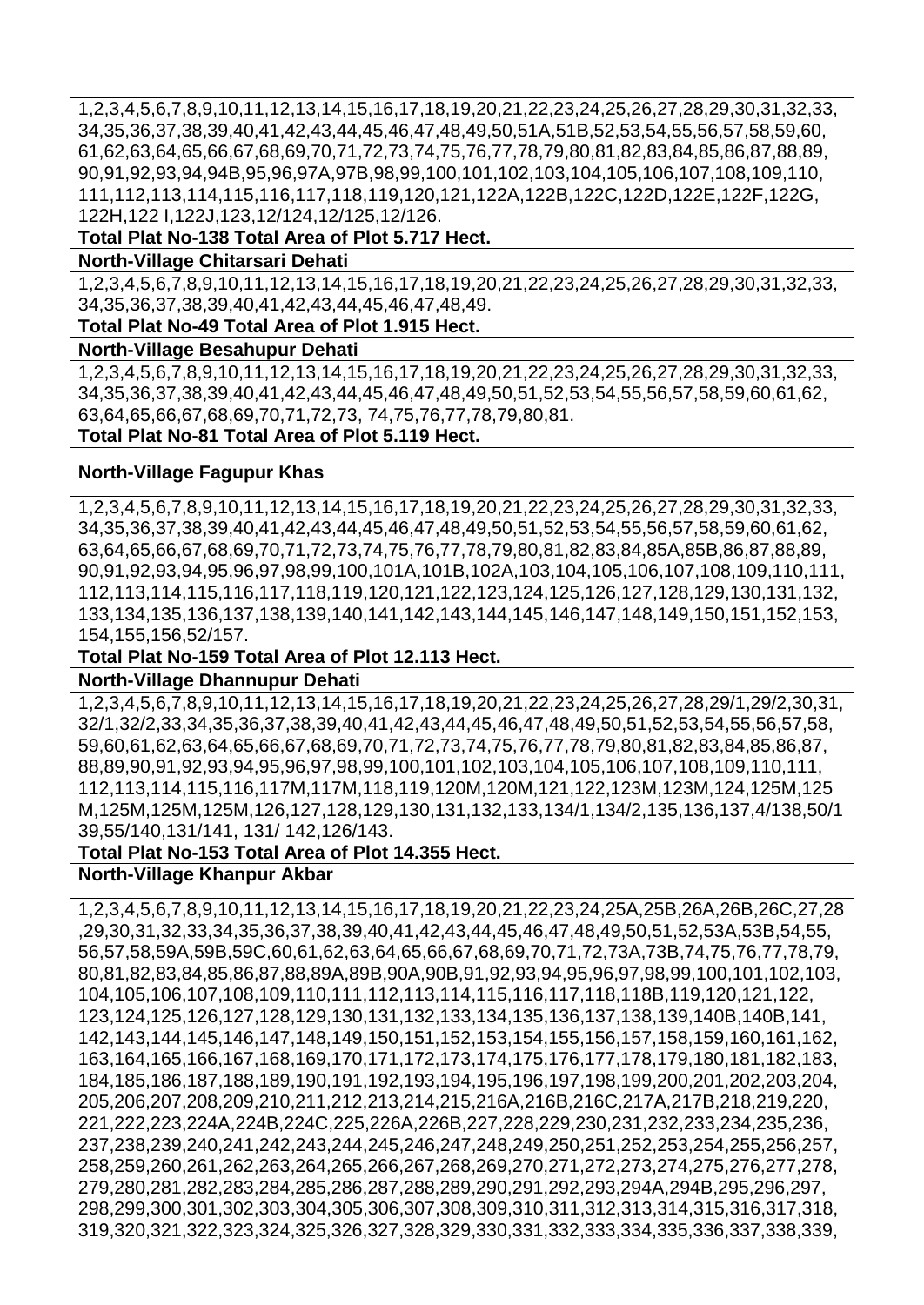340,341,342,343,344,345,346,347,348,349,350,351,352,353,354,355,356,357,358,359,360, 361,362,363,364,365,366,367,368,369,370,371,372,373,374,375,376,377,378,379,380,381, 382,383,384,385,386,387,388,389,390,391,392,393,394,395,396,397A,397B,398,399,400A, 400B,401,402,403,404,405,406,407,408A,408B,409,410,411,412,413,414,415,416,417,418, 419,420,421,422,423,424,425,426,427,428,429,430,431,432,433,434,435,436,437,438,439, 440,441,442,443,444,445,446,447,448,449,450,451,452,453,454,455,456,457,458,459,460, 461,462,463,84/464,45/465,11/466,233/467,377/468,396/469,196/470,236/471,258/472,270/ 473, 208/474, 140/475,309/476,303/477,303/478,394/479.

#### **Total Plat No-499 Total Area of Plot 46.240 Hect.**

#### **North-Village Sultanpur Hai Dehati**

1,2,3,4M,5,6,7,8,9,10,11,12,13,14,15,16,17,18,19,20,21,22,23,24,25,26M,26M,26M,27,28,29 ,30,31,32,33,34,35,36,37,38,39M,39M,40,41M,42,43C,44,45,46,47,48M,49,50,51,52,53,54, 55,56,57,58,59,60,61,62,63,64,65,66,67,68,69,70,71,72,73M,74,75M,76,77,78,79M,80,81,82 ,83,84,85,86,87/1,87/2,88,89,90,91,92,93,94,95,96,97,98,99,100,101,102,103,104,105,106, 107,108,109,110,111,112,113,114,115,116,117,118,119,120,121,122,123,124,125,126,127, 128,129,130,131,132,133,134,135,136,137,138,139,140,141,142,143,144,145,146,147,148, 149,150,151,152,153,154,155,156,157M,158,159,160,161,162,163,164,165,166,167,168, 169,170,171,172,173,174,175,176,177,178,179,180,181,182,183,184,185,186,187,188,189, 190,191,192,193,194,195,196,197,198,199,200,201,202,203,204,205,206,207,208,209,210, 211,212,213,214,215,216,217,218,219,220,221,222,223,224,225,226,227,228M,229M,230M ,231,232,233,234,235,236,237M,238,239,240,241M,242,243,244,245,246,4/247,92/248,145/ 249,133/250,249/251,204/252,51/253,192/254,84/255, 62/256.

#### **Total Plat No-261 Total Area of Plot 26.517 Hect.**

#### **North-Village Adampur Akbar**

1,2,3,4,5,6,7,8,9,10,11,12,13,14A,14B,15,16,17,18,19,20,21,22,23,24,25,26,27,28,29,30,31, 32,33,34,35,36,37,38,39,40,41,42,43,44,45,46,47,48,49,50,51,52,53,54,55,56,57,58,59,60, 61,62,63,64,65,66,67,68,69,70,71,72,73,74,75,76,77A,77B,77C,77D,77E,78,79,80,81,82A, 82B,83,84,85,86,87,88,89A,89B,90,91,92,93,94,95,96,97,98,99,100,101,102,103,104,105, 106,107,108,109,110,111,112,113,114,115,116,117,118,119,120,121,122,123,124,125,126, 127,128,129,130,131,132,133,134,135A,135B,136,137,138,139,140,141,142,143,144,145, 146,147,148,149,150,151,152,153,154,155,156,157,158,159,160,161,162,163,164,165,166, 167A,167B,168,169A,169B,170,171,172,173,174,175,176,177,178,179,180M,180M,181,182 ,183,184,185,186,187,188,189,190,191,192,193,194,195,196,197,198,199,200A,200B,201, 202,203A,203B,204,205,206,207,208,209,210,211A,211B,212,213A,213B,214,215,216,217, 218,219,220,221,222,223,224,225,226,227,228A,228B,229A,229B,229C,230,231,232,233, 234,235,236A,236B,237,238,239,240,241,242,243,244,245,246,247,248,249,250,251,252, 253,254,255,256,257,258,259,260,261,262,263,264,265,266,267,268,269,270,271,272,273, 274,275,276,277,278,279,280,281,282,283,284,285,286,287A,287B,288,289,290,291,292, 293,294,295,296,297,298,299,300,301,302,303,304,305,306,307,308,309M,309M,310,311, 312,313,314,315,316,317,318,319,320,321,322,323,324A,325,326,327,328,329,330,331, 332,333,334,335,336,337,338,339,340,341,342,343,344A,344B,344C,345,346,347,348,349 A,349B,350A,350B,351,352,353,354,355,356,357,358,359,360,361,362,363,364,365,366, 367,368,369,370,371,372,373,374,375A,375B,376,377A,377B,377C,377D,378,379A,379B, 380,381A,381B,382,383A,383B,384A,384B,386A,386B,387,388,389,390,391,392,393A,393 B,394,395,396,397,398,399A,399B,400A,401A,401B,401C,34/402,36/403,400/404,121/405, 259/406,308/407,62/408,62/409,204/410,458/411A,458/411B,45/412,313/413,67/414. **Total Plat No-414 Total Area of Plot 37.514 Hect.**

**North-Village Shah Daudpur or Kakorgahana** 

100,101,102,103,104,105,106,107,108,109,110,111,112,113,114,115,116,117,118,119,120,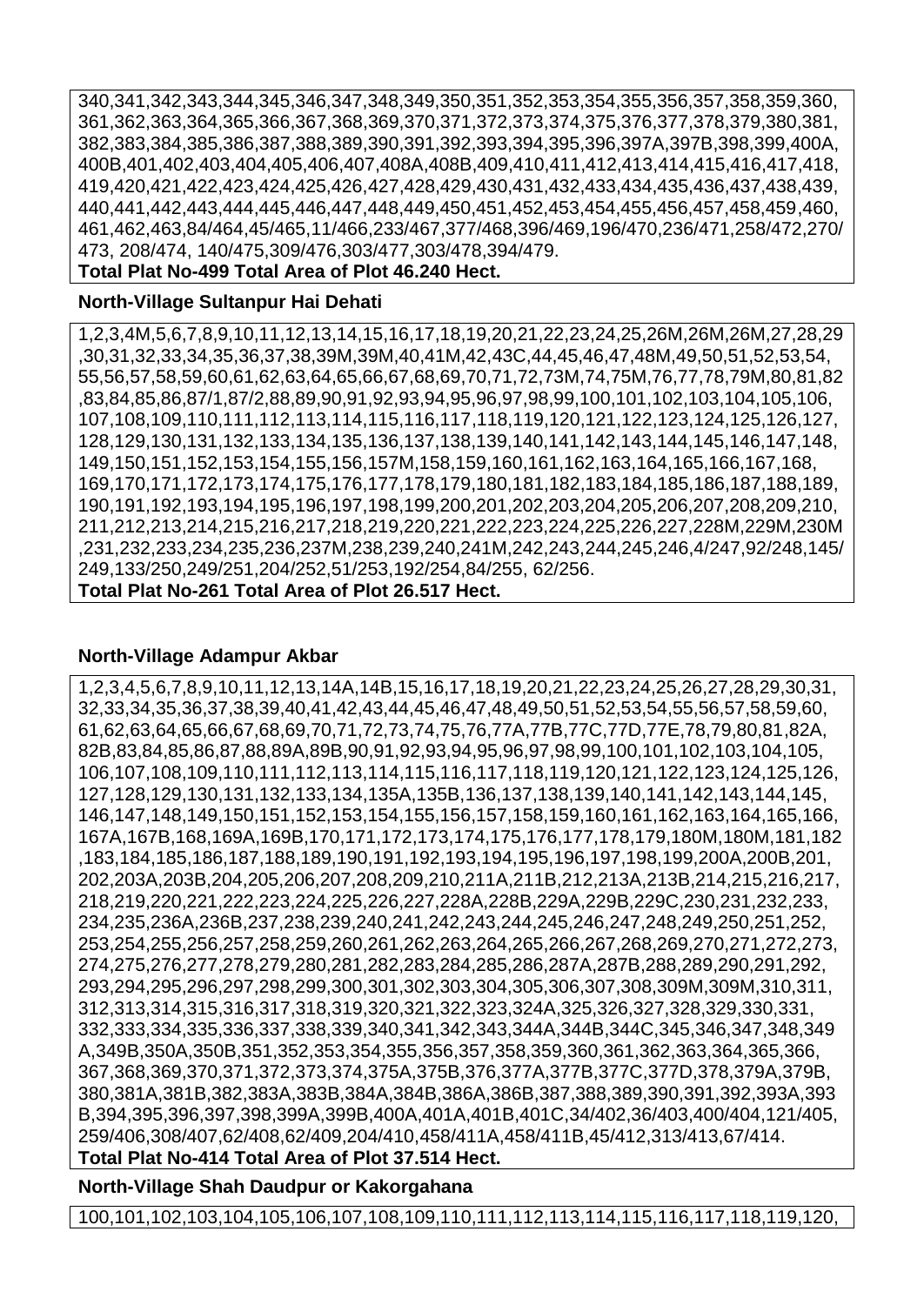121,122,123,124,125,126,127,128,129,130,131,132,133,134,135,136,137,138,139,140,141, 142,143,144,145,146,147,148,149,150,151,152,153,154,155,156,157,158,159,160,161,162, 163,164,165,166,167,168,169,170,171,172,173,174,175,176,177,178,179,180,181,182,183, 184,185,186,187,188,189,190,191,192,193,194,195,196,197,198,199,200,201,202,203,204, 205,206,207,208,209,210,211,212,213,214,215,216,217,218,219,220,221,222,223,224,225, 226,227,228,229,230,231,232,233,234,235,236,237,238,239,240,241,242,243,244,245,246, 247,248,249,250,251,252,253,254,255,256,257,258,259,260,261,262,263,264,265,266,267, 268,269,270,271,272,273,274,275,276,277,278,279,280,281,282,283,284,285,285/1,286, 287,288,289,290,291,292,293,294,295,296,297,298,299,300,301,302,303,304,305,306,307, 308,309,310,311,312,313,314,315,316,317,318,319,320,321,322,323,324,325,326,327,328, 329,330,331,332,333,334,335,336,337,338,339,340,341,342,343,344,345,346,347,348,349, 350,351,352,353,354,355,356,357,358,359,360,361,362,363,364,365,366,367,368,369,370, 371,372,373,373B,374,375M,375M,376,377,378,379,380,381,382,383,384,385,386,387,388 ,389,390,391,392,393,394,395,396,397,398,399,400,401,402,403,404,405,406,407,408,409, 410,411,412,413,414,415,416,417,418,419,420,421,422,423,424,425,426,427,428,429,430, 431,432,433,434,435,436,437,438,439,440,441,442,443,444,445,446,447,448,449,450,451, 452,453,454,455,456,457,458,459,460,461,462,463,464,465,466,467,468,469,470,471,472, 473,474,475,476,477,478,479,480,481,482,483,484,485,486,487,488,489,490,491,492,493, 494,495,496,497,498,499,500,501,502,503,504,505,506,507,508,509,510,511,512,513,514, 515,516,801,802,803,804,805,806,807,808,809,810,811,812,813,814,815,816,817,818,819, 820,821,822,823,824,825,826,827,828,829,830,831,832,833,834,835,836,837,838,839,840, 841,842,843,844,845,846,847,848,849,850,851,852,853,854,855,856,857,858,859,860,861, 862,863,864,865,866,867,868,869,870,871,872,873,874,875,876,877,878,879,880,881,882, 883,884,885,886,887,888,889,890,891,892,893,894,895,896,897,898,899,900,901,902,903, 904,905,906,907,908,909,910,911,912,913,914,915,916,917,918,919,920,921,922,923,924, 925,926,927,928,929,930,931,932,933,934,935,936,937,938,939,940,941,942,943,944,945, 946M,946M,947,948,949A,949B,950,951,952,953,954,955,956,957,958,959A,959B,960,961 ,962,963,964,965,966,967,968,969,970,971,972,973,974M,974M,974M,974M,975,976,977, 978M,978M,978M,978M,979M,979M,979M,980,981,982,983M,983M,984,985,986,987,988, 999,1000,1001,1002,1003,1004,1005,1006,1007,1008,1009,1010,1011,1012A,1012B,1013A ,1013B,1014,1015A,1015B,1016A,1016B,1016A,1016B,1017A,1017B,1018A,1018B,1019, 1020,1021,232/1022,314/1023,138/1024,356/1025,651/1026,807/1027,99/1028,196/1029, 196/1030,114/1031,746/1032,736/1033,668/1034,993/1035,807/1036,374/1037A,374/1037B ,828/1038,412/1039,461/1040,467/1041,819/1042,331/1043,37/1044,903/1045,959/1046,91 5/1047,209/1048,440/ 1049.

#### **Total Plat No-688 Total Area of Plot 80.709 Hect.**

#### **North-Village Lakhanpur**

1,2,3,4,5,6,7,8,9,10,11,12,13,14,15,16,17,18,19,20A,20B,20C,20D,20E,20F,20G,20H,21,22, 23,24,25,26,27,28,29,30,31,32,33,34,35,36,37,38,39,40,41,42,43,44,45,46,47,48,49,50,51, 52,53,54,55,56,57,58,59,60,61,62,63,64,65,66,67,68,69,70,71,72,73,74,75,76,77,78,79,80, 81,82,83,84,85,86,87,88,89,90,91,92,93,94,95,96,97,98,99,100,101,102,103,104,105,106, 107,108,109,110,111,112,113,114,115,116,117,118,119,120,121,122,123,124,125,126,127, 128,129,130,131,132,133,134,135,136,137,138,139,140,141,142,143,144A,144B,145A,145 B,146,147,148,149,150,151,152,153,154,155,156,157,158,159,160,161,162,163,164,165, 166,167,168,169,170,171,172,173,174,175,176,177,178,179,180,181,182,183,184,185,186, 187,188,189,190,191,192,193,194,195,196,197,198,199,200,201,202,203,204,205,206,207, 208,209,210,211,212,213,214,215,216,217,218,219,220,221,222,223,224,225,226,227,228, 229,230,231,232,233,234,235,236,237,238,239,240,241,242,243,244,245,246,247,248,249 M,250,251,252,253,254,255,256,257,258,259,260,261,262,263,264,265,266,267,268,269, 270,271,272,273,274,275,276,277,278,279,280,281,282,283,284,285,286,287,288,289,290,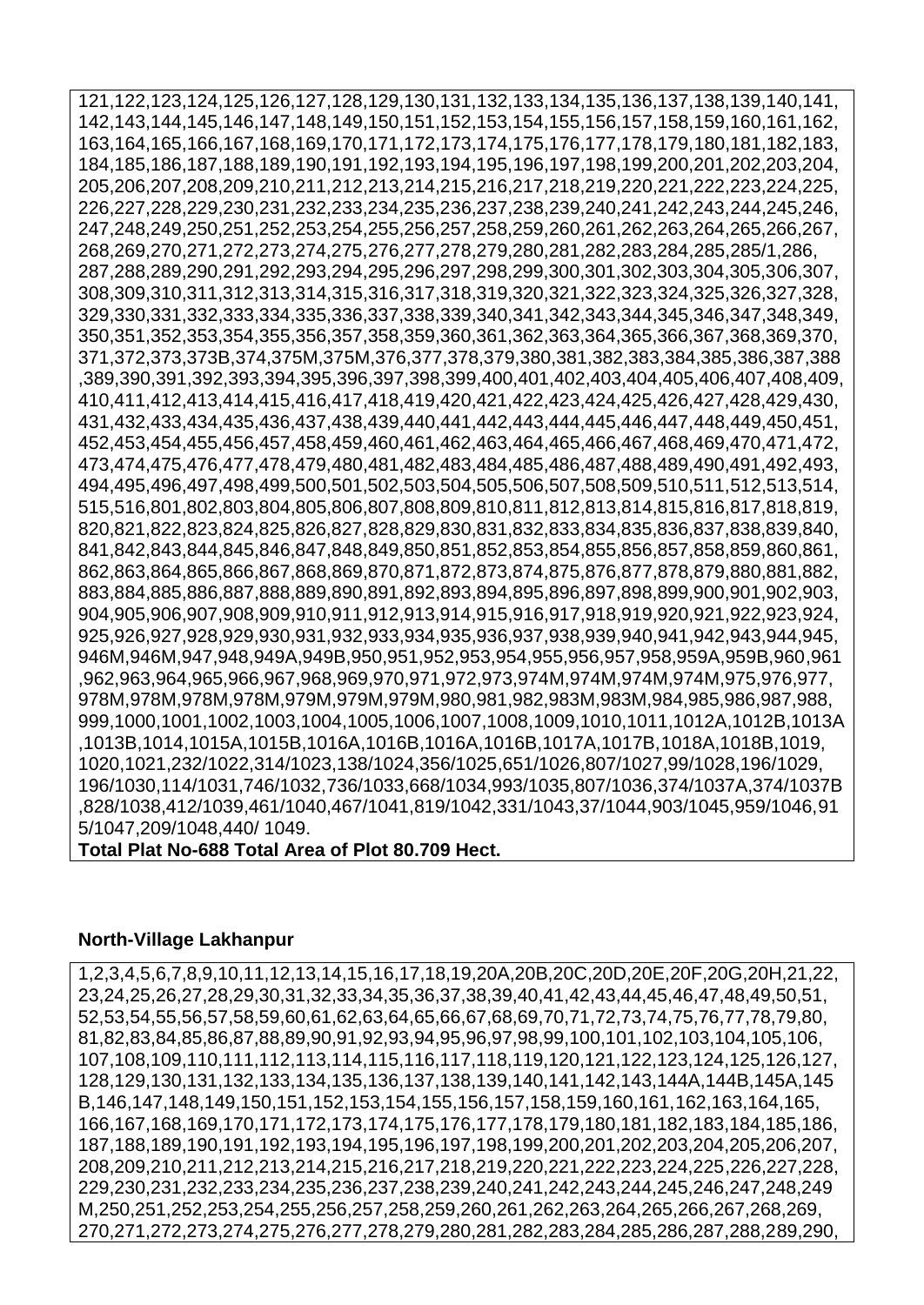291,292,293,294,295,296,297,298,299,300,301,302,303,304,305,306,307,308,309,310,311, 312,313,314,315,316,317,318,319,320,321,322,323,324,325,326,327,328,329,330,331,332, 333,334,335,336,337,338,339,340,341,342,343,344,345,346,347,348,349,350,351,352,353, 354,355,356,357,358,359,360,361,362,363,364,365,366,367,368,369,370,371,372,373,374, 375,376A,376B,377,378,379,380,381,382,383,384,385,386,387,388,389,390,391,392,393, 394,395,396,397A,397B,398,399A,399B,400,401,402,403,404,405,406,407,408,409,410, 411,412,413,414,415,416A,416B,417,418,419A,419B,420,421,422,423,424,425,426,427, 428,429,430,431,432,433,434,435,436,437,438,439,440,441,442,443A,443B,443C,443D, 443E,443F,443G,443H,443i,444,445,446,447,448,449,450,451,452,453,454,455,456,457, 458,459,460,461,462,463,464,465,466,467,468,469,470,471,472,473,474,475,476,477,478, 479,480,481,482,483,484,485,486,487,488A,488B,489,490,491,492,493,494,495,496,497, 498,499,500,501,502,503,504,505,506,507,508,509,510A,510B,511,512,513,514,515,516, 517A,517B,517C,518,519,520,521,71/522.

**Total Plat No-522 Total Area of Plot 51.757 Hect.**

**Total Gata No.of Above Villages - 25092 Total Area.of Above Villages- 2624.801 Hect.**

# **SCHEDULE -2**

# **The Extended Boundary of Territorial Areas of Nagar Palika Parishad Jaunpur, District Jaunpur**

# **Existing Gata Numbers of Nagar Palika Parishad Jaunpur**

# **East-Mohalla Gangapatti Kala**

1,2,3,4,5,6,7,8,9,10,11,12,13,14,15,16,17,18,19,20,21,22,23,24,25,26,27,28,29,30,31,32,33, 34,35,36,37,38,39,40,41,42,43,44,45,46,47,48,49,50,51,52,53,54,55,56,57,58,59,60,61,62, 63,64,65,66,67,68,69,70,71,72,73,74,75,76,77,78,79,80,81,82,83,84,85,86,87,88,89,90,91, 92,93,94,95,96,97,98,99,100,101,102,103,104,105,106,107,108,109,110,111,112,113,114, 115,116,117,118,119,120,121,122,123,10/124,50/125,86/126,90/127.

# **Total Plat No-127 Total Area of Plot 15.081 Hect.**

# **East-Mohalla Sheshpur**

1,2,3,4,5,6,7,8,9,10,11,12,13,14,15,16,17,18,19,20,21,22,23,24,25,26,27,28,29,30,31,32,33, 34,35,36,37,38,39,40,41,42,43,44,45,46,47,48,49,50,51,52,53,54,55,56,57,58,59,60,61,62, 63,64,65,66,67,68,69,70,71,72,73,74,75,76,77,78,79,80,81,82,83,84,85,86,87,88,89,90,91, 92,93,94,95,96,97,98,99,100,101,102,103,104,105,106,107,108,109,110,111,112,113,114, 115,116,117,118,119,120,121,122,123,124,125,126,127,128,129,130,131,132,133,134,135, 136,137,138,139,140,141,143,59/144,60/145,10/146,21/147.

**Total Plat No-146 Total Area of Plot 30.019 Hect. East-Mohalla Kalyanpur**

1,2,3,4,5,6,7,8,9,10,11,12,13. **Total Plat No-13 Total Area of Plot 1.818 Hect. East-Mohalla Rauza Jamal Khan** 

1,2,3,4,5,6,7,8,9,10,11,12,13,14,15,16,17,18,19,20,21,22,23,24,25,26,27,28,29,30,31,32,33, 34,35,36,37,38,39,40,41,42,43,44,45,46,47,48,49,50,51,52,53,54,55,56,57,58,59,60,61,62,6 3,64,65,66,67,68,69,70,71,72,73,74,75,76,77,78,79,80,81,82,83,84,85,86,87,88,89,90,92,93, 94,95,96,97,98,99,100,101,102,103,104,105,106,15/107,31/108.

# **Total Plat No-107 Total Area of Plot 14.578 Hect.**

# **East-Mohalla Araji Babupur**

1,2,3,4,5,6,7,8,9,10,11,12,13,14,15,16,17,18,19,20,21,22,23,24,25,26,27,28,29,30,31,32,33, 34,35,36,37,38,39,40,41,42,43,44,45,46,47,48,49,50,51,52,53,54,55,56,57,58,59,60,61,62, 63,64,66,67,68,69,3/70,15/71,25/ 72,42/73.

**Total Plat No-72 Total Area of Plot 8.223 Hect.**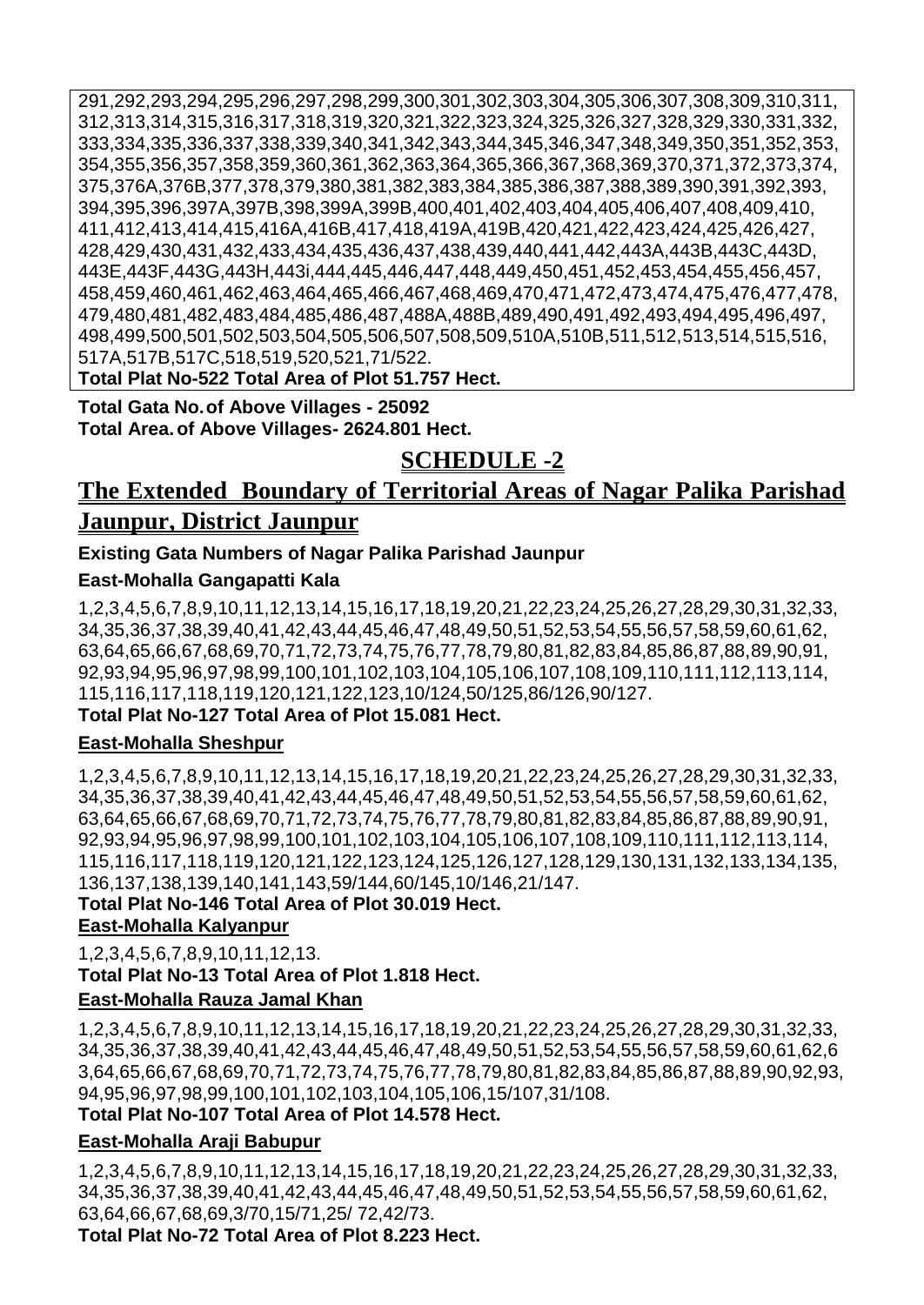# **East-Mohalla Mandi Jamal Khan**

1,2,3,4,5,6,7,8,9,10,11,12,13,14,15,16,17,18,19,20,21,22,23,24,25,26,27,28,29,30,31,32,33, 34,35,36,37.

**Total Plat No-37 Total Area of Plot 2.710 Hect. East-Mohalla Bag Hasan** 

1,2,3,4,5,6,7M,7M,8,9,10,11,12,13,14,15,16,17,18,19,20,21,22,23,24,25,26,27,28,29,30,31, 32,33,34.

#### **Total Plat No-35 Total Area of Plot 2.238 Hect. East-Mohalla Jamin Pyar Ali**

1,2,3,4,5,6,8,9,10,11,12,13,14,15,16,17,18,19,20,21,22,23,24,25,26,27,28,29,30,31,32,33,34 ,35,36,37,38,39,40,41,42,43,44,45,46,47,48,49,50,51,52,53,54,55,56,57,58,59,60,61,62,63, 64,65,66,67,68,69,70,71,72,73,74,75,76,77,78,79,80,81,82,83,84,85,86,87,88,89,90,91,92, 93,94,95,96,97,98,99,100,101,102,103,104,105,106,107,108,109,110,111,112,113,114,115, 116,117,118,119,120,121,122,123,124,125,126,127,128,129, 130,131. **Total Plat No-130 Total Area of Plot 17.385 Hect.**

#### **East-Mohalla Jamin Sipah**

1,2,3,4,5,6,8,9,10,11,12,13,14,15,16,17,18,19,20,21,22,23,24,25,26,27,28,29,30,31,32,33,34 ,35,36,37,38,39,40,41,42,43,45,46,47,48,49,50,51,52,53,54,55,56,57,58,59,60,61,62,63,64, 65,66,67,68,69,70,71,72,73,74,75,76,77,78,79,80,81,82,83,84,85,86,87,88,89,90,91,92,93, 94,95,96,97,98,99,100,101,102,103,104,105,106,107,108,109,110,111,112,113,114,115,116 ,117,118,119,121,122,123,124,125,126,127,128,129,130,131,132,133,134,135,136,137,138, 139,140,141,142,143,144,145,146,147,148,149,150,151,152,153,154,155,156,157,158,159, 160,161,162,163, 23/164,26/165,91/166,102/167,148/168. **Total Plat No-166 Total Area of Plot 12.155 Hect.**

#### **East-Mohalla Bag Arab**

1,2,3,4,5,6,8,9,10,11,12,13,14,15,16,17,18,19,20,21,22,23,24,25,26,27,28,29,30,31,32,33,34 ,35,36,37,38,39,40,41,42,43,45,46,48,49,50,51,52,53,54,55,56,57,58,59,60,61,62,63,64,65, 66,67,68,69,70,71,72,73,74,75,76,77,78,79,80,81,82,83,84,85,86,87,88,89,90,91,92,93,94, 95,96,97.

#### **Total Plat No-96 Total Area of Plot 6.758 Hect.**

#### **East-Mohalla Chachakpur Shahari**

1,2,3,4,5,6,8,9,10,11,12,13,14,15,16,17,18,19,27,28,29,30,32,33,34,35,36,37,38,39,40,41,42 ,43,44,45,46,47,48,49,50,51,52,53,54,55,56,57,58,59,60,61,62,63,64,65,66,67,68,69,70,71, 72,73,74,75,76,77,78,79,80,81,82,83,84,85,86,87,88,89,90,91,93,94,95,98,109,134,135,136, 137,138,139,140,141,142,143,144,145,146,148,149,150,151,152,153,154,155,156,157,158, 159,160,161,162,163,164,165,166,167,168,169,170,171,172,173,174,175,176,177,178,179, 180,181,182,183,184,185,186,187,188,189,190,192,193,194,195,196,197,198,199,200,201, 202,203,204,205,207,208,209,210,211,212,213,214,215,2016,217,128,219,220,221,222,223 ,224,225,226,227,228,231,232,262,313,314,341,343,344,345,347,348,349,350,351,352,354, 355,356/1,356/2,357/1,357/2,359,360/1,360/2,360/3,361,362,363,364,365,366,367/1,367/2, 367/3,367/4,368,369,370,371,372,373/1,373/2,374,375/1,375/2,377,378M,378M,379/1,379/2 ,380,381/1,381/2,382,383,384,385,386,387,388,389,390/1,390/2,391/1,391/2,391/3,392/1, 392/2,393,394,395,396,397,398,399,400,401,402,403,404,405,406,407/1,407/2,407/3,408, 409,410,411,412,413,414,415,416,417,418,419,420,421,422,423,424,425,426,427,428,429, 430,431,432,433,434,435,436,437,438,439,440,441,442,443,444,445,446,447,448,449,450, 451,452,453,454,455,456,457,458,459,460,461,462,463,464,465,466,467,468,469,470,471, 472,473,474,475,476,477,478,479,480,481,482,483,484,485,486,487,488,489,490,491,496, 529,532,533,534,535,536,537,538,539,540,541,542,543,544,545,546,547,548,549,550,551, 553,554,555,556,557,558,559,560,561,562,563M,563M,564,565,566M,567,568,569M,569M,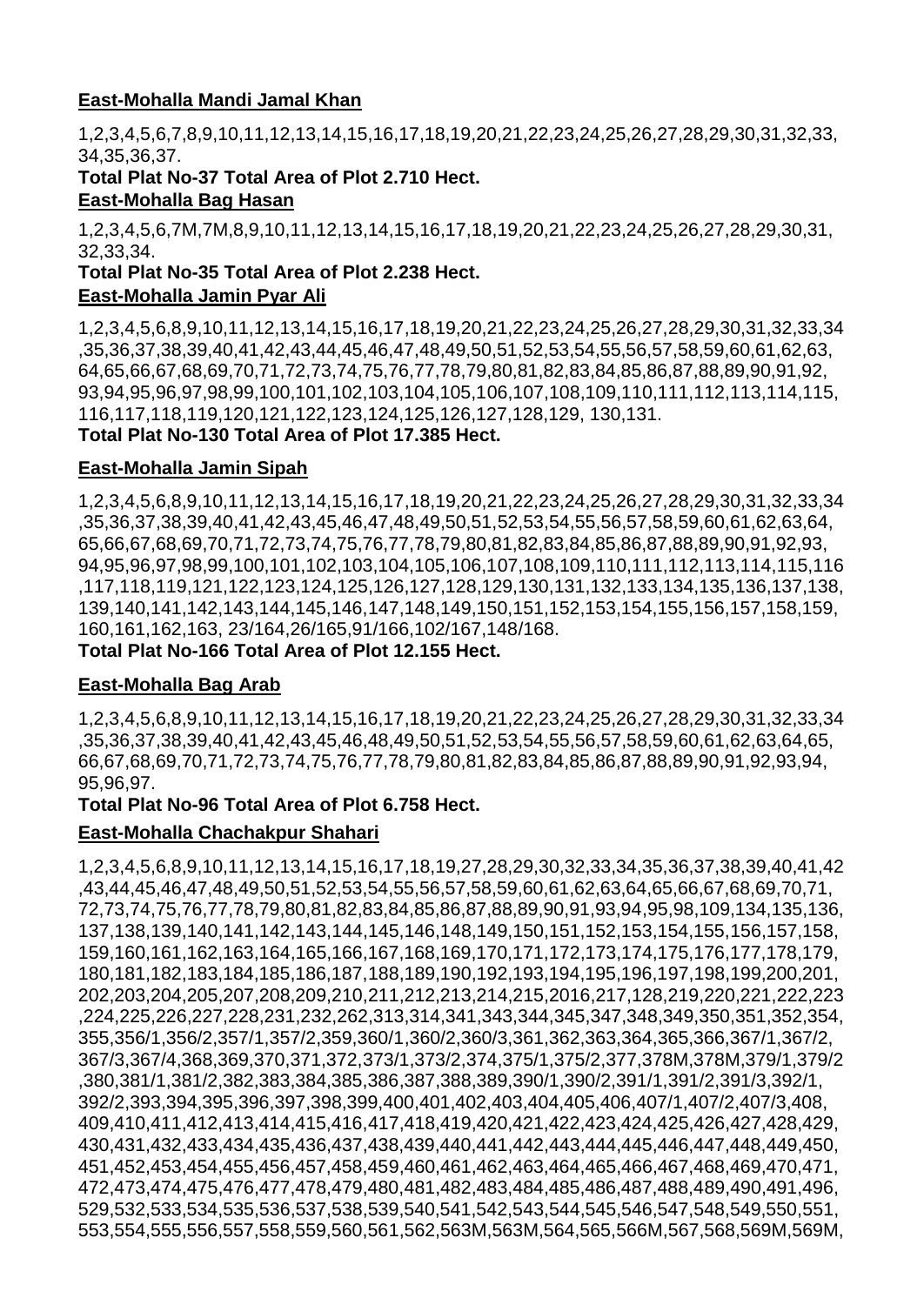570M,570M,571M,571M,572,573,574,575,576,577M,577M,578,579M,579M,580,581,583M, 583M,584,585,586M,586M,587,588,589,590,591,592,593,594,595,596,597,598,599,600,601 ,602,603,604,605,606,607,608,609,610,611,612,613,614/1,614/2,615,616M,616M,617M,617 M,618,619M,619M,620,621,622,623,624,625,626,627,628,629,630,631,632,633,634,635M, 635M,637M,637M,638M,651,758,782,787,796,797,799,800,801M,801M,801M,802,803,804, 827,440/840M,440/840M,240/842,320/843,220/843,441/846,561/848,568/849,414/852,220/ 884.

## **Total Plat No-494 Total Area of Plot 49.879 Hect.**

# **East-Mohalla Rasmandal**

1,2,3,4,5,6,7,8,9,10,11,12,13,14,15,16,17,18,19,20,21,22,23,24,25,26,27,28,29,30,31,32,33, 34,35,36,37,38,39,40,41,42,43,44,45,46,47,48,49,50,51,52,53,54,55,56,57,58,59,60,61,62, 63,64,65,66,67,68,69,70,71,72,73,74,75,76,77,78,79,80,81,82,83,84,85,86,87,88,89,90,9192 ,93,94,95,96,97,98,99,100,101,102,103,104,105,106,107,108,109,110,111,112,113,114,115, 116,117,118,119,1/120,1/121,1/122,1/123,1/124,4/125,11/126,11/127,11/128,11/129,32/130, 54/131,79/132,91/133,9/134,8/135,16/136, 93/137.

**Total Plat No-137 Total Area of Plot 9.303 Hect.**

## **East-Mohalla Ahiyapur**

1,2,3,4,5,6,7,8,9,10,11,12,13,13/14. **Total Plat No-14 Total Area of Plot 2.667 Hect.**

#### **East-Mohalla Baluaghat**

1,2,3,4,5,6,7,8,9,10,11,12,13,14,15,16,17,18,19,20,21,22,23,24,25,26,27,28,29,30,31,32,33, 34,35,36,37,38,39,40,41,42,43,44,45,46,47,48,49,50,51,52,53,54,55,56,57,58,59,60,61,62, 63,64,65,66,67,68,69,70,71,72,73,74,75,76,77,78,79,80,81,82,83,84,85,86,87,88,89,90,91, 92,93,94,95,96,97,98,99,100,101,102,103,104,105,106,107,108,109,110,111,112,113,114, 115,116,117,118,119,120,121,4/122,4/123,4/10/124,4/125,9/126,22/127,22/128,63/129,114/ 130.

**Total Plat No-130 Total Area of Plot 16.445 Hect. East-Mohalla Khasanpur** 

1,2,3,4,5,6,7,8,9,10,11,12,13,14,15,16,17,18,19,20,21,22,23,24,25,26,27,28,29,30,31,32,33, 34,35,36,37,38,39,40,41,42,43,44,45,46,47,48,34/49,348/50,39/51,42/52,43/53,43/54. **Total Plat No-54 Total Area of Plot 5.249 Hect.**

#### **East-Mohalla Chak Nathupur**

1,2,3,4.

**Total Plat No-4 Total Area of Plot 0.591 Hect.**

# **East-Mohalla Machharhatta**

1,2,3,4,5,6,7,8,9,10,11,12,13,14,15,16,17,18,19,20,21,22,23,24,25,26,27,28,29,30,31,32,33, 34,35,36,37,38,39,40,41,42,43,44,45,46,47,48,49,50,51,52,53,54,55,56,6/57,10/58,10/59, 105/60,12/61,18/62,42/63,47/64,47/65,47/66,53/67,53/68,53/69,54/70,55/71,55/72,56/73,56/ 74,56/75,56/76,56/77,56/78,56/79,10/80.

# **Total Plat No-80 Total Area of Plot 9.619 Hect.**

# **East-Mohalla Khwajadost**

1,2,3,4,5,6,7,8,9,10,11,12,13,14,15,16,17,18,19,20,21,22,23,24,25,26,27,28,29,30,31,32,33, 34,35,36,37,38,39,40,41,42,43,44,45,46,47,48,49,50,51,52,53,54,55,56,57,58,59,60,61,62,6 3,64,65,66,67,68,69,70,71,72,73,39/74,34/75,34/76,34/77,34/78,34/79,34/80,41/81,43/82,58/ 83,71/84,35/85,34/86.

**Total Plat No-86 Total Area of Plot 6.646 Hect.**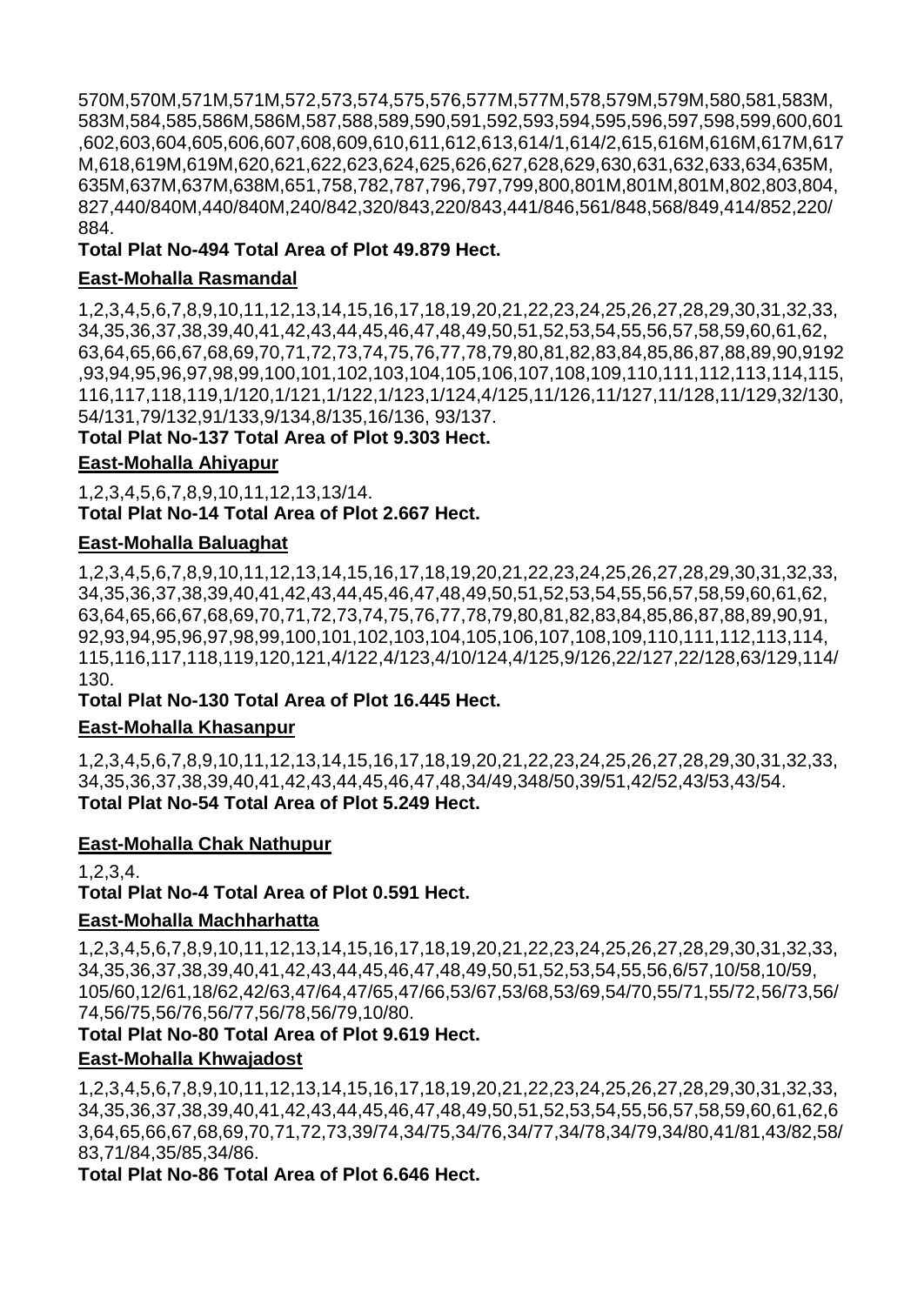# **East-Mohalla Jhanjhari Masjid**

1,2,3,4,5,6,7,8,9,10,11,12,13,14,15,16,17,18,19,20,21,22,23,24,25,26,27,28,29,30,31. **Total Plat No-31 Total Area of Plot 2.664 Hect.**

# **East-Mohalla Sipah**

1,2,3,4,5,6,7,8,9,10,11,12,13,14,15,16,17,18,19,20,21,22,23,24,25,26,27,28,29,30,31,32,33, 34,35,36,37,38,39,40,41,42,43,44,45,46,47,48,49,50,51,52,53,54,55,56,57,58,59,60,61,62, 63,64,65,66,67,68,69,70,71,72,73,74,75,76,77,78,79,80,81,82,83,84,85,86,87,88,89,90,91, 92,93,94,95,96,97,98,99,100,101,102,5/103,42/104,55/105,16/106,16/107,18/108,18/109,18/ 110,18/111,18/112,57/113,93/114,92/115,57/116,80/117,63/118.

## **Total Plat No-118 Total Area of Plot 12.000 Hect.**

# **East-Mohalla Ballochtola**

4,4M,8,10,11/1,11/2,12M,12M,13,23,25M,25M,26M,27M,27M,28,29M,29M,30,31,33/2, 33/3,34,35,36,38,39,40,40,41,42,44/1M,44/2M,44M,45M,45/1M,46M,46M,47M,47M, 47M,48/1,48/2,50,51,52,53/1,53/2,55,56,57,58,59,60,62,63,65M,65M,66M,66M,67,68M,68M ,69,70M,70M,61,61/1,74/1M,74/2M,75,77,79,80,81,82,84,85/1,85/2,88,89,90,95M,95/1M,96 M,96/1M,96/2M,97,98,100,101,102,103,104,105,106,107,108,109,110,112,112,113,114,115 ,116,117,118,120,121,122,123,125,127,129,132,133,136,138,139,144,145,146,147,148,149 ,151,152,153,154,155,157,158,159,160,161,162M,162/M,164,165/1,165/2,166,168/1,168/2, 170,175,176,178M,178/1M,169,182,183,184,185,186,187,188,189,190,192,193,194,195, 196,197,198,199,200,201,202,203,204,205,207,208,211,213,214,1,2,2/1,2/2,2/3,2/4,2/5,2/6, 2/7,2/8,3,5,5/1,5/2,5/3,5/4,5/5,5/6,5/7,6,6/1,6/2,7,9,9/1,9/2,12,12/1,13,13/1,13/2,14,14/1,15, 16,16/1,17,17/1,18,19,20,21,22,22/1,22/2,24,26,30,32,33,33/1,33/2,33/3,33/4,33/5,33/6,33/7 ,33/8,33/8,33/10,33/11,33/12,37,37/1,37/2,49,54,61,64/1,64/2,72,73,75,76/1,76/2,76/3,76/4, 76/5,76/6,76/7,76/8,77/1,77/2,77/3,77/4,78,78M,78M,80,83,86M,86/1M,86/M,86/3,86/4,86/5, 86/6,86/7,91,92,92/1,92/2,92/3,93,94,94/1,97/1,97/2,99,102,102/1,102/3,102/4,102/5,102/6, 102/7,107/1,107/2,111,119,122,126/1,126/2,126/3,128,129/1,129/2,130,131,134,135,137/1, 137/2,140/1,140/2,141/1,141/2,142,143/1,143/2,143/3,143/4,143/5,144,150,155,156,160, 163,166/1,166/2,166/3,166/4,166/5,167,169,171/1,171/2,172,173,174,177/1,177/2,180,181, 191/1,191/2,191/3,192,206M,206M,209,210,212.

**Total Plat No-355 Total Area of Plot 14.649 Hect.**

# **East-Mohalla Vishesharpur Shahari**

317,320,320/1,321,322,323,324,325,326,327,328,329,330,331,332,333,334,335,336,337, 338,525,526,527,528,529,530,531,532,533,534,535,536,537,538,553,555,556,557,559,560, 561,562,565,566,567.

# **Total Plat No-46 Total Area of Plot 9.152 Hect.**

# **East-Mohalla Dharanidharpur**

11,12,13,18,94,95,96,97,98,99,100,101,102,110,111,113,114,115,116,117,118,119,120,121, 122,123,124,125,126,126,128,129,132,133,135,139,140,141,142,143,144,148,149,150,151, 153,154,155,156,157,158,159,160,161,162,163,164,166,167,168,169,170,171,172,173,174, 175,176,177,178,180,181,183,184,185,186,187,188,189,190,191,192,193,194,196,197,198, 199,200,201,202,203,204,205,206,207,208,209,210,211,212,213,214,215,216,217,218,219, 220,221,222,223,224,225,226,231,232,233,234,235,237,238,239,240,241,242,243,244,245, 246,247,248,249,250,251,252,254,255,256,257,258,259,260,261,262,263,264,265,266,267, 268,269,260,261,262,263,274,275,276,277,279,280,281,282,283,287,288,289,290,291,292. **Total Plat No-171 Total Area of Plot 80.030 Hect.**

# **East-Mohalla Bhaurajipur**

1,2,3,4,5,6,7,8,9,10,11,12,13,14,15,16,17,18,19,20,21,22,23,24,25,26,27,28,29,30,31,32,33, 34,35,36,37,38,39,40,41,42,44,45,46,47,48,49,50,51,52,53,54,55,56,57,59,60,61,62,63,64, 65,66,67,68,69,70,71,72,73,74,75,76,77,78,79,80,81,82,83,84,85,86,87,88,89,90,91,92,93,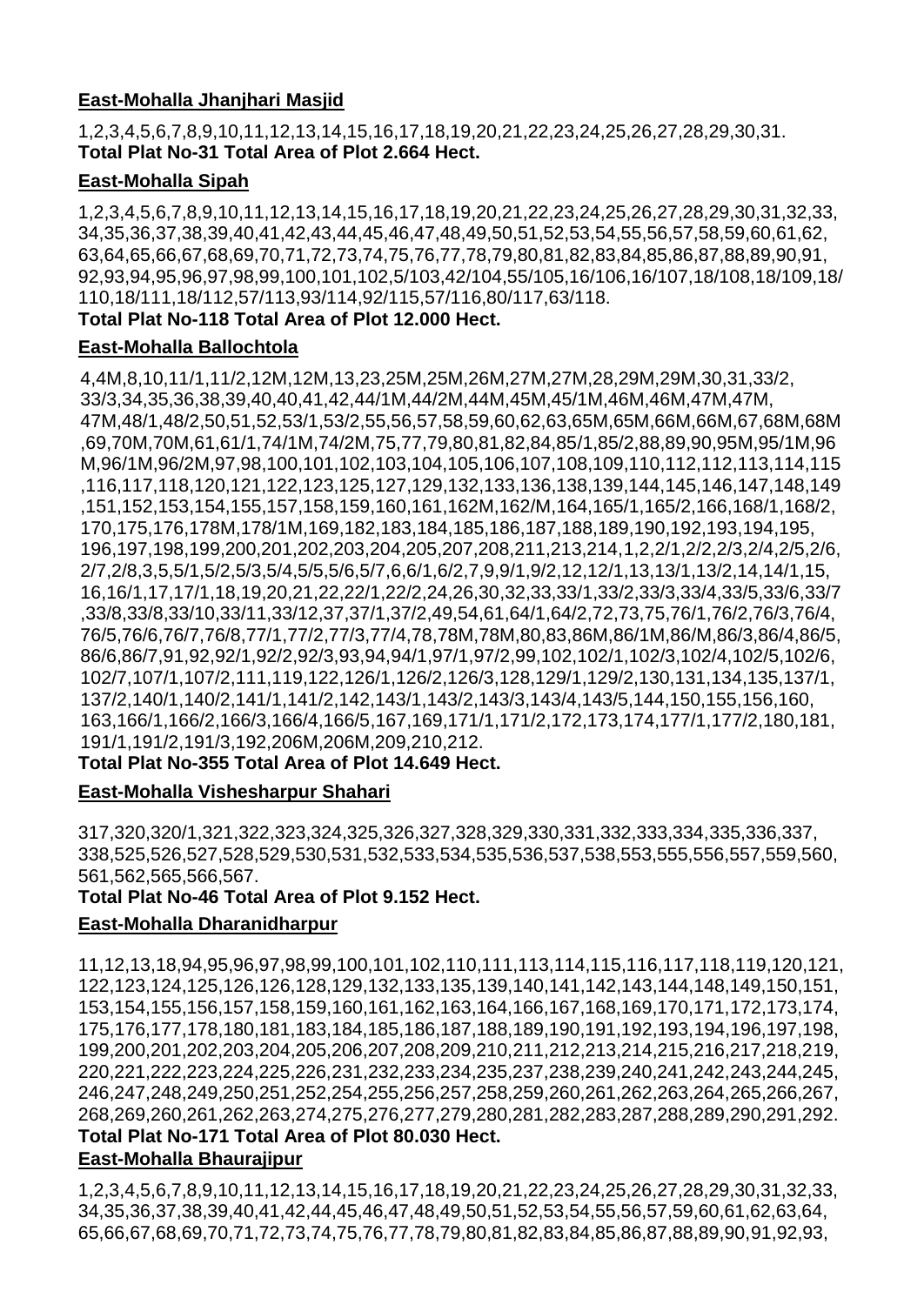94,95,96,97,98,99,100,101,102,103,104,105,106,107,108,109,110,111,112,113,114,115,116 ,117,118,119,120,121,122,123,124,125,126,127,128,129,130,131,132,133,134,135,136,137, 138,139,140,141,142,143,144,145,146,147,148,149,150,151,152,153,154,155,156,157,158, 159,160,161,162,163,164,165,166,167,168,169,170,171,173,174,175,176,177,178,179, 180,181,182,183,184,185,186,187,188,189,190,191,192,193,194,195,196,197.

**Total Plat No-195 Total Area of Plot 11.4741 Hect.**

### **East-Mohalla Kisunpur**

1,2,3,4,5,6,7,8,9,10,11,12,13,14,15,16,17,18,19,20,21,22,23,24,25,26,27,28,29,30,31,32,33, 34,35,36,37,38,39,40,41,42,43,44,45,46,47,48,49,50,51,52,53,54,55,56,57,58,59,60,61,62, 63,64,65,66,67,68,69,70,71,72,73, 74,75,76,77,78,79,80,81.

**Total Plat No-81 Total Area of Plot 9.528 Hect.**

## **East-Mohalla Saraikaji Kadan or Miyapur**

1,2,3,4,5,6,7,8,9,10,11,12,13,14,15,16,17,18,19,20,21,22,23,24,25,26,27,28,29,30,31,32,33, 34,35,36,37,38,39,40,41,42,43,44,45,46,47,48,49,50,51,52,53,54,55,56,57,58,59,60,61,62, 63,64,65,66,67,68,69,70,71,72,73,74,75,76,77,78,79,80,81,82,83,84,85,86,87,88,89,90,91, 92,93,94,95,96,97,98,99,100,101,102,103,104,105,106,107,108,109,110,111,112,113,114, 115,116,117,118,119,120,121,122,123,124,125,126,127,128,129,130,131,132,133,134,135, 136,137,138,139,140,141,142,143,144,145,146,147,148,149,150,151,152,153,154,155,156, 157,158,159,160,161,162,163,164,165,166,167,168,169,170,171,172,173,174,175,176,177, 178,179,180,181,182,183,184,185,186,187,188,189,190,191,192,193,194,195,196,197,198, 199,200,201,202,203,204,205,206,207,208,209,210,211,212,213,214,215,216,217,218,219, 220,221,222,223,224,225,226,227,228,229,230,231,232,233,234,235,236,237,238,239,240, 241,242,243,244,245,246,247,248,249,250,251,252,253,254,255,256,257,258,259,260,261, 262,263,264,265,266,267,268,269,270,271,272,273,274,275,276,277,278,279,280,281,282, 283,284,285,286,287,288,289,290,291,292,293,294,295,296,297,298,299,300,301,302,303, 304,305,306,307,308,309,310,311,312,313,314,315,316,317,318,319,320,321,322,323,324, 325,326,327,328,329,330,331,332,333,334,335,336,337,338,339,340,341,342,343,344,345, 346,347,348,349,350,351,352,353,354,355,356,357,358,359,360,361,362,363,364,365,366, 367,368,369,370,371,372,373,374,375,376,377,378,379,380,381,382,383,384,384,386,387, 388,389,390,391,392,393,394,395,396,397,398,399,400,401,402,403,404,405,406,407,408, 409,410,411,412,413,414,415,416,417,418,419,420,421,422,423,424,425,426,427,428,429, 430,431,432,433,434,435,436,437,438,439,440,441,442,443,444,445,446,447,448,449,450, 451,452,453,454,455,45/456,46/457,46/458,47/459,47/460,47/461,328/462,78/463,96/454,2 41/465,24/466,24/467,328/468,351/469,363/ 470,365/471,47/472.

# **Total Plat No-472 Total Area of Plot 72.415 Hect.**

# **East-Mohalla Kanhaipur**

1,2,3,4,5,6,7,8,9,10,11,12,13,14,15,16,17,18,19,20,21,22,23,24,25,26,27,28,29,30,31,32,33, 34,35,36,37,38,39,40,41,42,43,44,45,46,47,48,49,50,51,52,53,54,55,56,57,58,59,60,61,62, 63,64,65,66,67,68,69,70,71,72,73,74,75,76,77,88,89,91,92,371,372,373,374,375,376,438, 439,440,441,442,443,460,461,462,463,464,465,466,467,468,469,471,472,473,474,475,476, 477,478,479,480,481,482,483,484,485,486,487,488,489,490,491,492,493,494,495,496,497, 498.

# **Total Plat No-131 Total Area of Plot 18.304 Hect.**

# **East-Mohalla Hindopatti**

1,8,9,10,13,15,23,38,102,109,136,84,2,3,4,5,6,7,11,16,17,18,19,20,21,22,23,32,33,34,35,40, 41,42,43,44,45,46,47,49,50,51,52,53,54,55,56,57,58,59,60,61,62,63,64,65,66,75,76,77,78, 79,80,81,82,83,85,86,91,94,95,97,98,99,100,101,96,103,104,105,106,107,108,110,111,112, 113,114,115,116,117,118,119,120,121,122,123,124,125,126,127,128,129,130,131,133,134, 135,50/139,54/140,56/141,56/142,56/143,105/144,24,25,26,27,28,29,30,31,36,38,67,68,69, 84,32,39,87,79,37,70,71,72,73,74,34/137, 35/138, 33/145,48,91.

**Total Plat No-143 Total Area of Plot 14.886 Hect.**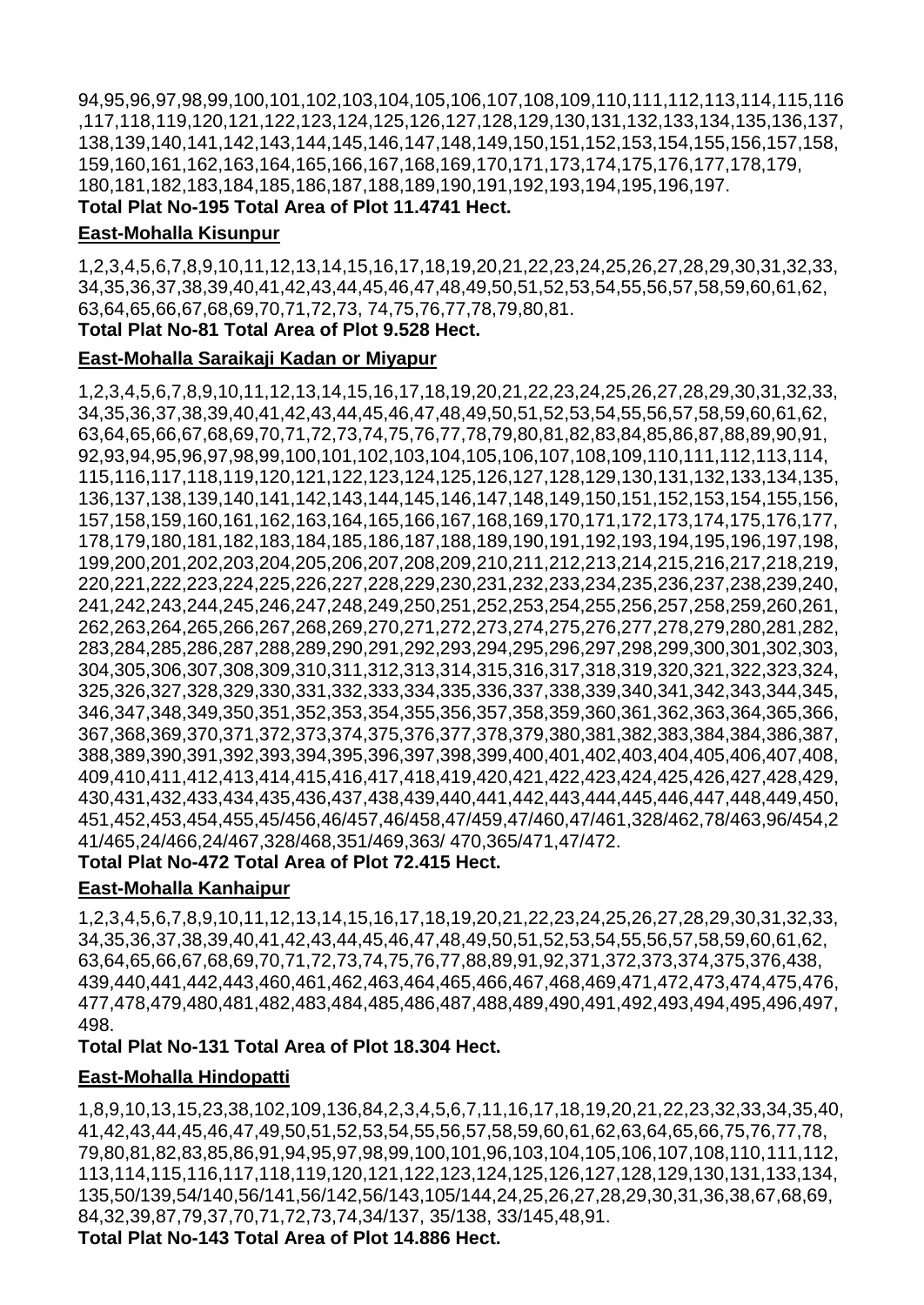# **East-Mohalla Ramnagar Bharsara**

1/2,1/2,1/3,2/1,3/2,3/3,3/1,3/2,4/1,4/2,5,6/1,6/2,7,8,11M,11M,11M,12,15/1,15/2,16,17,187, 190/1,190/2,190/3,191,192,193/1,193/2,194,196,197,198/1,198/2,200,201,203,204/1,204/2, 205,206,229,232,233,234,236,238,239,240,241,242,243,244/1,244/1,245,246,247,248,249, 250,251,252,254/1,254/2,254/3,255,256,257,258,259,260,261,262/1,262/2,263,264,265,266, 267/1,267/2,268/1,268/2,268/3,256/1,256/2,256/3,271/2,272,273,274,275,276,276,277,278, 279,279,280,281,282,283,284,285,286,286,287,288,289,289,290,290,290,291,292,293,294, 295,296,297,297,297,297,298,298,305,306,308,309,310,310,312,313,314,315,316,317, 318/1,318/2,319,320,321,323,325/1,325/2,327/1,327/2,328,332,333/1,333/2,335,338,340, 342,343,344,345,346,347,348/1,348/2,349/1,349/2,349/3,350,352,353,354,355/1,355/2,355/ 3,256,356,357,358,359,360/1,360/2,361,362,363/1,363/2,364,365/1,365/2,366,367/1,367/2, 367/3,368,369,370,371,372,373,374,375,376,376,377/1,377/2,378,379,380,381,382,383/1, 383/2,383/3,384,385,386,387/1,387/2,387/3,387/4,387/5,387/6,388,389,390,391,392,393, 394,395,395/1,395/2,396,397,398,399,400,401/1,401/2,401/3,402/1,402/2,403,404,405,406, 409/1,409/2,410,411,412,413/1,413/2,414/1,414/2,417,418/1,420,274/430,256/431,256/431, 396/432,420/436,13,16,25,184,186,187,189,191,192,195,199,202,205,239,249,285,295,295, 298,299,300,301,302,303,304,307,307,307,307,322/1,322/2,314,326,329M,329M,329M, 329M,329M,329M,330M,330M,330M,331M,331M,331M,334,339/1,339/2,339/3,359,341,351, 389, 406,407,408,415,416.

**Total Plat No-320 Total Area of Plot 28.798 Hect.**

#### **South-Mohalla Umarpur Haribandhanpur**

1,2,3,4,5,6,7,8,9,10,11,12,13,14,15,16,17,18,19,20,21,22,23,24,25,26,27,28,29,30,31,32,33, 34,35,36,37,38,39,40,41,42,43,44,45,46,47,48,49,50,51,52,53,54,55,56,57,58,59,60,61,62, 63,64,65,66,67,68,69,70,71,72,73,74,75,76,77,78,79,80,81,82,83,84,85,86,87,88,89,90,91, 92,93,94,95,96,97,98,99,100,101,102,103,104,105,106,107,108,109,110,111,112,113,114, 115,116,117,118,119,120,121,122,123,124,125,126,127,128,129,130,131,132,133,134,135, 136,137,138,139,140,141,142,143,144,145,146,147,148,149,150,151,152,153,154,155,156, 157,158,159,160,161,162,163,164,165,166,167,168,169,170,171,172,173,174,175,176,177, 178,179,180,181,182,183,184,185,186,187,188,189,190,191,192,193,194,195,196,197,198, 199,200,201,202,203,204,205,206,207,208,209,210,211,212,213,214,215,216,217,218,219, 220,221,222,223,224,225,226,227,228,229,230,231,232,233,234,235,236,237,238,239,240, 241,242,243,244,245,246,247,248,249,250,251,252,253,254,255,256,257,258,259,260,261, 262,263,264,265,266,267,268,269,270,271,272,273,274,275,276,277,278,279,280,281,282, 283,284,285,286,287,288,289,290,291,292,293,294,295,296,297,298,299,300,301,302,303, 304,305,306,307,308,309,310,311,312,313,314,315,316,317,318,319,320,321,322,323,324, 325,326,327,328,329,330,331,332,333,334,335,336,337,338,339,340,341,342,343,344,345, 346,347,348,349,350,351,352,353,354,355,356,357,358,359,360,361,362,363,364,365,366, 367,368,369,370,371,372,373,374,375,376,377,378,379,380,381,382,383,384,385,386,387, 388,389,390,391,392,393,394,395,396,397,398,399,400,401,402,403,404,405,406,407,408, 409,410,411,412,413,414,415,416,417,418,419,420,421,422,423,424,425,426,427,428,429, 430,431,432,433,434,435,436,437,438,439,440,441,442,443,444,445,446,447,448,449,450, 451,452,453,454,455,456,457,458,459,460,461,462,463,464,465,466,467,468,469,470,471, 472,473,474,475,476,477,478,479,480,481,482,483,484,485,486,487,488,489,490,491,492, 493,494,495,496,497,498,499,500,501,502,503,504,505,506,507,508,509,510,511,512,513, 514,515,516,517,518,519,520,521,522,523,524,525,526,527,528,529,530,531,532,533,534, 535,536,537,538,539,540,541,542,543,544,545,546,547,548,549,550,551,552,553,545,555, 556,557,558,559,560,561,562,563,564,565,566,567,568,569,570,571,572,573,574,575,576, 577,578,579,580,581,582,583,584,585,586,587,588,589,590,591,592,593,594,595,596,597, 598,599,600,601,602,603,604,605,606,607,608,609,610,611,612,613,614,615,616,617,618, 619,620,621,622,623,624,625,626,627,628,629,630,631,632,633,634,635,636,637,638,639, 640,641,642,643,644,645,646,647,648,649,650,651,652,653,654,656,657,658,659,660,661,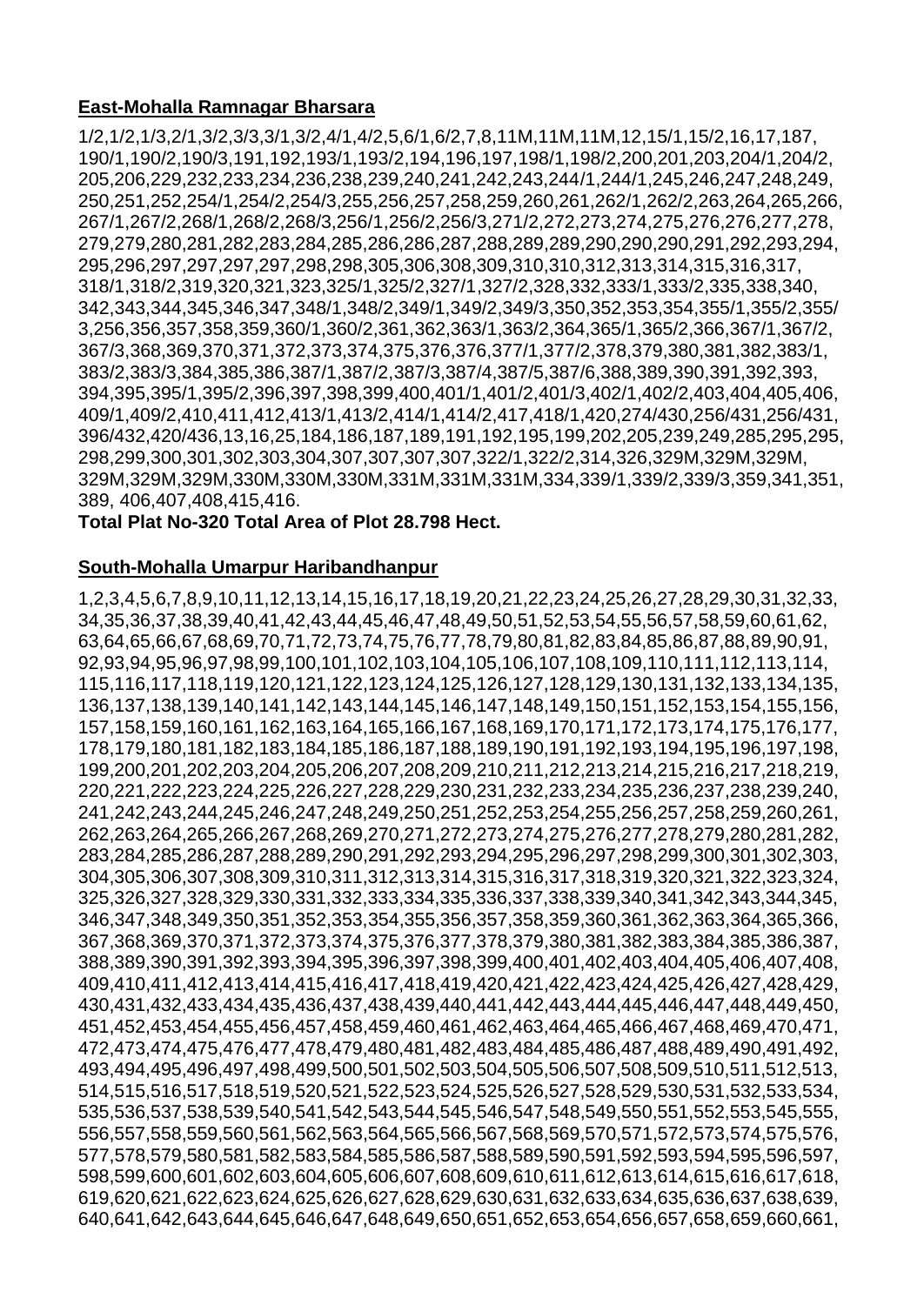662,663,664,665,666,667,668,669,670,671,672,673,674,675,676,677,678,679,680,681,682, 683,684,685,686,687,688,689,690,691,692,693,694,695,696,697,698,699,700,701,702,703, 704,705,706,707,708,709,710,711,712,713,714,715,716,717,718,719,720,721,722,723,724, 725,726,727,728,729,730,731,732,733,734,735,736,744,745,746,747,748,749,750,751,752, 753,754,755,756,757,758,759,760,761,762,763,764,765,766,768,769,770,771,772,773,774, 775,776,777,778,779,780,781,782,783,784,785,786,787,788,790,791,792,793,794,795,796, 797,798,799,800,801,802,803,804,805,806,807,808,809,810,811,812,813,814,815,816,817, 818,819,820,821,822,823,824,825,826,827,828,829,830,831,832,833,834,835,836,837,838, 839,840,842,843,844,845,846,847,848,849,850,851,852,853,854,855,856,857,858,859,860, 861,862,863,864,865,866,867,868,869,870,871,872,873,874,875,876,877,878,879,880,881, 882,883,884,885,889,890,891,892,893,894,895,896,897,898,899,900,901,902,903,904,905, 906,907,908,909,910,921,922,923,924,925,926,929,930,931,932,933,934,935,936,937,938, 939,940,941,942,943,944,945,946,947,948,949,950,951,952,953,954,955,956,957,958,959, 960,961,962,965,1283,1285,1290,129,1292,1295,1296,1298,1299,1300,1301,1302,1303, 1304,1305,1306,1307,1308,1309,1310,1311,1312,1313,1314,1315,1316,1317,1318,1319, 1320,1321,1322,1323,1324,1325,1326,1327,1328,1329,1330,1331,1332,1333,1334,1335, 1336,1337,1338,1339,1340,1341,1342,1343,1344,1345,1346,1347,1348,1349,1350,1351, 1352,1353,1354,1355,1356,1357,1358,1359,1360,1361,1362,1363,1364,1365,1366,1367, 1368,1369,1370,1371,1372,1373,1374,1375,1376,1377,1378,1379,1380,1381,1382,1383, 1384,1385,1386,1387,1388,1389,1390,1391,1392,1393,1394,1395,1396,1397,1398,1399, 1400,1401,1402,1403,1404,1405,1406,1407,1408,1409,1410,1411,1412,1413,1414,1415, 1416,1417,1418,1419,1420,1421,1422,1423,1424,1425,1426,1427,1428,1429,1430,1431, 1432,107/1536,157/1537,214/1538,278/1539,867/1540,872/1541,875/1542,874/1543,476/ 1544,925/1452,157/1537,1312/1554,1335/1557,1365/1558,1354/1375,167/1578,172/1579, 212/1580,231/1581,231/1582,247/1583,251/1584,265/1585,456/1586,509/1587,555/1588, 555/1589,617/1590,862/1591,881/1592,1335/1596,811/1597,1431/1606,169/1607,707/1608, 707/1609.

#### **Total Plat No-1117 Total Area of Plot 115.491 Hect. South-Mohalla Jogiapur**

1,2,3,4,5,6,7,8/1,9,10,11,12,13,14,15,16,17,18,19,20,21,22,23,24,25,26,27,28,29,30,31,32, 33,34,35,36,37,38,39,40,41,42,43,44,45,46,47,48,13,51/2,13/52,27/56,43/1,4/49,9/50,13/51, 18/53,20/54,33/55,33/57,34/58, 34/59,34/60.

# **Total Plat No-60 Total Area of Plot 7.696 Hect.**

# **South-Mohalla Dilajak**

1,2,3,4,5,6,7,8,9,10,11,12,13,14,15,16,17,18,19,20,21,22,23,24,25,26,27,28,29,30,31,32,33, 34,35,36,37,38,39,40,41,42,43,44,45,46,47,48,49,50,51,52,53,54,55,56,57,58,59,60,61,62, 63,64,65,66,67,68,69,70,71,72,73,74,75,76,77,78,79,80,81,82,83,84,85,86,87,88,89,90,91, 92,93,94,95,96,97,98,99,100,101,102,103,104,105,106,107,108,109,110,111,112,113,114, 115,116,117,118,119,120,121,122,123,124,125,24/128,29/130,29/136,37/134,37/138,18/139 ,39/140,40/142,40/143,60/146,93/147,24/148,57/149,100/151,18/155,126,21/127,24/129,29/ 131,29/132,29/133,29/134,29/135,29/138,18/139,40/141,40/144,40/145,3/148,87/150,100/15 1,18/152,24/153/1,24/153/2,24/153/3,97/154.

# **Total Plat No-160 Total Area of Plot 13.279 Hect.**

# **South-Mohalla Malipur**

1,2,3,4,5,6,7,8,9,10,11,12,13,14,15,16,17,18,19,20,21,22,23,24,25,26,27,28,29,30,31,32,33, 34,35,36,37,38,39,40,41,42,43,44,45,46,47,48,49,50,51,52,53,54,55,56,7/57,7/58,9/59,19/60 ,20/61.

#### **Total Plat No-61 Total Area of Plot 5.541 Hect.**

# **South-Mohalla Jahangirabad**

1,2,3,4,5,6,7,8,9,10,11,12,13,14,15,16,16M,16M,16M,17,1/18,1/19,2/20,2/21,2/22,2/23,2/24, 2/25,2/26,2/27,2/28,2/29,4/31,4/32/,4/33,4/34,4/35,4/36,4/37,4/38,4/39,4/40,4/41,4/42,4/43, 4/44,4/45,4/46,4/47,4/48,4/49,4/50,4/51,10/52,10/53,10/54,10/54,10/55,10/56,10/57,10/58,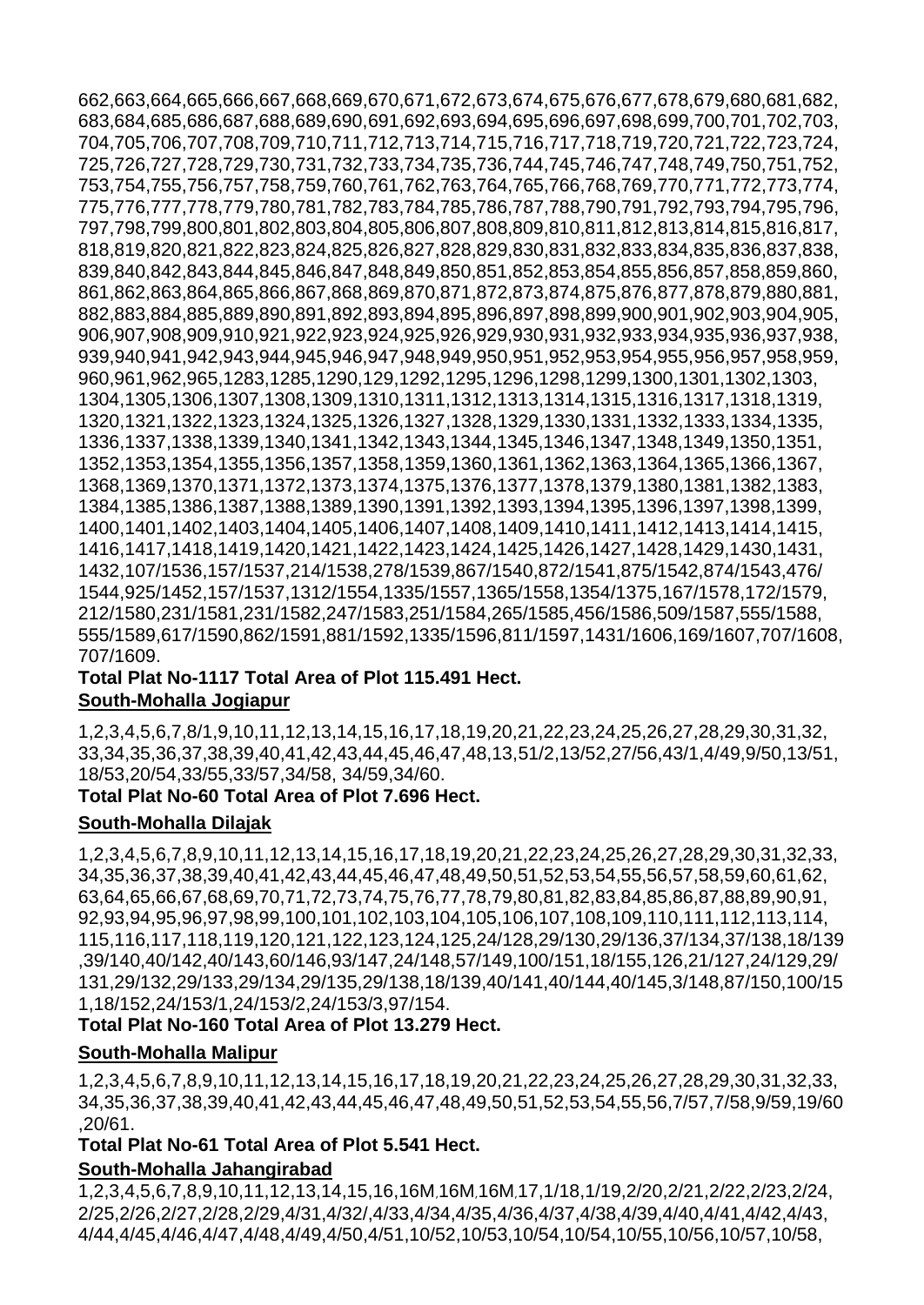10/59,10/60,10/61,10/62,10/63,10/64,10/65,10/66,10/67,10/68,10/69,10/70,10/71,10/72, 10/73,10/74,10/75,10/76,10/77/10/78,10/79,10/80,10/81,10/82,10/83,10/84,10/85,10/86, 10/87,10/88,10/89,10/90,10/91,10/92,10/93,10/94,10/95,10/96,10/97,10/98,10/99,10/100, 10/101,10/102,10/103,10/104,10/105,10/106,10/107,10/108,10/109,10/110,10/111,10/112, 10/113,10/114,10/115,10/116,10/117,10/118,10/119,10/120,10/121,10/122,10/123,10/124, 10/125,10/126,10/127,10/128,10/129,12/130,15/131,17/132,17/133,17/134,17/136,17/138, 10/139.

**Total Plat No-138 Total Area of Plot 6.060 Hect.**

## **South-Mohalla Olandganj**

1,2,3,4,5,6,7,8,9,10,11,12,13,14,15,16,17,18,19,2/20,2/21,3/22,4/23,4/24,4/25,4/26,19/27, 4/28,5/29,5/30,5/31,5/32,5/33,5/34,5/35,3/36. **Total Plat No-36 Total Area of Plot 3.084 Hect.**

# **South-Mohalla Kerarkot**

1,3/2M]3/2M]3/2,4,5,6/1,6/2,7,8/1,10,11,11,12/1,12/2,12/3,12/4,12/5,12/6M]19/1,19/2,19/3,27, 36,37,38,39/1,39/2,40,41,42,43,44,45,47/1,47/2,47/3,47/4,48,49,50,51,52,53,54,55,56,57,58, 59,60,61/1,61/2,62,63,64,65,66,67,68,69,70,71,72,73,74,75,76,77,78,79,80,81,82,83,84,85, 86,87,88,89,90,92,93,94,95,96/1,102/1,102/2,104,107/1,107/2,107/3,108,109,110,113/1, 113/2,,8/5,9,13,14,15,15,16,17,18,20,21,22,23,23,23,24/1,24/2,25,26,26/1,28,29/1,29/2,29/3, 29/4,30/1,30/2,30/3,31/1,31/2,32/1,32/2,32/3,33/1,33/2,33/3,33/4,34/1,34/2,35,36M]46,96/2, 97,98,99,100,101,103,105,106,111,112,112,113/2,114,115,121/1,121/2,122,123,124,125, 126,128,130,131,132,133,134,135,12/139M]12/139M]12/139M]12/139M]12/142,12/143M] 12/143M]19/144,19/144M,19/144M,65/145,28/146,28/146,41/147,41/147,41/148,41/148,113/ 157,114/158,115/159,126/161,18/160,12/164,113/3,113/5,113/6,113/7,113/7,113/8,113/9, 113/10,113/11,113/12,113/13,113/14,116/1,116/2,116/3,116/4,116/5,116/6,117,118,119, 120,127,129,136/1,136/2,136/3,137,138,138/1,138/2,12/140,12/141,141/149/1,141/149/2,41/ 150,41/151/1,41/151/2,41/151/3,42/152,42/153,42/154,42/155,144/156,137/165,137/162,13/ 165.

#### **Total Plat No-239 Total Area of Plot 17.005 Hect. South-Mohalla Husenabad**

1,2,3,4,5,6,7,8,9,10,11,12,13,14,15,16,17,18,19,20,21,22,23,24,25,26,27,28,29,30,31,32,33, 34,35,36,37,38,39,40,41,42,43,44,45,46,47,48,49,50,51,52,53,54,55,56,57,58,59,60,61,62, 63,64,65,66,67,68,69,70,71,72,73,74,75,76,77,78,79,80,81,82,83,84,85,86,87,88,89,90,91, 92,93,94,95,96,97,98,99,100,101,102,103,104,105,106,107,108,109,110,111,112,113,114, 115,116,117,118,119,120,121,122,123,124,125,126,127,128,129,130,131,132,133,134,135, 136,137,138,139,140,141,142,143,144,145,146,147,148,149,150,151,152,153,154,155,156, 157,158,159,160,161,162,163,164,165,166,167,168,169,170,171,172,173,174,175,176,177, 178,179,180,181,182,183,184,185,186,187,188,189,190,191,192,193,194,195,196,197,198, 199,200,201,202,203,204,205,206,207,208,209,210,211,212,213,214,215,216,217,218,219, 220,221,222,223,224,225,226,227,228,229,230,231,232,233,234,235,236,237,238,239,240, 241,242,243,244,245,246,247,248,249,250,251,252,253,254,255,256,257,258,259,260,261, 262,263,264,265,266,267,268,269,270,271,272,273,274,275,276,277,278,279,280,281,282, 283,284,285,286,287,288,289,290,291,292,293,294,295,296,297,298,299,300,301,302,303, 304,305,306,307,308,309,310,311,312,313,314,315,316,317,318,319,320,321,322,323,324, 325,326,327,328,329,330,331,332,333,334,335,336,337,338,339,340,341,342,343,344,345, 346,347,348,349,350,351,352,353,354,355,356,357,358,359,360,361,362,363,364,365,366, 367,368,369,370,371,372,373,374,375,376,377,378,379,380,381,382,383,384,385,386,387, 388,389,390,391,392,393,394,395,396,397,398,399,400,401,402,403,404,405,406,407,408, 409,410,411,412,413,414,415,416,417,418,419,420,421,422,423,424,425,426,427,428,429, 430,431,432,433,434,435,436,437,438,439,440,441,442,443,444,445,446,447,448,449,450, 451,452,453,454,455,456,457,458,459,460,461,462,463,464,465,466,467,468,469,470,471, 472,473,474,475,476,477,478,479,480,481,482,483,484,485,486,487,488,489,490,491,492,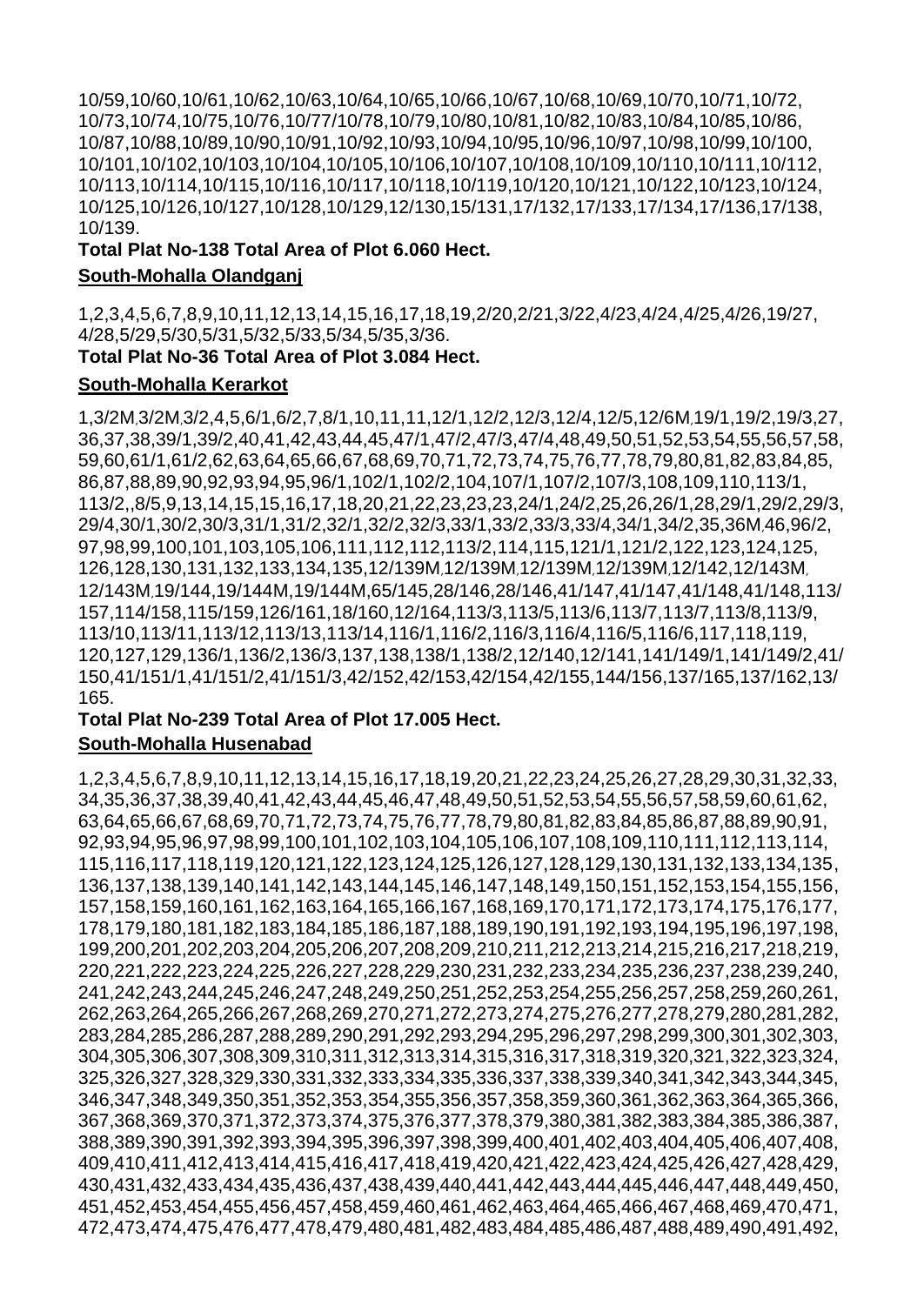493,494,495,496,497,498,499,500,501,502,503,504,505,506,507,508,509,510,511,512,513, 514,515,516,517,518,519,520,521,522,523,524,525,526,527,528,529,530,531,532,533,534, 535,536,537,538,539,540,541,542,543,544,545,546,547,548,549,550,551,552,553,545,555, 556,557,558,559,560,561,562,563,564,565,566,567,568,569,570,571,572,573,574,575,576, 577,578,579,580,581,582,583,584,585,586,587,588,589,590,591,592,593,594,595,596,597, 598,599,600,601,602,603,604,605,606,607,608,609,610,611,612,613,614,615,616,617,618, 619,620,621,622,623,624,625,626,627,628,629,630,631,632,633,634,635,636,637,638,639, 640,641,642,643,644,645,646,647,648,649,650,651,652,653,654,656,657,658,659,660,661, 662,663,664,665,666,667,668,669,670,671,672,673,674,675,676,677,678,679,680,681,682, 683,684,685,686,687,688,689,690,691,692,693,694,695,696,697,698,699,700,701,702,703, 704,705,706,707,708,709,710,711,712,713,714,715,716,717,718,719,720,721,722,723,724, 725,726,727,728,729,730,731,732,733,734,735,736,737,738,739,740,741,742,743,744,745, 746,747,748,749,750,751,752,753,754,755,756,757,758,759,760,761,762,763,764,765,766, 767,768,769,770,771,772,773,774,775,776,777,778,779,780,781,782,783,784,785,786,787, 788,790,791,792,793,794,795,796,797,798,799,800,801,802,803,804,805,806,807,808,809, 810,811,812,813,814,815,816,817,818,819,820,821,822,823,824,825,826,827,828,829,830, 831,832,833,834,835,836,837,838,839,840,841,842,843,844,845,846,847,848,849,850,851, 852,853,854,855,856,857,858,859,860,861,862,863,864,865,866,867,868,869,870,871,872, 873,874,875,876,877,878,879,880,881,882,883,884,885,886,887,888,889,890,891,892,893, 894,895,896,897,898,899,900,901,902,903,904,905,551/1321,615/1323,616/1324,416/1325, 4/1326,37/1327,51/1328,118/1329,152/1330,153/1331,194/1332,194/1333,196/1334,203/ 1335,232/1336,333/1337,569/1339,661/1344,778/1346,781/1347,245/1358,229/1382,336/ 1386,130/1390,130/1391,130/1392,145/1392,550/1321,550/1322/1,550/1322/2,267/1338, 569/1339,649/1340,657/1341,659/1342,659/1343,738/1345/1,738/1345/2,819/1348,822/ 1349,447/1359/1,738/1359/2,565/1360,598/1361,801/1362,535/1363,739/1364,7396/1365, 360/1367/1,360/1367/2,356/1369/1,356/1369/2,462/1370,478/1376,478/1377,465/1380,480/ 1381,229/1382,229/1384,425/1385,426/1386,424/1387,523/1388,523/1389,487/1394,3/1398 ,3/1399,539/1401,913/1402,913/1403,913/1404,446/1405,222/1406/1,355/1413,354/1414, 502/14015,504/1416,803/1416.

#### **Total Plat No-984 Total Area of Plot 140.973 Hect. South-Mohalla Haraipur**

1,2,3,4,5,6,7,8,9,10,11,12,13,14,15,16,17,18,19,20,21,22,23,24,25,26,27,28,29,30,31,32,33, 34,35,36,37,38,39,40,41,42,43,44,45,46,47,48,49,50,51,52,53,54,55,56,57,58,59,60,61,62, 63,64,65,66,67,68,69,70,71,72,73,74,75,76,77,78,79,80,81,82,83,84,85,86,87,88,89,90,91, 92,93,94,95,96,97,98,99,100,101,102,103,104,105,106,107,108,109,110,111,112,113,114, 115,116,117,118,119,120,121,122,123,124,125,126,127,128,129,130,131,132,133,134,135, 136,137,138,139,140,141,142,143,144,145,146,147,148,149,150,151,152,153,154,155,156, 157,158,159,160,161,162,163,164,165,166,167,168,169,170,171,172,173,174,175,176,177, 178,179,180,181,182,183,184,185,186,187,188,189,190,191,192,193,194,195,196,197,198, 199,200,201,202,203,204,205,206,207,208,209,210,211,212,213,214,215,216,217,218,219, 220,221,222,223,224,225,226,227,228,229,230,231,232,233,234,235,236,237,238,239,240, 241,242,243,244,245,246,247,248,249,250,251,252,253,254,255,256,257,258,259,260,261, 262,263,264,265,266,267,268,269,270,271,272,273,274,275,276,277,278,279,280,281,282, 283,284,285,286,287,288,289,290,291,292,293,294,295,296,297,298,299,300,301,302,303, 304,305,306,307,308,309,310,311,312,313,314,315,316,317,318,319,320,321,322,323,324, 325,326,327,328,329,330,331,332,333,334,335,336,337,338,339,340,341,342,343,344,345, 346,347,348,349,350,351,352,353,354,355,356,357,358,359,360,361,362,363,364,365,366, 367,368,369,51/370,35/371,63/372,84/373,85/374,113/375,114/376,199/377,142/378,142/ 379,142/380,169/381,255/382,310/383,19/384,20/385. **Total Plat No-385 Total Area of Plot 52.347 Hect.**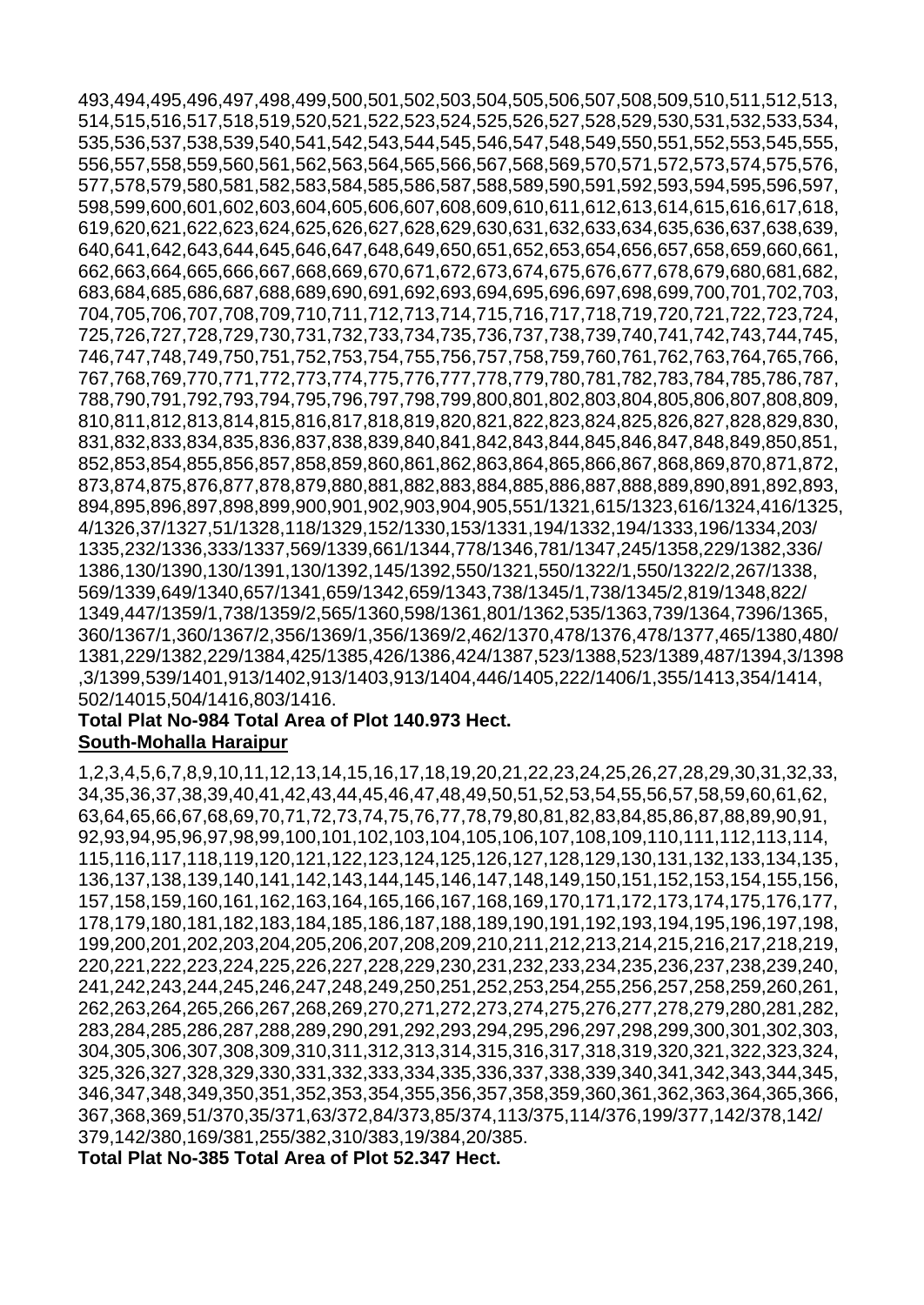# **South-Mohalla Bazidpur south**

1,2,3,4,5,6,7,8,9,10,11,12,13,14,15,16,17,18,19,20,21,22,23,24,25,26,27,28,29,30,31,32,33, 34,35,36,37,38,39,40,41,42,43,44,45,46,47,48,49,50,51,52,53,54,55,56,57,58,59,60,61,62, 63,64,65,66,67,68,69,70,71,72,73,75,76,77,78,79,80,81,82,83,84,85,86,87,88,89,90,91,92, 93,94,95,96,97,98,99,100,102,103,104,105,106,107,108,109,110,111,112,113,114,117,118, 119,120,121,122,123,124,125,126,127,128,130,131,132,133,134,135,136,137,138,139,140, 141,142,143,144,145,146,147,148,149,150,151,152,153,154,155,156,157,158,159,160,171, 172,173,174,175,176, 177,178,179,180,181,182,183,184,185,186,187,188,189,190,191,192, 193,194,195,196,197,198,199,200,201,203,204,205,206,207,208,209,210,211,212,213,214, 215,216,217,218,219,220,221,222,223,224,225,226,227,228,229,230,231,232,233,234,235, 237,238,239,240,241,242,243,244,245,246,247,248,249,250,251,252,253,254,255,256,257, 258, 259,260,261,262,263,264,265,266,267,268,269,270,271,272,273,274, 275,276,277, 278,279,280,281,282,283,284,285,286,287,288,289,290,291,292,293,294,295,296,297,298, 299,300,301,302,303,304,305,306,307,308,309,310,311,312,313,314,315,316,318,319,320, 321,322,323, 325,326,328,329,330,331,332,333,334,335,336,337,338,339,340,341,342, 343,344,345,346,347,348,349,350,351,352,353,354,355,356,357,358,359,360,361,362,363, 364,365,366,367,368,369,370,371,372,373,374,375,376,377,378,379,380,381,382,383,384, 384,385,386,387,388, 389,390,391,392,393,394,395,396,397,398,399,400,401,402,403,404, 405,406,407,408,409,410,411,412,413,414,415,416,417,418,419,420,421,422,423,424,425, 426,427,428,429,430,431,432,433,435,436,438,439,440,441,442,443,444,445,446,447,448, 449,450,451,452,453,454,455,456,457,458,459,460,461,462,463,464,465,467,468,469,470, 471, 472,472,473,474,475,476,477,478,479,480,481,482,483,484,485,486, 487,488,489, 490,491,492,493,494,495,496,497,498,499,500,501,502,503,504,505,506,507,508,509,510, 511,512,513,514,515,516,518.

**Total Plat No-495 Total Area of Plot 34.640 Hect.**

# **South-Mohalla Araji Jogiapur**

30,32/1,32/2. **Total Plat No-3 Total Area of Plot 0.705 Hect.**

# **South-Mohalla Kothiabir**

1,2,3,4,5,6,7,8,9,10,11,12,13,14,15,16,17,18,19,20,21,22,23,24,25,26,27,28,29,30,31,32,33, 34,35,36,37,38,39,40,41,42,43,44,45,46,47,48,49,50.

**Total Plat No-50 Total Area of Plot 3.380 Hect.**

# **South-Mohalla Kaseri Bazar**

1,2,3,4,5.

**Total Plat No-5 Total Area of Plot 1.178 Hect.**

# **West-Mohalla Sarai Mujahid**

1,2,3,4,5,6,7,8,9,10,11,12,13,14,15,16,17,18,19,20,21,22,23,24,25,26,27,28,29,30,31,32,33, 34,35,36,37,38,39,40,41,42,43,44,45,46,47,48,49,50,51,52,53,54,55,56,57,58,59,60,61,62, 63,64,65,66,67,68,69,70,71,72,73,74,75,76,77,78,79,80,81,82,83,84,85,86,87,88,89,90,91, 92,93,94,95,96,97, 98,99,100,101,102,103,104,105,106,107,108,109,110,111,112,113,114, 115,116,117,118,119,120,121,122,123,124,125,126,127,128,129,130,131,132,133,134,135, 136,137,138,139,140,141,142,143,144,145,146,147,148,149,150,151,152,153,154,155,156, 157,158,159,160,161, 162,163,164,165,166,185.

#### **Total Plat No-167 Total Area of Plot 22.415 Hect.**

# **West-Mohalla Gurjikhani**

1,2,3,4,5,6,7,8,9,10,11,12,13,14,15,16,17,18,19,20,21,22,23,24,25,26,27,28,29,30,31,32,33, 34,35,36,37,38,39,40,41,42,43,44,45,46,47,48,49,50,51,52,53,54,55,56,57,58,59,60,61,62, 63,64,65,66,67,68,69.

**Total Plat No-69 Total Area of Plot 16.958 Hect.**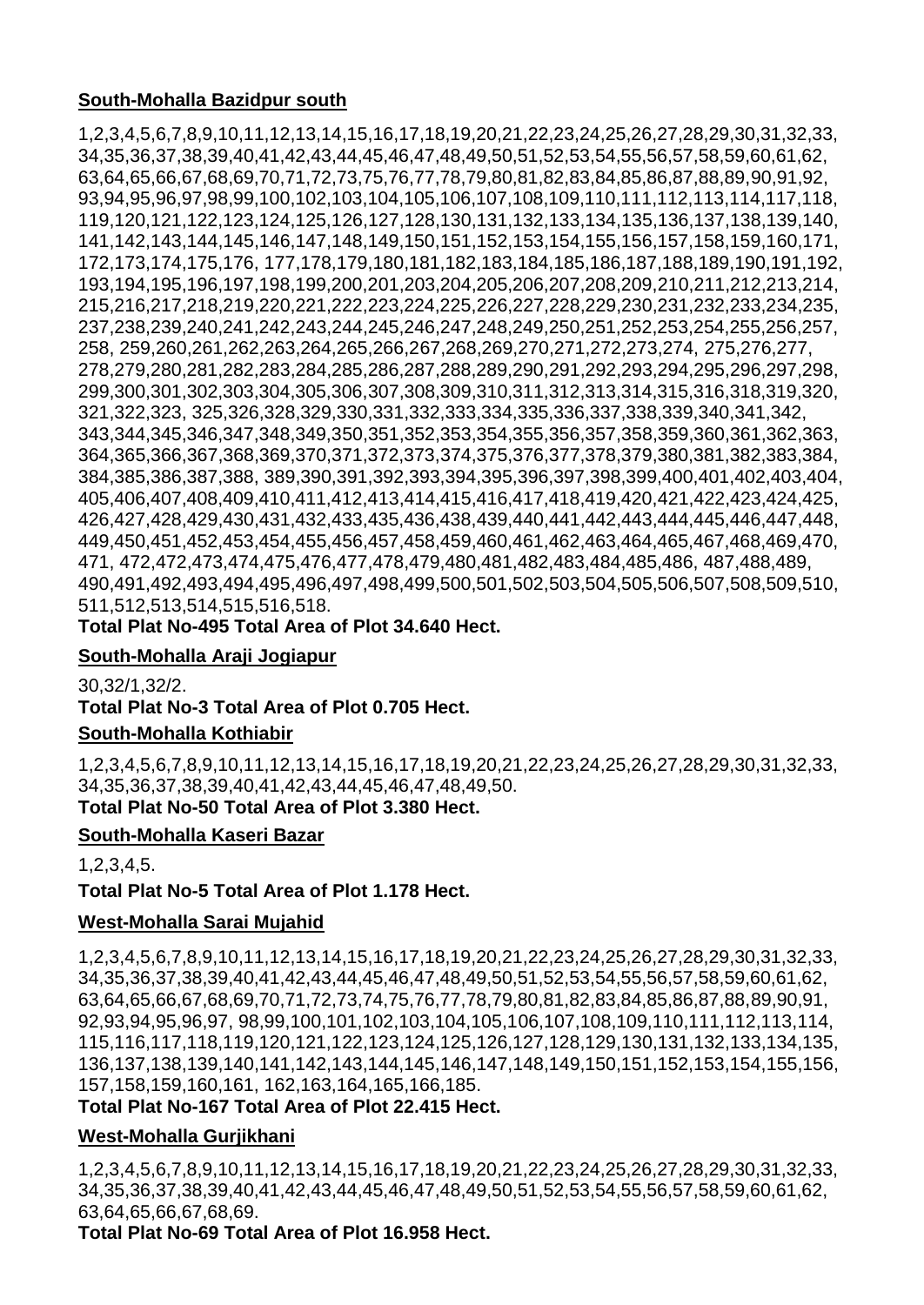## **West-Mohalla Khalispur**

1,2,3,4,5,6,7,8,9/1,9/2,10,11,12,13,14,15,16,17,18,19,20,21,22,23,24,25,26,27,28,29,30,31, 32,33,34,35,36,37,38,39,40,41,42,43,44,45,46,47,48,49,50,51,52,53,54,55,55/2,56,57,58,59, 60,61,62,63,64,65,66,67,68,69,70,71,72,73,74,75,76,77,78,79,80,81,82,83,84,85,86,87,88, 89,90,91,92,93,94,95,96,97,98,99,100,101,102,103,104,105,106,107,108,109,110,111,112, 113,114,115,116,117,118,119,120,121,122,123,124,125,126,127,128,129,130,131,132,133, 134,135,136,137,138,139,140,141,142,143/2,144,145,146,147/2,148,149,150,151,152,153, 154,155/1,156,157,158,159,160,161,162,163,164,165,166,167,168,169,170,171,172,173, 174, 175,176,177,178,179,180,181,182,183,184,185,186,187,188,189,190,191,192,193, 194,195,196,197,198,199,200,201,202,203,204,205,206,207,208,209/1,210,211,212,213, 214,215,216,217,218,219,220,221,222, 223,224,225,226,227,228,229,230,231,232,233, 234,235,236,237,238, 239,240,241,242,243,244,245,246,247,248,249,250,251,252,253,254, 255,256,257,258,259,260,261,262,263,264,265,266,267,268,269,270,271,272,273,274,275, 276,277,278,279,280,281,282,283,284,285,286,287,288,289,290,291,292,293,294,295,296, 297,298,299,300,301,302,303,304,305,306,307/1,307/2,308,309,310,311,312,313,314,315, 316, 317,318,319,320,321,322,323,324,325,326,327,328,329,330,331,332,333,334,335, 336,337/2,338,339,340,341,342,343,344,345,346,347,348,349,350,351,352,353,354,355, 356,357,358,359,360,361,362,363,364,365,366,367,368,369,370,371/1,371/2,372,373,374, 375,376,377,378, 379,380,381,382,383,384,384,385,386,387,388,389,390,391,392,393, 394,395,396,397,398,399,400,401,402,403,404,405,406,407,408,409,410,411,412,413,414, 415,416,417,418,419,420,421,422,423,424,425,426,427,427,428. **Total Plat No-433 Total Area of Plot 37.519 Hect.**

#### **West-Mohalla Premrajpur or Vijay Mandir**

1,2,3,4,5,6,7,8,9/1,9/2,10,11,12,13,14,15,16,17,18,19,20,21,22,23,24,25,26,27,28,29,30,31, 32,33,34,35,36,37,38,39,40,41,42,43,44,45,46,47,48,49,50,51,52,53,54,55,55/2,56,57,58,59, 60,61,62,63,64,65,66,67,68,69,70,71,72,73,74,75,76,77,78,79,80,81,82,83,84,85,86,87,88, 89,90,91,92,93, 94,95,96,97,98,99,100,101,102,103,104,105,106,107,108,109,110,111,112, 113,114,115,116,117,118,119,120,121,122,123,124,125,126,127,128,129,130,131,132,133, 134,135,136,137,138,139,140,141,142,143/2,144,145,146,147/2,148,149,150,151,152,153, 154,155/1,156,157,158,159,160,161,162,163,164,165,166,167,168,169,170,171,172,173, 174,175,176,177,178,179,180,181,182,183,184,185,186,187,188,189,190,191,192,193,194, 195,196,197,198,199,200,201,202,203,204,205,206,207,208,209/1,210,211,212,213,214, 215,216,217,218,219,220,221,222,223,224,225,226,227,228,229,230,231,232,233,234,235, 236,237,238,239,240,241,242,243,244,245,246,247,248,249,250,251,252,253,254,255,256, 257, 258,259,260,261,262,263,264,265,266,267,268,269,270,271,272,273, 274,275,276, 277,278,279,280,281,282,283,284,285,286, 287,288,289, 290,291,292,293,294,295,296, 297,298,299,300,301,302,303,304,305,306,307/1,307/2,308,309,310,311,312,313,314, 315,316, 317,318,319,320,321,322,323,324,325,326,327,328,329,330,331,332,333, 334,335,336,337/2,338,339,340,341,342,343,344,345,346,347,348,349,350,351,352, 353,354,355,356,357,358,359,360,361,362,363.

## **Total Plat No-363 Total Area of Plot 46.348 Hect.**

#### **West-Mohalla Saiyad Alipur**

1,2,4,5,6,7,8,9,10,11,12,13,14,15,16,17,18,19,21,22,23,24,26,28,31,32,33,34,35,37,38,39,40 ,41,44,45,46,48,50,51,52,53,54,55,56,57,59,60,61,62/1,64,65,66,67,68,69,70,71,72,73,74,75 ,76,77,78,79,80,81,82,33/84,73/85,13/86,13/87,3,20/2,25,27,29/2,30,33,40,42,43,47,49,57, 62/2,63, 83.

**Total Plat No-89 Total Area of Plot 3.966 Hect.**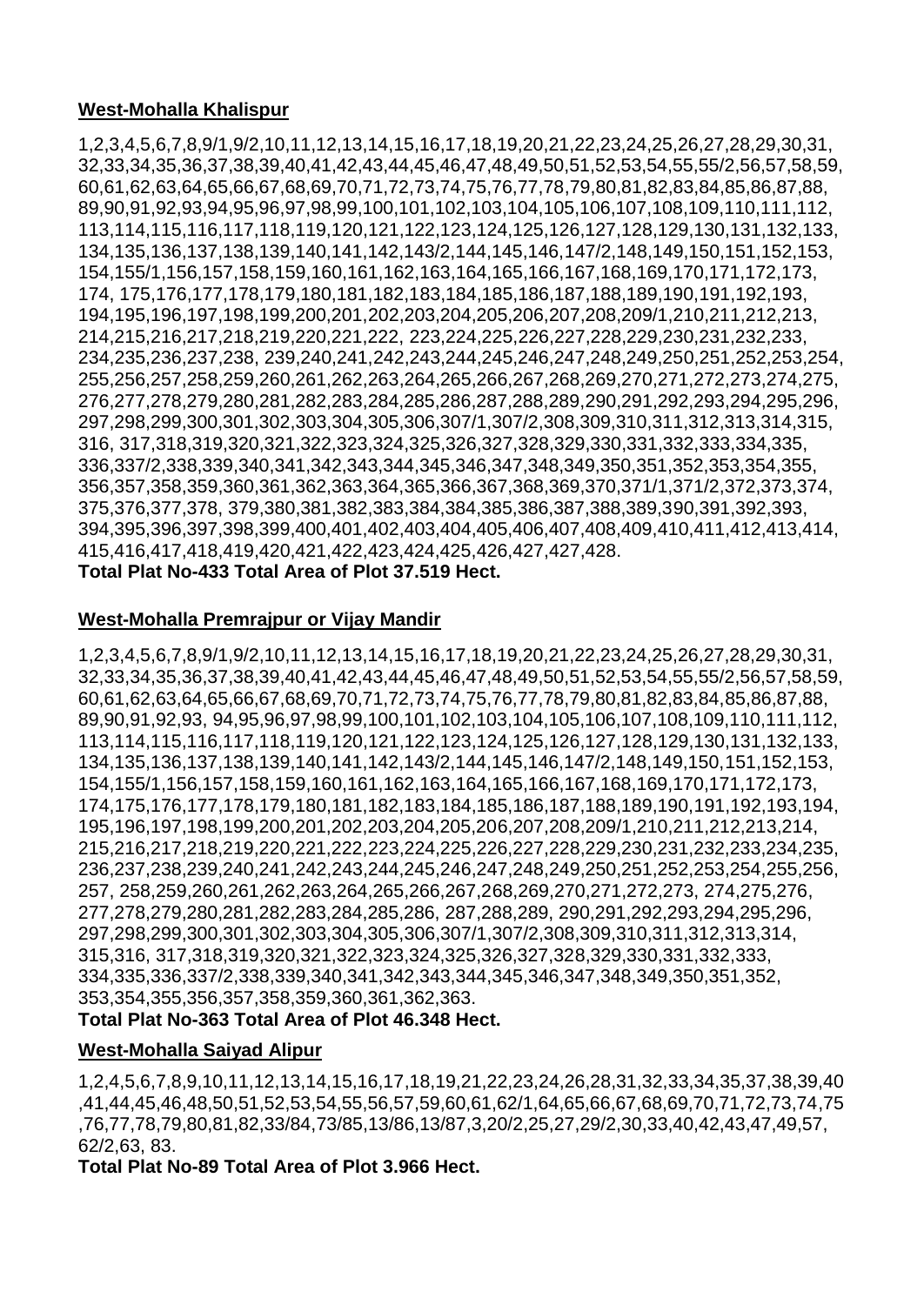## **West-Mohalla Sarailatta**

1,2,3,4,5,6,7,8,9,10,11,12,13,14,15,16,17,18/1,19,20,21,22/1,22/2,23,24,25,26,27,28,29,30, 31,32,33,34,35,36,37,38,39,40,41,42,43,44,45,46,47M,47M]47M]48,49,49/2M]50,51,52,46/53 **Total Plat No-57 Total Area of Plot 3.693 Hect.**

## **West-Mohalla Gadan Arjani**

1,2,3,4/1,4/2,5/2,6,7/1,7/2,8,9,10,11,12,13,14,15,15M,16,17,18,19,20,21,22,23,24,25,26,27, 28,29,29/3,30,31,32,33,34,35,36,37/1,37/2,37/3,38,39,40,41,42,43,44,45,46,47,47M,48,49, 49/1,50,51,52,53,54,55,56,57,58,59,60,61,62,63,64,65,66,67,68,69/2,69/2,70,71,72,73,74,75 ,76,77,78,79,80,81,82,83,84,85,86,87,88,89,90,91,92,93,94,95,95/196,68/97,49/98,49/99,49/ 100,49/101,49/102,49/102k.

## **Total Plat No-113 Total Area of Plot 11.887 Hect.**

## **West-Mohalla Mohalgaji**

8,9,10,11,22,23,24,26,28,32,33,35,36,38,39,40,41,43,47,48,49,50,51,52,54,55,56,57,58,59, 1,2,3,4,5,6,7,12,13,14,15,16,17,18,19,20,21,29,30,31,34,37,44,45,46,47,53. **Total Plat No-60 Total Area of Plot 4.452 Hect.**

## **West-Mohalla Bagicha Umar Khan**

1/2,2/2,3,4,5,6,7,8,9,10,11/2,12,13,21,27,28,29,32,33,36,37/3,38/1,42/2,43/2,44/2,45,46,47, 48,49,50,51,52,53,55,56,58,1/1,2/2,11/1,11/3,14,15,16,17,18,19,20,23,24,26,30,31,32/1,33/1 ,34/1,35/1,35/2,37,38/2,39,40, 41,42,43/1,44/1,54,57,59,60,17/61,19/62,20/63,21/64. **Total Plat No-75 Total Area of Plot 4.164 Hect.**

## **West-Mohalla Bazar Bhua**

1,2,3,4,5,6,7,8,9,10,11,12,13,14,15,16,17,18,19,20,21,22,23,24,25,26,27,28,29,30,31,32,33, 34,35,36,37,38,39,40,41,42,43,44,45,46,47,48,49,50,51,52,53,54,55,56,57,58,59,60,61,62, 63,64,65,66,67,68,69,70,71,72,73,74,75,76,77,78,79,80,81,82,83,84,85,86,87,88,89,90,91, 92,93,94,95,96, 97,98,99,100,101,102,103,104,105,106,107,108,109,110,111,112,113,114, 115,116,117,118,119,120,121,122,123,124,125,126,127,128,129,130,131,132,133,134,135, 136,137,138,139,140,141,142,143,144,145, 146,147,148,149,150,151,152,153. **Total Plat No-153 Total Area of Plot 9.023 Hect.**

## **West-Mohalla Makhdumshah Bade**

1,2,3,4,5,6,7,8,9,10,11,12,13,14,15,16,17,18,19,20,21,22,23,24,25,26,27,28,29,30,31,32,33, 34,35,36,37,38,39,40,41,42,43,44,45,46,47,48,49,50, 51,52,53,54,55,56,57,58,59,60. **Total Plat No-60 Total Area of Plot 3.374 Hect. West-Mohalla Misirpur** 

1,2,3,4,5,6,7,8,9,10,11,12,13,14,15,16,17,18,19,20,21,22,23,24,25,26,27,28,29,30,31,32,33, 34,35,36,37,38,39,40,41,42,43,44,45,46,47,48,49,50,51,52,53,54,55,56,57,58,59,60,61. **Total Plat No-61 Total Area of Plot 3.817 Hect.**

## **West-Mohalla Ajameri**

1,2,3,4,5,6,7,8,9,10,11,12,13,14,15,16,17,18,19,20,21,22,23,24,25,26,27,28,29,30,31,32,33, 34,35,36,37,38,39,40,41,42,43,44,45,46,47,48,49,50,51,52,53,54,55,56,57,58,59,60,61,62, 63,64,65,66,67,68,69,70,71,72,73,74,75,76,77,78,79,80,81,82,83,84,85,86,87,88,89,90,91, 92,93,94,95,96,97,98,99,100,101,102,103,104,105,106,107,108,109,110,111,112,113, 114. **Total Plat No-114 Total Area of Plot 7.260 Hect.**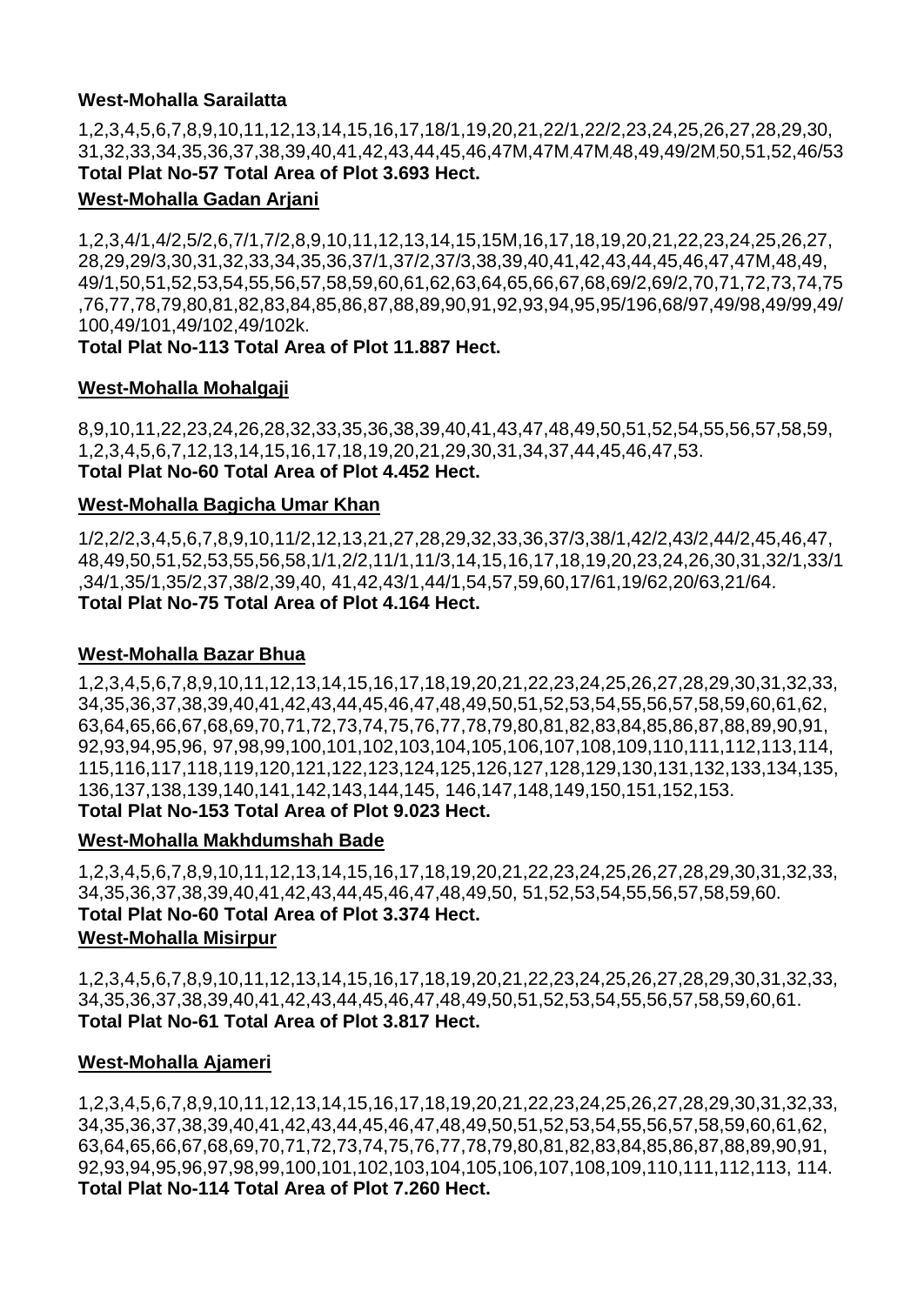## **West-Mohalla Shah Ismile**

1,2,3,4,5,6,7,8,9,10,11,12,13,14,15,16,17,18,19,20,21,23,24,25,26,27,28,29,30,31,32,33,34, 35,36,38,39,40,41,42,43,44,45,46,47,48,49,50,51,52,53,54. **Total Plat No-52 Total Area of Plot 2.702 Hect.**

#### **West-Mohalla Shekh Ahiya**

1,2,3,4,5,6,7,8,9,10,11,12,13,14,15,16,17,18,19,20,21,22,23,24,25,26,27,28,29,30,31,32,33, 34,35,36,37,38,39,40,41,42,43,44,45,46,47,48,49. **Total Plat No-49 Total Area of Plot 3.691 Hect.**

#### **West-Mohalla Makhdumshah Adan**

1,2,3,4,5,6,7,8,9,10,11,12,13,14,15,16,17,18,19,20,21,22,23,24,25,26,27,28,29,30,31,32,33, 34,35,36,37,38,39,40,41,42,43,44. **Total Plat No-44 Total Area of Plot 4.061 Hect.**

#### **West-Mohalla Shekh Burahuddinpur**

1,2,3,4,5,6,7,8,9,10,11,12,13,14,15,16,17,18,19,20,21,22,23,24,25,26,27,28,29,30,31,32,33, 34,35,36.

**Total Plat No-36 Total Area of Plot 2.255 Hect.**

#### **West-Mohalla Hamam Darwaja**

1,2,3,4,5,6,7,8,9,10,11,12,13,14,15,16,17,18,19,20,21,22,23,24,25,26,27,28,29,30,31,32,33, 34,35,36,37,38,39,40,41,42,43,44,45,46,47,48,49,50,51,52,53,54,55,56,57,58,59,60,61,62, 63,64,65,66,67,68,69,70,71,72,73,74,75,76,77,78,79,80,81,82,83,84,85,86,87,88,89,90,91, 92,93,94,95,96,97,98,99,100,101,102.

## **Total Plat No-102 Total Area of Plot 4.424 Hect.**

## **West-Mohalla Jagdishpur or Samopur**

1,2,3,4,9,17,37,40,44/1,51,55,56,65,81,82,83,84,85,86,89,96,133,135,137,138,139,140,141, 143,144,145,146/1,155,157,161,166,170,172, 176/1,186,197. **Total Plat No-41 Total Area of Plot 4.428 Hect.**

## **West-Mohalla Begamganj**

1,2,3,4,5,6,7,8,9,10,11,12,13,14,15,16,17,18,19,20,21,22,23,24,25,26,27,28,29,30,31,32,33, 34,35,36,37,38,39,40,41,42.

# **Total Plat No-42 Total Area of Plot 4.332 Hect.**

## **West-Mohalla Pandariba**

1,2,3,4,5,6,7,8,9,10,11,12,13,14,15,16,17,18,19,20,21,22,23,24,25,26,27,28,29,30,31,32,33, 34,35,36,37,38,39,40,41,42,43,44,45,46,47,48,49,50,51,52,53,54,55,56,57,58,59,60,61,62, 63,64,65,66,67,68,69,70,71,72,73,74,75,76,77,78,79,80,81,82,83,84,85,86,87,88,89,90,91, 92,93,94,95,96,97,98,99,100,101,102,103,104,105,106,107,108,109,110.

## **Total Plat No-110 Total Area of Plot 5.472 Hect.**

## **West-Mohalla Jamin Abdul Khair**

3,4,5,7,8,9,10,12,13,14,15,16,17,19/2,20,21,22,23,25,26,27,28,29,30,31,32/1,32/2,33,34,35, 36,37,38,39,40/2,41/2,42,43,43mi.,44,45,46,47,24/52,37/53,42/54,1,2,6,11,19/1,24,38/2,40/1 ,41/2,49,50,51.

**Total Plat No-58 Total Area of Plot 3.669 Hect.**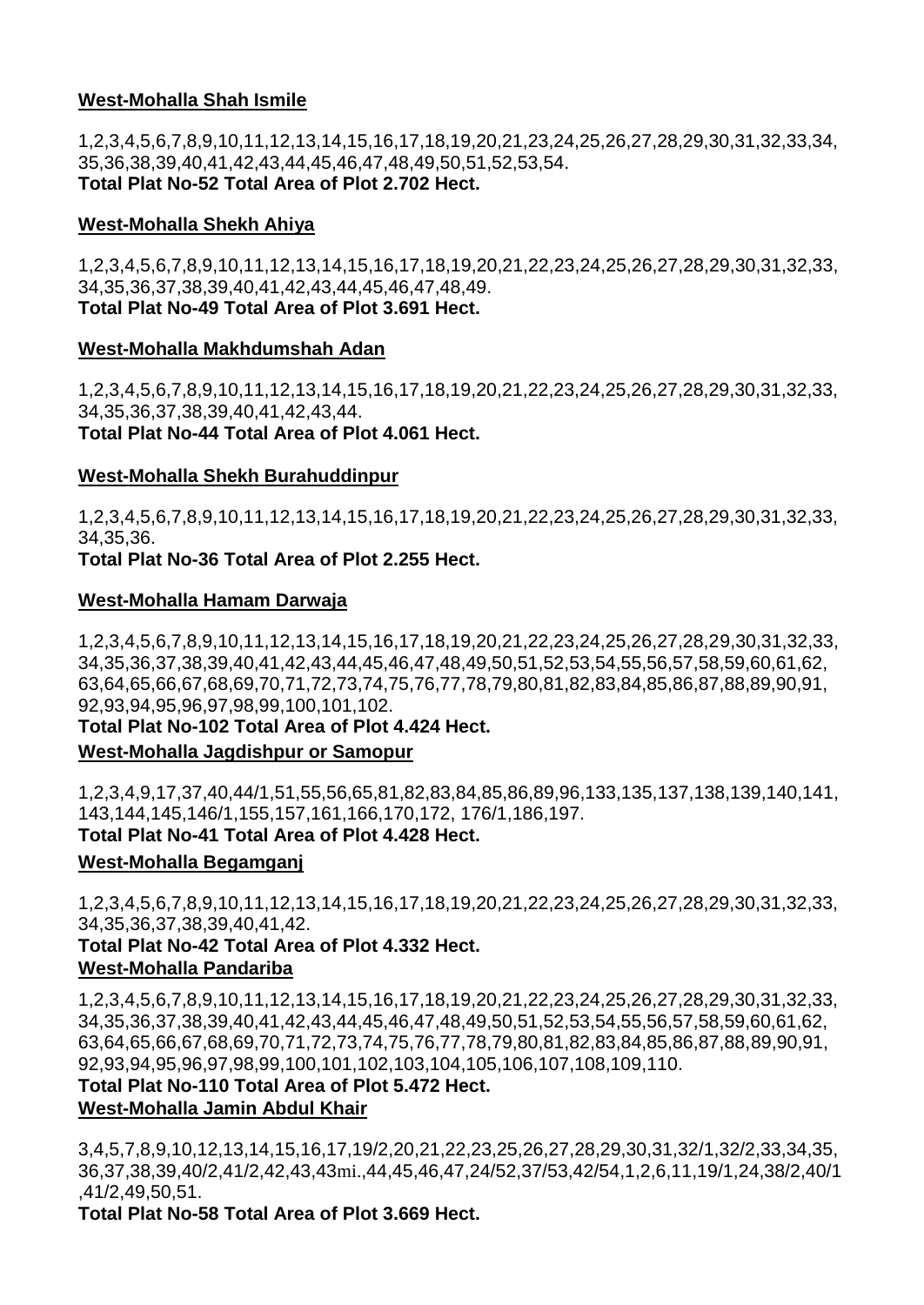## **West-Mohalla Bag Hasim**

1,2,3,4,5,6,7,8,9,10,11,12,13,14,15,16,17,18,19,20,21,22,23,24,25,26,27,28,29,30,31,32,33, 34,35,36,37,38,39,40,41,42,43,44,45,46,47,48,49,50,51,52,53,54,55,56,26/57.

## **Total Plat No-57 Total Area of Plot 4.039 Hect.**

## **West-Mohalla Arjan**

1,2,3,4,5,6,7,8,9,10,11,12,13,14,15,16,17,19,20,21,22,23,24,25,26,27,28,29,30,31,32,33,34, 35,36,37,38,39,40,41,42,43,44,45,46,47,48,49,50,51,52,53,54.

## **Total Plat No-53 Total Area of Plot 3.470 Hect.**

## **West-Mohalla Molanatola**

1,2,3,4,5,6,7,8,9,10,11,12,13,14,15,16,17,18,19,20,21,22,23,24,25,26,27,28,29,30,31,32,33, 34,35,36,37,38,39,40,41,42,43,44,45,46,47,48,49,50,51,52,53,54,55,56,57,58,59,60,61,62, 63,64,65,66,67,68,69,70,71,72,73,74,75,76,77,78,79,80,81,82,83,84,85,86,87,88,89,90,91, 92,93,94,95,96,97,98,99,100,101,102,103,104,105,106,107,108,109,110,111,112,113,114, 115,116,117,118,119,120,121,122,123,124,125,126,127,128,129,130,131,132,133,134,135, 136,137,138.

**Total Plat No-138 Total Area of Plot 8.150 Hect.**

## **West-Mohalla Bazar Shahganj**

1,2,3,4,5,6,7,8,9,10,11,12,13,14,15,16,17,18,19,20,21,22,23,24,25,26,27,28,29,30,31,32,33, 34,35,36,37,38,39.

**Total Plat No-39 Total Area of Plot 1.996 Hect.**

## **West-Mohalla Alamganj**

1,2,3,4,5,6,7,8,9,10,11,12,13,14,15,16,17,18,19,20,21,22,23,24,25,26,27,28,29,30,31,32,33, 34,35,36,37,38,39.40,41,2/42,11/43,35/44,39/45, 10/46,10/47,16/48. **Total Plat No-48 Total Area of Plot 3.625 Hect.**

## **West-Mohalla Nakhas**

1,2,3,4,5,6,7,8,9,10/1,10/2,11,12,13,14,15,16,17,18,19,20,21,22,23,24,25,26,27,28,29,30,31, 32,33,34,35,36,37,38,39,40,41,42,43,44,45,46,47,48,49,50,51,8/52,13/53,8/54,8/55,27/56, 11/57,11/58,12/59,22/60,11/61.

## **Total Plat No-62 Total Area of Plot 12.081 Hect.**

## **West-Mohalla Tarapur**

1,2,3,4,5,6,7,8,9,10,11,12,13,14,15,16,17,18,19,20,21,22,23,24,25,26,27,28,29,30,31,32,33, 34,35,36,37,38,39,40,41,42,43,44,45,46,47,48,49,50,51,52,53,54,55,56,57,58,59,60,61,62, 63,64,65,66,67,68,69,70,71,72,73,74,75,76,77,78,79,80,81,82,83,84,85,86,87,88,89,90,91, 92,93,94,95,96,97,98,99,100,101,102,103,104,105,106,107,108/1,108/2,109,110,111,112, 113,114,115,116,117,118,119,120,121,122,123,124,125,126,127,128,129,130,131,132,133, 134,135,136,137,138,139,140,141,142,143,144,145,146,147,148,149,150,151,152,153,154, 155,156,157,158,159, 160,161,162,163,164,165,166,167,168,169,170,171,172,173,174,175, 176,177, 178,179,180,181,182,183,184,185,186,187,188,189,190,191,192,193,194,195,196, 197,198,199,200,201,202,203,204,205,206,207,208,209,210,211,212,213,214,215,216,217, 218,219,220,221,222,223, 224,225,226,227,21/228,144/229,85/230,108/231,16/232,18/233, 38/ 234,7/235,35/236,204/237,222/238,86/239,82/240,54/241,40/242,40/243.

## **Total Plat No-244 Total Area of Plot 36.701 Hect.**

## **West-Mohalla Naiganj**

1,2,3,4,5,6,7,8,9,10,11,12,13,14,15,16,17,18,19,20,21,22,23,24,25,26,27,28,29,30,31,32,33, 34,35,36,37,38,39,40,41,42,43,44,45,46,47,48,49,50,51,52,53,54,55,56,57,58,59,60,61,62, 63,64,65,66,67,68,69,70,71,72,73,74,75,76,77,78,79,80,81,82,83,84,85,86,87,88,89,90,91, 92,93,94,95,14/ 96,31/97,31/98,75/99,16/100,24/101.

**Total Plat No-101 Total Area of Plot 12.866 Hect.**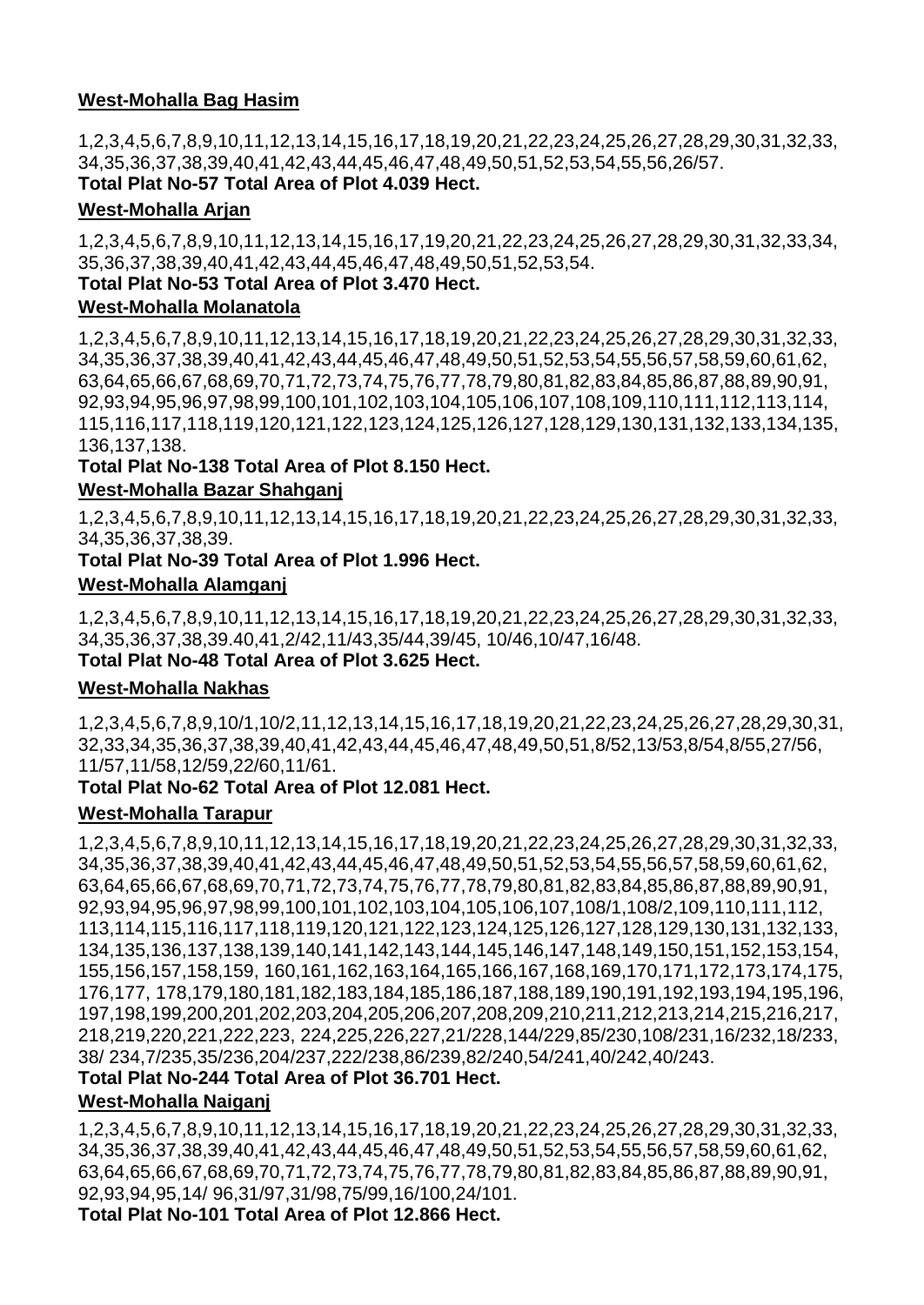## **West-Mohalla Kataghara**

1,1/1,7,28,42,43,44,46,65/1,65/2,65/3,66/1,67/2,67/3,67/1,67/2,67/3,70/1,70/2,71,73/1,73/2, 74/1,74/2,77/1,77/2,142,152,145,146,147,153,158/1,158/2,159,162/2,162/2,162/3,162/4, 162/5,163,155,164,165,156,159,160,161,162,180,182,183,184,185,186,187,188,189,190, 191,192,193/1,193/2,194,195,196/1,196/2,197/1,197/2,251,257,257,258,262,257/1,257/2, 258,259,261/2,262,263,264,263,264,265/1,266/1,266/2,266/3,266/4,267/1,267/2,268,269, 270/1,270/2,230/3,270/4,270/5,271/1,271/2,271/3,271/4,272,273,274,275,276/1,276/2,276/3, 277/1,277/2,277/3,278,279,280,281,282,283,284,285/2,285/1,285/3,286,287,288,289/1, 289/2,290,291,292,293/1,293/2,293/3,294,295,296,297,298,299/1,299/2,300,301/1,301/2, 302,303,304,305/1,305/2,306,307/1,307/2,307/3,307/4,307/5,308,309,310,311,312,313/1, 313/2,313/3,313/4,313/5,314/1,314/2,314/3,315/1,315/2,315/3,315/4,316,317/1,317/2,317/3, 318/1,318/2,318/3,319/1,319/2,319/3,320,321,322,323,324,325,326,327,328,329,330,331,33 2,333,334,335,336/1,336/2,337/1,337/2,338,339,340/1,340/2,341/1,341/2,342,344,344/1,345 ,345/1,346,347,348,349,350,350/1,351,352,353,354,355,356,357,357/1,358,358/1,359,360,3 61,362,362/1,363,364/1,364/2,365/3,365,366/1,367/1,367/2,368,369,371,371/1,371/2,371/3, 372,373,374,375,375/1,375/2,376,376/1,376/2,376/3,377/1,377/2,378,379,380,381,382/1,38 2/2,383,384/1,384/2,385,386/1,386/2,387,387/1,388,389/1,390/1,390/2,391/1,391/2,392,393, 394,395,396,397,398,399,400,401,402,402/1,403,404,405,406,406/1,406/2,407,408,409/1,4 09/2,409/3,410,411,412/1,412/2,413,414,415,416,417,418,419,420,421,422,423,424,425,42 6,427,428,428/1,429,429/1,429/2,430/1,403/2,430,431,432,433,434,435,436,437,438,439,44 0,441,442,442/1,443,444,444/1,445,446/1,446/2,447,448/1,448/2,449,450,451,452,452/1,45 2/2,452/3,452/4,453,454,455,455/1,456,457,458,459,460/1,460/2,461,462,463,464,465,466, 467,468/1,468/2,469,470,471,472,473,474/1,474/2,475,476,477,478,479/1,479/2,479/3,480, 481,482,483,483/1,484,485,486,487,488,489,489/1,490,491,492,493,494,495,496,496/1,497 ,498,499,500/1,500/2,501,502,503,504,505,506,507,508,509,510,511,512,513,514,515,516, 517,518,519,519/1,520,521,522,523,524,525,526,527,528,529/1,529/2,530,531,532,533,534 ,535,536,537/1,537/2,538,539,540,541,542,543,544,545,546,547,548/1,548/2,549/1,549/2,5 50/1,550/2,550/3,551,552,553,545,555,555/2,556,557,558,559/1,559/2,560,561,562,563,564 ,565,566,567,568,569,570,571,572,573,574/1,574/2,575,576,577,578,579,580,581,582,583, 583/1,583/2,583/3,584,584/1,585/1,585/2,585/3,586,587,588,588/1,589,590,590/1,591,592,5 93,594,595,595/1,595/2,596,597,598,599,600,601,602,603,604/1,604/2,605,606,607,608,60 9/1,609/2,610,611,612/1,612/2,612/3,612/4,612/5,613,614/1,614/2,615,615/1,616,617,618/1, 618/2,619,620,621,622,623,624,625,626,627,628/1,628/2,629,630,631,632,633/1,633/2,634, 635/1,635/2,635/3,636,637,638/1,638/2,639/1,639/2,639/3,639/2,339/3,639/4,640,640/1,641, 642,643,644,645,645/1,646/1,646/2,647,648,649,650,651,652,653,654,654/1,655,656,657,6 58,659,660,661,661/1,662/1,662/2,662/3,663,664,665,666,667/1,667,668,669,670,671,672,6 73,674,675/1,675/2,676/1,676,676/1,676/2,676/3,677,678,679,680,681,682,683/1,683/2,684, 685/1,685/2,687,688,689,690,691,692/1,692/2,,693,694,695/1,695/2,696,697,697/1,697/2, 698/1,698/2,699,700,701,702,703/1,703/2,704/1,704/1,704/2,704/3,704/4,705/1,705/2,705/3, 705/4,706,707,708,709,710,711,711/1,712/1,712/2,712/3,713,714,715,716,717,717/1,718/1, 718/2,719,720,721,721/1,721/2,722,723,724,725,725/1,725/2,725/3,725/4,726,727,727/1,72 7/2,728,729,730,731,732,733,734,735,736,737,738,739,740/1,740/2,741,742,743,744,744/1, 744/2,744/3,745,746,747,748,80/750,652/759,752/749,81/751,135/752,742/753,472/754,539 /755,587/756,616/757,627/758,646/760,569/761,651/762,644/764,644/764,578/764,585/764, 703/765,703/766,706/767,40/779,335/760,41/781,401/782,490/783,82/784,82/784,262/785, 578/768,585/769,585/769,585/769,585/769,585/769,585/779,585/569,585/769,585/769, 585/769,585/769,585/769,585/769,585/769,585/170/1,585/170/2,585/770/3,406/771, 428/772,430/773,341/774,441/775,338/776,72/777,375/778,429/779,335/780,165/786,165/7 86.

**Total Plat No-808 Total Area of Plot 57.342 Hect.**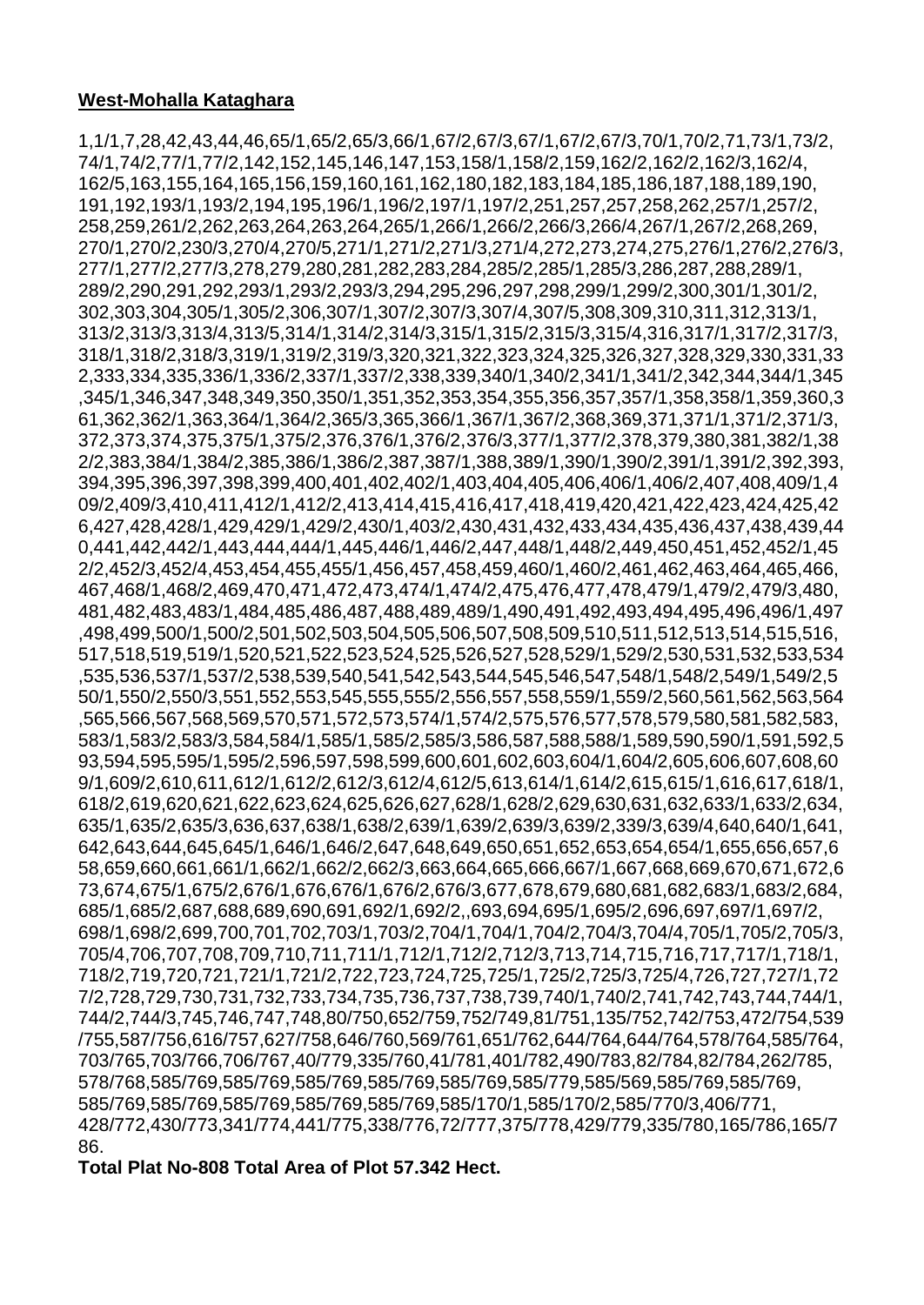## **North-Mohalla Bazidpur Uttari**

1,2,3,4,5,6,7,8,9,10,11,12,13,14,15,16,17,18,19,20,21,22,23,24,25,26,27,28,29,30,31,32,33, 34,35,36,37,38,39,40,41,42,43,44,45,46,47,48,49,50,51,52,53,54,55,56,57,58,59,60,61,62, 63,64,65,66,67,68,69,70,71,72,73,74,75,76,77,78,79,80,81,82,83,84/184/2,84/3,,85/1,85/2, 85/3,85/4,85/5,85/6,86,87/1,87/2,88,89,90/1,90/2,91,92,93,94/1,94/2,95,96,97,98/1,98/2,99, 100,101,102,103,104,105,106,107/1,107/2,108,109/1,109/2,110,111,112,112/2,112/3,112/4, 113/1,113/2,114,115/1,115/2,116/1,116/2,117,118/1,118/2,119/1,119/2,120/1,120/2,121,122, 123,124,125,126,127,128,129,130/1,130/2,131,132/1,132/2,132/3,132/4,132/5,133,134,135, 136,137,138,139,140,141,142/1,143/3,143,144,145,146,147,148,149,150,151,151m,152,153 ,154,155,156,157,158,159,160,161/1,161/2,162,163,164,165m,165m,165m,166,167,168,169 ,170,171,172,173,174,175,176m,211,212,213,214,215,216,217,218,219,220,221,222/2,222/ 1,223,224,225,226,237,238/1,238/2,239/1,239/2,240,241,242,243,244,245/1,245/2,245/3, 246,247,249,250,251,252,253,254,255,256,257,258,259,260,261,262,263,264,265m,265m, 266,267,268,269,270,271,272,273,274,275,276,277,278,279,280,281/1,281/2,282,283/1,284 ,285,286/1,286/2,287,288,289,290,291,292,393,394,395,397,398,381/199/1,381/199/2/1,381 /199/2/2,281/300,13/301,46/302,46/302,46/302,46/302,49/303,49/303,108/305,125/306,154/ 307,162/308,169/309,219/311,247/312/1,247/312/2,249/314/1,249/314/2,250/315/1,250/315/ 2,221/316/1,221/316/2,34/317, 34/318,46/304,236/319.

**Total Plat No-324 Total Area of Plot 21.573 Hect.**

## **North-Mohalla Akbarpur Adam**

1,2,3,4,5,6,7,8,9,10,11,12,13,14,15,16,17,18,19,20,21,22,23,24,25,26,27,28,29,30,31,32,33, 34,35,36,37,38,39,40,41,42,43,44,45,46,47,48,49,50,51,52,53,54,55,56,57,58,59,60,61,62, 63,64,65,66,67,68,69,70,71,72,73,74,75,76,77,78,79,80,81,82,83,84,85,86,87,88,89,90,91, 92,93,94,95,96,97,98,99,100,101,102,103,104,105,106,107,108,109,110,111,112,113,114, 115,116,117,118,119,120,121,122,123,124,125,126,127,128,129,130,131,132,133,134,135, 136,137,138,139,140,141,142,143,144,145,146,147,148,149,150,151,152,153,154,155,156, 157,158,159,160,161,162,163,164,165,166,167,168,170,171,172,173,174,175,176,177,178, 179,180,181,182,183,184,185,186,187,188,189,190,191,192,193,194,195,196,197,198,199, 200,201,202,203,204,205,206,207,208,209,210,211,212,213,214,215,216,217,218,219,220, 221,222,223,224,225,226,227,228,229,230,231,232,233,234,235,236,237,238,239,240,241, 242,243,244,245,246,247,248,249,250,251,252,253,254,255,256,257,258,259,260,261,262, 263,264,265,266,267,268,269,270,271,272,273,274,275,276,277,278,279,280,281,282,283, 284,285,169.

## **Total Plat No-285 Total Area of Plot 16.461 Hect.**

## **North-Mohalla Kurchanpur**

1,2,3,4,5,6,7,8,9,10,11,12,13,14,15,16,17,18,19,20,21,22,23,24,25,26,27m,27m27m27m27m ,28,29,30,31,32,33,34,35,36,36/1,36/2,36/3,38,39m,39m,40,41/1,41/2,42/1,42/2,42/3,43,53/1 ,53/2,54/1,54/2,55,56,57,58/1,58/2,59/1,60,69/1,69/2,60/2,60/2,71/2m,71/1m,72,62/1,73/2, 74,75,76/1,76/2,77,78/2m,78/2m,78/3,78/4,78/5,79,80,81,82,83,84,85,86,87,88,89,90,91,92, 93,94,95,96,97,98/1,98/2,98/3,99,100,101,102,103,104,105,106,107,108,109,110,111,112, 113,114,115,116,117,118,119,120,122,123,124/2,125,126,128,129,130,131m,131m,132,133 ,134,135,136,137,138,139,140,141,142,143,144,145L,147m,147m,148k,150,151/1,165,166, 167,168,169,170,171,172,173,174,175,176,177,178,179,180,181,182,183,184,185,186,187, 188s,190,191/1,192s,200/1,200/2,202,203,204/1,204/2,205,206,207,208,209,210,211/1,211/ 2,212/1,212/2,213/1,214/1,216to256,258/1,258/2,259,260,261/2,136/262,156/263,156/264, 156/265m,156m/265/1,169/266/1,169/266/2,169/266/3,244/267,258/268,258/269/1,258/268/ 2,123/260,153/261.

**Total Plat No-227 Total Area of Plot 12.017 Hect.**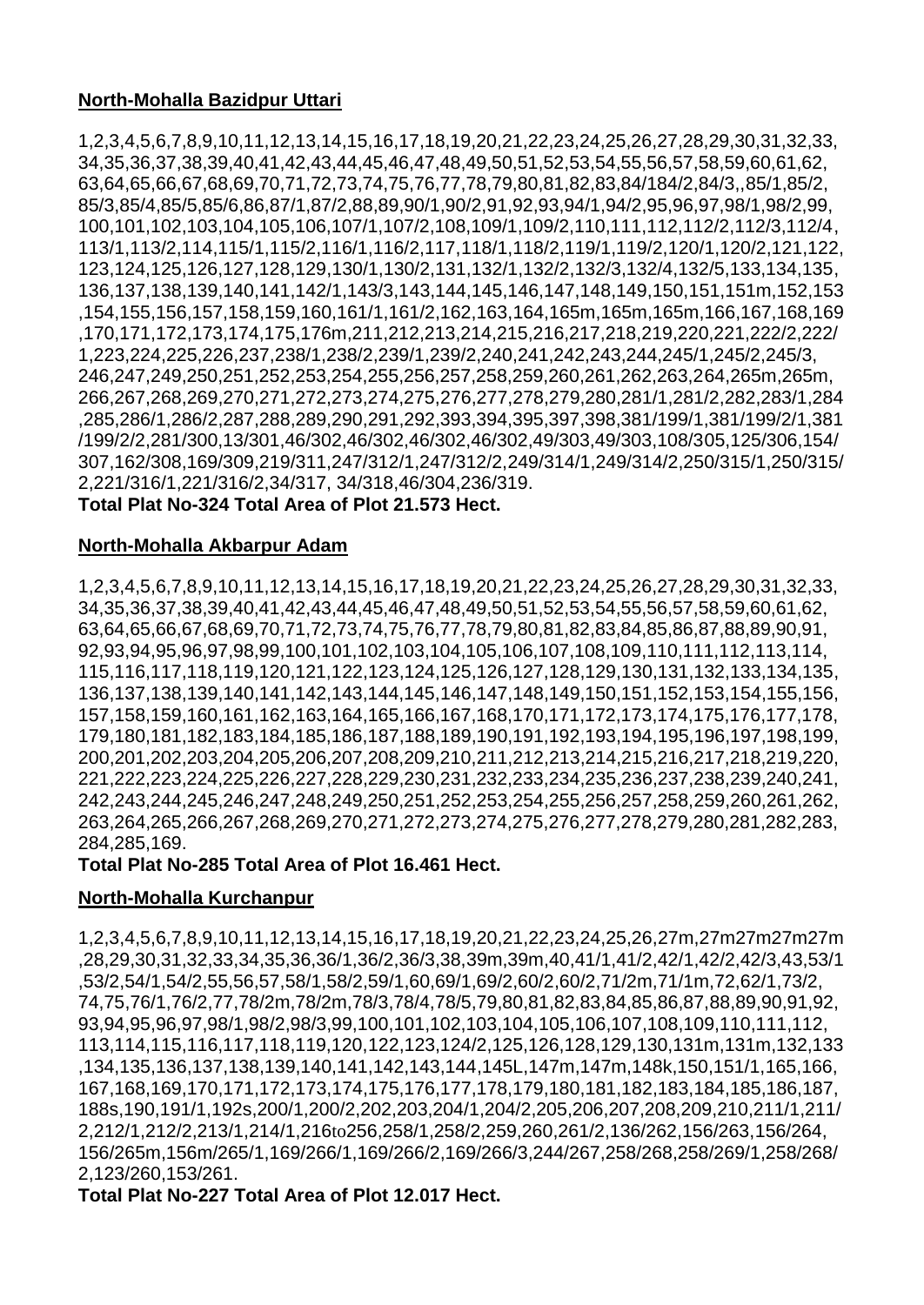# **North-Mohalla Araji Sukkhipur**

7m,8,9,10,17,18,19,20m,20m,20m,21/1,21/2,22,23,24,25,26,29,30,31/1,31/2,31/3,35m/1, 35m/2,35/2,37,38,44,45,46,47,48,49,50,51,53,53,54/1,54/2,55/1,55/2,56/1,56/2,57,58/1,58/2, 58/3,59,60,61,62,63,64/1,64/2,65,66,67,68,69,70/1,70/2,70/3,70/4,71/1,71/2,72/1,72/2,73,74, 75/1,75/2,76,77,78,79,80,81,83,84,85,86,87/1,87/2,88,89,90,38/91,36/92,80/93,1,2,3,4,5,6, 11/1,11/2,11/3,11/4,11/5,12,13,14/1,15,16,27,28/1,28/2,33,34,36, 39,40,41,43,48,52,56/1,44. **Total Plat No-119 Total Area of Plot 11.006 Hect.**

## **North-Mohalla Mohal Painda or Bodkarpur**

1,2,3,4,6,7/1,9/1,9/2,11/2,12,13,16/1,16/2,17,17,17,17,20/1,20/2,20/3,21,22/1,23,24/1,25,26, 27,28,29,30,31,32,34,35,37,38,39,40,41,43,44,45,46,47/1,47/2,48,51,52,53,54,55,56,58,59, 60,61,62,63,64,65,66,67,69,70/1,70/2,71,74,75,76,77,78/1,78/2,79/1,79/2,80,81,82,83/1,84/1 ,84/2,84/3,85/1,85/2,85/3,85/4,85/5,85/6,,86,87,88,89,90/1,90/2,90/3,91,92M,92M,93,94,95/1 ,95/2,95/3,96/1,96/2,97,98,99/1,99/2,100,101,102,104,105/1,105/2,106,110,111,112,115,116 ,118,119,121,121,130,133,134,135,136,137/1,137/2,137/3,138,142,145,146/2,147/2,148,149 ,150,151,152,153,154,156,157,158,160,162/2,162/2,163,164,165,166,167,168/2,169,170/1, 170/2,171,172,173,175,176,177,178,179,180,181,182,185/1,185/2,186/1,186/2,187,188/1,18 8/2,189/1,189/2,196/1,196/2,30/201,32/202,182/203,5,8/1,8/2,10,11/2,12/2,14/1,14/2, 18/2,18/1,18/3,19,24/2m,33,36,40,42,49,50,68,72,73,103,113,114,115/1,117,120,131,139, 140,141/1,141/2,141/3,146/1,146/2,146/3,146/4,147/1,159,161,162/1,168/1,173/1,174, 183,184,185.

# **Total Plat No-233 Total Area of Plot 13.458 Hect.**

## **North-Mohalla Mardanpur**

1/1,1/2,1/3,2m,3m,4m,5,6,7,8,9,10,11,12,13,14,15,16/1,16/2,16/3,16/4,16/5,,17,18,19/1,19/2, 20/1,20/2,21/1,21/2,22/1,22/2,23,31,32,33/1,33/2,33/3,34,52/1,70/1,109/2,110/1,111/1,111/2, 112,118/1m,118/19,119,65/123,1/1m,1/1m,1/1m,1/1m,2m,3,5/1/1,5/1/2,5/1/2,5/2,5/3,5/4,9, 16/2,20/2,24,25,26,28 $\text{H0},$ 28 $\text{H0},$ 29,30,35,36,37m,37m,37m,37m,38,39,40,41m,41m,41m,42, 43/1,43/2,44/1,44/2,44/3,44/4,44/5,45,46/1,46/2,46/3,47,48/1,48/2,48/3,48m,48m,49/1,49/2, 50/1,50/1,51,51/1,52,53,54,55,56/1,57/1,57/2,57/3,57/4,57/5,58,59,60/1,60/2,61,62/1,62/2,62 /3,63,64/1,64/1,64/2,65/1,65/2,65/3,66,67,68,69/1,69/2,70/2,70/3,70/1,71/1,72/1,72/2,73/2, 73/3,74,75,76,77,78/1,78/2,79,80,81,82/1,82/2,83,84,86,87,88,89,90,91,92,93,94,96,97,98, 99,110/1,100/2,101,102,103,104,105/1,106,107,108,109,113/1,113/2,114/1,114/2,115/1,115/ 2,116,117,118.120/1,120/2, 120/4,120/5,36/121,6/122,51/124.

# **Total Plat No-198 Total Area of Plot 7.982 Hect.**

## **North-Mohalla Araji Gurajikhani**

5,6,7,8,9,10m,10m,,11/1,11/2,11/3,12m,12m,12m,13m,13m,14m,14m,15m,15m,15m,16m, 16m,17,18m,18m,18m,19,20,21,22,23,24,25,26,27,28,29,30,31,32,33,34,35/1,35/2,36,37,38, 39,40,41,41,42,42,42,43,44,45,45,26/46,43/47,43/47,1,2,3/1,3/2,3/3,3/4,3/4,3/4,3/4,3/4,4,6,8, 17,25/2,26.

## **Total Plat No-77 Total Area of Plot 6.203 Hect. North-Mohalla Firosepur**

2/1,9,13,14,15,17,18,19,20,21,22,23,24m,25,26,29,30,31,32,33,35,36,38,39/1,39/2,40,41,42, 43,44,45,46,47,48,50/1,50/2,51,52/1,52/2,53,54,55,56,57,58,59,60,61,63,64,65,66,67,68,69/ 1,69/2,70,71,72/1,72/2,73,75,76,77,78,79/1,79/2,79/3,80/1,80/2,81,82,83,84,85.86,87,89, 90/1,90/2,91,92,93.,94,.95,96/1,96/2,97/1,97/2,98,99/1,99/2,100,102,103/1,103/3,104,105, 106,107/1,108,109,110/1,110/2,111,112,113,114,115,116,117,119,120,121,122,123,125,126 ,127,128,129,131,132,133,134,137/1,137/2,138/1,138/2,139,140,141,142,144,145,146,147, 148,149/1,150/1,150/2,151,154,155,156,157,161/1,161/2,162,163,164,165,166,167,168, 169/1,172,89/176,1,2/2,2/3,3.4,5,6/1,6/2,7,8,10,11,12,16,76,88,101,117,118,124,130,135, 136,152m,153,169/2,170,173,176/2,174/1,174/2,175.

**Total Plat No-191 Total Area of Plot 13.503 Hect.**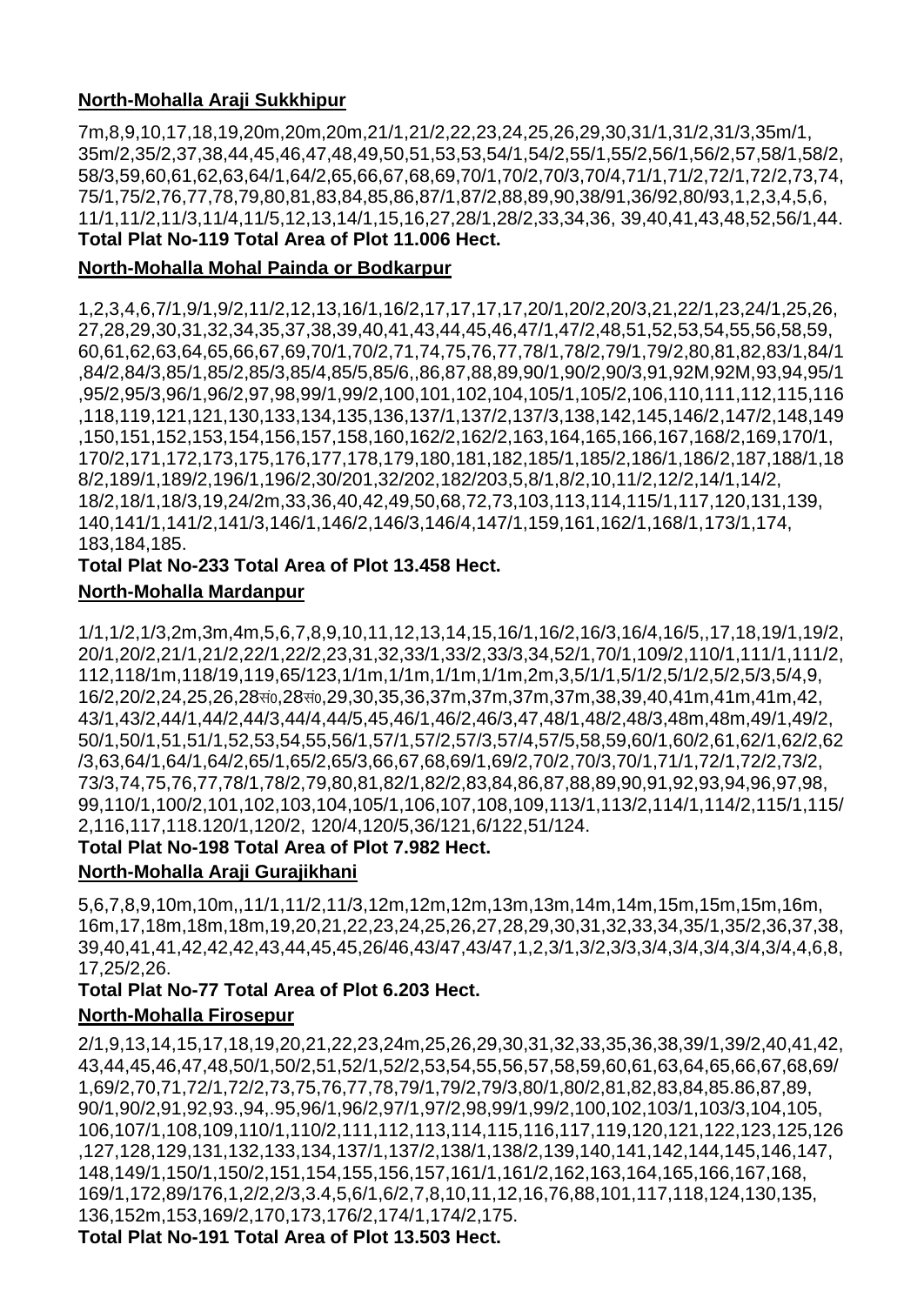## **North-Mohalla Jitapatti**

1,2/1,2/2,3,4,5,6,7,8,9,10,11,14,15,16,17/1,18,19,20,21,22,23,24,25,26,27,28,29,30,31,32,33 ,34,35,36.37,38,39,40,41,42,43,44,45,46,47,48,49,50,51,52,53,54,55,56/1,56/2,57,58,1/1,1/2 ,12,13,16,16/2,23,49/1,49/2, 57/60.

# **Total Plat No-68 Total Area of Plot 3.522 Hect.**

## **North-Mohalla Dhannupur**

91m,126,128/1,129,130,131,132,133,134/1,134/2,135,136,137m,138,145,146,147,149m,150 ,152/1,152/2,153,154,155,157,157m,159,160,161,162,165,166,167,168,169,171/1,170/2,171 ,172,173,174,175,176,177,178,179,180,181,182,181,185,186,187/3,187/4,187/5,187/6,187/4 ,187/3m,127,128,144,148m,151,156,162/1,162,164,184,187/1,187/2,187/7,187/8,187/9, 187/10.

## **Total Plat No-74 Total Area of Plot 4.978 Hect. North-Mohalla Rauja Arjan**

1,2,3,4,5,6,7,8,9,10,11,12,13,14,15,16,17,18,19,20,21,22,23,24,25,26,27,28,29,30,31,32,33, 34,35,36,37,38,39,40,41,42,43,44,45,46,47,48,49,50,51,52,53,54,55,56,57,58,59,60,61,62,6 3,64,65,66,67,68,69,70,71,72,73,74,75,76,77,78,79,80,81,82,83,84,85,86,87,88,89,90,91,92, 93,94,95,96,97,98,99,100,101,102,103,104,105,106,107,108,109,110,111,112,113,114,115, 116,117,118,119,120,121,122,123,124,125,126,127,128,129,130,131,132,133,134,135,136, 137,138,139,140,141,142,143,144,145,146,147,148,149,150,151,152,153,154,155,156,157, 158,159,160,161, 162,163,164,165,166,167,168,170,171,172.

## **Total Plat No-172 Total Area of Plot 10.290 Hect.**

## **North-Mohalla Jiyanipur**

1,2,3,4,5,6,7,8,9,10,11,12,13,14,15,16,17,18,19,20,21,22,23,24,25,26,27,28,29,30,31,32,33, 34,35,36,37,38,39,40,41,42,43,44,45,46,47,48,49,50,51,52,53,54,55,56,57,58,59,60,61,62,6 3,64,65,66,67,68,69,70,71,72,73, 74,75,76,77,78,79.

## **Total Plat No-79 Total Area of Plot 6.446 Hect.**

## **North-Mohalla Shahbuddinpur**

1,2,3,4,5,6,7,8,9,10,11,12,13,14,16,17,18,19,20,21,22,23,24,25,26,27,28,29,30,31,32,33,34, 35,36,37,38,39,40,41,42,43,44,45,46,47,48,49,50,51,52,53,54,55,56,57,58,59,60,61,62,63, 64,66,67,68,69,70,71,72,73,74,75,76,77,78,79,80,81,82,83,84,85,86,87,88,89,90,91,92,93, 94,95,96,97,98,99,100,101,102,103,104,105,106,107,108,109,110,111,112,113,114,115,116 ,117,118,119,120,121,122,123,124,125,126,127,128,129,130,131,132,133,134,135,136,137, 138,139,140,141,142,143,144,145,146,147,148,149,150,151,152,153,154,155,156,157,158, 159,160,161,162,163,164,165,166,167,168,169,170,171,172,173,174,175,176,177,178,179, 180,181,182,183,184,185,186,187,188,189,190,191,192,193,194,195,196,197,198,199,200, 201,202,203,204,205,206,207,208,209,210, 211,212,214,215,216,217,218,219.

## **Total Plat No-215 Total Area of Plot 18.694 Hect.**

## **North-Mohalla Bagichashah Mohammad**

1,2,3,4,5,6,7,8,9,10,11,12,13,14,15,16,17,18,19,20,21,22,23,24,25,26. **Total Plat No-26 Total Area of Plot 1.602 Hect.**

## **North-Mohalla Mandi Naseeb Khan**

1,2,3,4,5,6,7,8,9,10,11,12,13,14,15,16,17,18,19,20,21,22,23,24,25,26,27,28,29,30,31,32,33, 34,35,36,37,39,40,41,42,43,44,46,47,48,49,50,51,52,53,54,55,56,57,58,59,60,61,62,63,64, 65,66,67,68,69,70,71,72,73,74,75,76,77,78,79,80,81,82,83,84,85,86,87,88,89,90,91,92,93, 94,95,96,97,98,99,100,101,102,103,104,105,106,107,108,109,110,111,112,113,114,115,116 ,117,118,119,120,121,122,123,124,125,126,127,128,129,130,131,132,133,134,135,136,137, 138,139,140,141,142,143,144,145,146,147,148,149,150,151,161,162,163,164,165,166,167, 168,169,170,171,172,173,174,175,176,177,178,179,180,181,182,183,184,185,186,187,188, 189,190,191,192,193,194,195,196,197,198,199,200,201,202,203,204,205,206,207,208,209, 210.

## **Total Plat No-199 Total Area of Plot 16.504 Hect.**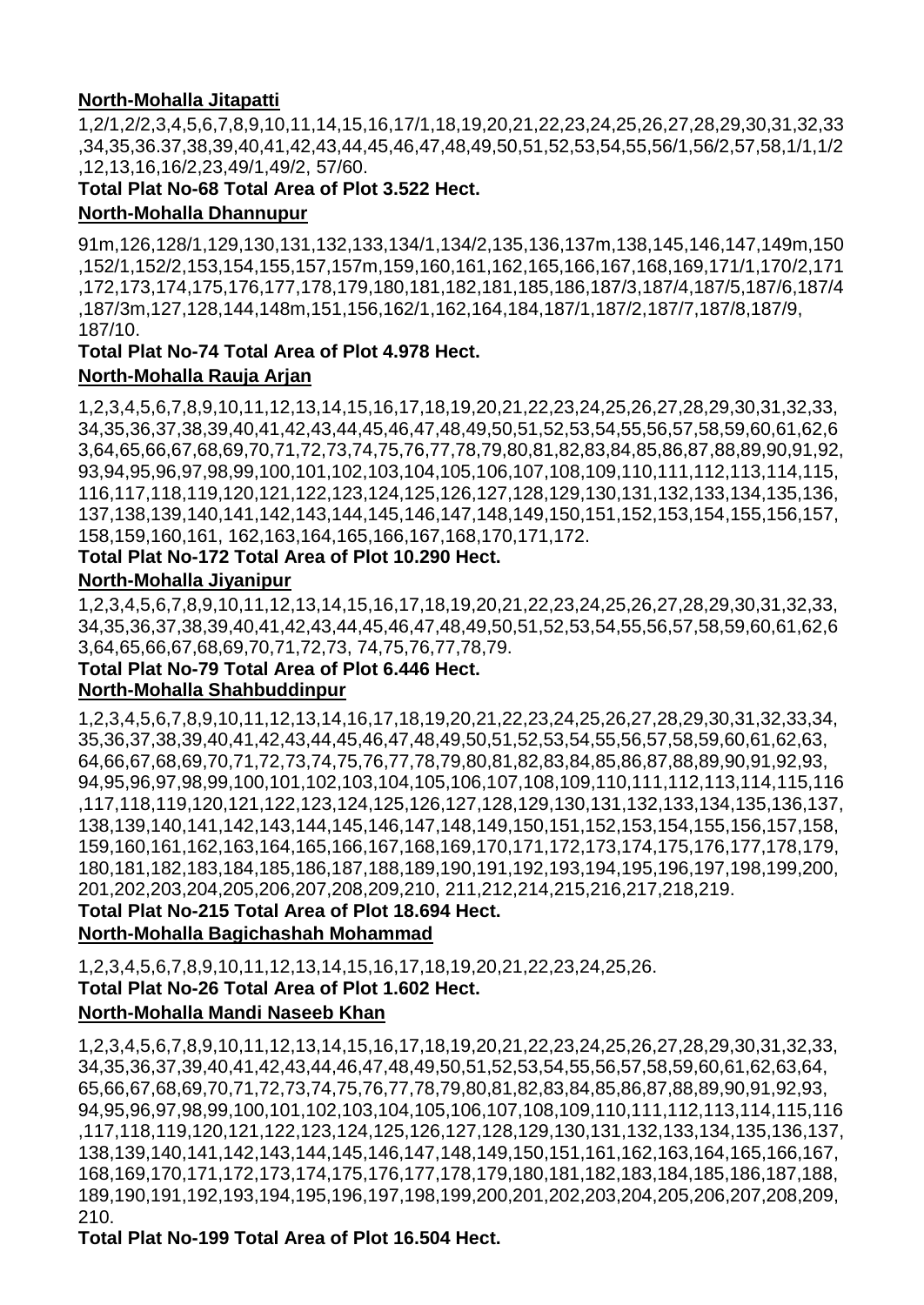## **North-Mohalla Rasulabad**

1,2,3,4,5,6,7,8,9,10,11,12,13,14,15,16,17,18,19,20,21,22,23,24,25,26,27,28,29,30,31,32,33, 34,35,36,37,38,39,40,41,42,43,44,45,46,47,48,49,50,27/51,27/52,36/53,36/54,36/55,36/56, 27/57,27/58,27/59,27/60,20/61, 20/62,27/63.

## **Total Plat No-63 Total Area of Plot 7.153 Hect. North-Mohalla Rizvi Khan**

1,2,3,4,5,6,7,8,9,10,11,12,13,14,15,16,17,18,19,20,21,22,23,24,25,26,27,28,29,30,31,32,33, 34,35,36,37,38,39,40,41,42,43,44,45,46,47,48,49,50,51,52,53,54,55,56,57,58,59,60,61,62, 63,64,65,66,67,68,69,70,71,72,73,74,75,76,77,78,79,80,81,82,83,84,85,86,87,88,89,90,91, 92,93,94,95,96,97,98,99,100,101,102,103,104,105,106,107,108,109,110,111,112,113,114, 3/115,3/116,14/117,34/118,36/119,38/120,38/121,49/122,53/122,60/124,60/125,87/126,25/1 27,25/128,3/129,63/130,63/131.

## **Total Plat No-131 Total Area of Plot 13.924 Hect.**

## **North-Mohalla Urdu Bazar**

1,2,3,4,5,6,7,8,9,10,11,12,13,14,15,16,17,18,19,20,21,22,23,24,25,26,27,28,29,30,31,32,33, 34,35,36,37,38,39,40,41,42,43,44,45,46,47,48,49,50,51,52,53,54,55,56,57,58,59,60,61,62, 63,8/64,52/65,13/66,18/67,36/68, 52/69,52/70.

**Total Plat No-70 Total Area of Plot 8.237 Hect.**

## **North-Mohalla Alfistinganj**

1,2,3,4,5,3/6,3/7.

**Total Plat No-7 Total Area of Plot 1.359 Hect.**

## **North-Mohalla Dhargartola**

1,2,3,4,5,6,7,8,9,10,11,12,13,14,15,16,17,18,19,20,21,22,23,24,25,26,27,28,29,30,31,32,33, 34,35,36,37,38,39,40,41,42,43,44,45,46,47,48,49,50,51,52,53,54,55,56,57,58,59,60,61,62, 63,64,65,66,20/67,19/68,18/69, 65/70,25/71.

**Total Plat No-71 Total Area of Plot 8.048 Hect.**

**North-Mohalla Alam Khan** 

1,2,3,4,5,6,7,8,9,10,11,12,13,14,15,16,17,18,144/19,6/20,21. **Total Plat No-21 Total Area of Plot 2.559 Hect.**

## **North-Mohalla Umar Khan**

1,2,3,4,5,6,7,8,9,10,11,12,13,14,15,16,17,18,19,20,21,22,23,24,25. **Total Plat No-25 Total Area of Plot 3.799 Hect. North-Mohalla Ishapur** 

122,123,124/1,124/2,125,126,127,128/1,128/2,129/1,129/2,129/3,129/4,129/5,132/1,132/2, 132/3,132/4,135/1,135/2,143,144/1,144/2,191/1,191/2,191/3,191/4,193,194/1,194/2,194/3, 195,197/1,197/2,197/3,197/4,197/5,197/6,198,199/1,199/2,199/3,200,202,203,204,205,206, 207,209,210,211,212,214,215,216,123,192.

## **Total Plat No-58 Total Area of Plot 4.151 Hect.**

## **North-Mohalla Bhandari**

13,15,16,17,18,1/1,1/2,2,3/1m,3/1m,3/2,4,5,6/1,6/2,6/3,7,8m,8m,9,10,11,12/1,12/2,14/1,14/2, 19,20m,20m,21/1,21/2,21/3,22,23,24/1,24/2,25/1m,25/1m,25/2,25/3,26,27,29,30,31,32,33,34 ,35,36,37,38,39,40,41,42,43,44,45,46/1,46/2,47,48,49/1,49/2,50,51,25/52,28/53,25/54,25/55, 46/56, 46/57,46/58,46/59.

**Total Plat No-75 Total Area of Plot 6.422 Hect. North-Mohalla Khwajigitola** 

22/1,22/2,23/1,23/2,25,27,28,29,32,33,41,42/1,42/2,42/2,47/1,47/2,49/1,49/2,4/51,1,2,3,4/1, 4/2,5/1,5/2,6/1,6/2,6/3,6/4,6/5,6/6,6/7,7,8,9/1,9/2,10,13,14,15,16,17/1,17/2,18/1m,18/2m,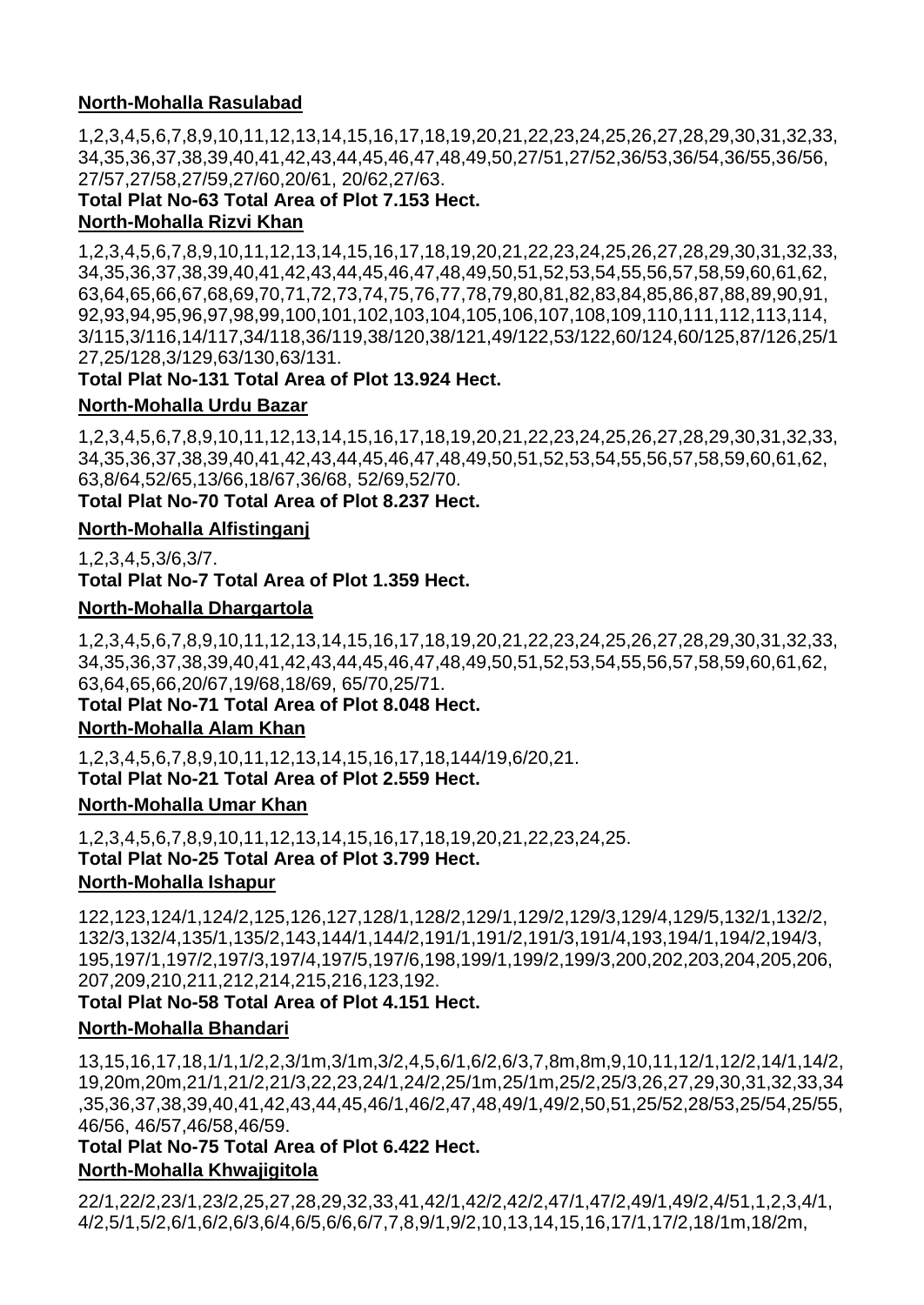18/3m,18/4m,18/5m,18/6m,19,20,21/1,21/2m,21/2,21/3,21/4,21/5,21/6,21/7,21/8m,21/8m, 21/9,21/10,24,36,30,31/1m,31/1m,33/1,34/1,34/3,34/4,35,36/1,36/1,36/2,37,38,39,40/1m, 40/1,40/2,40/3,40/4,40/5,40/8,40/9,40/10,42/3,43m,43/2,43m,43m,43m,43m,44,45/1m,45/1m ,45/1m,45/1m,45/1m,45/2m,45/2m,46/1,46/2,46/3,48,50/1,50/2, 50/3,40/51,40/52. **Total Plat No-113 Total Area of Plot 6.595 Hect.**

**Total Gata no. of existing Municipal Council- 14,547 Total Areas of existing Municipal Council- 1463.246 Hect.**

## **Outer boundary line of extended Nagar Palika Parishad Jaunpur,District Jaunpur**

| East-                                |                                                                                                                          |
|--------------------------------------|--------------------------------------------------------------------------------------------------------------------------|
| Village-Lakhanpur                    | 43,54,55,56,84,85,240,241,331,152,365,335,401,402,404,486,<br>488,490,491,499,500,501,502,503,505,506,508,509,510,511,   |
| Village-Bhagautipur                  | 516,518, 519,520,521,205,332,333,432,33,410.<br>241,242,243,244,245,246,247,248,249,250,255,261,263,266,<br>268,269,294. |
| Village- Alikhanpur                  | 1,2,4,162,51,56,66,78,82,86,94,105,106,108,109.                                                                          |
| Village- Mandavivar or<br>Panchatiya | 315,455,960,24,869,366,351,388,253                                                                                       |
| Village- Chachakpur                  | 6, 18, 19, 20, 23, 120, 80, 101.                                                                                         |
| <b>West-</b>                         |                                                                                                                          |
| Village-Saidanpur<br>Village-Sihipur |                                                                                                                          |
| Village- Kalichabad                  | 1, 13, 15, 16, 31, 32, 48, 41, 59, 63, 64, 65, 651, 255, 251, 256.<br>276,284,286,213,219.                               |
| Village- Khanpatti                   | 1, 2, 6, 7, 8, 9, 12, 13, 216, 281, 280, 169, 346, 347, 53, 35, 352, 354, 355,                                           |
| Village- Kurrapatti                  | 356,357,358,359,361,362,365,373,389,390,391.                                                                             |
| Village-Muradganj                    | 255,256,247,50,263,64,65,315,316,317,355,36,66,375,303.                                                                  |
|                                      | 38,48,49,54,55,56,57,58,61,63,64,65,67,68,69.                                                                            |
|                                      | 4, 2, 5, 22, 32, 26, 28, 38, 39, 247, 251                                                                                |
| North -                              |                                                                                                                          |
| Village-Haradipur                    | 1, 2, 19, 21, 22, 23, 29, 81, 88, 86, 92, 93, 435, 436, 438, 455, 449, 450,<br>451.                                      |
| Village- Mandavi Bibi                | 15, 14, 10, 12, 11, 9, 2, 5, 16, 18                                                                                      |
| Village- Fagupur Khas                | 1, 2, 14, 15, 5, 18, 20, 21, 25, 26, 28, 30, 36, 37                                                                      |
| Village- Padumpur Doam               | 1,2,3,4,5,6                                                                                                              |
| Village- Khanpur Akbar               | 1,3,6,93,94,96,98,99,100,125,126,140,141,143,145,146.                                                                    |
| Village-Shsh Daudpur or              | 562,563,564,548,582,581,584,586,587,588,589,590,591,650,                                                                 |
| Kakorgahana                          | 652,655,658,661,664,636,741,781,780,782,784.                                                                             |
| South-                               |                                                                                                                          |
| Village-Husenabad                    | 1262, 1222, 166, 505, 646, 65, 63.                                                                                       |
| Village-Gangapatti Khurd             | 1,5,11,13,15,22,63,74,76,114,116,121.                                                                                    |
| Village-Hisampur                     | 630,626,581,582,560,380,323,321,316,26,28.                                                                               |
| Village-Chakgadahlot                 | 35, 36, 38, 40, 60, 61, 62, 63, 64, 65, 66, 67, 68, 69, 96, 97, 98                                                       |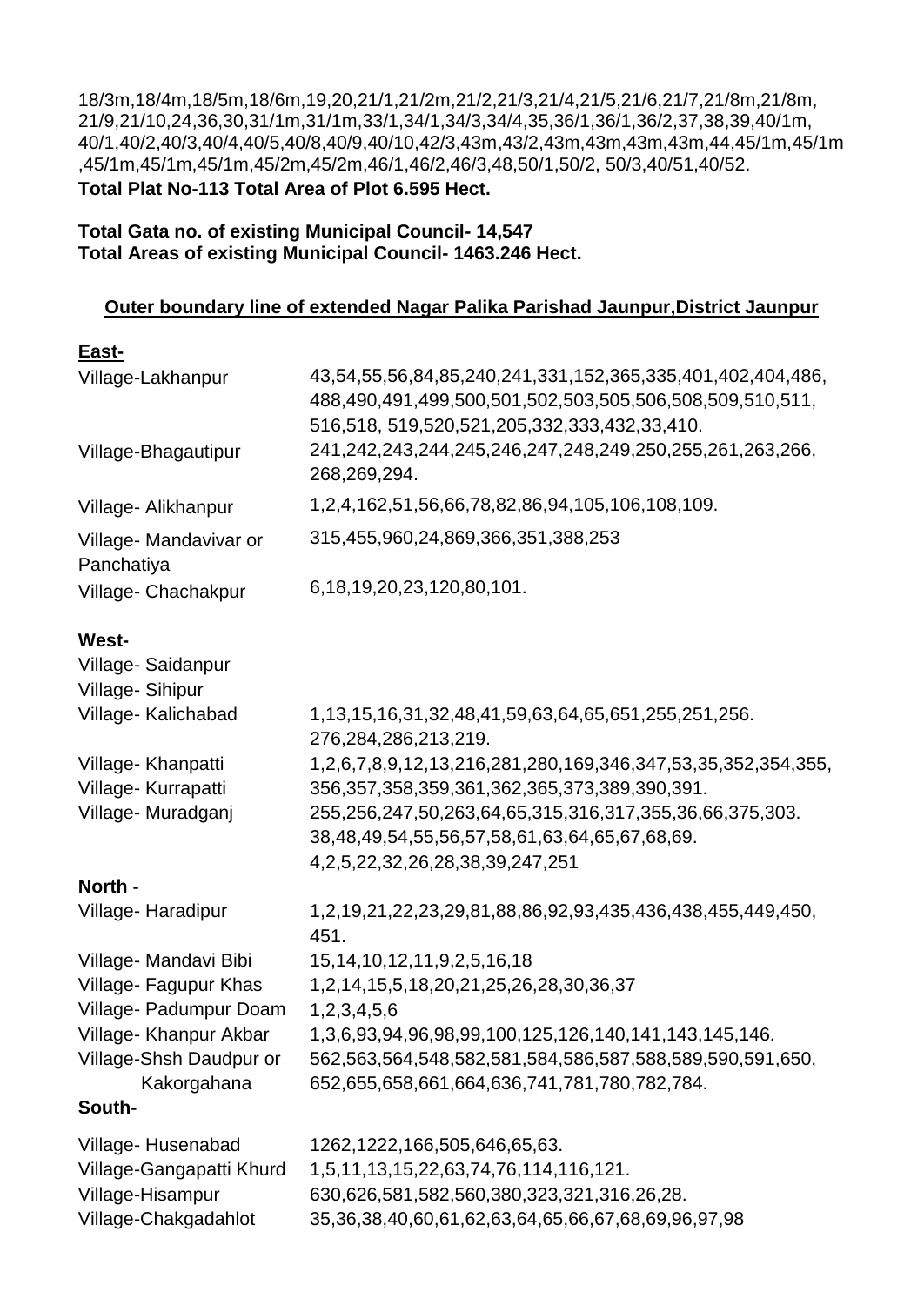Village-Chak Mirzapur Village- Mustafabad

21,22,60,61,62,63,72,75,76,77,103,102,104,106,115 318,319,320,345,306,387,388,389,390,392

# **Total Plat No-39639 Total Area-4088.047 Hect.**

Thus the limit starts from the all gata numbers of above villages. Village, under which area is covered by the total area 4088-047 **Hect.**

# **Dated- Decemer, 2016**

# **By Order,**

# **Shreeprakash Singh**  Secretary.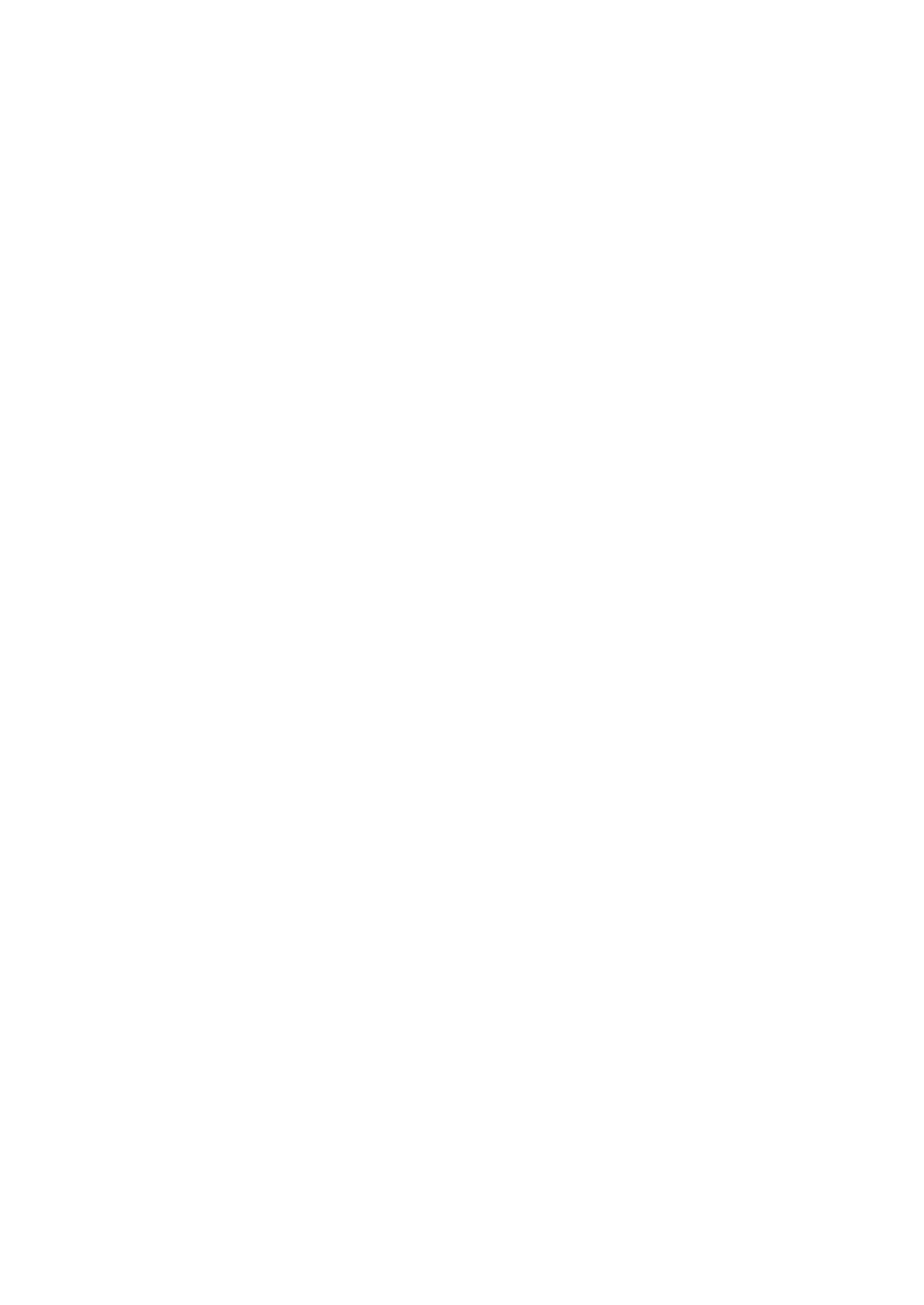## **Uttar Pradesh Shasan Nagar Vikas Anubhag-6**

In pursuance of the provisions of clause  $(3)$  of Article 348 of the Constitution the Governor is pleased to order the publication of the following English translation of notification no. /9-6- 2016-01CB/2010, dated June, 2016 for general information.

#### **NOTIFICATION**

 No. /9-6-2016-01CB/2010 Lucknow : Dated : June, 2016

 The following draft notification, which the Governor proposes to issue in exercise of the powers under clause (2) of Article 243-Q of the Constitution read with sub-section (2) of section 3 of the Uttar Pradesh Municipalities Act, 1916 (U.P.Act no.2 of 1916) for including the areas specified in the Schedule-I below in the smaller urban area of Municipal Council Jaunpur , District Jaunpur is hereby published for the information of all concerned and with a view to inviting objections and suggestions in respect thereof as required by sub-section (1) of section 4 of the said Act.

2- Objections and suggestions, if any, with respect to the proposed notification should be sent in writing addressed to the Secretary, Nagar Vikas Anubhag-6, Uttar Pradesh Shasan, Bapu Bhawan, Lucknow. Only those objections and suggestions which are received on or before .... June, 2016 will be taken into consideration.

#### DRAFT NOTIFICATION

In exercise of the powers under clause (2) of Article 243 Q of the Constitution read with sub section (2) of section 3 of the Uttar Pradesh Municipalities Act,1916 (U.P.Act. no. 2 of 1916), the Governor is pleased to include the area specified in Schedule-I below in the smaller urban area of Municipal Council, Jaunpur , District Jaunpur for the purposes of Part IX-A of the Constitution and to notify under clause (d) of Article 243-P of the Constitution that area specified in Schedule II below shall be the territorial area of the said Municipal Council, Jaunpur, District Jaunpur after considering the objections and suggestion received with respect to the notification no. /9-6-16-01CB/2010, dated June , 2016 as required under subsection (1) of section- 4 of the said Act .

## **SCHEDULE -1**

## **Bounary of the Area to be included in Nagar Palika Parishad, Jaunpur District Jaunpur**

#### **East-Village Sarfarazpur**

1,2,3,4,5,6,7,8,9,10,11,12,13,14,15,16,17,18,19,20,21,22,23,24,25,26,27,28,29,30,31,32,33, 34,35,36,37,38,39,40,41,42,43,44,45,46,47,48,49,50,51,52,53,54,55,56,57,58,59,60,61,62, 63,64,65,66,67,68,69,70,71,72,73,74,75,76,77,78,79,80,81,82,83,84,85,86,87,88,89,90,91, 92,93,94,95,96,97,98,99,100,101,102,103,104,105,106,107,108,109,110,111,112,113,114, 115,116,117,118,119,120,121,122,123,124,125,126,127,128,129,130,131,132,133,134,135,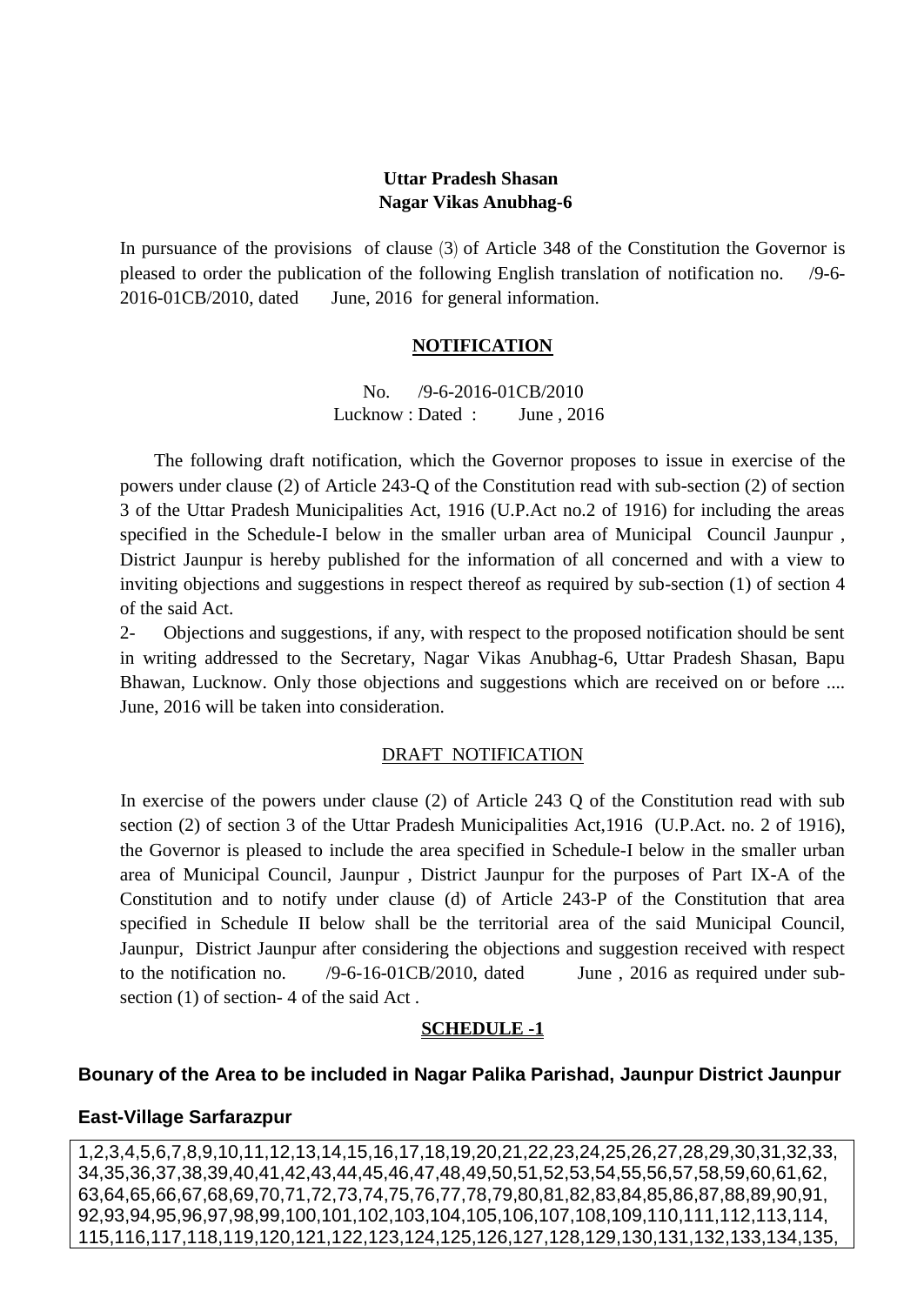136,137,138,139,140,141,142,143.

## **Total Plat No-143 Total Area of Plot 1.950 Hect.**

#### **East-Village Jamin Khudaband or Barakpur**

1,2,3,4,5,6,7,8,9,10,11,12,13,14,15,16,17,18,19,20,21,22,23,24,25,26,27,28,29,30,31,32,33, 34,35,36,37,38,39,40,41,42,43,44,45,46,47,48,49,50,51,52,53,54,55,56,57,58,59,60,61,62, 63,64,65,66,67,68,69,70,71,72,73,74,75,76,77,78,79,80,81,82,83,84,85,86,87,88,89,90,91, 92,93,94,95,96,97,98,99,100,101,102,103,104,105,106,107,108,109,110,111,112,113,114, 115,116,117,118,119,120,121,122,123,124,125,126,127,128,129, 130,131,132,133,162.

## **Total Plat No-134 Total Area of Plot 6.514 Hect.**

#### **East-Village Mahagupur**

1,2,3,4,5,6,7,8,9,10,11,12,13,14,15,16,17,18,19,20,21,22,23,24,25,26,27,28,29,30,31,32,33, 34,35,36,37,38,39,40,41,42,43,44,45,46,47,48,49,50,51,52,53,54,55,56,57,58,59,60,61,62, 63,64,65,66,67,68,69,70,71,72,73,74,75,76,77,78,79,80,81,82,83,84,85,86,87,88,89,90,91, 92,93,94,95,96,97,98,99,100,101,102,103,104,105,106,107,108,109,110,111,112,113,114, 115,116,117,118,119,120,121,122,123,124,125,126,127,128,129,130,131,132,133,134,135, 136,137,138,139,140,141,142,143,144,145,146,147,148,149,150,151,152,153,154,155,156, 157,158,159,160,161,162,163,164,165,166,167,168,169,170,171,172,173,174,175,176,177, 178,179,180,181,182,183,184,185,186,187,188,189,190,191,192,193,194,195,196,197,198, 199,200,201,202,203,204,205,206,207,208,209,210,211,212,213,214,215,216,217,218,219, 220,221,222,223,224,225,226,227,228,229,230,231,232,233,234,235,236,237,238,239,240, 241,242,243,244,245,246,247,248,249,250,251,252,253,254,255,256,257,258,259,260,261, 262,263,264,265,266,267,268,269,270,271,272,273,274,275,276,277,278,279,280,281,282, 283,284,285,286,287,288,289,290,291,292,293,294,295,296,297,298,299,300,301,302,303, 304,305,306,307,308,309,310,311,312,313,314,315,316,317,318,319,320,321,322,323,324, 325,326,327,328,329,330,331,332,333,334,335,336,337,338,339,340,277/341,342,304/343.

**Total Plat No-343 Total Area of Plot 20.005 Hect.**

#### **East-Village Devchandpur**

1,2,3,4,5,6,7,8,9,10,11,12,13,14,15,16,17,18,19,20,21,22,23,24,25,26,27,28,29,30,31,32,33, 34,35,36,37,38,39,40,41,42,43,44,45,46,47,48,49,50,51,52,53,54,55,56,57,58,59,60,61,62, 63,64,65,66,67,68,69,70,71,72,73,74,75,76,77,78,79,80,81,82,83,84,85,86,87,88,89,90,91, 92,93,94,95,96,97,98,99,100,101,102,103,104,105,106,107,108,109,110,111,112,113,114, 115,116,117,118,119,120,121,122,123,124,125,126,127,128,129,130,131,132,133,134,135, 136,137,138,139,140,141,142,143,144,145,146,147,148,149,150,151,152,153,154,155,156, 157,158,159,160,161,162,163,164,165,166,167,168,169,170,171,172,173,174,175,176,177, 178,179,180,181,182,183,184,185,186,187,188,189,190,191,192,193,194,195,196,197,198, 199,200,201,202,203,204,205,206,207,208,209,210,211,212,213,214,215,216,217,218,219, 220,221,222,223,224,225,226,227,228,229,230,231,232,233,234,235,236,237,238,239,240, 241,242,243,244,245,246,247,248,249,250,251,252,253,254,255,256,257,258,259,260,261, 262,263,264,265,266,267,268,269,270,271,272,273,274,275,276,277,278,279,280,281,282, 283,284,285/101.

**Total Plat No-285 Total Area of Plot 19.771 Hect.**

#### **East-Village Alikhanpur**

1,2,3,4,5,6,7,8,9,10,11,12,13,14,15,16,17,18,19,20,21,22,23,24,25,26,27,28,29,30,31,32,33, 34,35,36,37,38,39,40,41,42,43,44,45,46,47,48,49,50,51,52,53,54,55,56,57,58,59,60,61,62, 63,64,65,66,67,68,69,70,71,72,73,74,75,76,77,78,79,80,81,82,83,84,85,86,87,88,89,90,91,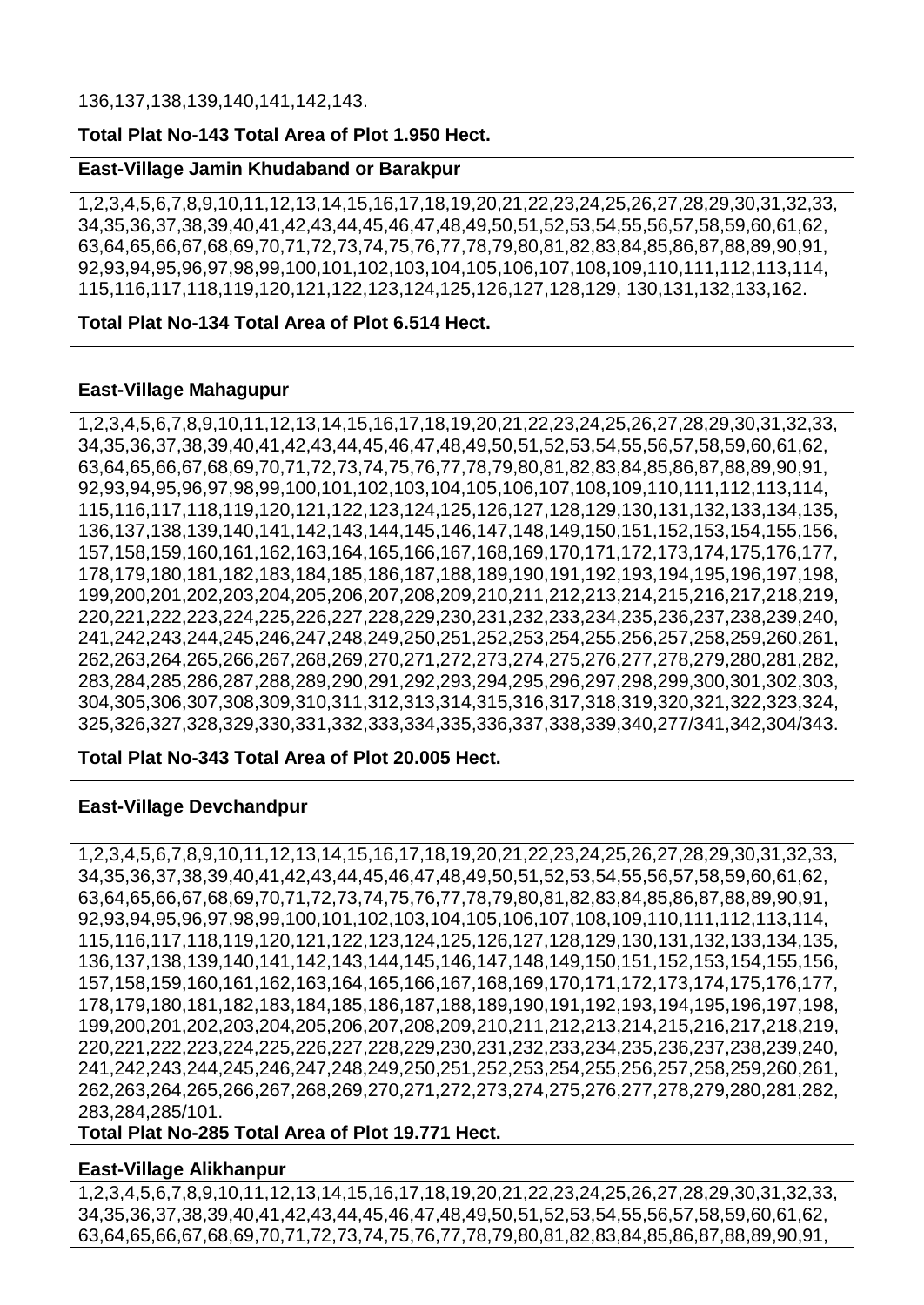92,93,94,95,96,97,98,99,100,101,102,103,104,105,106,107,108,109,110,111,112,113,114, 115,116,117,118,119,120,121,122,123,124,125,126,127,128,129,130,131,132,133,134,135, 136,137,138,139,140,141,142,143,144,145,146,147,148,149,150,151,152,153,154,155,156, 157,158,159,160,161,162,163,164,165,166,167,168,169,170,171,172,173,174,175,176,177, 178,179,180,181,182,183,184,185,186,187,188,189,190,191,192,193,194,195,196,197,198, 199,200,201,202,203,204,205,206,207,208,209,210,211,212,213,214,215,216,217,218,219, 220,221,222,223,224,225,226,227,228,229,230,231,232,233,234,235,236,237,238,239,240, 241,242,243,244,245,246,247,248,249,250,251,252,253,254,255,256,257,258,259,260,261, 262,263,264,265,266,267,268,269,270,271,272,273,274,275,276,277,278,279,280,281,282, 283,284,285,286,287,288,289,290,291,292,293,294,295,296,297,298,299,300,301,302,303, 304,305,306,307,308,309,39/310,46/311,47/312,90/313,93/314,105/315,121/316,105/317,14 5/318,152/319,156/320,274/321,206/322,218/323,198/324,199/325,95/326,121/327,308/328, 40/329,103/330.

#### **Total Plat No-330 Total Area of Plot 41.569 Hect.**

#### **East-Village Bhagautipur**

1,2,3,4,5,6,7,8,9,10,11,12,13,14,15,16,17,18,19,20,21,22,23,24,25,26,27,28,29,30,31,32,33, 34,35,36,37,38,39,40,41,42,43,44,45,46,47,48,49,50,51,52,53,54,55,56,57,58,59,60,61,62, 63,64,65,66,67,68,69,70,71,72,73,74,75,76,77,78,79,80,81,82,83,84,85,86,87,88,89,90,91, 92,93,94,95,96,97,98,99,100,101,102,103,104,105,106,107,108,109,110,111,112,113,114, 115,116,117,118,119,120,121,122,123,124,125,126,127,128,129,130,131,132,133,134,135, 136,137,138,139,140,141,142,143,144,145,146,147,148,149,150,151,152,153,154,155,156, 157,158,159,160,161,162,163,164,165,166,167,168,169,170,171,172,173,174,175,176,177, 178,179,180,181,182,183,184,185,186,187,188,189,190,191,192,193,194,195,196,197,198, 199,200,201,202,203,204,205,206,207,208,209,210,211,212,213,214,215,216,217,218,219, 220,221,222,223,224,225,226,227,228,229,230,231,232,233,234,235,236,237,238,239,240, 241,242,243,244,245,246,247,248,249,250,251,252,253,254,255,256,257,258,259,260,261, 262,263,264,265,266,267,268,269,270,271,272,273,274,275,276,277,278,279,280,281,282, 283,284,285,286,287,288,289,290,291,292,293,294,295,296,297,298,299,300,178/301,178/ 302,178/ 303.

**Total Plat No-303 Total Area of Plot 30.953 Hect.**

#### **East-Village Ramdaspur Nevada**

1,2,3,4,5,6,7,8,9,10,11,12,13,14,15,16,17A,17B,18,19,20,21,22,23,24,25,26,27,28,29,30,31,3 2,33,34,35,36,37,38,39,40,41,42,43,44,45,46,47,48,49,50,51,52,53,54,55,56,57,58,59,60, 61,62,63,64,65,66,67,68,69,70,71,72,73,74,75,76,77,78,79,80,81,82,83,84,85,86,87,88,89, 90,91,92,93,94,95,96,97,98,99,100,101,102,103,104,105,106,107,108,109,110,111,112,113, 114,115,116,117,118,119,120,121,122,123,124,125,126,127,128A,128B,129,130,131,132, 133,134,135,136,137,138,139,140,141,142,143,144,145,146,147,148,149,150,151,152,153, 154,155A,155B,156,157,158,159,160,161,162,163,164,165,166,167,168,169,170,171,172, 173,174,175,176,177,178,179,180,181,182,183A,183B,184,185,186,187,188,189,190,191, 192,193,194,195,196,197,198,199,200,201,202,203,204,205A,205B,206,207,208,209,210, 211,212,213,214,215,216,217,218,219,220,221,222,223,224,225,226,227,228,229,230,231, 232,233,234,235,236,237,238,239,240,241,242,243A,243B,244,245,246,247,248,249,250, 251,252,253,254,255,256,257,258A,258B,259,260,261A261B,262,263,264,265,266,267, 268A,268B,269,270,271,272,273,274,275,276,277,278,279,280,281,282,283,284,285,286, 287,288,289,290,291,292,293,294,295,296,297,298A,298B,299,300,301,302,303,304A, 304B,305,306,307,308,309,310,311,312,313,314,315,316,317,318,319,320,321,322,323, 324,325,326,327A,327B,328,329,330,331,332,333,334,335,336,337,338,339,340,341,342, 343,344,345,346,347,348,349,350,351,352,353,354,355,356,357,358,359,360,361,362,363, 364,365,366,367,368,369,370,371,372,373,374,375,376,377,378,379,380,381,382,383,384, 385,386,387,388,389,390,391,392,393,394,395,396,397,398,399,400,401,402,403,404,405, 406,407,408,409,410,411,412,413,414,415,416,417,418A,418B,418C,418D,418E,418F,419,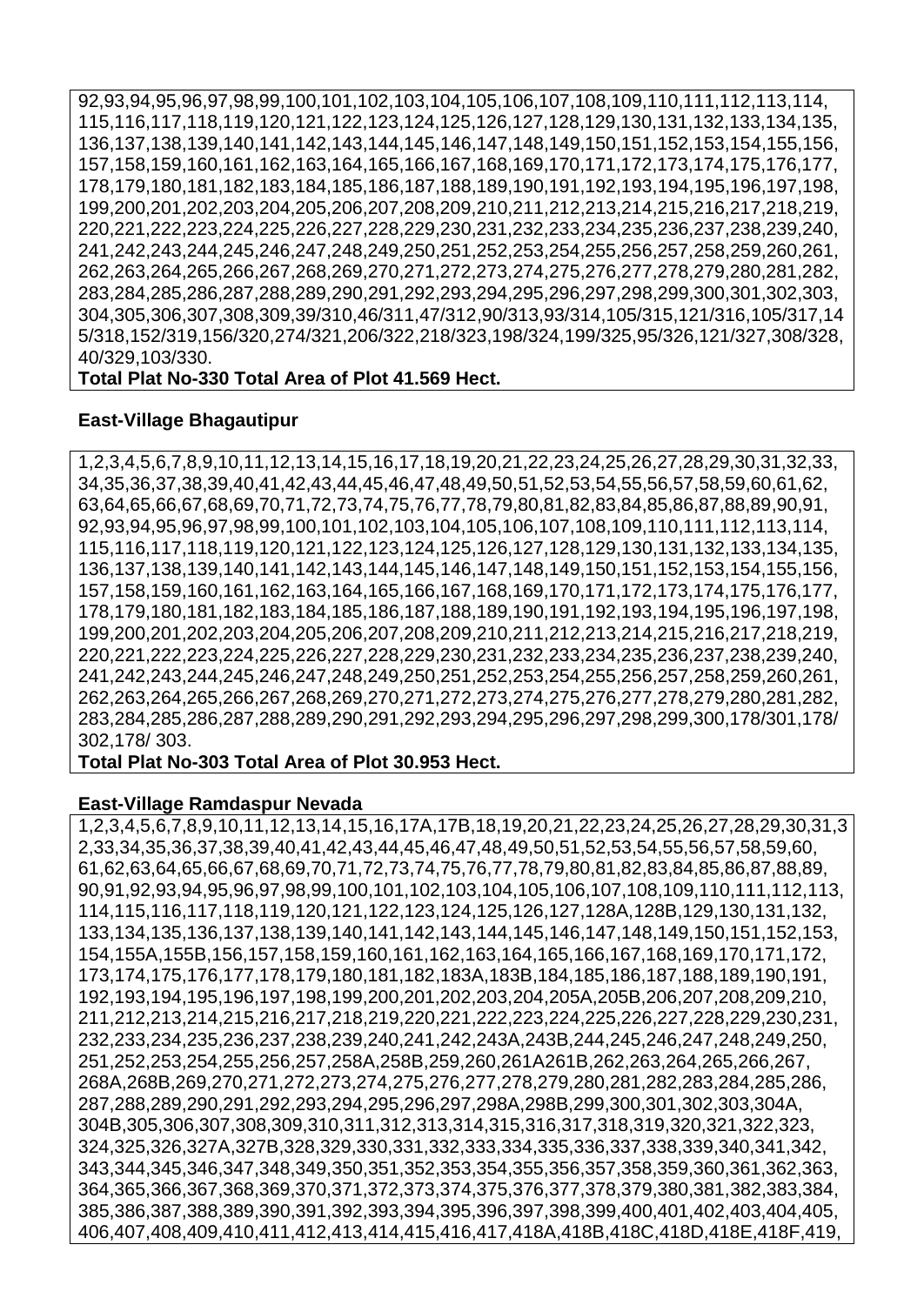420A,420B,421,422,423,424,425,426,427,428,429,430,431,432,433,87/434,241/435,251/436 ,250/437.

**Total Plat No- 455 Total Area of Plot 28.911 Hect.**

## **East-Village Jamin mubarak or Manepur**

1,2,3,4,5,6,7,8,9,10,11,12M,12M,12M,13,14,15,16,17,18,19,20,21,22,23,24,25,26,27,28,29, 30,33,36,37,38,39,40,41,42,43,56M,69,70,71,72,73,74,75,76,77,78,79A,79B,79C,80,81,82,8 3,84,85,86,87,88,89,90,91,92,93,94,95,96,97,98M,99,100,101,102,103,104,105,106,107,108 ,109,110,111,112,113,114,115,116,117,118,119,120,121,122,123,124,125,126,127,128,129, 130,131,132,133,134,135,136,137,138,139,140,141,142,143,144,145,146,147,148,149,150, 151,152,153,24,31,32,33M,34,35,44,45,46,47,48,49,50,51,52,53,54,55,56M,57B,58,59,60, 61,62,63,64,65,66,67,68,154,155,156,157,158,159,68/2,80/1,81C,82,84/1,84/4,86,87,88,89, 90,91,93,93/1,93/2,94,95,95/2,96,96/1,96/2,97,98/2,99,100,101/1,101/2,102.

**Total Plat No-194 Total Area of Plot 13.099 Hect.**

## **East-Village Meerpur**

1,2,3,4,5,6,7,8,9,10,11,12,13,14,15,16,17,18,19,20,21,22,23,24,25,26,27,28,29,30,31,32,33, 34,35,36,37,38,39,40,41,42,43,44,45,46,47,48,49,50,51,52,53,54,55,56,57,58,59,60,61,62 ,63,64,65,66,67,68,69,70,71,72,73,74,75,76,77,78,79,80,81,82,83,84,85,86,87,88,89,90,91, 92,93,94,95,96,97,98,99,100,101,102,103,104,105,106,107,108,109,110,111,112,113,114, 115,116,117,118,119,120,121,122,123,124,125,126,127,128,129,130,131,132,133,134,135, 136,137,138,139,140,141,142,143,144,145,146,147,148,149,150,151,152,153,154,155,156, 157,158,159,160,161,162,163,164,165,166,167,168,169,170,171,172,173,174,175,176,177, 178,179,180,181,182,183,184,185,186,187,188,189,190,191,192,193,194,195,196,197,198, 199,200,201,202,203,204,205,206,207,208,209,210,211,212,213,214,215,216,217,218,219, 220,221,222,223,224,225,226,227,228,229,230,231,232,233,234,235,236,237,238,239,240, 241,242,243,244,245,246,247,248,249,250,251,252,253,254,255,256,257,258,259, 260,261A,261B,262,263,264,265,266,267,268,269,270, 271,272,273,274,275. **Total Plat No-275 Total Area of Plot 11.393 Hect.**

## **East-Village Dharanidharpur Dehati**

1,2,3,4,5,6,7,8,9,10,11,12,13,14,15,16,17,18,19,20,21,22,23,24,25,26,27,28,29,29/2,30,31, 32,33,34,35,36,37,38,39,40,41,42,43,44,45,46,47,48,49,50,51,52,53,54,55,56,57,58,59,60, 61,62,63,64,65,66,67,68,69,70,71,72,73,74,75,76,77,78,79,80,81,82,83,84,85,86,87,88,89, 90,91,92,93,94,95,96,97,98,99,100,101,102,103,104,105,106,107,108,109,110,113,130,131, 132,133,134,135,136,140,141,142,144,145,146,147,148,151,279, 70/285,73/283,90/287. **Total Plat No-127 Total Area of Plot 113.197 Hect.**

## **East-Village Vishesharpur Dehati**

1,2,3,4,5,6,7,8,9,10A,10B,11,12,13,14,15,16,17,18,19,20,21,22,23,24,25,26,27,28,29,30,31, 32A,32B,33,34,35,36,37,38,39,40,41,42,43,44,45,46,47,48,49,50,51,52A,52B,53,54,55,56, 57,58,59,60,61,62,63,64,65,66,67,68A,68B,69,70,71A,71B,72,73,74,75,76,77,78,79,80,81, 82,83,84,85,86,87,88,89,90,91,92,93,94,95,96,97,98,99,100,101,102,103,104,105,106,107, 108,109,110,111,112,113,114,115,116,117,118,119,120,121,122,123,124,125,126,127,128, 129,130,131,132,133,134,135,136,137,138,139,140,141,142,143,144,145,146,147,148,149, 150,151,152,153,154,155,156,157,158,159,160,161,162,163,164C,164C,165,166,167A,167B ,168,169,170,171,172,173,174,175,176,177,178,179,180,181,182,183,184,185 ,186,187,188,189,190,191,192,193,194,195,196,197,198,199,200,201,202,203,204,205, 206,207,208,209,210,211,212,213,214,215,216,217,218,219,220,221,222,223,224,225,226, 227,228,229,230,231,232,233,234,235,236,237,238,239,240,241,242,243,244,245,246,247, 248,249,250,251,252,253,254,255,256,257,258,259,260,261,262,263,264,265A,265B,265C2 65D,265E,265F,265G,266,267,268,269A,269B,269C,269D,270,271,272,273,274,275,276, 277,278,279,280,281,282,283,284,285,286,287,288,289,290,291,292,293,294,295,296,297, 298,299,300,301,302,303,304,305,306,307,308,309,310,311,312,313,314,315,316,317,318,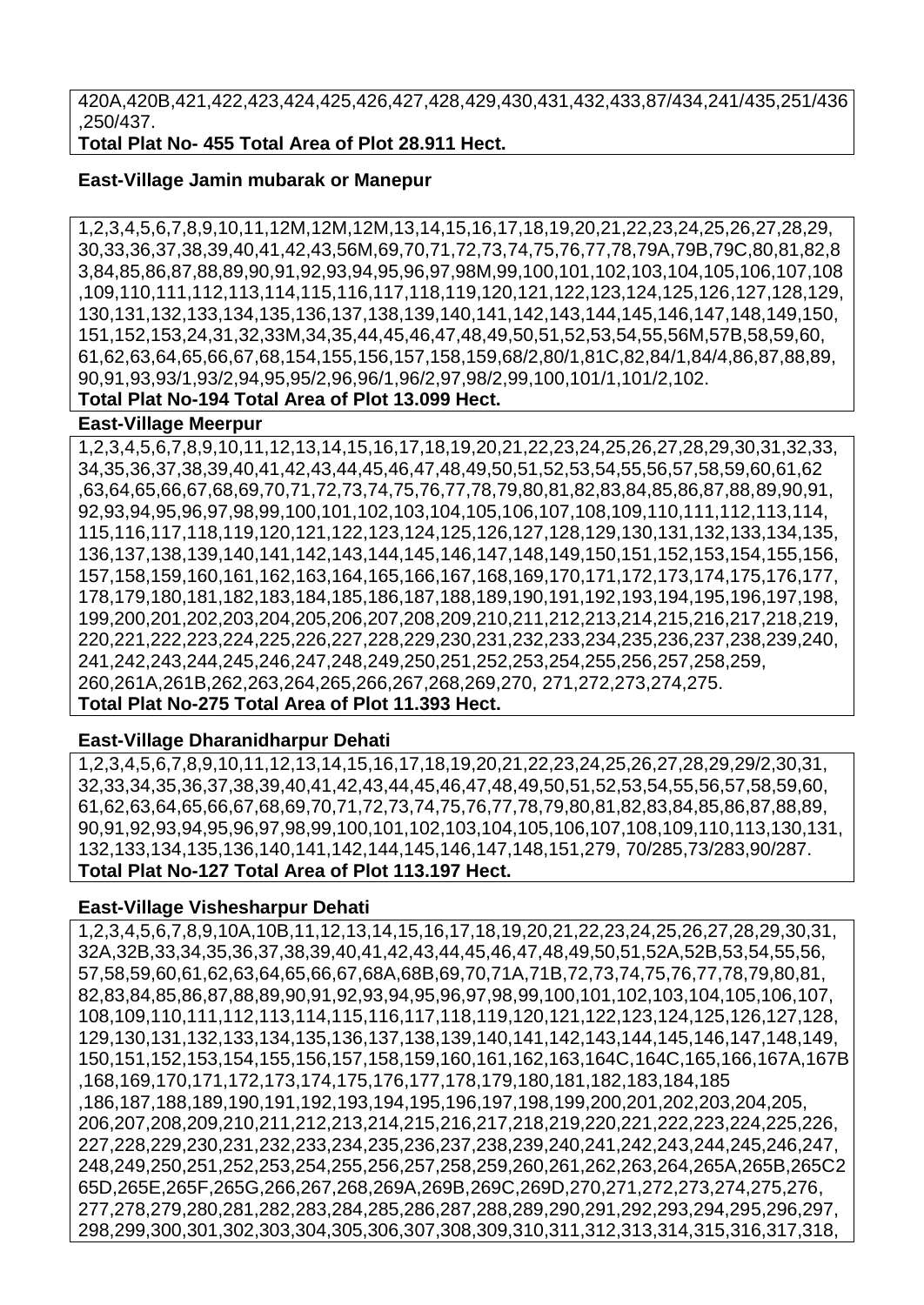319,320,321,322,323,324,325,326,327,328,329,330,331,332,333,334,335,336,337,338,339, 340,341,342,343,344,345,346,347,348,349,350,351,352,353,354,355,356,357,358,359,360, 361,362,363,364,365,366,367,368,369,370,371,372,373,374,375,376,377,378,379,380,381, 382,383,384,385,386,387,388,389,390,391,392A,392B,392C,392D,393,394,395,396,397,398 , 399,400,401,402,403,404,405,406,407,408,409,410,411,412,413,414,415,416,417,418,419, 420,421,422,423,424,425,426,427,428,429,430,431,432,433,434,435,436,437,438,439,440, 441,442,443,444,445,446,447,448,449,450,451,452,453,454,455,456,457,458,459,460,461, 462,463,464,465,466,467,468,469,470,471,472,473,474,475,476,477,478,479,480,481,482, 483,484,485,486,487,488,489,490,491,492,493,494,495,496,497,498,499,500,501,502,503, 504,505,506,507,508,509,510,511,512,513,514,515,516,517,518,519,520,521,522,523,524, 525,526,527,528,529,530,531,532,533,534,535,536,537,538,539,540,541,542,543,544,545, 546,547,548,549A,549B,550,551,552A,552B,553,554,555,556,557,558,559,560,561,562, 563,564,565,566,567,568,569,570,571,572,573,574,575,576,577,578,579,580,581,582,583, 584,585,586,587,588,589,590,591,592,593,594,595,596,597,598,599,600,601,602,603,604, 605,606,607,608,609,610,611,612,613,614,615,616,617,618,619,620,621,622,623,624,625, 626,627,628,629,630,631,632,633,634,635,636,637,638,639,640,641,642,643,644,645,646, 647,648,649,650,651,652,653,654A,654B,654C,654D,654E,654F,656,657,658,659,660,661, 662,663,664,665,666,667,668,669,670,671,672,673,674,675,676,677,678,679,680,681,682, 683,684,685,686,687,688,689,690,691,692,693,694,695,696,697,698,699,700,701,702,703, 704,705,706,707,708,709,710,711,712,31/713,74/714,79/715,262/716,331/717,325/718,387/ 719,387/720,441/721,532/722,674/723,28/724,75/725,34/726,75/727,665/728,500/729,353/7 30,559/731.

**Total Plat No-760 Total Area of Plot 73.782 Hect.**

#### **East-Village Mandvivar or Panchahatiya**

1,2,3,4,5,6,7,8,9,10,11,12,13,14,15,16,17,18,19,20,21,22,23,24,25,26,27,28,29,30,31,32,33, 34,35,36,37,38,39,40,41,42,43,44,45,46,47,48,49,50,51,52,53,54,55,56,57,58,59,60,61,62, 63,64,65,66,67,68,69,70,71,72,73,74,75,76,77,78,79,80,81,82,83,84,85,86,87,88,89,90,91, 92,93,94,95,96,97,98,99,100,101,102,103,104,105,106,107,108,109,110,111,112,113,114, 115,116,117,118,119,120,121,122,123,124,125,126,127,128,129,130,131,132,133,134,135, 136,137,138,139,140,141,142,143,144,145,146,147,148,149,150,151,152,153,154,155,156, 157,158,159,160,161,162,163,164,165,166,167,168,169,170,171,172,173,174,175,176,177, 178,179,180,181,182,183,184,185,186,187,188,189,190,191,192,193,194,195,196,197,198, 199,200,201,202,203,204,205,206,207,208,209,210,211,212,213,214,215,216,217,218,219, 220,221,222,223,224,225,226,227,228,229,230,231,232,233,234,235,236,237,238,239,240, 241,242,243,244,245,246,247,248,249,250,251,252,253,254,255,256,257,258,259,260,261, 262,263,264,265,266,267,268,269,270,271,272,273,274,275,276,277,278,279,280,281,282, 283,284,285,286,287,288,289,290,291,292,293,294,295,296,297,298,299,300,301,302,303, 304,305,306,307,308,309,310,311,312,313,314,315,316,317,318,319,320,321,322,323,324, 325,326,327,328,329,330,331,332,333,334,335,336,337,338,339,340,341,342,343,344,345, 346,347,348,349,350,351,352,353,354,355,356,357,358,359,360,361,362,363,364,365,366, 367,368,369,370,371,372,373,374,375,376,377,378,379,380,381,382,383,384,385,386,387, 388,389,390,391,392,393,394,395,396,397,398,399,400,401,402,403,404,405,406,407,408, 409,410,411,412,413,414,415,416,417,418,419,420,421,422,423,424,425,426,427,428,429, 430,431,432,433,434,435,436,437,438,439,440,441,442,443,444,445,446,447,448,449,450, 451,452,453,454,455,456,457,458,459,460,461,462,463,464,465,466,467,468,469,470,471, 472,473,474,475,476,477,478,479,480,481,482,483,484,485,486,487,488,489,490,491,492, 493,494,495,496,497,498,499,500,501,502,503,504,505,506,507,508,509,510,511,512,513, 514,515,516,517,518,519,520,521,522,523,524,525,526,527,528,529,530,531,532,533,534, 535,536,537,538,539,540,541,542,543,544,545,546,547,548,549,550,551,552,553,545,555, 556,557,558,559,560,561,562,563,564,565,566,567,568,569,570,571,572,573,574,575,576, 577,578,579,580,581,582,583,584,585,586,587,588,589,590,591,592,593,594,595,596,597, 598,599,600,601,602,603,604,605,606,607,608,609,610,611,612,613,614,615,616,617,618, 619,620,621,622,623,624,625,626,627,628,629,630,631,632,633,634,635,636,637,638,639,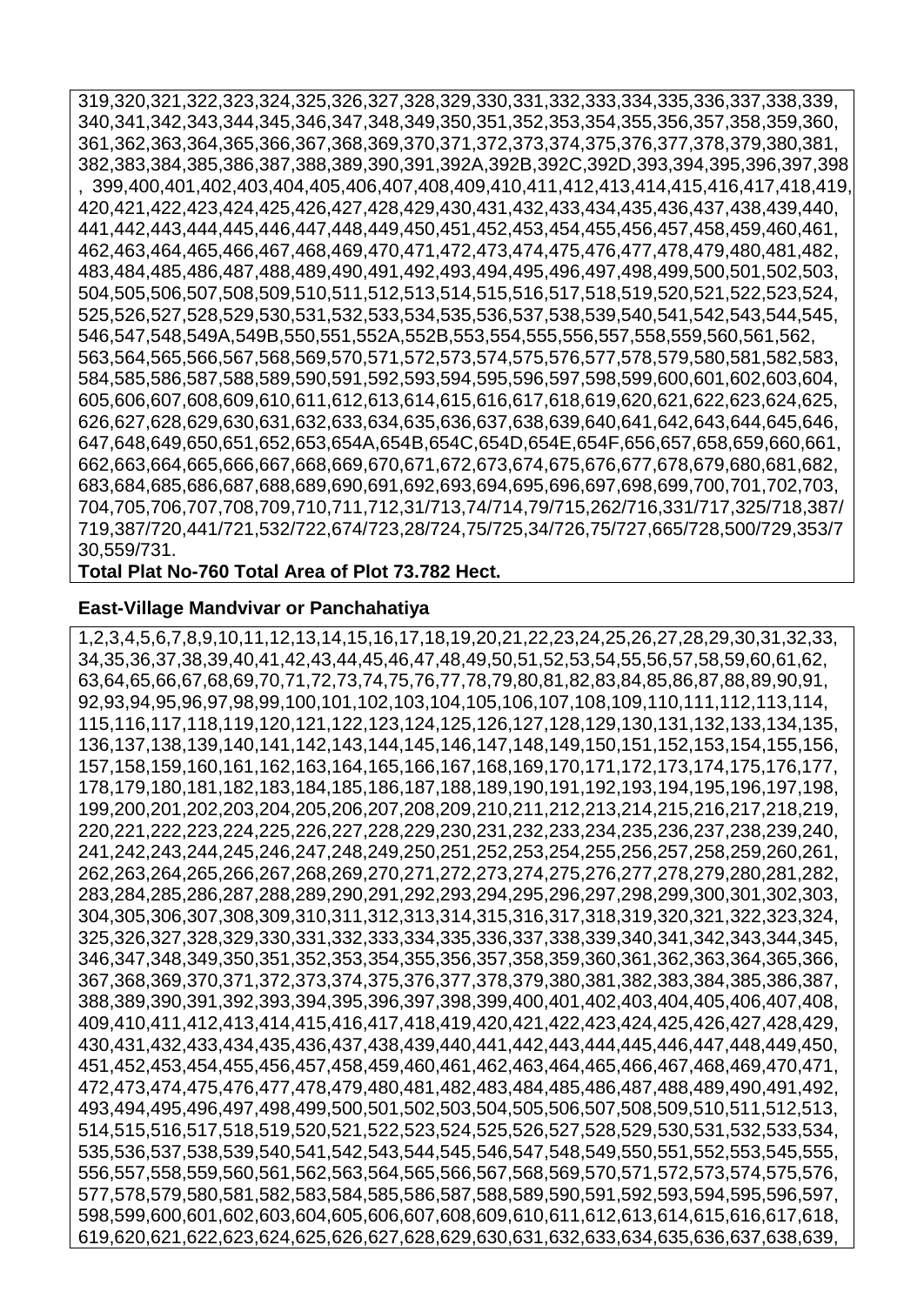640,641,642,643,644,645,646,647,648,649,650,651,652,653,654,656,657,658,659,660,661, 662,663,664,665,666,667,668,669,670,671,672,673,674,675,676,677,678,679,680,681,682, 683,684,685,686,687,688,689,690,691,692,693,694,695,696,697,698,699,700,701,702,703, 704,705,706,707,708,709,710,711,712,713,714,715,716,717,718,719,720,721,722,723,724, 725,726,727,728,729,730,731,732,733,734,735,736,737,738,739,740,741,742,743,744,745, 746,747,748,749,750,751,752,753,754,755,756,757,758,759,760,761,762,763,764,765,766, 768,769,770,771,772,773,774,775,776,777,778,779,780,781,782,783,784,785,786,787,788, 789,790,791,792,793,794,795,796,797,798,799,800,801,802,803,804,805,806,807,808,809, 810,811,812,813,814,815,816,817,818,819,820,821,822,823,824,825,826,827,828,829,830, 831,832,833,834,835,836,837,838,839,840,841,842,843,844,845,846,847,848,849,850,851, 852,853,854,855,856,857,858,859,860,861,862,863,864,865,866,867,868,869,870,871,872, 873,874,875,876,877,878,879,880,881,882,883,884,885,886,887,888,889,890,891,892,893, 894,895,896,897,898,899,900,901,902,903,904,905,906,907,908,909,910,911,912,913,914, 915,916,917,918,919,920,921,922,923,924,925,926,927,928,929,930,931,932,933,934,935, 936,937,938,939,940,941,942,943,944,945,946,947,948,949,950,951,952,953,954,955,956, 957,958,959,960,729/961,552/962,290/963,515/964,958/965,950/966,651/967,668/968,668/ 969,257/970,505/971,283/972,846/963,685/974,586/975,257/976,534/977,135/978,749/979, 199 /980,319 /981,664 /982,846/976.

#### **Total Plat No-983 Total Area of Plot 119.557 Hect. East-Village Chachakpur**

19/1,19/2,20,21,22M,22M,23,24,25,26,27,95,96,97,98M,98M,99,101,102,103,104,105,106, 107/1,107/2,107/3,108,109,110,111,112,113,114M,114M,115,116M,116M,117,118M,119, 120M,120M,121,122,123,126,127,128,129,130,131,132,133,138M,139M,142,143M,143M, 146M,146M,147,228M,229,230,231M,231M,232,233,234,235,236M,236M,237M,237M,238M ,238M,239,240,241,242,243M,243M,244M,244M,244M,245,246,247,248M,249M,249M, 250M,250M,251M,251M,252M,253M,254/1,254/1,254/2,254/4,255,256M,256M,257M,257M, 258,259,260M,260M,261M,261M,262M,262M,263M,263M,264M,264M,265,266M,266M,267, 268C,268/1,268/2,268/3,269/1,269/2,270,271M,271M,271M,272,273,274,275,276,277,278, 279,280,281,282,283,284M,284M,285,286M,286M,287,288,289,290,291,292,293,294M, 294M,295M,295M,296,297M,297M,298,299M,299M,300/1,300/2,301,302,303M,303M,303M, 304M,304M,305M,305M,306,307,308,309,310/1,310/2M,310/2M,311M,311M,312,313,315, 316,317,318,319M,319M,320,321,322,323,324/1,324/2,325,326/1,326/2,327M,328,329M, 329/1,330M,330M,331,332,333,334/1,334/2,335/2,336/2,337,338,339M,340M,340M,341M, 341M,342M,342M,343C,348/1,358,358M,359M,359M,361,416/1,490,491/1,492M,492M,493, 494,495M,495M,496,496/2,497,498,499,500,501,502,503,504,505,506,507,508,509M,509M, 510,511,512M,512M,513M,513M,514M,514M,515,515M,516,517,518,519,520,521M,521M, 522,523,524,525,526M,526M,527M,527M,528,529,530,531,533M,534M,534M,544M,623M, 634,634M,637M,638,639M,639M,640,641,642M,643M,643M,643M,644M,644M,645,646,647 ,648/1,648/2,648/2,649,650,651,652,653,654,655,656,657,658,661M,661M,661/1,662,663, 664,665,666,667,668,669,670,671M,671M,672M,672M,672M,673/1M,673/2M,673/2M,673M, 673/2M,674,675,676,677,678,679,680M,680M,681M,681M,682,683M,684,685,685M,686,68 7,688,689,690,691,692,693,694,695,696,697M,697M,700,701,702,703,704,705,706,707,708 ,709,710M,710M,711M,711M,712,713,714,715,716,717,718,719,720,721,722,723,724,725, 726M,726M,726M,727,727M,727M,728,729,730M,730M,731,732,733,734,735,736,737,738 M,738M,739,740,741,742M,742M,742M,743,744,744/1,745,746,747,748,749,750,751,752, 753,754,755,756,757,758/1,758/2,759M,759M,760/1,760/2,761,762,763,764,765,766,767, 768,769M,769M,770,771,772M,772M,773,774,775M,775M,776/1,776/2,776/3,776/4,776/4M, 779,780,781,782,783,784,785,786,787,788,790,791,792,793,794,795,796/2,767,798,801, 802,803,804,805,806,807,808,809,810,811,812,813,814M,814M,814M,815,816,817,818,819 ,820,821,822,823,824/1,824/3,826/2,826/3,826/4,826/5,826/6,826/6,826/7,826/8,827,828,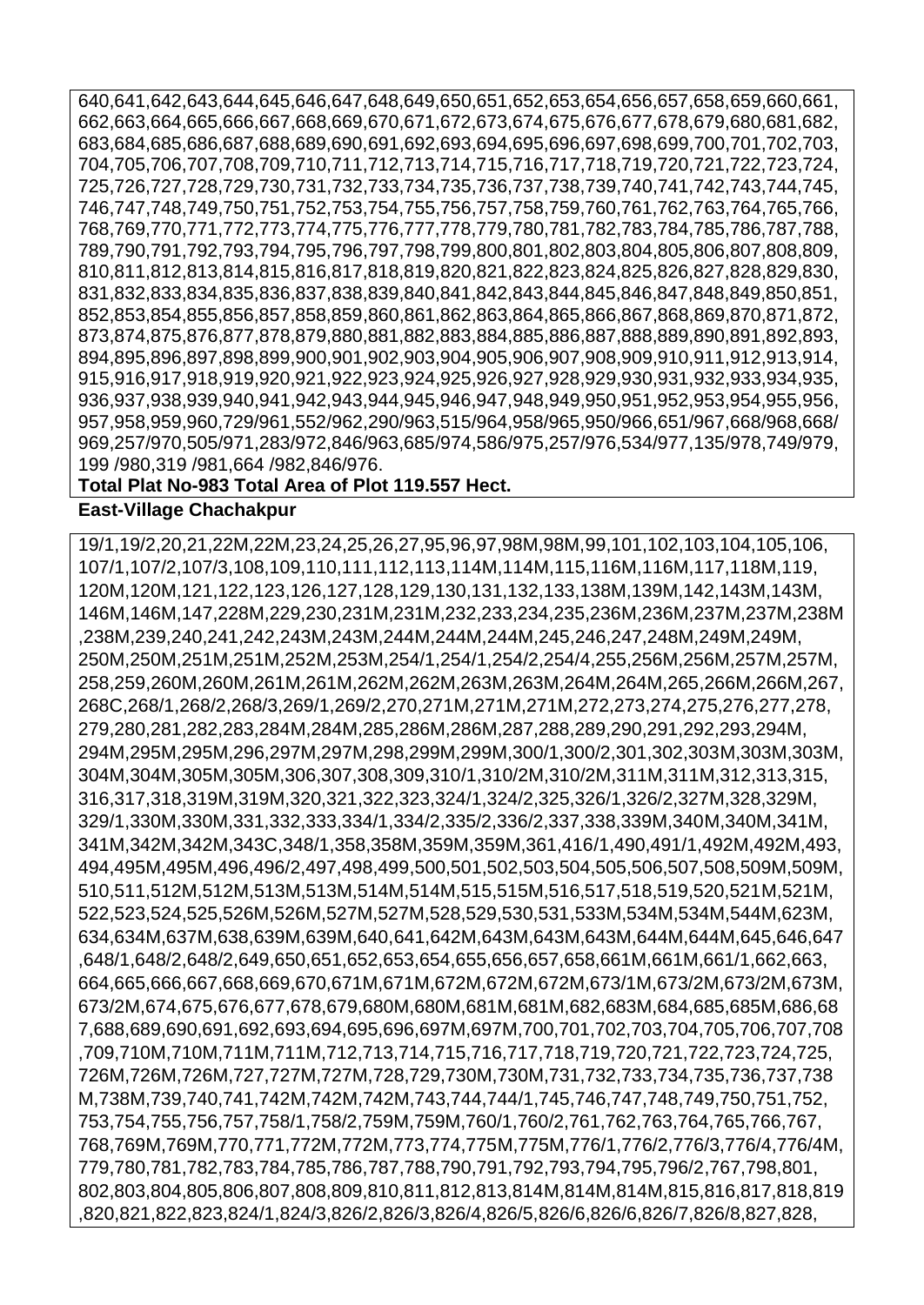829,830,831,832,833,834,839,235/845,759/850,759/850,759/850,826/851/1,828/851,828/85 1/1,255/853, 306/854,855.

**Total Plat No-544 Total Area of Plot 348.974 Hect.**

## **East-Village Husenabad Dehati**

906,907,908,909,910,911,912,913,914,915,916,917,918,919,920,921,922,923,924,925,926, 927,928,929,930,931,932,933,934,936,937,938,939,940,941,942,943,944,945,946,947,948, 949,950,951,952,953,954,955,956,957,958,959,960,961,962,963,964,965,966,967,968,969, 970,971,972,973,974,975,976,977,978,979,980,981,982,983,984,985,986,987,988,989,990, 991,992,993,994,995,996,997,998,999,1000,1001,1002,1003,1004,1005,1006,1007,1008, 1009,1010,1011,1012,1013,1014,1015,1016,1017,1018,1019,1020,1021,1022,1023,1024, 1025,1026,1027,1028,1029,1030,1031,1032,1033,1034,1035,1036,1037,1038,1039,1040, 1041,1042,1043,1044,1045,1046,1047,1048,1049,1050,1051,1052,1053,1054,1055,1056, 1057,1059,1060,1061,1062,1063,1064,1065,1066,1067,1068,1069,1070,1071,1072,1073, 1074,1075,1076,1077,1078,1079,1080,1081,1082,1083,1084,1085,1086,1087,1088,1089, 1090,1091,1092,1093,1094,1095,1096,1097,1098,1099,1100,1101,1102,1103,1104,1105, 1106,1107,1108,1109,1110,1111,1112,1113,1114,1115,1116,1117,1118,1119,1120,1121, 1122,1123,1124,1125,1126,1127,1128,1129,1130,1131,1132,1133,1134,1135,1136,1137, 1138,1139,1140,1141,1142,1143,1144,1145,1146,1147,1148,1149,1150,1151,1152,1153, 1154,1155,1156,1157,1158,1159,1160,1161,1162,1163,1164,1165,1166,1167,1168,1169, 1170,1171,1172,1173,1174,1175,1176,1177,1178,1179,1180,1181,1182,1183,1184,1185, 1186,1187,1188,1189,1190,1191,1192,1193,1194,1195,1196,1197,1198,1199,1200,1201, 1202,1203,1204,1205,1206,1207,1208,1209,1210,1211,1212,1213,1214,1215,1216,1217, 1218,1219,1220,1221,1222,1223,1224,1225,1226,1227,1228,1229,1230,1231,1232,1233, 1234,1235,1236,1237,1238,1239,1240,1241,1242,1243,1244,1245,1246,1247,1248,1249, 1250,1251,1252,1253,1254,1255,1256,1257,1258,1259,1260,1261,1262,1263,1264,1265, 1266,1267,1268,1269,1270,1271,1272,1273,1274,1275,1276,1277,1278,1279,1280,1281, 1282,1283,1284,1285,1286,1287,1288,1289,1290,1291,1292,1293,1294,1295,1296,1297, 1298,1299,1300,1301,1302,1303,1304,1305,1306,1307,1308,1309,1310,1313/1350, 959/1351,1064/1352,1067/1353,1099/1354,1173/1355,1001/1356,1219/1357,1092/1371, 925/1373,939/1304,936/1375,1100/1378,1172/1379,1093/1395,913/1402,913/1403, 913/1404,967/ 1397.

**Total Plat No- 433 Total Area of Plot 59.924 Hect.**

## **East-Village Banshgopalpur**

1,2,3,4,5,6,7,8,9,10,11,12,13,14,15,16,17,18,19,20,21,22,23,24,25,26,27,28,29,30,31,32, 33,34,35,36,37,38,39,40,41,42A,42B,43,44,45,46,47,48,49,50,51,52,53,54,55,56,57,58,59, 60,61,62,63,64,65,66,67,68,69,70,71,72,73,74,75,76,77,78,79,80,81,82,83,84,85,86,87,88, 89,90,91,92,93,94,95,96,97,98,99,100,101,102,103,104,105,106,107,108,109,110,111,112 ,113,114,115,116,117,118,119,120,121,122,123,124,125,126,127,128,129,130,131,132, 133,134,135,136,137,138,139,140,141,142,143,144,145,146,147,148,149,150,151,152, 153,154,155,156,157,158,159,160,161,162,163,164,165,166,167,168,169,170,171,172, 173,174,175,176,177,178,179,180,181,182,183,184,185,186,187,188,189,190,191,192, 193,194,195,196,197,198,199,200,201,202,203,204,205,206,207,208,209,210,211,212, 213,214,215,216,217,218,219,220,221,222,223,224,225,226,227,228,229,230,231,232, 233,234,235,236,237,238,239,240,241,242,243,244,245,246,247,248,249,250,251,252, 253,254,255,256, 257, 258,75/259,55/260.

**Total Plat No-261 Total Area of Plot 11.993 Hect.**

## **East-Village Gangapatti Khurd**

1,2,3,4,5,6,7,8,9,10,11,12,13,14,15,16,17,18,19,20,21,22,23,24,25,26,27,28,29,30,31,32,33, 34,35,36,37,38,39,40,41,42,43,44,45,46,47,48,49,50,51,52,53,54,55,56,57,58,59,60,61,62,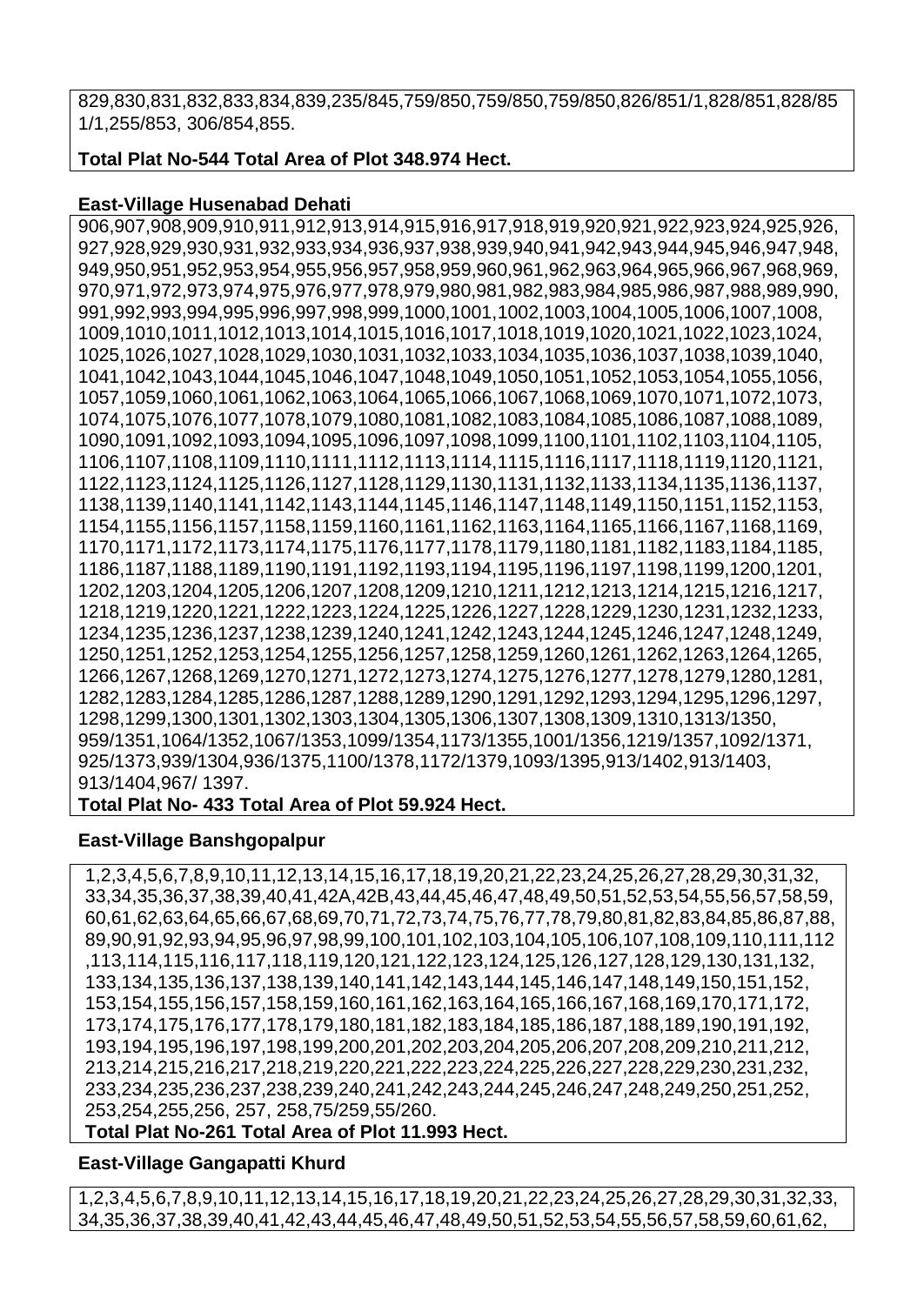63,64,65,66,67,68,69,70,71,72,73,74,75,76,77,78,79,80,81,82,83,84,85,86,87,88,89,90,91, 92,93,94,95,96,97,98,99,100,101,102,103,104,105,106,107,108,109,110,111,112,113,114, 115,116,117,118,119,120,121,122,123,124,125,126,127,128,129,130,131,132,133,134,135, 136,137,67/138,56/139.

### **Total Plat No-139 Total Area of Plot 10.638 Hect. East-Village Babupur**

1,2,3,4,5,6,7,8,9,10,11,12,13,14,15,16,17,18,19,20,21,22,23,24,25,26,27,28,29,30,31,32,33, 34,35,36,37,38,39,40,41,42,43M,43M,43M,44,45,46,47,48,49,50,51,52,53,54,55,56,57,58, 59,60,61,62M,62M,63,64,65,66,67,68,69,70,71,72,73,74,75,76,77,78,79,80,81,82,83,84,85, 86,87,88,89,90,91,92,93,94,95,96,97,98,99,100,101,102,103,104,105,106,107,108,109,110, 111,112,113,114,115,116,117,118,119,120,121,122,123,124,125,126,127,128,129,130,131, 132,133,134,135,136,137,138,139,140,141,142,143,144,145,146,147,148,149,150,151,152, 153,154,155,156,157,158,159,160,161,162,163,164,165,166,167,168,169,170,171,172,173, 174,175,176,177,178,179,180,181,182,183,184,185,186,187,188,189,190,191,192,193,194, 195,196,197,198,199,200,201,202,203,204,205,206,207,208,209,210,211,212,213,214,215, 216,217,218,219,220,221,222,223,224,225,226,227,228,229,230M,230M,230M,230M,231M, 231M,232,233,234,235,236,237,238,239,240,241,242,243,244,245,246,247,248,249,250, 251,252,253,254,255,256,257,258,259,260,261,262,263,264,265,266,267,268,269,270,271, 272,273M,273M,274,275,276,277M,277M,278,279,280,281,282,283,284,285,286,287,288, 289,290,291,292,293,294,295,296,297,298,299M,299M,300,301,302,303,304,305,306,307, 308, 309,310,311,57/312,362/313.

## **Total Plat No-323 Total Area of Plot 22.613 Hect.**

## **East-Village Kishunpur**

1,2,3K,4,5,6,7,8,9,10,11,12,13,14,15,16,17,18,19,20,21,22,23,24,25,26,27A,B,C,D,E,28,29,3 0,31,32,33,34,35,36,37,38,39,40,41,42,43,44,45,46,47,48,49,50,51,52,53,54,55,56,57,58, 59,60,61,62,63,64,65,66,67,68,69,70,71,72,73,74,75,76,77,78,79,80,81,82,83,84,85,86,87, 88,89,90,91,92,93,94,95,96,97,98,99,100,101,102,103,104,105,106,107,108,109,110,111, 112,113,114,115,116,117,118,119,120,121,122,123,124,125,126,127,128,129,130,131,132, 133,134,135,136,137,138,139,140,141,142, 143, 144,145, 146,147,148. **Total Plat No-139 Total Area of Plot 10.638 Hect.**

## **East-Village Hindopatti**

1,2,3,4,5,6,7,8,9,10,11,12,13,14,15,16,17,18,19,20,21,22,23,24,25,26,27,28,29,30,31,32,33, 34,35,36,37,38,39,40,41,42,43,44,45,46,47,48,49,50,51,52,53,54,55,56,57,58,59,60,61,62,6 3,64,65,66,67,68,69,70,71,72,73,74,75,76,77,78,79,80,81,82,83,84,85,86,87,88,89,90,91,92, 93,94,95,96,97,98,99,100,101,102,103,104,105,106,107,108,109,110,111,112,113,114,115, 116,117,118,119,120,121,122,123,124,125,126,127,128,129,130,131,132,133,134,135,136, 137,138,139,140,141,142,143,144,145.

## **Total Plat No-145 Total Area of Plot 10.673 Hect.**

## **East-Village Jagadishpatti**

1,2,3,4,5,6,7,8,9,10,11,12,13,14,15,16,17,18,19,20,21,22,23,24,25,26,27,28,29,30,31,32,33, 34,35,36,37,38,39,40,41,42,43,44,45,46,47,48,49,50,51,52,53,54,55,56,57,58,59,60,61,62, 63,64,65,66,67,68,69,70,71,72,73,74,75,76,77,78,79,80,81,82,83,84,85,86,87,88,89,90,91, 92,93,94,95,96,97,98,99,100,101,102,103,104,105,106,107,108,109,110,111,112,113,114, 115,116,117,118,119,120,121,122,123,124,125,126,127,128,129,130,131,132,133,134,135, 136,137,138,139,140,141,142,143,144,145,146,147,148,149,150,151,152,153,154,155,156, 157,158,159,160,161,162,163,164,165,166,167,168,169,170,171,172,173,174,175,176,177, 178,179,180,181,182,183,184,185,186,187,188,189,190,191,192,193,194,195,196,197,198, 199,200,201,202,203,204,205,206,207,208,209,210,211,212,213,214,215,216,217,218,219, 220,221,222,223,224,225,226,227,228,229,230,231,232,233,234,235,236,237,238,239,240,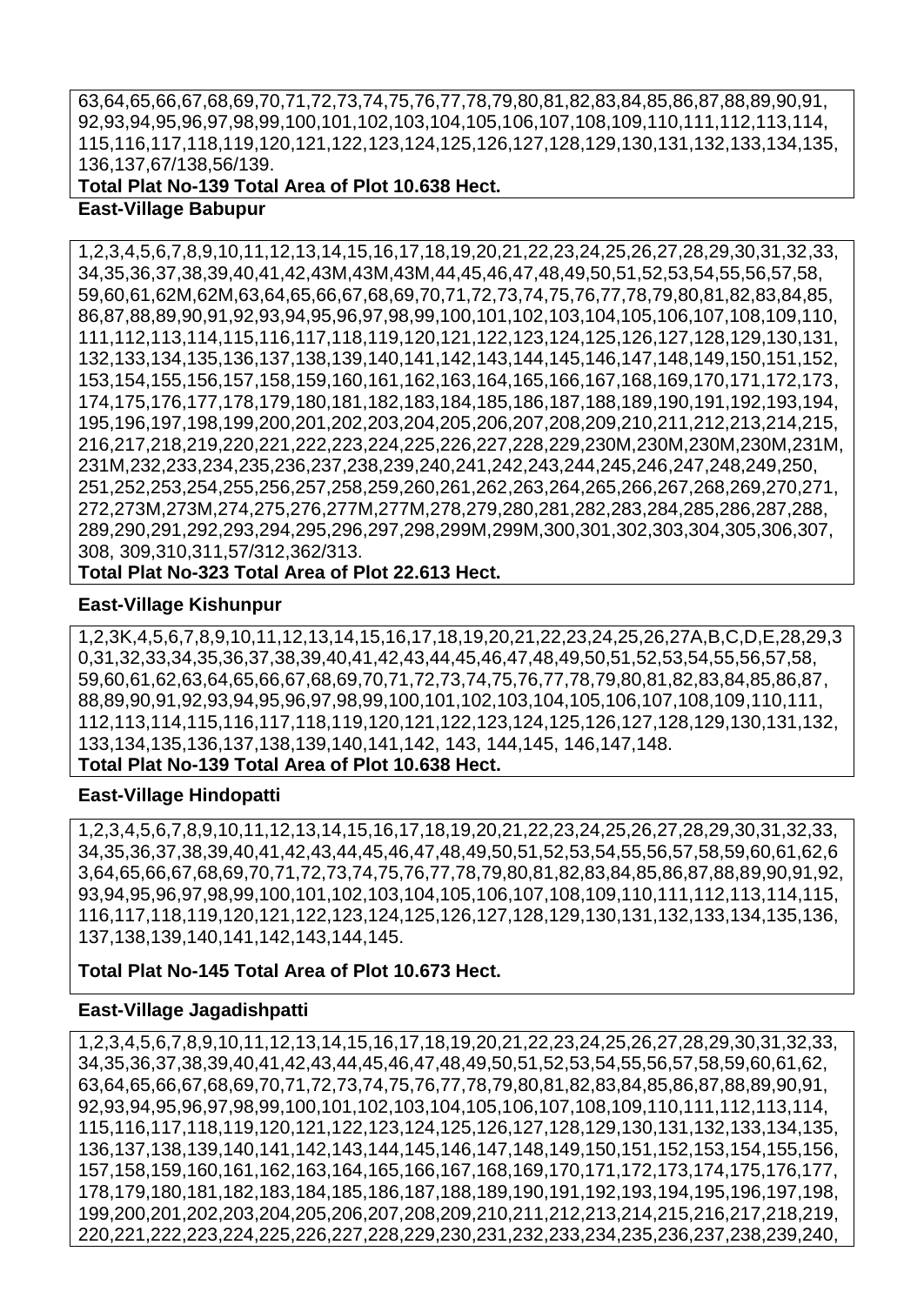241,242,243,244,245,246,247,248,249,250,251,252,253,254,255,256,257,258,259,260,261, 262,263,264,265,266,267,268,269,270,271,272,273,274,275,276,277,278,279,280,281,282, 283,284,285,286,287,288,289,290,291,292,293,294,295,296,297,298,299,300,301,302,303, 304,305,306,307,308,309,310,311,312,313,314,315,316,317,318,319,320,321,322,323,324, 325,326,327,328,329,330,331,332,333,334,335,336,337,338,339,340,341,342,343,344,345, 346,347,348,349,350,351,352,353,354,355,356,357,358,359,360,361,362,363,364,365,366, 367,368,369, 370,371,372,373,374,375,376,377,378,379,380.249/381,308/382,248/ 393. **Total Plat No-383 Total Area of Plot 14.854 Hect.**

#### **East-Village Jagarnathpatti**

1,2,3,4,5,6,7,8,9,10,11,12,13,14,15,16,17,18,19,20,21,22,23,24,25,26,27,28,29,30,31,32,33, 34,35,36,37,38,39,40,41,42,43,44,45,46,47,48,49,50,51,52,53,54,55,56,57,58,59,60,61,62, 63,64,65,66,67,68,69,70,71,72,73,74,75,76,77,78,79,80,81,82,83,84,85,86,87,88,89,90,91, 92,93,94,95,96,97,98,99,100,101,102,103,104,105,106,107,108,109,110,111,112,113,114, 115,116,117,118,119,120,121,122,123,124,125,126,127,128,129,130,131,132,133,134,135, 136,137,138,139,140,141,142,143,144,145,146,147,148,149,150,151,152,153,154,155,156, 157,158,159,160,161,162,163,164,165,166,167,168,169,170,171,172,173,174,175,176,177, 178,179,180,181,182,183,184,185,186,187,188,189,190,191,192,193,194,195,196,197,198, 199,200,201,202,203,204,205,206,207,208,209, 210,211,212.

#### **Total Plat No-212 Total Area of Plot 19.745 Hect.**

#### **South-Village Chakgadahlot**

1,2,3,4,5,6,7,8,9,10,11,12,13,14,15,16,17,18,19,20,21,22,23,24,25,26,27,28,29,30,31,32,33, 34,35,36,37,38,39,40,41,42,43,44,45,46,47,48,49,50,51,52,53,54,55,56,57,58,59,60,61,62, 63,64,65,66,67,68,69,70,71,72,73,74,75,76,77,78,79,80,81,82,83,84,85,86,87,88,89,90,91, 92,93,94,95,96, 97,98.

#### **Total Plat No-98 Total Area of Plot 2.787 Hect.**

#### **South-Village Ramnagar Bharsara**

1,2,3,4,5,6,7,8,9,10,11,12,13,14,15,16,17,18,19,20,21,22,23,24,25,26,27,28,29,30,31,32,33, 34,35,36,37,38,39,40,41,42,43,44,45,46,47,48,49,50,51,52,53,54,55,56,57,58,59,60,61,62, 63,64,65,66,67,68,69,70,71,72,73,74,75,76,77,78,79,80,81,82,83,84,85,86,87,88,89,90,91, 92,93,94,95,96, 97,98,99,100,101,102,103,104,105,106,107,108,109,110,111,112,113,114, 115,116,117,118,119,120,121,122,123,124,125,126,127,128,129,130,131,132,133,134,135, 136,137,138,139,140,141,142,143,144,145,146,147,148,149,150,151,152,153,154,155,156, 157,158,159,160,161, 162,163,164,165,166,167,168,169,170,171,172,173,174,175,176,177, 178,179,180,181,182,183,184,185,186,187,188,189,190,191,192,193,194,195,196,197,198, 199,200,201,202,203,204,205,206,207,208,209,210,211,212,213,214,215,216,217,218,219, 220,221,222,223,224,225,226,227,228,229,230,231,232,233,234,235,236,237,238,239,240, 241, 242,243,244,245,246,247,248,249,250,251,252,253,254,255,256,257,258,259,260, 261,262,263,264,265,266,267,268,269,270,271,272,273,274,275,276,277,278,279,280,281, 282,283,284,285,286,287,288,289,290,291,292,293,294,295,296,297,298,299,300,301,302, 303,304,305,306,307,308,309,310,311,312,313,314,315,316,317,318,319,320,321,322,323, 324,325,326,327,328,329,330,331,332,333,334,335,336,337,338,339,340,341,342,343,344, 345,346,347,348,349,350,351,352,353,354,355,356,357,358,359,360,361,362,363,364,365, 366,367,368,369, 370,371,372,373,374,375,376,377,378,379,380,381,382,383,384,385, 386,387,388,389,390,391,392,393,394,395,396,397,398,399,400,401,402,403,404,405,406, 407,408,409,410,411,412,413,414,415,416,417,418,419,420,421,422,423,424,425,426,427, 428,429,430,431,432,433,434,435,436,437,438,439,440,441,442,443,444,445,446,447,448, 449, 450,451,452,453,454,455,456,457,458,459,460,461,462,463,464,465, 466,467,468, 469,470,471,472,473,474,475,476,477,478,479,480,481,482,483,484,485,486,487,488,489, 490,491,492,493,494,495,496,497,498,499,500,501,502,503,504,505,506,507,508,509,510,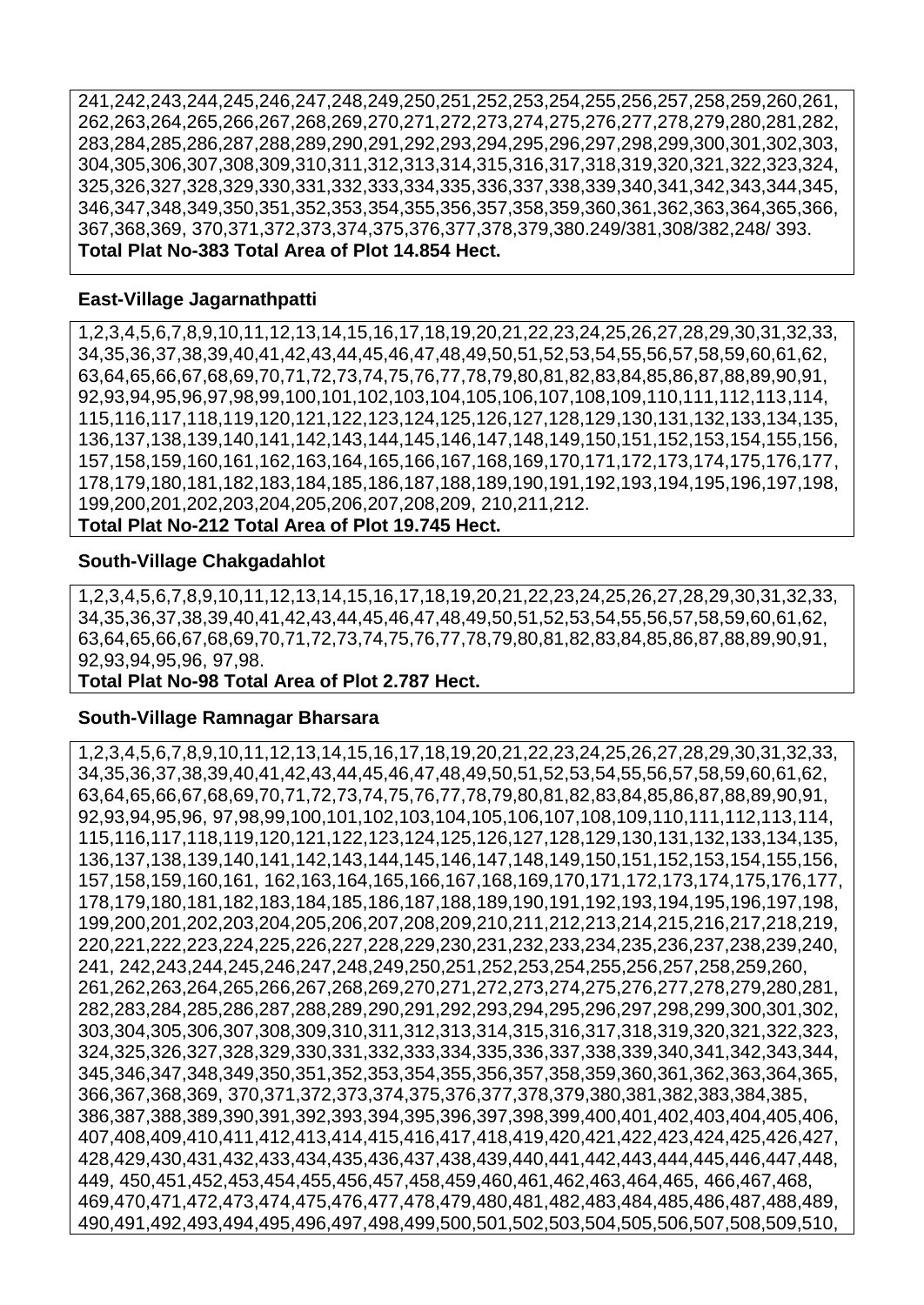## 511,512,513, 514,515,516,517,518,519,520,521,522,523,524,525,526,527,528,529,530,531 ,532,533,534,535.

## **Total Plat No-535 Total Area of Plot 28.419 Hect.**

#### **South-Village Hisampur**

1,2,3,4,5,6,7,8,9,10,11,12,13,14,15,16,17,18,19,20,21,22,23,24,25,26,27,28,29,30,31,32,33, 34,35,36,37,38,39,40,41,42,43,44,45,46,47,48,49,50,51,52,53,54,55,56,57,58,59,60,61,62, 63,64,65,66,67,68,69,70,71,72,73,74,75,76,77,78,79,80,81,82,83,84,85,86,87,88,89,90,91, 92,93,94,95,96, 97,98,99,100,101,102,103,104,105,106,107,108,109,110,111,112,113,114, 115,116,117,118,119,120,121,122,123,124,125,126,127,128,129,130,131,132,133,134,135, 136,137,138,139,140,141,142,143,144,145,146,147,148,149,150,151,152,153,154,155,156, 157,158,159,160,161,162,163,164,165,166,167,168,169,170,171,172,173,174,175,176,177, 178,179,180,181,182,183,184,185,186,187,188,189,190,191,192,193,194,195,196,197,198, 199,200,201,202,203,204,205,206,207,208,209,210,211,212,213,214,215,216,217,218,219, 220,221,222,223,224,225,226,227,228,229,230,231,232,233,234,235,236,237,238,239,240, 241, 242,243,244,245,246,247,248,249,250,251,252,253,254,255,256,257,258,259, 260,261,262,263,264,265,266,267,268,269,270,271,272,273,274,275,276,277,278,279,280, 281,282,283,284,285,286,287,288,289,290,291,292,293,294,295,296,297,298,299,300,301, 302,303,304, 305, 306,307,308,309,310,311,312,313,314,315,316,317,318,319,320,321, 322,323,324,325,326,327,328,329,330,331,332,333,334,335,336,337,338,339,340,341,342, 343,344,345,346,347,348,349,350,351,352,353,354,355,356,357,358,359,360,361,362,363, 364,365,366,367,368,369,370,371,372,373,374,375,376,377,378,379,380,381,382,383,384, 385,386,387,388,389,390,391,392,393,394,395,396,397,398,399,400,401,402,403,404, 405,406,407,408,409,410,411,412,413,414,415,416,417,418,419,420,421,422,423,424,425, 426,427,428,429,430,431,432,433,434,435,436,437,438,439,440,441,442,443,444,445,446, 447,448, 449, 450,451,452,453,454,455,456,457,458,459,460,461,462,463,464,465,466, 467,468,469,470,471,472,473,474,475,476,477,478,479,480,481,482,483,484,485,486,487, 488,489,490,491,492,493,494,495,496,497,498,499,500,501,502,503,504,505,506,507,508, 509,510,511,512,513,514,515,516,517,518,519,520,521,522,523,524,525,526,527,528,529, 530,531,532,533,534,535,536,537,538,539,540,541,542,543,544,545,546,547,548,549,550, 551,552,553,545,555,556,557,558,559,560,561,562,563,564,565,566,567,568,569,570,571, 572,573,574,575,576,577,578,579,580,581,582,583,584,585,586,587,588,589,590,591,592, 593, 594,595,596,597,598,599,600,601,602,603,604,605,606,607,608,609, 610,611,612, 613,614,615,616,617,618,619,620,621,622,623,624,625,626,627,628,629,630,631,632. **Total Plat No-633 Total Area of Plot 51.946 Hect.**

## **South-Village Bhualapatti**

1,2,3,4,5,6,7,8,9,10,11,12,13,14,15,16,17,18,19A,19B,20,21,22,23,24,25,26,27,28,29,30,31, 32,33,34,35,36,37,38,39,40,41,42,43,44,45,46,47,48,49,50,51,52,53,54,55,56,57,58,59,60, 61,62,63,64,65,66,67,68,69,70,71,72,73,74,75,76,77,78,79,80,81,82,83,84,85,86,87,88,89, 90,91,92,93,94, 95,96,97,98,99,100,101,102,103,104,105,106,107,108,109,110,111,112, 113, 114,115,116,117,118,119,120,121,122,123,124,125,126,127,128,129, 130,131,132, 133,134,135,136,137,138,139,140,141,142,143,144,145,146,147,148,149,150,151,152,153, 154,155,156,157,158,159,160,161,162,163,164,165,166,167,168,169,170,171,172,173,174, 175,176,177, 178,179,180,181,182,183,184,185,186,187,188,189,190,191,192,193,194, 195,196,197,198,199,200,201,202,203,204,205,206,207,208,209,210,211,212,213,214,215, 216,217,218,219,220,221,222,223,224,225,226,227,228,229,230,231,232,233,234,235,236, 237,238,239,240,241,242,243,244,245,246,247,248,249,250,251,252,253,254,255,256,257, 258,259,260,261,262,263,264,265,266,267,268,269,270,271,272,273,274,275,276,277,278, 279,280,281,282,283,284,285,286,287,288,289,290,291,292,293,294,295,296,297,298,299, 300,301,302,303,304,305,306,307,308,309,310,311,312,313,314,315,316,317,318,319,320, 321,322,323,324,325,326,327,328,329,330,331,332,333,334,335,336,337,338,339,340,341, 342,343,344,345,346,347,348,349,350,351,352,353,354,355,356,357,358,359,360,361,362, 363,364,365,366,367,368,369,370,371,372,373,374,375,376,377,378,379,380,381,382,383, 384,385,386,387,388,389,390,391,392,393,394,395,396,397,398,399,400,401,402,403,404,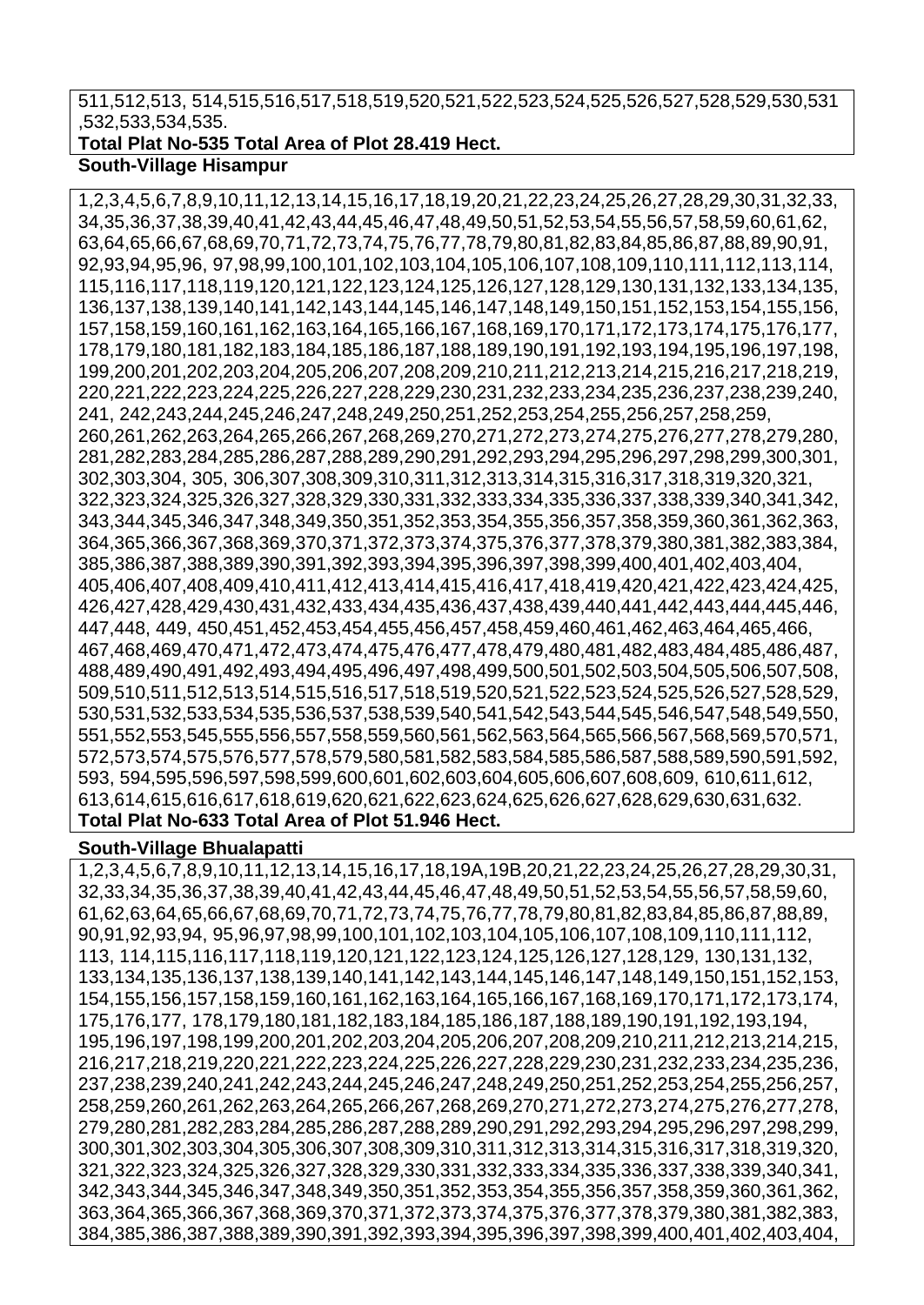405,406,407,408,409,410,411,412,413,414,415,416,417,418,419,420,421,422,423,424,425, 426,427,428,429,430,431,432,433,434,435,436,437,438,439,440,441,442,443,444,445,446, 447,448,449, 450,451,452,453,454,455,456,457,458,459,460,461,462,463,464,465,466, 467,468,469,470,471,472,473,474,475,476,477,478,479,480,481,482,483,484,485,486,487, 488,489,490,491,492,493,494,495,496,497,498,499,500,501,502,503,504,505,506,507,508, 509,510,511,512,513, 514,515,516,517,518,519,520,521,522,523,524,525,526,527,528,529, 530,531,532,533,534,535,536,537,538,539,540,541,542,543,544,545,546,547,548,549,550, 551,552,553,554,555,556,557,558,559,560,561,562,563,564,565,566,567,568,569,570,571, 572,573,574,575,576,577,578,579,580,581,582,583,584,585,586,587,588,589,590,591,592, 593, 594,595,596,597,598,599,600,601,602,603,604,605,606,607,608,609,610,611,612, 613,614,615,616,617,618,619,620,621,622,623,624,625,626,627,628,629,630,631,632,633, 634,635,636,637,638,639,640,641,642,643,644,645,646,647,648,649,650,651,652,653,654, 656,657,658, 659,660,661,662,663,664,665,666,667,668,669,670,671,672,673,674,675, 676,677,678,679,680,681,682,683,684,685,686,687,688,689,690,691,692,693,694,695,696, 697,698,699,700,701,702,703,704,705,706,707,708,709,710,711,712,713,714,715,716,717, 718,719,720,721,722, 723,724,725,726,727,728,729,730,731,732,733,734,735,736,737,738, 739,740,741,742,743,744,745,746,747,748,749,427/750. **Total Plat No-751 Total Area of Plot 62.469 Hect.**

### **South-Village Chak Mirzapur**

1,2,3,4,5,6,7,8,9,10,11,12,13,14,15,16,17,18,19,20,21,22,23,24,25,26,27,28,29,30,31,32,33, 34,35,36,37,38,39,40,41,42,43,44,45,46,47,48,49,50,51,52,53,54,55,56,57,58,59,60,61,62, 63,64,65,66,67,68,69,70,71,72,73,74,75,76,77,78,79,80,81,82,83,84,85,86,87,88,89,90,91, 92,93,94,95,96, 97,98,99,100,101,102,103,104,105,106,107,108,109,110,111,112,113,114, 115.

#### **Total Plat No-115 Total Area of Plot 5.845 Hect.**

#### **South-Village Bazidpur South**

176,177,178,179,180,181,182,183,184,185,186,187,188,189,190,191,192,193,194,195,196, 197,198,199,200,201,202,203,204,205,206,207,208,209,210,211,212,213,,223,224,225,226, 228/1,229,230,231,232,233,234.

#### **Total Plat No-49 Total Area of Plot 4.949 Hect.**

## **South-Village Vindopatti**

1,2,3,4,5,6,7,8,9,10,11,12,13,14,15,16,17,18,19,20,21,22,23,24,25,26,27,28,29,30,31,32,33, 34,35,36,37,38,39,40,41,42,43,44,45,46,47,48,49,50,51,52,53,54,55,56,57,58,59,60,61,62, 63,64,65,66,67,68,69,70,71,72,73,74,75,76,77,78,79,80,81,82,83,84,85,86,87,88,89,90,91, 92,93,94,95,96, 97,98,99,100,101,102,103,104,105,106,107,108,109,110,111,112,113,114, 115,116,117,118,119,120,121,122,123,124,125,126,127,128,129,130,131,132,133,134,135, 136,137,138,139,140,141,142,143,144,145,146,147,148,149,150,151,152,153,154,155,156, 157,158,159,160,161,162,163,164,165,166,167,168,169,170,171,172,173,174,175,176,177, 178,179,180,181,182,183,184,185,186,187,188,189,190,191,192,193,194,195,196,197,198, 199,200,201,202,203,204,205,206,207,208,209,210,211,212,213,214,215,216,217,218,219, 220,221,222,223,224,225,226,227,228,229,230,231,232,233,234,235,236,237,238,239,240, 241, 242,243,244,245,246,247,248,249,250,251,252,253,254,255,256,257,258,259,260, 261,262,263,264,265,266,267,268,269,270,271,272,273,274,275,276,277,278,279,280,281, 282,283,284,285,286,287,288,289,290,291,292,293,294,295,296,297,298,299,300,301,302, 303,304,305, 306,307,308,309,310,311,312,313,314,315,316,317,318,319,320. **Total Plat No-320 Total Area of Plot 17.976 Hect.**

## **South-Village Bhupatpatti**

1,2,3,4,5,6,7,8,9,10,11,12,13,14,15,16,17,18,19,20,21,22,23,24,25,26,27,28,29,30,31,32,33, 34,35,36,37,38,39,40,41,42,43,44,45,46,47,48,49,50,51,52,53,54,55,56,57,58,59,60,61,62, 63,64,65,66,67,68,69,70,71,72,73,74,75,76,77,78,79,80,81,82,83,84,85,86,87,88,89,90,91,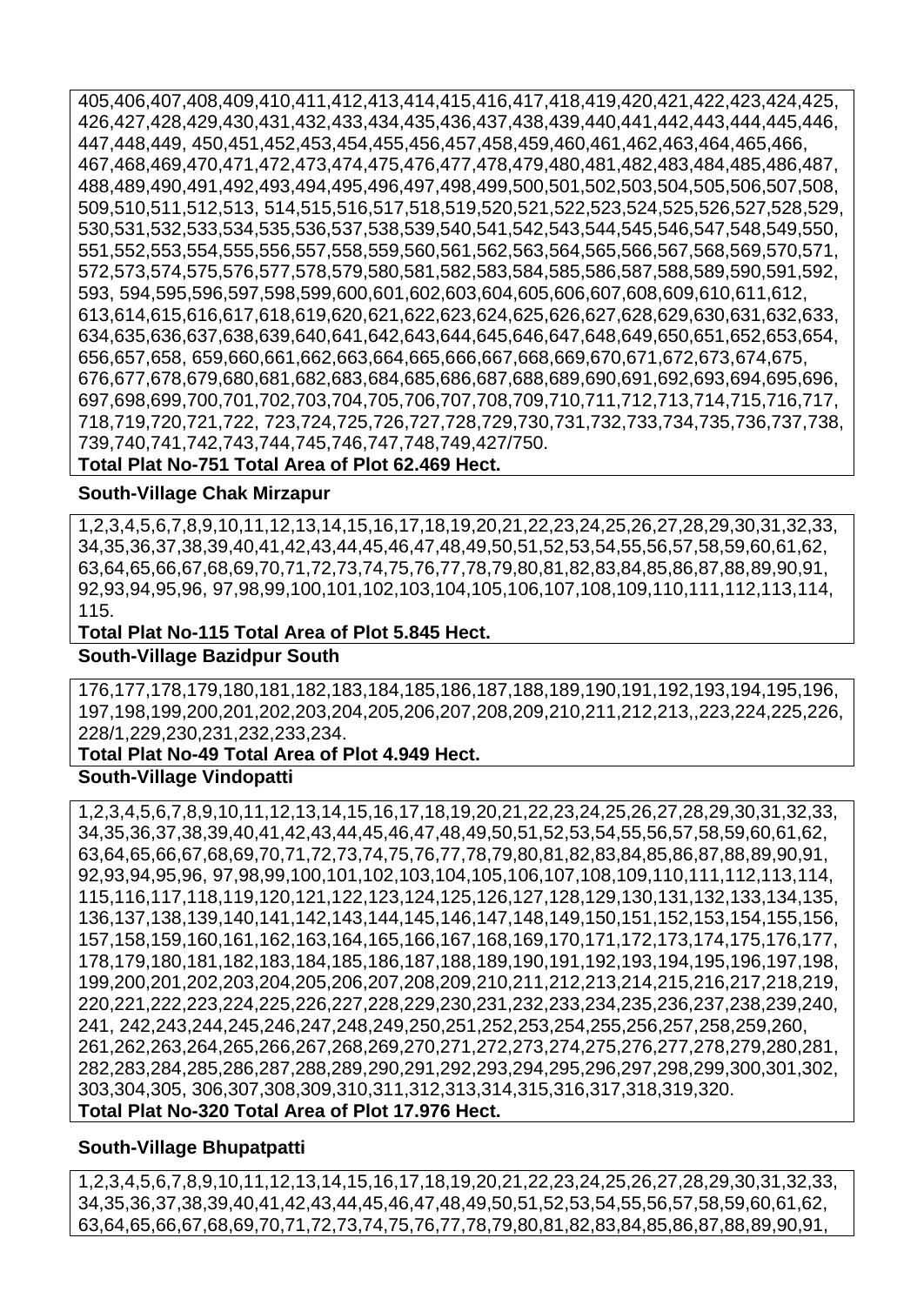92,93,94,95,96, 97,98,99,100,101,102,103,104,105,106,107,108,109,110,111,112,113,114, 115,116,117,118,119,120,121,122,123,124,125,126,127,128,129,130,131,132,133,134,135, 136,137,138,139,140,141,142,143,144,145,146,147,148,149,150,151,152,153,154,155,156, 157,158,159,160,161,162,163,164,165,166,167,168,169,170,171,172,173,174,175,176,177, 178,179,180,181,182,183,184,185,186,187,188,189,190,191,192,193,194,195,196,197,198, 199,200,201,202,203,204,205,206,207,208,209,210,211,212,213,214,215,216,217,218,219, 220,221,222,223,224,225,226,227,228,229,230,231,232,233,234,235,236,237,238,239,240, 241, 242,243,244,245,246,247,248,249,250,251,252,253,254,255,256,257,258,259,260, 261,262,263,264,265,266,267,268,269,270,271,272,273,274,275,276,277,278,279,280,281, 282,283,284,285,286,287,288,289,290,291,292,293,294,295,296,297,298,299,300,301,302, 303,304,305,306,308,309,310,311,312,313,314,315,316,317,318,319,320,321,322,323,324, 325,326,327,328,329,330,331,332,333,334,335,336,337,338,339,340,341,342,343,344,345, 346,347,348,349,350,351,352,353,354,355,356,357,358,359,360,361,362,363,364,365,366, 367,368,369,370, 371,372,373,374.

**Total Plat No-373 Total Area of Plot 5.845 Hect.**

## **South-Village Harisinghpatti**

1,2,3,4,5,6,7,8,9,10,11,12,13,14,15,16,17,18,19,20,21,22,23,24,25,26,27,28,29,30,31,32,33, 34,35,36,37,38,39,40,41,42,43,44,45,46,47,48,49,50,51,52,53,54,55,56,57,58,59,60,61,62, 63,64,65,66,67,68,69,70,71,72,73,74,75,76,77,78,79,80,81,82,83,84,85,86,87,88,89,90,91, 92,93,94,95,96, 97,98,99,100,101,102,103,104,105,106,107,108,109,110,111,112,113,114, 115,116,117,118,119,120,121,122,123,124,125,126,127,128,129,130,131,132,133,134,135, 136,137,138,139,140,141,142,143,144,145,146,147,148,149,150,151,152,153,154,155,156, 157,158,159,160,161, 162,163,164,165,166,167,168,169,170,171,172,173,174,175,176,177, 178,179,180,181,182,183,184,185,186,187,188,189,190,191,192,193,194,195,196,197,198, 199,200,201,202,203,204,205,206,207,208,209,210,211,212,213,214,215,216,217,218,219, 220,221,222,223,224,225,226,227,228,229,230,231,232,233,234,235,236,237,238,239,240, 241,242,243,244,245,246,247,248,249,250,251,252,253,254,255,256,257,258,259,260,261, 262,263,264,265,266,267,268,269,270,271,272,273,274,275,276,277,278,279,280,281,282, 283,284,285,286,287,288,289,290,291,292,293,294,295,296,297,298,299,300,301,302,303, 304,305, 306,307,308,309,310,311,312,313.

#### **Total Plat No-313 Total Area of Plot 25.787 Hect.**

**South-Village Purandarpatti** 

1,2,3,4,5,6,7,8,9,10,11,12,13,14,15,16,17,18,19,20,21,22,23,24,25,26,27,28,29,30,31,32,33, 34,35,36,37,38,39,40,41,42,43,44,45,46,47,48,49,50,51,52,53,54,55,56,57,58,59,60,61,62, 63,64,65,66,67,68,69,70,71,72,73,74,75,76,77,78,79,80,81,82,83,84,85,86,87,88,89,90,91, 92,93,94,95,96, 97,98,99,100,101,102,103,104,105,106,107,108,109,110,111,112,113,114, 115,116,117,118,119,120,121,122,123,124,125,126,127,128,129,130,131,132,133,134,135, 136,137,138,139,140,141,142,143,144,145,146,147,148,149,150,151,152,153,154,155,156, 157,158,159,160,161, 162,163,164,165,166,167,168,169,170,171,172,173,174,175,176,177, 178,179,180,181,182,183,184,185,186,187,188,189,190,191,192,193,194,195,196,197,198, 199,200,201,202,203,204,205,206,207,208,209,210,211,212,213,214,215,216,217,218,219, 220,221,222,223,224,225,226,227,228,229,230,231,232,233,234,235,236,237,238,239,240, 241, 242,243,244,245,246,247,248,249,250,251,252,253,254,255,256,257,258,259,260, 261,262,263,264,265,266,267,268,269,270,271,272,273,274,275,276,277,278,279,280,281, 282.

**Total Plat No-282 Total Area of Plot 23.770 Hect. South-Village Ramraipatti** 

1,2,3,4,5,6,7,8,9,10,11,12,13,14,15,16,17,18,19,20,21,22,23,24,25,26,27,28,29,30,31,32,33, 34,35,36,37,38,39,40,41,42,43,44,45,46,47,48,49,50,51,52,53,54,55,56,57,58,59,60,61,62, 63,64,65,66,67,68,69,70,71,72,73,74,75,76,77,78,79,80,81,82,83,84,85,86,87,88,89,90,91, 92,93,94,95,96, 97,98,99,100,101,102,103,104,105,106,107,108,109,110,111,112,113,114, 115,116,117,118,119,120,121,122,123,124,125,126,127,128,129,130,131,132,133,134,135,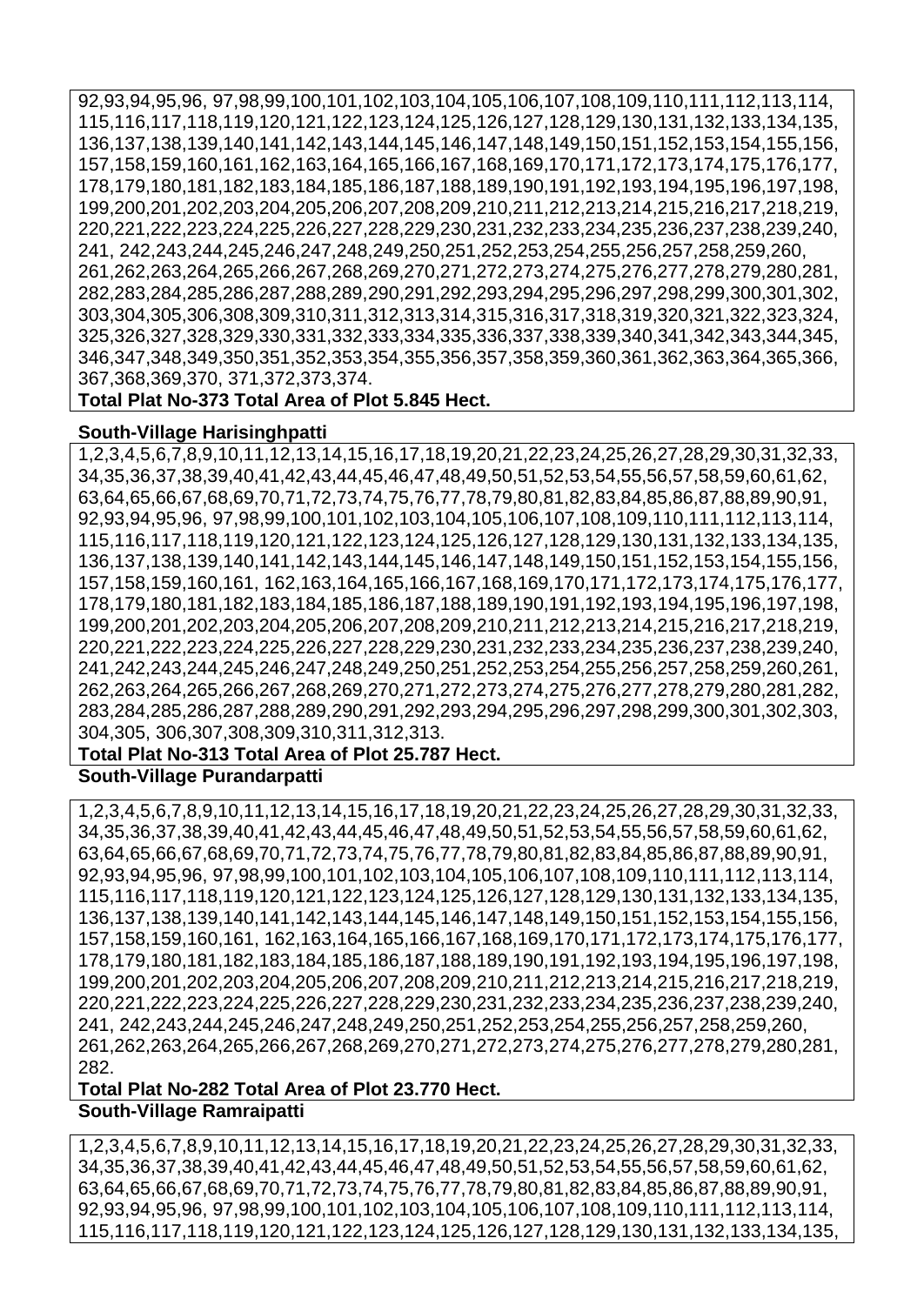136,137,138,139,140,141,142,143,144,145,146,147,148,149,150,151,152,153,154,155,156, 157,158,159,160,161, 162,163,164,165,166,167,168,169,170,171,172,173,174,175,176,177, 178,179,180,181,182,183,184,185,186,187,188,189,190,191,192,193,194,195,196,197,198, 199,200,201,202,203,204,205,206,207,208,209,210,211,212,213,214,215,216,217,218,219, 220,221,222,223,224,225,226,227,228,229,230,231,232,233,234,235,236,237,238,239,240, 241,242,243,244,245,246,247,248,249,250,251,252,253,254,255,256,257,258,259,260,261, 262,263,264,265,266,267,268,269,270,271,272,273,274,275,276,277,278,279,280,281,282, 283,284,285,286,287,288,289,290,291,292,293,294,295,296,297,298,299,300,301,302,303, 304,305,306,307,308,309,310,311,312,313,314,315,316,317,318,319,320,321,322,323,324, 325,326,327,328,329,330,331,332,333,334,335,336,337,338,339,340,341,342,343,344,345, 346,347,348,349,350,351,352,353,354,355,356,357,358,359,360,361,362,363,364,365,366, 367,368,369,370,371,372,373,374,375,376,377,378,379,380,381,382,383,384,385,386,387, 388,389,390,391,392,393,394,395,396,397,398,399,400,401,402,403,404,405,406,407,408, 409,410,411,412,413,414,415,416,417,418,419,420,421,422,423,424,425,426,427,428,429, 430,431,432,433, 434,435,436,437,438,439,440,441,442,443.

## **Total Plat No-443 Total Area of Plot 29.644 Hect.**

## **South-Village Kanhaipur**

1,2,3,4,5,6,7,8,9,10,11,12,13,14,15,16,17,18,19,20,21,22,23,24,25,26,27,28,29,30,31,32,33, 34,35,36,37,38,39,40,41,42,43,44,45,46,47,48,49,50,51,52,53,54,55,56,57,58,59,60,61,62, 63,64,65,66,67,68,69,70,71,72,73,74,75,76,77,78,79,80,81,82,83,84,85,86,87,88,89,90,91, 92,93,94,95,96, 97,98,99,100,101,102,103,104,105,106,107,108,109,110,111,112,113,114, 115,116,117,118,119,120,121,122,123,124,125,126,127,128,129,130,131,132,133,134,135, 136,137,138,139,140,141,142,143,144,145,146,147,148,149,150,151,152,153,154,155,156, 157,158,159,160,161,162,163,164,165,166,167,168,169,170,171,172,173,174,175,176,177, 178,179,180,181,182,183,184,185,186,187,188,189,190,191,192,193,194,195,196,197,198, 199,200,201,202,203,204,205,206,207,208,209,210,211,212,213,214,215,216,217,218,219, 220,221,222,223,224,225,226,227,228,229,230,231,232,233,234,235,236,237,238,239,240, 241, 242,243,244,245,246,247,248,249,250,251,252,253,254,255,256,257,258,259,260, 261,262,263,264,265,266,267,268,269,270,271,272,273,274,275,276,277,278,279,280,281, 282,283,284,285,286,287,288,289,290,291,292,293,294,295,296,297,298,299,300,301,302, 303,304,305, 306,307,308,309,310,311,312,313,314,315,316,317,318,319,320,321,322, 323,324,325,326,327,328,329,330,331,332,333,334,335,336,337,338,339,340,341,342,343, 344,345,346,347,348,349,350,351,352,353,354,355,356,357,358,359,360,361,362,363,364, 365,366,367,368,369, 370,371,372,373,374,375,376,377,378,379,380,381,382,383,384,385, 386,387,388,389,390,391,392,393,394,395,396,397,398,399,400,401,402,403,404,405,406, 407,408,409,410,411,412,413,414,415,416,417,418,419,420,421,422,423,424,425,426,427, 428,429,430,431,432,433,434,435,436,437,438,439,440,441,442,443,444,445,446,447,448, 449, 450,451,452,453,454,455,456,457,458,459,460,461,462,463,464,465,466,467,468, 469,470,471,472,473,474,475,476,477,478,479,480,481,482,483,484,485,486,487,488,489, 490,491,492,493,494,495,496,497,498,499,500,501,502,503,504,505,506,507,508,509,510, 511,512,513, 514,515,516,517,518,519,520,521,522,523,524,525,526,527,528,529,530, 531,532,533,534,535,536,537,538,539,540,541,542,543,544,545,546,547,548,549,550,551, 552,553,554,555,556,557,558,559.

**Total Plat No-559 Total Area of Plot 66.376 Hect.**

## **South-Village Araji Bhupatpatti**

2,3,6,7,8,9,10,11,12,13,14,16,17,18,19,20,21,22,23,24,25,26,27,29,30,31,32,33,34,35,36,37, 38,39,40,41,42,43,44,45,46,47,48,49,50,51,52,53,54,55,56,57,58,59,60,61,62,63,64,65,66, 67,68,69,70,71,73,74,75,76,77,78,79,80,81,82,83,84,85.

## **Total Plat No-77 Total Area of Plot 13.373 Hect.**

**South-Village Harinathpatti** 

1,2,3,4,5,6,7,8,9,10,11,12,13,14,15,16,17,18,19,20,21,22,23,24,25,26,27,28,29,30,31,32,33,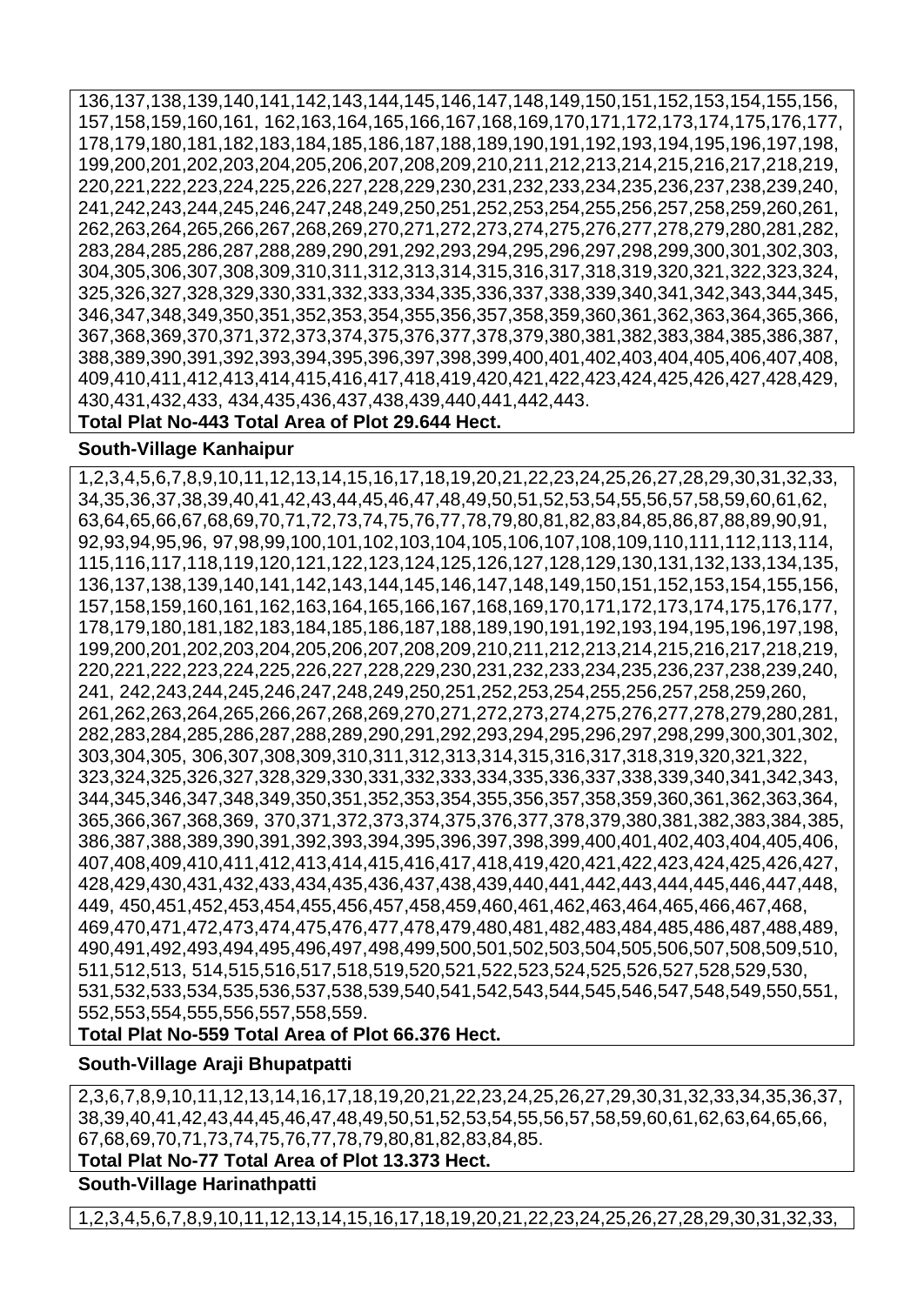34,35,36,37,38,39,40,41,42,43,44,45,46,47,48,49,50,51,52,53,54,55,56,57,58,59,61,62,63,6 4,65,66,67,68,69,70,71,72,73,74,75,76,77,78,79,80,81,82,83,84,85,86,87,88,89,90,91,92,93, 94,95,96,97,98,99,100,101,102,103,104,105,106,107,108,109,110,111,112,113,114,115,116 ,117,118,119,120,121,122,123,124,125,126,127,129,130,131,132,133,134,135,136,137,138, 139.

**Total Plat No-137 Total Area of Plot 21.284 Hect.**

## **South-Village Mustafabad**

1,2,3,4,5,6,7,8,9,10,11,12,13,14,15,16,17,18,19,20,21,22,23,24,25,26,27,28,29,30,31,32,33, 34,35,36,37,38,39,40,41,42,43,44,45,46,47,48,49,50,51,52,53,54,55,56,57,58,59,60,61,62, 63,64,65,66,67,68,69,70,71,72,73,74,75,76,77,78,79,80,81,82,83,84,85,86,87,88,89,90,91, 92,93,94,95,96, 97,98,99,100,101,102,103,104,105,106,107,108,109,110,111,112,113,114, 115,116,117,118,119,120,121,122,123,124,125,126,127,128,129,130,131,132,133,134,135, 136,137,138,139,140,141,142,143,144,145,146,147,148,149,150,151,152,153,154,155,156, 157,158,159,160,161, 162,163,164,165,166,167,168,169,170,171,172,173,174,175,176,177, 178,179,180,181,182,183,184,185,186,187,188,189,190,191,192,193,194,195,196,197,198, 199,200,201,202,203,204,205,206,207,208,209,210,211,212,213,214,215,216,217,218,219, 220,221,222,223,224,225,226,227,228,229,230,231,232,233,234,235,236,237,238,239,240, 241,242,243,244,245,246,247,248,249,250,251,252,253,254,255,256,257,258,259,260,261, 262,263,264,265,266,267,268,269,270,271,272,273,274,275,276,277,278,279,280,281,282, 283,284,285,286,287,288,289,290,291,292,293,294,295,296,297,298,299,300,301,302,303, 304,305, 306,307,308,309,310,311,312,313,314,315,316,317,318,319,320,321,322,323, 324,325,326,327,328,329,330,331,332,333,334,335,336,337,338,339,340,341,342,343,344, 345,346,347,348,349,350,351,352,353,354,355,356,357,358,359,360,361,362,363,364,365, 366,367,368,369, 370,371,372,373,374,375,376,377,378,379,380,381,382,383,384,385, 386,387,388,389,390,391,392,393,394,395,396,397,398,399,400,401,402,403,404,405,406, 407,408.

#### **Total Plat No-408 Total Area of Plot 19.432 Hect.**

#### **South Village Umarpur Haribandhanpur**

1,2,3,4,5,6,7,8,9,10,11,12,13,14,15,16,17,18,19,20,21,22,23,24,25,26,27,28,29,30,31,32,33, 34,35,36,37,38,39,40,41,42,43,44,45,46,47,48,49,50,51,52,53,54,55,56,57,58,59,60,61,62, 63,64,65,66,67,68,69,70,71,72,73,74,75,76,77,78,79,80,81,82,83,84,85,86,87,88,89,90,91, 92,93,94,95,96,97,98,99,100,101,102,103,104,105,106,107,109,110,111,112,113,114,115, 116,117,118,119,120,121,122,123,124,125,126,127,128,129,130,131,132,133,134,135,136, 137,138,139,140,141,142,143,144,145,146,147,148,149,150,151,152,153,154,155,156,157, 158,159,160,161,162,163,164,165,166,167,168,169,170,171,172,173,174,175,176,177,178, 179,180,181,182,183,184,185,186,187,188,189,190,191,192,193,194,195,196,197,198,199, 200,201,202,203,204,205,206,207,208,209,210,211,212,213,214,215,216,217,218,219,220, 221,222,223,224,225,226,227,228,229,230,231,232,233,234,235,236,237,238,239,240,241, 242,243,244,245,246,247,248,249,250,251,252,253,254,255,256,257,258,259,260,261,262, 263,264,265,266,267,268,269,270,271,272,273,274,275,276,277,278,279,280,281,282,283, 284,285,286,287,288,289,290,291,292,293/1,293/2,294,295,296,297,298,299,300,301,302, 303,304,305,306,307,308,309,310,311,312,313,314,315,316,317,318,319,320,321,322,323, 324,325,326,327,328,329,330,331,332,333,334,335,336,337,338,339,340,341,342,343,344, 345,346,347,348,349,350,351,352,353,354,355,356,357,358,359,360,361,362,363,364,365, 366,367,368,369,370,371,372,373,374,375,376,377,378,379,380,381,382,383,384,385,386, 387,388,389,390,391,392,393,394,395,396,397,398,399,400,401,402,403,404,405,406,407, 408,409,410,411,412,413,414,415,416,417,418,419,420,421,422,423,424,425,426,427,428, 429,430,431,432,433,434,435,436,437,438,439,440,441,442,443,444,445,446,447,448,449, 450,451,452,453,454,455,456,457,458,459,460,461,462,463,464,465,466,467,468,469,470, 471,472,13/473,331/474,109/475,130/476,184/877,209/478,259/479,288/480,326/481,427/4 82,385/483,424/484,421/485,401/486,410/487,419/488,331/489,110/490,288/491,71/492, 251/493, 271/494,378/495,172/496,172/497,288/498,288/499,288/500. **Total Plat No-500 Total Area of Plot 73.324 Hect.**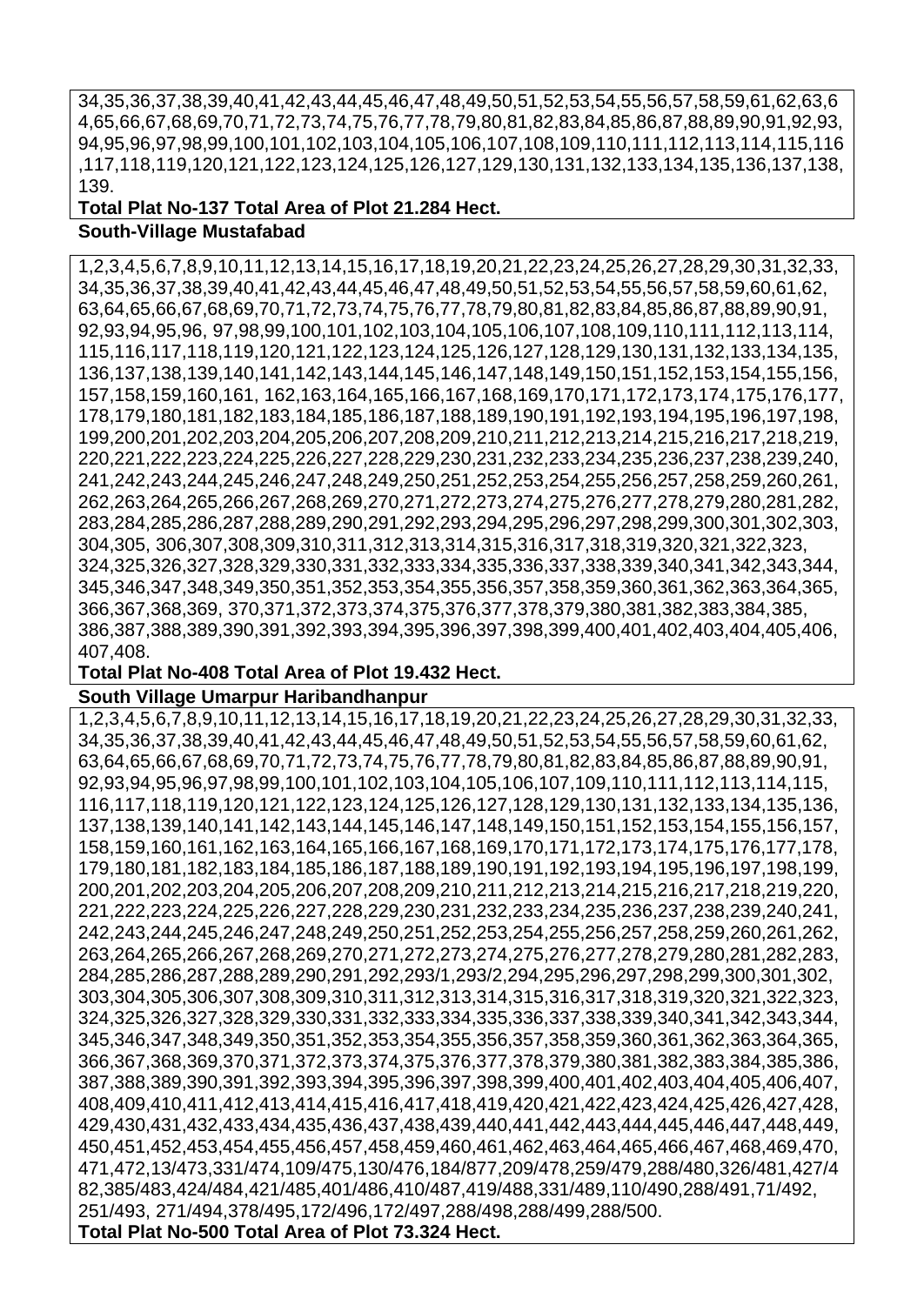#### **South-Village Lakhamipur**

1,2,3,4,5,6,7,8,9,10,11,12,13M,13M,14,15,16,17,18,19,20,21,22,23,24,25,26,27,28,29,30,31, 32,33,34,35,36,37,38,39,40,41,42,43,44,45,46,47,48,49,50,51,52,53,54,55,56,57,58,59,60, 61,62,63,64,65,66,67,68,69,70,71,72,73,74,75,76,77,78,79,80,81,82,83,84,85,86,87,88,89, 90,91,92,93,94,95,96,97,98,99,100,101,102,103,104,105,106,107,108,109,110,111,112,113, 114,115,116,117,118,119,120,121,122,123,124,125,126,127,128,129,130,131,132,133,134, 135,136,137,138,139,140,141,142,143,144,145,146,147,148,149,150,151,152,153,154,155, 156,157,158,159,160,161,162,163,164,165,166,167,168,169,170,171,172,173,174,175,176, 177,178,179,180,181,182,183,184,185,186,187,188,189,190,191,192,193,194,195,196,197, 198,199,200,201,202,203,204,205,206,207,208,209,210,211,212,213,214,215,216,217,218, 219,220,221,222,223,224,225,226,227,228,229,230,231,232,233,234,235,236,237,238,239, 240,241,242,243,244,245,246,247,248,249,250,251,252,253,254,255,256,257,258,259,260, 261,262,263,264,265,266,267,268,269,270,271,272,273,274,275,276,277,278,279,280,281, 282,283,284,285,286,287,288,289,290,291,292,293,294,295,296,297,298,299,300,301,302, 303,304,305,306,307,308,309,310,311,312,313,314,315,316,21/317,61/318,61/319,46/320, 53/321,52/322,62/323,99/324,209/325,233/326,199/327,298/328.

#### **Total Plat No-329 Total Area of Plot 62.317 Hect.**

#### **South-Village Chandpur**

1,2,3,4,5,6,7,8,9,10,11,12,13,14,15,16,17,18,19,20,21,22,23,24,25,26,27,28,29,30,31,32,33, 34,35,36,37,38,39,40,41,42,43,44,45,46,47,48,49,50,51,52,53,54,55,56,57,58,59,60,61,62, 63,64,65,66,67,68,69,70,71,72,73,74,75,76,77,78,79,80,81,82,83,84,85,86,87,88,89,90,91, 92,93,94,95,96, 97,98,99,100,101,102,103,104,105,106,107,108,109,110,111,112,113,114, 115,116,117,118,119,120,121,122,123,124,125,126,127,128,129,130,131,132,133,134,135, 136,137,138,139,140,141,142,143,144,145,146,147,148,149,150,151,152,153,154,155,156, 157,158,159,160,161, 162,163,164,165,166,167,168,169,170,171,172,173,174,175,176,177, 178,179,180,181,182,183,184,185,186,187,188,189,190,191,192,193,194,195,196,197,198, 199,200,201,202,203,204,205,206,207,208,209,210,211,212,213,214,215,216,217,218,219, 220,221,222,223,224,225,226,227,228,229,230,231,232,233,234,235,236,237,238,239,240, 241, 242,243,244,245,246,247,248,249,250,251,252,253,254,255,256,257,258,259,260, 261,262,263,264,265,266,267,268,269,270,271,272,273,274,275,276,277,278,279,280,281, 282,283,284,285,286,287,288,289,290,291,292,293,294,295,296,297,298,299,300,301,302, 303,304,305, 306,307,308,309,310,311,312,313,314,315,316,317,318,319,320,321,322, 323,324,325,326,327,328,329,330,331,332,333,334,335,336,337,338,339,340,341,342,343, 344,345,346,347,348,349,350,351,352,353,354,355,356,357,358,359,360,361,362,363,364, 365,366,367,368,369, 370,371,372,373,374,375,376,377,378,379,380,381,382,383,384,385, 386,387,388,389,390,391,392,393,394,395,396,397,398,399,400,401,402,403,404,405,406, 407,408,409,410,411,412,413,414,415,416,417,418,419,420,421,422,423,424,425,426,427, 428,429,430,431,432,433,434,435,436,437,438,439,440,441,442,443,444,445,446,447,448, 449, 450,451,452,453,454,455,456,457,458,459,460,461,462,463,464,465, 466,467,468, 469,470,471,472,473,474,475,476,477,478,479,480,481,482,483,484,485,486,487,488,489, 490,491,492,493,494,495,496,497,498,499,500,501,502,503,504,505,506,507,508,509,510, 511,512,513, 514,515,516,517,518,519,520,521,522,523,524,525,526,527,528,529,530, 531,532,533,534,206/535,453/536,41/537,152/538,407/539. **Total Plat No-539 Total Area of Plot 50.376 Hect.**

## **South-Village Mirzapur or Gulamsarvar**

,2,3,4,5,6,7,8,9,10,11,12,13,14,15,16,17,18,19,20,21,22,23,24,25,26,27,28,29,30,31,32,33, 34,35,36,37,38,39,40,41,42,43,44,45,46,47,48,49,50,51,52,53,54,55,56,57,58,59,60,61,62, 63,64,65,66,67,68,69,70,71,72,73,74,75,76,77,78,79,80,81,82,83,84,85,86,87,88,89,90,91, 92,93,94,95,96,97,98,99,100,101,102,103,104,105,106,107,108,109,110,111,112,113,114, 115,116,117,118,119,120,121,122,123,124,125,126,127,128,129,130,131,132,133,134,135, 136,137,138,139,140,141,142,143,144,145, 146,147,148,149,150,151,152,153,154. **Total Plat No-154 Total Area of Plot 7.868 Hect.**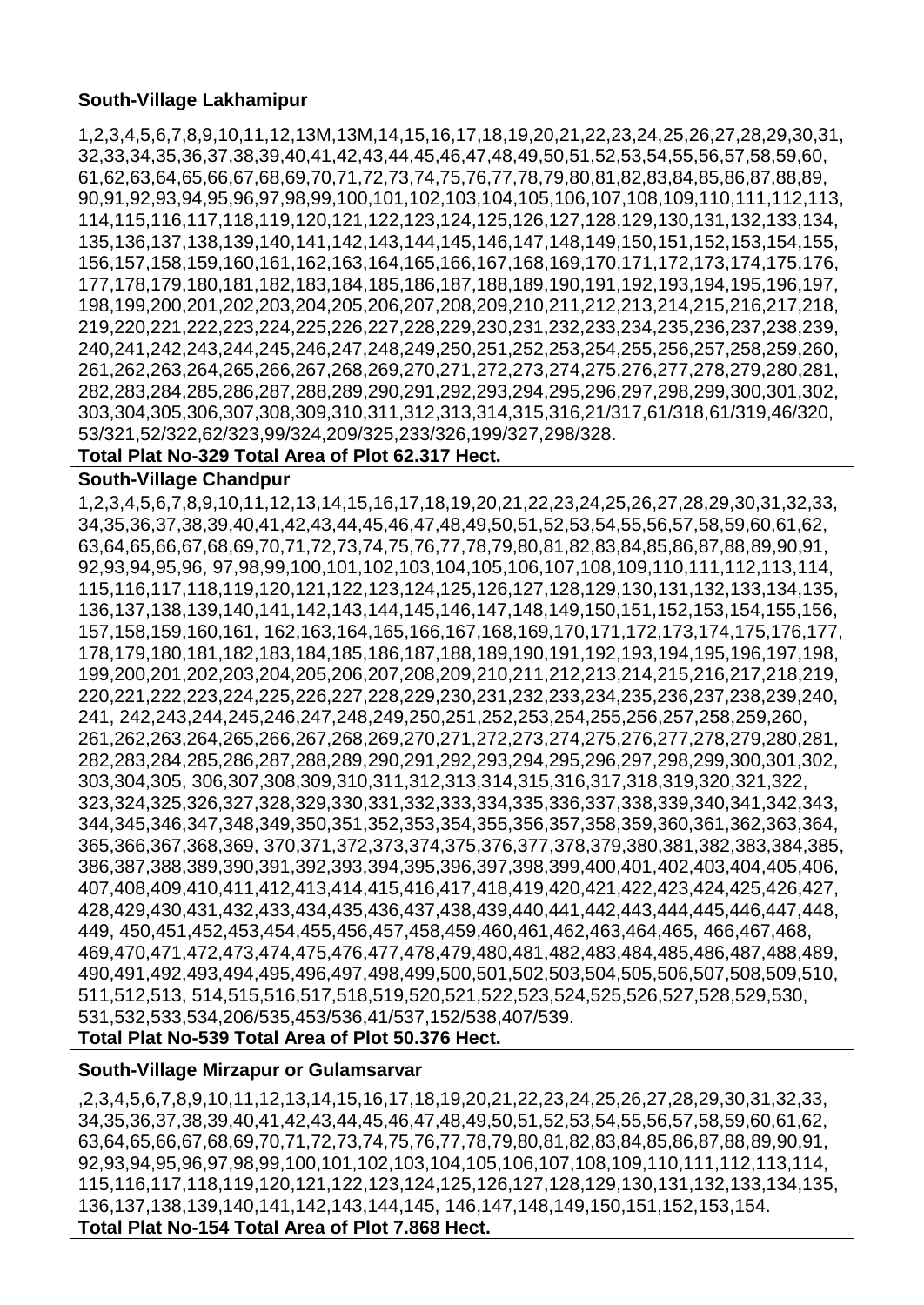#### **South-Village Saidanpur**

1,2,3,4,5,6,7,8,9,10,11,12,13,14,15,16,17,18,19,20,21,22,23,24,25,26,27,28,29,30,31,32,33, 34,35,36,37,38,39,40,41,42,43,44,45,46,47,48,49,50,51,52,53,54,55,56,57,58,59,60,61,62, 63,64,65,66,67,68,69,70,71,72,73,74,75,76,77,78,79,80,81,82,83,84,85,86,87,88,89,90,91, 92,93,94,95,96,97,98,99,100,101,102,103,104,105,106,107,108,109,110,111,112,113,114, 115,116,117,118,119,120,121,122,123,124,125,126,127,128,129,130,131,132,133,134,135, 136,137,138,139,140,141,142,143,144,145,146,147,148,149,150,151,152,153,154,155,156, 157,158,159,160,161,162,163,164,165,166,167,168,169,170,171,172,173,174,175,176,177, 178,179,180,181,182,183,184,185,186,187,188,189,190,191,192,193,194,195,196,197,198, 199,200,201,202,203,204,205,206,207,208,209,210,211,212,213,214,215,216,217,218,219, 220,221,222,223,224,225,226,227,228,229,230,231,232,233,234,235,236,237,238,239,240, 241,242,243,244,245,246,247,248,249,250,251,252,253,254,255,256,257,258,259,260,261, 262,263,264,265,266,267,268,269,270,271,272,273,274,275,276,277,278,279,280,281,282, 283,284,285,286,287,288,289,290,291,292,293,294,295,296,297,298,299,300,301,302,303, 304,305,306,307,308,309,310,311,312,313,314,315,316,317,318,319,320,321,322,323,324, 325,326,327,328,329,330,331,332,333,334,335,336,337,338,339,340,341,342,343,344,345, 346,347,348,349,350,351,352,353,354,355,356,357,358,359,360,361,362,363,364,365,366, 367,368,369,370,371,372,373,374,375,376,377,378,379,380,381,382,383,384,385,386,387, 388,389,390,391,392,393,394,395,396,397,398,399,400,401,402,403,404,405,406,407,408, 409,410,411,412,413,414,415,416,417,418,419,420,421,422,423,424,425,426,427,428,429, 430,431,432,433,434,435,436,437,438,439,440,441,442,443,444,445,446,447,448,449,450, 451,452,453,454,455,456,457,458,459,460,461,462,463,464,465,466,467,468,469,470,471, 472,473,474,475,476,477,478,479,480,481,482,483,484,485,486,487,488,489,490,491,492, 493,494,495,496,497,498,499,500,501,502,503,504,505,506,507,508,509,510,511,512,513, 514,515,516,517,518,519,520,521,522,523,524,525,526,527,528,529,530,531,532,533,534, 535,536,537,538,539,540,541,542,543,544,545,546,547,548,549,550,551,552,553,545,555, 556,557,558,559,560,561,562,563,564,565,566,567,568,569,570,571,572,573,574,575,576, 577,578,579,580,581,582,583,584,585,586,587,588,589,590,591,592,593,594,595,596,597, 598,599,600,601,602,603,604,605,606,607,608,609,610,611,612,613,614,615,616,617,618, 619,620,621,622,623,624,625,626,627,628,629,630,631,632,633,634,635,636,637,638,639, 640,641,642,643,644,645,646,647,648,649,650,651,652,653,654,655,656,657,658,659,660, 661,662,663,664,665,666,667,668,669,670,671,672,673,674,675,676,677,678,679,680,681, 682,683,684,685,686,687,688,689,690,691,692,693,694,695,696,697,698,699,700,701,702, 703,704,705,706,707,708,709,710,711,712,713,714,715,716,717,718,719,720,721,722,723, 724,725,726,727,728,729,730,731,732,733,734,735,736,737,738,739,740,741,742,743,744, 745,746,747,748,749,750,751,752,753,754,755,756,757,758,759,760,761,762,763,764,765, 766,767,768,769,770,771,772,773,774,775,776,777,778,779,780,781,782,783,784,785,786, 787,788,789,790,791,792,793,794,795,796,797,798,799,800,801,802,803,804,805,806,807, 808,809,810,811,812,813,814,815,816,817,818,819,820,821,822,823,824,825,826,827,828, 829,830,831,832,833,834,835,836,837,838,839,840,841,842,843,844,845,846,847,848,849, 850,851, 852,853,854,855,856,857,858,859,860,861,862.

**Total Plat No-862 Total Area of Plot 154.003 Hect.**

**South-Village Araji Saidanpur** 

1,2,3,4,5,6,7,8,9,10,11,12,13.

**Total Plat No-13 Total Area of Plot 2.104 Hect.**

**West-Village Araji Sihipur** 

1,2,4,5,7,8,9,10. **Total Plat No-08 Total Area of Plot 2.584 Hect.**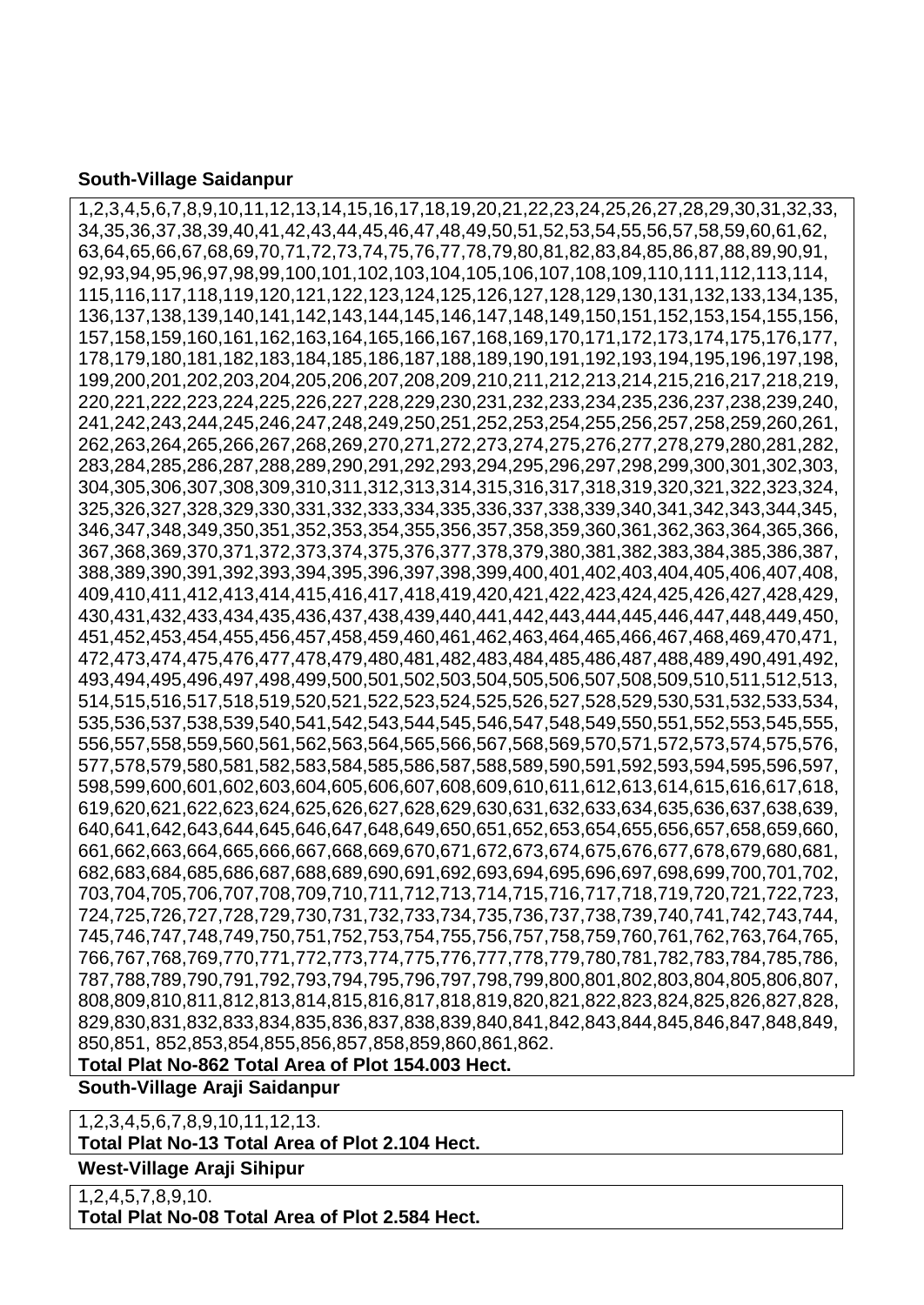1,2,3,4,5,6,7,8,9,10,11,12,13,14,15,16,17,18,19,20,21,22,23,24,25,26,27,28,29,30,31,32,33, 34,35,36,37,38,39,40,41,42,43,44,45,46,47,48,49,50,51,52,53,54,55,56,57,58,59,60,61,62, 63,64,65,66,67,68,69,70,71,72,73,74,75,76,77,78,79,80,81,82,83,84,85,86,87,88,89,90,91, 92,93,94,95,96,97,98,99,100,101,102,103,104,105,106,107,108,109,110,111,112,113,114, 115,116,117,118,119,120,121,122,123,124,125,126,127,128,129,130,131,132,133,134,135, 136,137,138,139,140,141,142,143,144,145,146,147,148,149,150,151,152,153,154,155,156, 157,158,159,160,161,162,163,164,165,166,167,168,169,170,171,172,173,174,175,176,177, 178,179,180,181,182,183,184,185,186,187,188,189,190,191,192,193,194,195,196,197,198, 199,200,201,202,203,204,205,206,207,208,209,210,211,212,213,214,215,216,217,218,219, 220,221,222,223,224,225,226,227,228,229,230,231,232,232,233,234,235,236,237,238,239, 240,241,242,243,244,245,246,247,248,249,250,251,252,253,254,255,256,257,258,259,260, 261,262,263,264,265,266,267,268,269,270,271,272,273,274,275,276,277,278,279,280,281, 282,283,284,285,286,287,288,289,290,291,292,293,294,295,296,297,298,299,300,301,302, 303,304,305,306,307,308,309,310,311,312,313,314,315,316,317,318,319,320,321,322,323, 324,325,326,327,328,329,330,331,332,333,334,335,336,337,338,339,340,341,342,343,344, 345,346,347,348,349,350,351,352,353,354,355,356,357,358,359,360,361,362,363,364,365, 366,367,368,369,370,371,372,373,374,375,376,377,378,379,380,381,382,383,384,385,386, 387,388,389,390,391,392,393,394,395,396,397,398,399,400,401,402,403,404,405,406,407, 408,409,410,411,412,413,414,415,416,417,418,419,420,421,422,423,424,425,426,427,428, 429,430,431,432,433,434,435,436,437,438,439,440,441,442,443,444,445,446,447,448,449, 450,451,452,453,454,455,456,457,458,459,460,461,462,463,464,465,466,467,468,469,470, 471,472,473,474,475,476,477,478,479,480,481,482,483,484,485,486,487,488,489,490,491, 492,493,494,495,496, 497,498,499,500,501,502,503,504,505,506.

#### **Total Plat No-506 Total Area of Plot 94.423 Hect.**

## **West-Village Muradganj**

1,2,3,4,5,6,7,8,9,10,11,12,13,14,15,16,17,18,19,20,21,22,23,24,25,26,27,28,29,30,31,32,33, 34,35,36,37,38,39,40,41,42,43,44,45,46,47,48,49,50,51,52,53,54,55,56,57,58,59,60,61,62, 63,64,65,66,67,68,69,70,71,72,73,74,75,76,77,78,79,80,81,82,83,84,85,86,87,88,89,90,91, 92,93,94,95,96,97,98,99,100,101,102,103,104,105,106,107,108,109,110,111,112,113,114, 115,116,117,118,119,120,121,122,123,124,125,126,127,128,129,130,131,132,133,134,135, 136,137,138,139,140,141,142,143,144,145,146,147,148,149,150,151,152,153,154,155,156, 157,158,159,160,161,162,163,164,165,166,167,168,169,170,171,172,173,174,175,176,177, 178,179,180,181,182,183,184,185,186,187,188,189,190,191,192,193,194,195,196,197,198, 199,200,201,202,203,204,205,206,207,208,209,210,211,212,213,214,215,216,217,218,219, 220,221,222,223,224,225,226,227,228,229,230,231,232,233,234,235,236,237,238,239,240, 241,242,243,244,245,246,247,248,249,250,251,252,253,254,255,256,257,258,259,260,261, 262,263,264,265,266,267,268,269,270,271,272,273,274,275,276,277,278,279,280,281,282, 283,284,285,286,287,288,289,290,291,292,293,294,295,296,297,298,299,300,301,302,303, 304,305,306,307,308,309,310,311,312,313,314,315,316,317,318,319,320,321,322,323,324, 325,326,327,328,329,330,331,332,333,334,335,336,337,338,339,340,341,342,343,344,345, 346,347,348,349,350,351,352,353,354,355,356,357,358,359,360,361,362,363,364,365,366, 367,368,369,370,371,372,373,374,375,376,377,378,379,380,381,382,383,384,385,386,387, 388,389,390,391,392,393,394,395,396,397,398,399,400,401,402,403,404,405,406,407,408, 409,410,411,412,413,414,415,416,417,418,419,420,421,422,423,424,425,426,427,428,429, 430,431,432,433,434,435,436,437,438,439,440,441,442,443,444,445,446,447,448,449,450, 451,452,453,454,455,456,457,458,459,460,461,462,463,464,465,466,467,468,469,470,471, 472,473,474,475,476,477,478,479,480,481,482,,490,491,492,493,494,495,496,497,498,499, 500,501,502,503,504,505,506,507,508,509,510,511,512,513,514,515,516,517,518,519,520, 521,522,523,524,525,526,527,528,529,530,531,532,533,534,535,536,537,538,539,540,541, 542,543,544,545,546,547,548,549,550,551,552,553,554,555,556,557,558,559,560,561,562,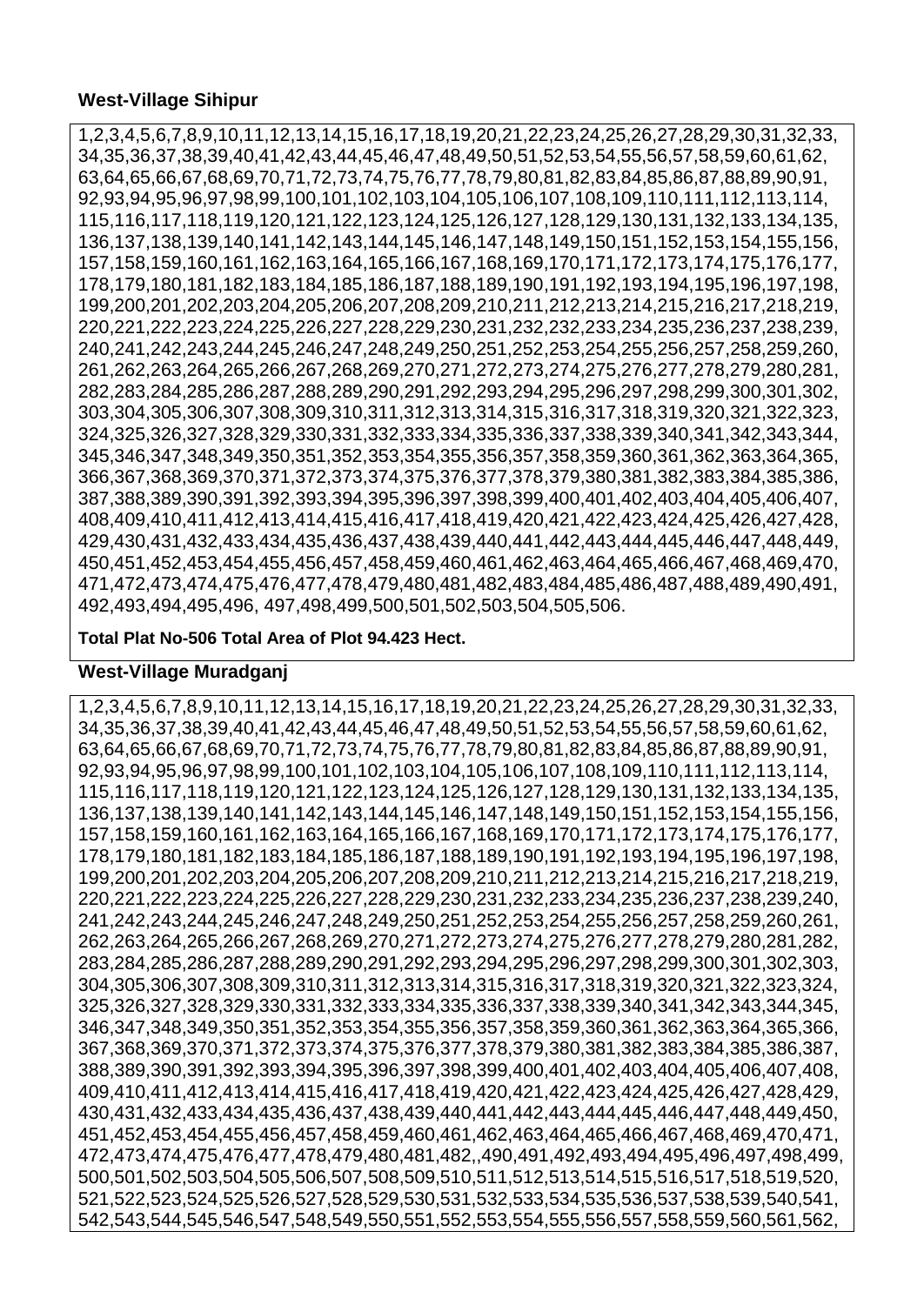563,564,565,566,567,568,569,570,571,572,573,574,575,576,577,578,579,580,581,582,583, 584,585,586,587,588,589,590,591,592,593,594,595,596,597,598,599,600,601,602,603,604, 605,606,607,608,609,610,611,612,613,614,615,616,617,618,619,620,621,622,623,624,625, 626,627,628,629,630,631,632,633,634,635,636,637,638,639,640,641,642,643,644,645,646, 647,648,649,650,651,652,653,654,655,656,657,658,659,660,661,662,663,664,665,666,667, 668,669,670,671,672,673,674,675,676,677,678,679,680,681,682,683,684,685,686,687,688, 689,690,691,692,693,694,695,696,697,698,699,700,701,702,703,704,705,706,707,708,709, 710,711,712,713,714,715,716,717,718,719,720,721,722,723,724,725,726,727,728,729,730, 731,732,733,734,735,736,737,738,739,740,741,246/742,462/743,493/744,559/745,588/746, 595/747,715/748,728/749,390/750,321/751.

**Total Plat No-441 Total Area of Plot 79.206 Hect.**

#### **West-Village Katghara Dehati**

1,2,3,4,5,6,7,8,9,10,11,12,13,14,15,16,17,18,19,20,21,22,23,24,25,26,27,28,29,30,31,32,33, 34,35,36,37,38,39,40,41,42,43,44,45,46,47,48,49,50,51,52,53,54,55,56,57,58,59,60,61,62, 63,64,65,66,67,68,69,70,71,72,73,74,75,76,77,78,79,80,81,82,83,84,85,86,87,88,89,90,91, 92,93,94,95,96,97,98,99,100,101,102,103,104,105,106,107,108,109,110,111,112,113,114, 115,116,117,118,119,120,121,122,123,124,125,126,127,128,129,130,131,132,133,134,135, 136,137,138,139,140,141,142,143,144/1,144/2,145/1,145/2,146,147,148,149,150,151,152, 153,154,155,156,157,158,159,160,161,162,163,164,165,166,167/1,167/2,168,169,170,171, 172,173,174,175,176,177,178,179,180,181,182,183,184,185,186,187,188,189,190,191,192, 193,194,195,196,197,198,199,200,201,202,203,204,205,206,207,208,209,210,211,212,213, 214,215,216,217,218,219,220,221,222,223,224,225,226,227,228,229,230,231,232,233,234, 235,236,237,238,239,240,241,242,243,244,245,246,247,248,249,250,251,252,253,254,255, 256,257,258,259,260,261,262,263,264,265,266,267,268,269,270,271,272/1,272/2,273,274, 275,276,277,278,279,280,281,282,283,284,285,286,287,288,289,290,291,292,293,294,295, 296,297,298,299,300,301,302,303,304,305,306,307,308,309,310,311,312,313,314,315,316, 317,318/1,318/2,319/1,319/2,320,321,322,323,324,325,326,327,328,329,330,331,332,333/1, 334,335,336,337,338,339,340,341/1,341/2,342,343,344,345,346,347,348,349,350,351,352, 353,354,355,356,357,358,359,360,361,362,363,364,365,366,367,368,369,370,371,372,373, 374,375,376,377,378,379,380,381,382,383,384,384,385,386,387,388,389,390,391,392,393, 394,395,396,397,398,399,400,401,402,403,404,405,56/405,101/406,101/407,233/408,191/ 409,79/410,12/411,15/412,176/413,391/414,78/415,78/416,89/417,97/418,153/419,124/420, 232/421,371/422,362/423,362/424,224/425,230/426,151/427,192/428,201/429,12/430,233/4 31, 359/432,359/433,359/434.

**Total Plat No-441 Total Area of Plot 27.352 Hect.**

## **West-Village Karauti**

1,2,3,4,5,6,7,8,9,10,11,12,13,14,15,16,17,18,19,20,21,22,23,24,25,26,27,28,29,30,31,32,33, 34,35,36,37,38,39,40,41,42,43,44,45,46,47,48,49,50,51,52,53,54,55,56,57,58,59,60,61,62, 63,64,65,66,67,68,69,70,71,72,73,74,75,76,77,78,79,80,81,82,83,84,85,86,87,88,89,90,91, 92,93.

**Total Plat No-93 Total Area of Plot 2.809 Hect.**

## **West-Village Kalichabad**

1,2,3,4,5,6,7,8,9,10,11,12,13,14,15,16,17,18,19,20,21,22,23,24,25,26,27,28,29,30,31,32,33, 34,35,36,37,38M,38M,39,40,41,42,43,44,45,46,47,48,49,50,51,52,53,54,55,56,57,58,59,60, 61,62,63,64,65,66,67,68,69,70,71,72,73,74,75,76,77,78,79,80,81,82,83,84,85,86,87,88,89, 90,91,92,93,94,95,96,97,98,99,100,101,102,103,104,105,106,107,108,109,110,111,112,113, 114,115,116,117,118,119,120,121,122,123,124,125,126,127,128,129,130,131,132,133,134, 135,136,137,138,139,140,141,142,143,144,145,146,147,148,149,150,151,152,153,154,155,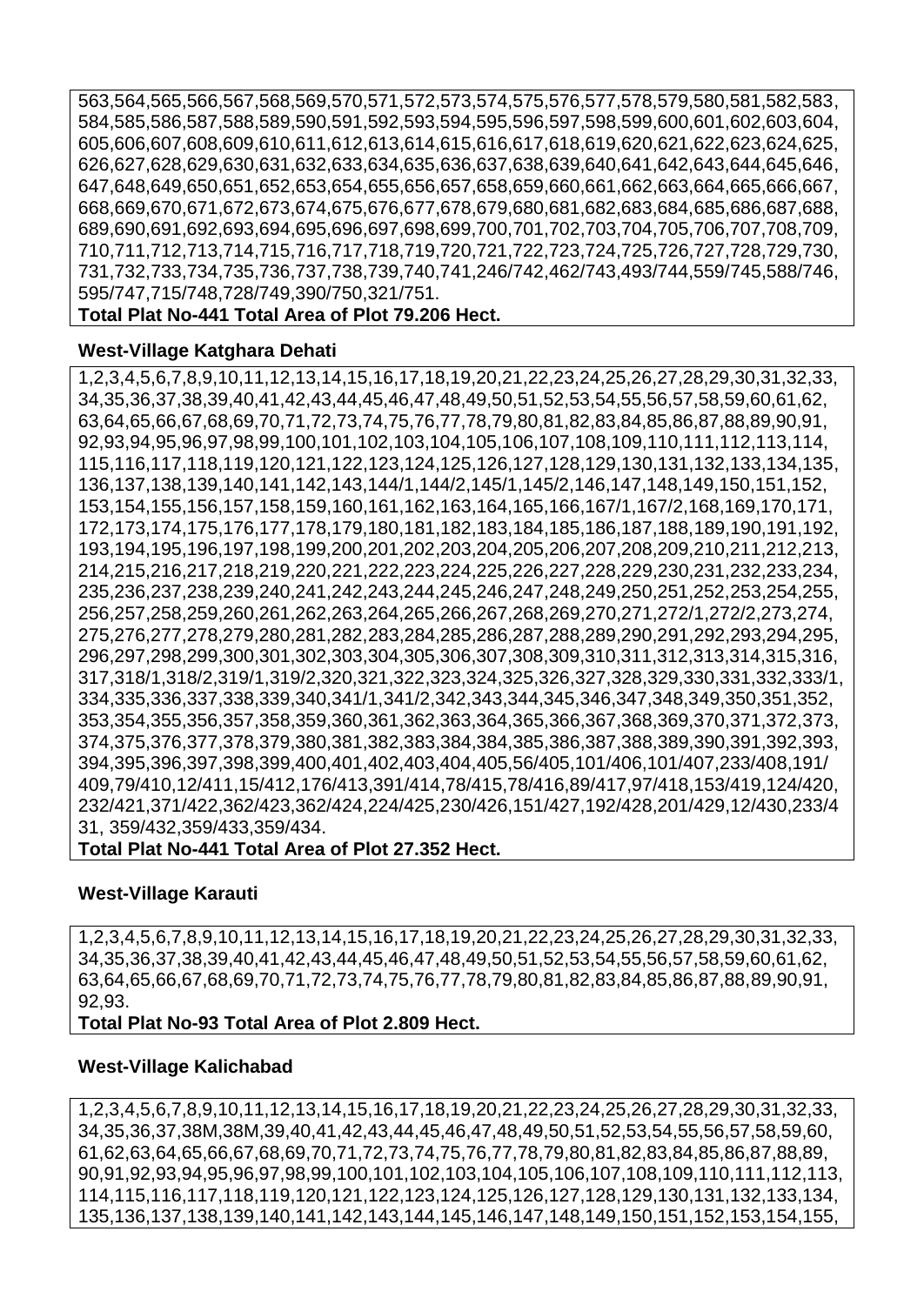156,157,158,159,160,161,162,163,164,165,166,167,168,169,170,171,172,173,174,175,176, 177,178,179,180M,180M,181,182,183,184,185,186,187,188,189,190,191,192,193,194,195, 196,197,198,199,200,201,202,203,204,205,206,207,208,209,210,211,212,213,214,215,216, 217,218,219,220,221,222,223,224,225,226,227,228,229,230,231,232,233,234,235,236,237, 238,239,240,241,242,243,244,245,246,247,248,249,250,251,252,253,254,255,256,257,258, 259,260,261,262,263,264,265,266,267,268,269,270,271,272,273,274,275,276,277,278,279, 280,281,282,283,284,285,286,287,288,289,290,291,292,293,294,295,296,297,298,299,300, 301,302,303,304,305,306,307,308,309,310,311,312,313,314,315,316,317,318,319,320,321, 322,323,324,325,326,327,328,329,330,331,332,333,334,335,336,337,338,339,340,341,342, 343,344,345,346,347,348,349,350,351,352,353,354,355,356,357,358,359,360,361,362,363, 364,365,366,367,368,369,370,371,372,373,374,375,376,377,378,379,380,381,382,383,384, 385,386,387,388,389,390,391,392,393,394,395,396,397,398,399,400,401,402,403,404,405, 406,407,408,409,410,411,412,413,414,415,416,417,418,419,420,421,422,423,424,425,426, 427,428,429,430,431,432,433,434,435,436,437,438,439,440,441,442,443,444,445,446,447, 448,449,450,451,452,453,454,455,456,457,458,459,460,461,462,463,464,465,466,467,468, 469,470,471,472,473,474,475,476,477,478,479,480,481,482,483,484,485,486,487,488,489, 490,491,492,493,494,495,496,497,498,499,500,501,502,503,504,505,506,507,508,509,510, 511,512,513,514,515,516,517,518,519,520,521,522,523,524,525,526,527,528,529,530,531, 532,533,534,535,536,537,538,539,540,541,542,543,544,545,546,547,548,549,550,551,552, 553,554,555,556,557,558,559,560,561,562,563,564,565,566,567,568,569,570,571,572,573, 574,575,576,577,578,579,580,581,582,583,584,585,586,587,588,589,590,591,592,593,594, 595,596,597,598,599,600,601,602,603,604,605,606,607,608,609,610,611,612,613,614,615, 616,617,618,619,620,621,622,623,624,625,626,627,628,629,630,631,632,633,634,635,636, 637,638,639,640,641,642,643,644,645,646,647,648,649,650,651,652,653,654,656,657,658, 659,660,661,662,663,664,665,666,667,668,669,670,671,672,673,674,675,676,677,678,679, 680,681,682,683,684,685,686,687,688,689,690,691,692,693,694,695,696,697,698,699,700, 701,702,703,704,705,706,707,708,709,710,711,712,713,714,715,716,717,718,719,720,721, 722,723,724,725,726,727,728,729,730,731,732,733,734,735,736,737,738,739,740,741,742, 743,744,745,746,747,748,749,750,751,752,753,754,755,756,757,758,759,760,761,762,763, 764,765,766,768,769,770,771,772,773,774,775,776,777,778,779,780,781,782,783,784,785, 786,787,788,789,790,791,792,793,794,795,796,797,798,799,800,801,802,803,804,805,806, 807,808,809,810,811,812,813,814,815,816,817,818,819,820,821,822,823,824,825,826,827, 828,829,830,831,832,833,834,835,836,837,838,839,840,841,842,843,844,845,846,847,848, 849,850,851,852,853,854,855,856,857,858,859,860,861,862,863,864,865,866,867,868,869, 870,871,872,873,874,875,876,877,878,879,880,881,882,883,884,885,886,887,888,889,890, 891,892,893,894,895,896,897,898,899,900,901,902,903,904,905,906,907,908,909,910,911, 912,913,914,915,916,917,918,919,920,921,922,923,924,925,926,927,928,929,930,931,932, 933,934,935,936,937,938,939,940,941,942,943,944,945,946,947,948,949,950,951,952,953, 954,955,956,957,958,959,960,961,962,963,964,965,966,967,968,969,970,971,972,973,974, 975,976,977,978,979,980,981,982,983,984,985,986,987,988,989,990,991,992,993,994,995, 996,997,998,999,1000,1001,1002,1003,1004,1005,1006,1007,1008,1009,1010,1011,1012, 1013,1014,1015,1016,1017,1018,1019,1020,1021,1022,1023,1024,1025,1026,1027,1028, 1029,1030,1031,1032,1033,1034,1035,1036,1037,1038,1039,1040,1041,1042,1043,1044, 1045,1046,1047,1048,1049,1050,1051,1052,1053,1054,1055,1056,1057,1058,1059,1060, 1061,1062,1063,1064,1065,1066,1067,1068,1069,1070,1071,1072,1073,1074,1075,1076, 1077,1078,1079,1080,1081,1082,1083,1084,1085,1086,1087,1088,1089,1090,1091,1092, 1093,1094,1095,1096,1097,1098,1099,1100,1101,1101,1102,1103,1104,1105,1106,1107, 1108,1109,1110,1111,1112,1113,1114,1115,1116,1117,1118,1119,1120,1121,1122,1123, 1124,1125,1126,1127,1128,1129,1130,1131,1132,1133,1134,1135,1136,1137,1138,1139, 1140,1141,1142,1143,1144,1145,1146,1147,1148,1149,1150,1151,1152,1153,1154,1155, 1156,1157,1158,1159,1160,1161,1162,1163,1164,1165,1166,1167,1168,1169,1170,1171, 1172,1173,1174,1175,1176,1177,1178,1179,1180,1181,1182,1183,1184,1185,1186,1187, 1188,1189,1190,53/1191,281/1192,206/1193,578/1194,267/1195,267/1196,483/1197, 57/1198,1151/1199,996/1200,112/1201,63/1202,257/1203,967/1204,599/1205,1010/1206,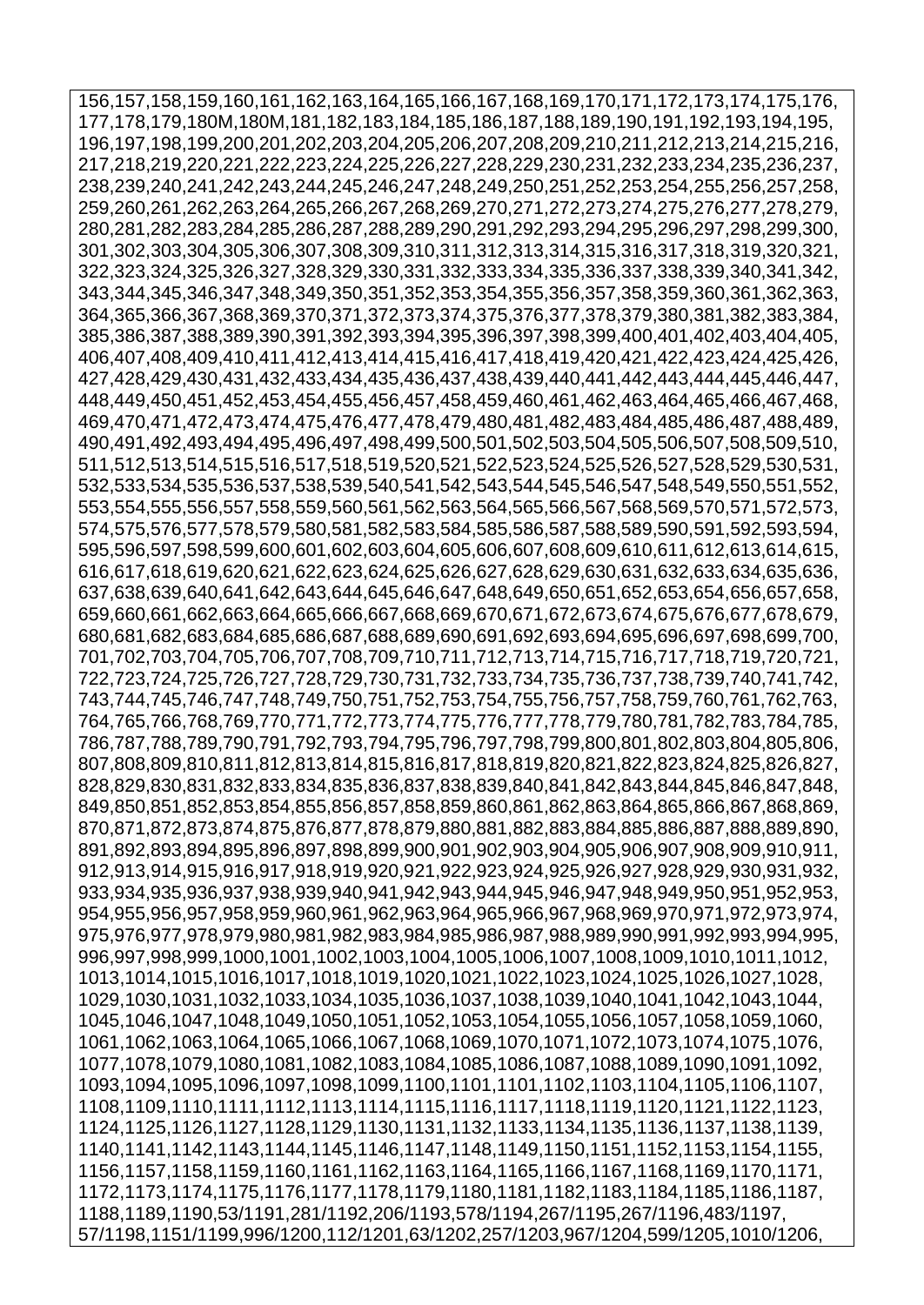1010/1207,181/1208,181/1209,181/1210,732/1211,467/1212,384/1213,305/1214,502/1215, 915/1216,633/1217,623/ 1218,685/1219, 617/1220,892/1221. **Total Plat No-1221 Total Area of Plot 127.098 Hect.**

#### **West-Village Tamarasapur Dehati**

1/1,1/2,1/3,2,3,4,5,6,7,8,9,10,11,12,13,14/1,14/2,14/2,14/2,15,16,17,18,19,20,21,22,23,24,25 ,26,27M,29M,30,31,32,33,34,35,36,37,38,39,40,41,42,43,44,45M,47M,48,49,50,51,52,53M, 61M,62,63M,64,65,66,67,68,69,70,71,72,73,74,75,76,77,78,79,80,81,82,83,84,85,86,87, 88,89,90/1,90/2,91,92,93,94,95,96,97,98,99,100/1,100/2,101,102,103,104,105,106,107,108, 109,110/1,110/2,111,112,113,114,115,116,117,118M,120,122M,125M,126M,128M,131M, 101/68,67/169,27M,29M,45M,46,53,54,55,56,57,58,59,60,61M,112/2M,119,121,122M,123, 124,125M,126M,127,128M,129,130,132,133,134,135,136,138,139,141,143,144,145,146,147 ,148,150,151,152,155,157,159,160,161,162,163,164,165,166,167/2,167/3,46,63,67,120, 120M, 131C,131C,137,140,142,149,153/3,153/2,154,156, 158,167/1,167/4. **Total Plat No-198 Total Area of Plot 15.778 Hect.**

#### **West-Village Namajgah**

1,2,3,4,5,6,7,8,9,10,11,12,13,14,15,16,17,18,19,20,21,22,23,24,25,26,27,28,29,30,31,32,33, 34,35,36,37,38,39,40,41,42,43,44,45,46,47,48,49,50,51,52,53,54,55,56,57,58,59,60,61,62, 63,64,65,66,67,68,69,70,71,72,73,74,75,76,77,78,79,80,81,82,83,84,85,86,87,88,89,90,91, 92,93,94,95,96,97,98,99,100,101,102,103,104,105,106,107,108,109,110,111,112,113,114, 115,116,117,118,119,120,121,122,123,124,125,126,127,128,129,130,131,132,133,134,135, 136,137,138,139,140,141,142,143,144,145,146,147,148,149,150,151,152,153,154,155,156, 157,158,159,160A,160B,161,162,163,164,165,166,167,168,169,170,171,172,173,174,175, 176, 177,178,46/179,160/180,160/181.

## **Total Plat No-182 Total Area of Plot 10.122 Hect.**

## **West-Village Khanpatti**

1,2,3,4,5,6,7,8,9,10,11,12,13,14,15,16,17,18,19,20,21,22,23,24,25,26,27,28,29,30,31,32,33, 34,35,36,37,38,39,40,41,42,43,44,45,46,47,48,49,50,51,52,53,54,55,56,57,58,59,60,61,62, 63,64,65,66,67,68,69,70,71,72,73,74,75,76,77,78,79,80,81,82,83,84,85,86,87,88,89,90,91, 92,93,94,95,96,97,98,99,100,101,102,103,104,105,106,107,108,109,110,111,112,113,114, 115,116,117,118,119,120,121,122,123,124,125,126,127,128,129,130,131,132,133,134,135, 136,137,138,139,140,141,142,143,144/1,144/2,145/1,145/2,146,147,148,149,150,151,152, 153,154,155,156,157,158,159,160,161,162,163,164,165,166,167/1,167/2,168,169,170,171, 172,173,174,175,176,177,178,179,180,181,182,183,184,185,186,187,188,189,190,191,192, 193,194,195,196,197,198,199,200,201,202,203,204,205,206,207,208,209,210,211,212,213, 214,215,216,217,218,219,220,221,222,223,224,225,226,227,228,229,230,231,232,233,234, 235,236,237,238,239,240,241,242,243,244,245,246,247,248,249,250,251,252,253,254,255, 256,257,258,259,260,261,262,263,264,265,266,267,268,269,270,271,272/1,272/2,273,274, 275,276,277,278,279,280,281,282,283,284,285,286,287,288,289,290,291,292,293,294,295, 296,297,298,299,300,301,302,303,304,305,306,307,308,309,310,311,312,313,314,315,316, 317,318/1,318/2,319/1,319/2,320,321,322,323,324,325,326,327,328,329,330,331,332,333/1, 334,335,336,337,338,339,340,341/1,341/2,342,343,344,345,346,347,348,349,350,351,352, 353,354,355,356,357,358,359,360,361,362,363,364,365,366,367,368,369,370,371,372,373, 374,375,376,377,378,379,380,381,382,383,384,385,386,387,388,389,390,391,392,393,394, 395,396,397,398,399,400,401,402,403,404,56/405,101/406,101/407,233/408,191/409,69/ 410,12/411,15/412,176/413,391/414,78/415,78/416,89/417,97/418,153/419,224/420,232/421 ,371/422,362/423,362/424,224/425,230/426,151/427,192/428,201/429,12/430,233/431,359/4 32,359/433,359/ 434.

**Total Plat No-441 Total Area of Plot 27.352 Hect.**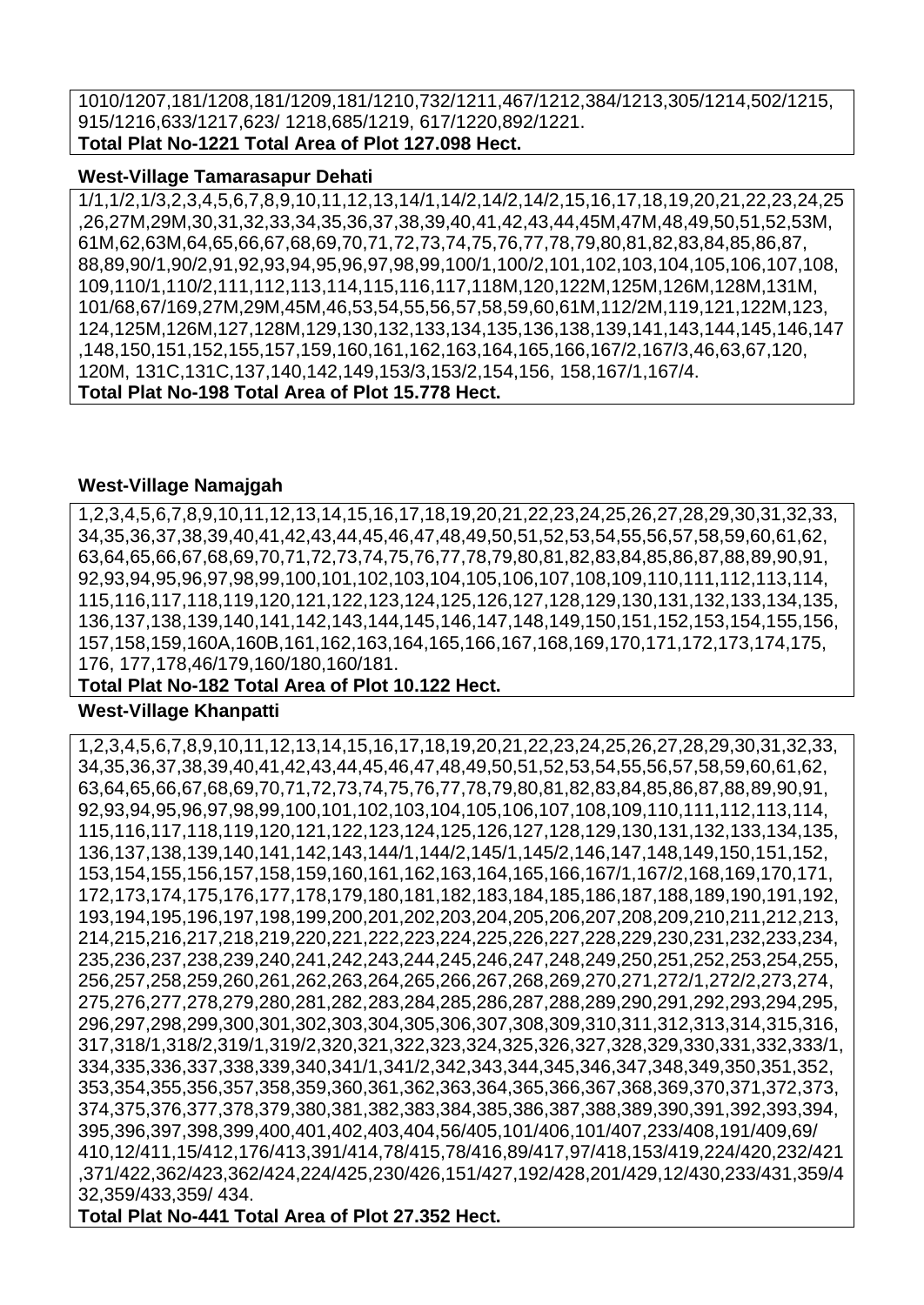#### **West-Village Kurrapatti**

1,2,3,4,5,6,7,8,9,10,11,12,13,14,15,16,17,18,19,20,21,22,23,24,25,26,27,28,29,30,31,32,33, 34,35,36,37,38,39,40,41,42,43,44,45,46,47,48,49,50,51,52,53,54,55,56,57,58,59,60,61,62, 63,64,65,66,67,68,69,70,71,72,73,74,75,76,77,78,79,80,81,82,83,84,85,86,87,88,89,90,91, 92,93,94,95,96,97,98,99,100,101,102,103,104,105,106,107,108,109,110,111,112,113,114, 115,116,117,118,119,120,121,122,123,124,125,126,127,128,129,130,131,132,133,134,135, 136,137,138,139,140,141,142,143,144,145,146,147,148,149,150/1,150/2,151,152,153,154, 155,156,157,158,159,160,161,162,163,164,165,166,167,168,169,170,171,172,173,174,175, 176,177,178,179,180,181,182,183,184,185,186,187,188,189/1,189/2,190/1,190/2,191/1, 191/2,192,193,194,195,196,197,198,199,200,201,202,203,204,205,206,207,208,209,210, 211,212,213,214,215,216,217,218,219,220,221,222,223,224,225,226,227,228,229,230,231, 232,233,234,235,236,237,238,239,240,241,242,243,244,245,246,247,248,249,250,251,252, 253,254,255,256,257,258,259,260,261,262,263,264,265,266,267,268,269,270,271,272,273, 274,275,276,277,278,279,280,281,282,283,284,285,286,287,288,289,290,291,292,293,294, 295,296,297,298,299,300,301,302,303,304,305,306,307,308,309,310,311,312,313,314,315, 316,317,318,319,320,321,322,323,324,325,326,327,328,329,330,331,332,333,334,335,336, 337,338,339,340,341,342,343,344,345,346,347,348,349,350,351,352,353,354,355,356,357, 358,359,360,361,362,363,364,365,366,367,368,369,370,371,372,373,374,375,376,377,378, 379,380,381,382,383,384,385,386,387/1,387/2,388,389,390,391,392,393,394,395,396,397, 398,399,400,401,402,403,404,405,406,407,408,409,410,411,412,413,414,415,416,417,418, 419,420,421,422,423,424,425,426,427,428,429,430,431,432,433,434,435,436,437,438,439, 440,441,442,443,444,445,446,447,448,449,450,451,452,453,454,455,456,457,458,459,460, 461,392/462,394/463,318/464,341/465,31/466, 298/467,296/468,123/469,70/470.

#### **Total Plat No-475 Total Area of Plot 27.708 Hect.**

#### **West-Village Haradipur**

1,2,3,4,5,6,7,8,9,10,11,12,13,14,15,16,17,18,19,20,21,22,23,24,25,26,27,28,29,30,31,32,33, 34,35,36,37,38,39,40,41,42,43,44,45,46,47,48,49,50,51,52,53,54,55,56,57,58,59,60,61,62, 63,64,65,66,67,68,69,70,71,72,73,74,75,76,77,78,79,80,81,82,83,84,85,86,87,88,89,90,91, 92,93,94,95,96,97,98,99,100,101,102,103,104,105,106,107,108,109,110,111,112,113,114, 115,116,117,118,119,120,121,122,123,124,125,126,127,128,129,130,131,132,133,134,135, 136,137,138,139,140,141,142,143,144,145,146,147,148,149,150,151,152,153,154,155,156, 157,158,159,160,161,162,163,164,165,166,167,168,169,170,171,172,173,174,175,176,177, 178,179,180,181,182,183,184,185,186,187,188,189,190,191,192,193,194,195,196,197,198, 199,200,201,202,203,204,205,206,207,208,209,210,211,212,213,214,215,216,217,218,219, 220,221,222,223,224,225,226,227,228,229,230,231,232,233,234,235,236,237,238,239,240, 241,242,243,244,245,246,247,248,249,250,251,252,253,254,255,256,257,258,259,260,261, 262,263,264,265,266,267,268,269,270,271,272,273,274,275,276,277,278,279,280,281,282, 283,284,285,286,287,288,289,290,291,292,293,294,295,296,297,298,299,300,301,302,303, 304,305,306,307,308,309,310,311,312,313,314,315,316,317,318,319,320,321,322,323,324, 325,326,327,328,329,330,331,332,333,334,335,336,337,338,339,340,341,342,343,344,345, 346,347,348,349,350,351,352,353,354,355,356,357,358,359,360,361,362,363,364,365,366, 367,368,369,370,371,372,373,374,375,376,377,378,379,380,381,382,383,384,385,386,387, 388,389,390,391,392,393,394,395,396,397,398,399,400,401,402,403,404,405,406,407,408, 409,410,411,412,413,414,415,416,417,418,419,420,421,422,423,424,425,426,427,428,429, 430,431,432,433,434,435,436,437,438,439,440,441,442,443,444,445,446,447,448,449,450, 451,452,453,454,455,456,457,458,459,460,461,462,463,464,465,466,467,468,469,470,471, 472,473,474,475,476,477,478,479,480,481,482,483,484,485,486,487,488,489,490,491,492, 493,494,495,496,497,498,499,500,501,502,503,504,505,506,507,508,509,510,511,512,513, 514,515,516,517,518,519,520,521,522,523,524,525,526,527,528,529,530,531,532,533,534, 535,536,537,538,539,540,541,542,543,544,545,546,547,548,549,550,551,552,553,545,555, 556,557,558,559,560,561,562,563,564,565,566,567,568,569,570,571,572,573,574,575,576, 577,578,579,580,581,582,583,584,585,586,587,588,589,590,591,592,593,594,595,596,597,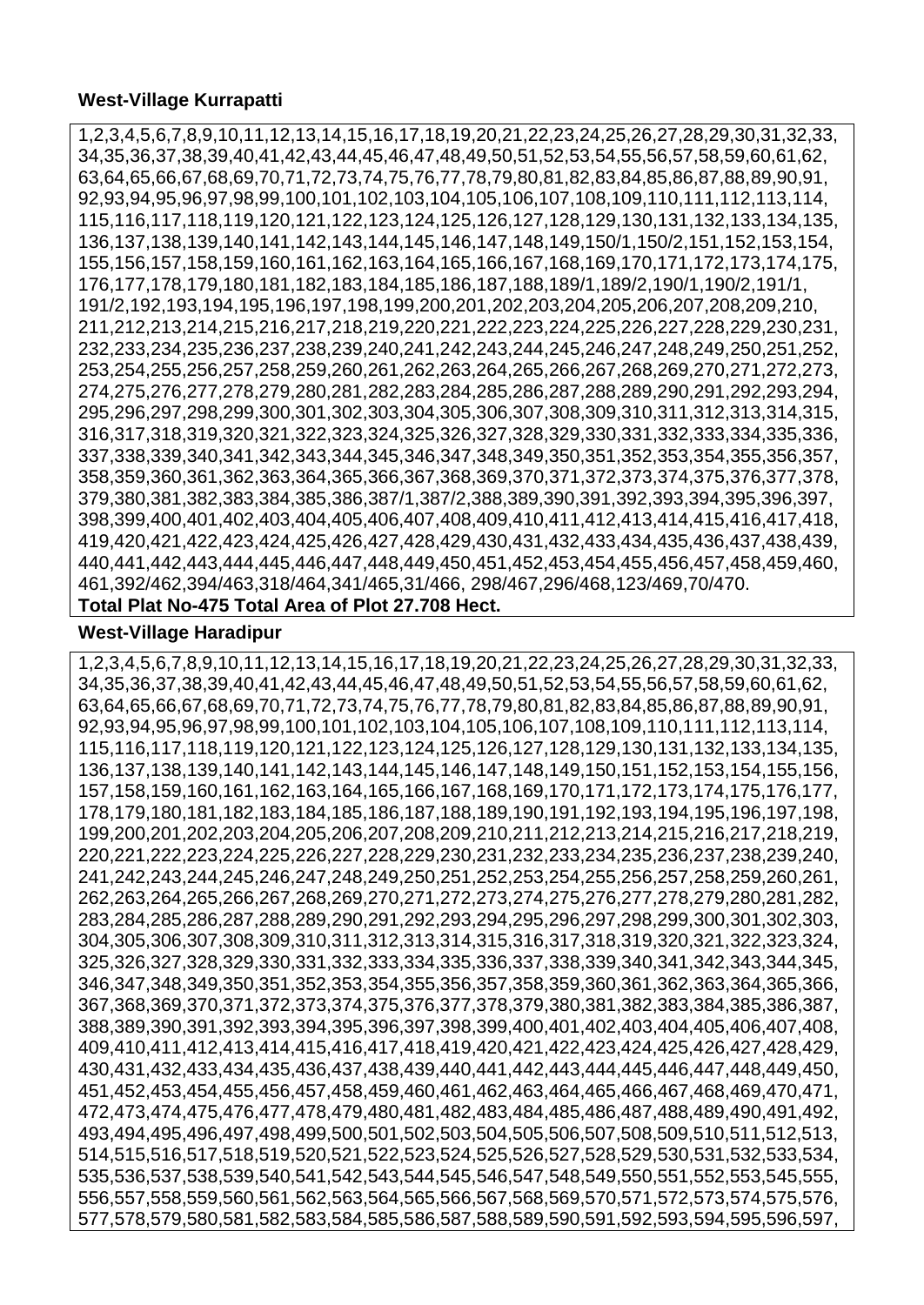598,599,600,601,602,603,604,605,606,607,608,609,610,611,612,613,614,615,616,617,618, 619,620,621,622,623,624,625, 626,627,628,629,630,631,632,633,634,635,636. **Total Plat No-636 Total Area of Plot 51.505 Hect.**

#### **North-Village Mandavi Bibi**

1,2A,2B,2C,2D,3,4,5,6,7,8,9,10,11,12,13,14,15,16,17,18,19,20A,20B,21,22,23,24,25,26,27, 28,29,30,31,32,33,34,35,36,37,38,39,40,41,42,43,44,45,46,47,48,49,50A,50B,50C,51,52,53, 54,55,56,57,58,59,60,61,62,63,64,65,66,67,68,69,70,71,72,73,74,75,76,77,78,79,80,81,82, 83,84,85,86,87,88,89,90,91,92,93,94,95,96,97,98,99,100,101,102,103,104,105,106,107,108, 109,110,111,112,113,114,115,116,117,118,119,120,121,122,123,124,125,126,127,128,129, 130,131,132,133,134,135,136,137,138,139,140,141,142,143,144,145,146,147,148,149,150, 151,152,153,154,155,156,157,158,159,160,161,162,163,164,165,166,167,168,169,170,171, 172,173,174,175,176,177,178,179,180,181,182,183,184,185,186,187,188,189,190,191,192, 193,194,195,196,197,198,199,200,201,202,203,204,205,206,207,208,209,210,211,212,213, 214,215,216,217,218, 219,220,221,222,223,224,225, 226,227. **Total Plat No-233 Total Area of Plot 17.611 Hect.**

#### **North-Village Jamin Abdul Kadir**

1,2,3,4,5,6,7,8,9,10,11,12,13,14,15,16,17,18,19,20,21,22,23,24,25,26,27,28,29,30,31,32,33, 34,35,35M,36,37,38,39,40,41,42,43,44,45,46,47,48,49,50,51,52,53,54,55,56,57,58,59,60,61, 62,63,64,65,66,67,68,69,70,71,72,73,74,74M,75,75M,76.

**Total Plat No-79 Total Area of Plot 4.134 Hect.**

### **North-Village Derayusuf**

1,2,3,4,5,6,7,8,9,10,11,12,13,14,15,16,17,18,19,20,21,22,23,24,25,26,27,28,29,30,31,32,33, 34,35,36,37,38,39,40,41,42,43,44,45,46,47,48,49,50,51,52,53,54,55,56,57,58,59,60,61,62, 63,64,65,66,67,68,69,70,71,72,73,74,75,76,77,78,79,80,81,82,83,84,85,86,87,88,89,90,91, 92,93,94,95,96,97,98,99,100,101,102,103,104,105,106,107,108,109,110,111,112,113,114, 115,116,117,118,119,120,121,122,123,124,125,126,127,128,129,130,131,132,133,134,135, 136,137,138,139,140,141,142,143,144,145,146,147,148,149,150,151,152,153,154,155,156, 157,158,159,160,161,162,163,164,165,166,167,168,169,170,171,172,173,174,175,176,177, 178,179,180,181,182,183,184,185,186,187,188,189,190,191,192,193,194,195,196,197,198, 199,200,201,202,203,204,205,206,207,208,209,210,211,212,213,214,215,216,217,218,219, 220,221,222,223,224,225,226,227,228,229,230,231,232,233,234,235,236,237,238,6/239, 7/240.

**Total Plat No-240 Total Area of Plot 22.693 Hect. North-Village Fagupur Nisf** 

1,2,3,4,5,6,7,8,9,10,11,12,13,14,15,16,17,18,19,20,21,22,23,24,25. **Total Plat No-25 Total Area of Plot 1.523 Hect.**

#### **North-Village Kutubpur**

1,2,3,4,5,6,7,8,9,10,11,12,13,14,15,16,17,18,19,20,21,22,23,24,25,26/1,26/2,27,28,29/1,29/2 ,29/3,29/4,29/5,30,31,32,33,34,35,36,37,38,39,40,41,42,43,44,45,46,47,48,49,50,51,52,53, 54,55,56,57,58,59,60,61,62,63,64,65,66,67,68,69,70,71/1,71/2,72,73/1,73/2,74/1,74/2,75, 76/1,76/2,77,78,79M,80,81,82/1,82/1,83,84,85,86,87,88,89,90/1,90/2,91,92/1,92/2,93/1,93/2, 94,95,96,97,98,99,100,101,102,103/1,103/2,104,105,106,107,108,109,110,111,112,113,114, 115,116,117,118,119,120/1,120/2,121,122,123,124,125/1,125/2,126,127,128,129,130,131, 132,133,134,135,136,137,138,139,140,141,142,143,144,145,146,147,148,149,150,151,152, 153,154,155,156,157,158,159,160,161,162,163,164,165,166,167,168,169,170,171,10/172, 37/173,62/174,62/175,56/176,63/177,92/178,58/ 179,146/180. **Total Plat No-196 Total Area of Plot 32.112 Hect.**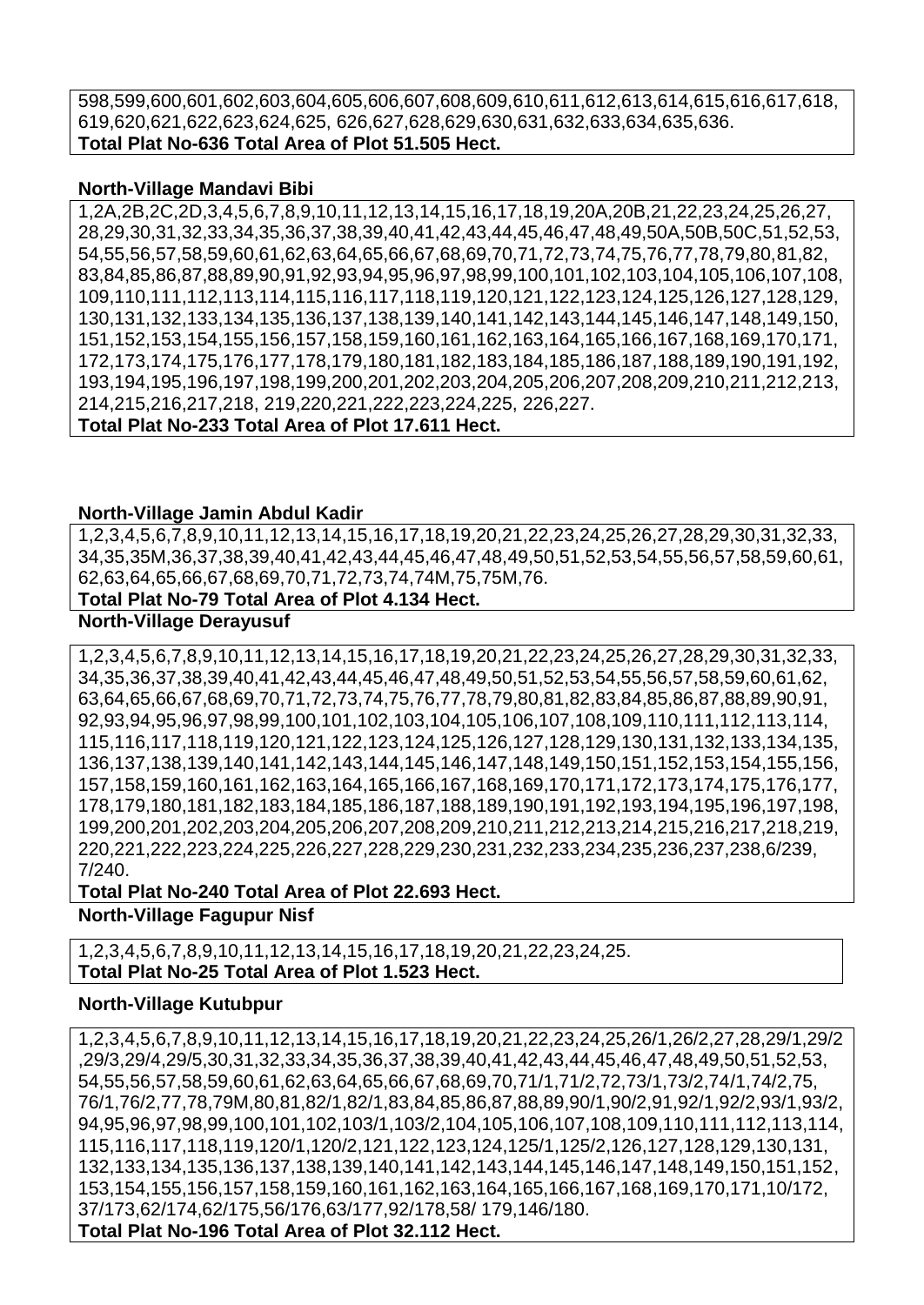## **North-Village Bagmiyan**

1,2,3,4,5,6M,6M,7,8,9,10,11,12,13,14,15,16,17/1,17/2,18,19,20,21,22,23,24,25,26,27,28,29, 30,31,32,33,34,35,36,37,38,39,40,41,42,43,44,45,46,47,48,49,50,51,52,53,54,55,56,57,58, 59,60,61,62,63,64,65,66,67,68,69,70,71,72,73,74,75,76,77,78,79,80,81,82,83,84,85,86,87, 88,89,90,91,92,93,94,95,96,97,98,99,100,101,102,103,104,105,106,107,108,109,110M,111, 112,113, 114,115,116,117M,48/118,47/119,97/120.

**Total Plat No-123 Total Area of Plot 10.988 Hect.**

## **North-Village Araji Padumpur Doyam**

1,2,3,4,5,6,7,8,9,10,11,12,13,14,15,16,17A,17B,18,19,20,21,22,23,24,25,26,27,28,29,30,31, 32,33,34,35,36,37,38A,38B,39,40,41,42,43,44.

## **Total Plat No-46 Total Area of Plot 2.902 Hect.**

#### **North-Village Mainipur Dehati**

1,2,3,4,5,6,7,8,9,10,11,12,13,14,15,16,17,18,19,20,21,22,23,24,25,26,27,28,29,30,31,32,33, 34,35,36,37,38,39,40,41,42,43,44,45,46,47,48,49,50,51,52,53,54,55,56,57,58,59,60,61,62, 63,64,65,66,67,68,69,70,71,72A,72B,73,74,75,76,77,78,79,80,81,82A,83,84,85,86,87,88,89, 90A,90B,91A,91B,91C,91D,91E,92,93,94,95,96,97,98,99,100,101,102,103,104,105,106,107, 108,109,110,111,112,113,114,115,116,117,118,119,120,121,122,123,124,125,126,127,128, 129,130,131,132,133,134,135,136,137,138,139,140,141,142,143,144,145,146,147,148,149, 150,151,152,153,154,155,156,157,158,159,160,161,162,163,164,165A,165B,165C,166,167, 168,169,170,171,172,173,174,175,176,177,178,179,180,181,182,183,184,185,186,187,188, 189,190,191,192,193,194,195,196,197,198,199,200,201,202,203,204,205,206,207,208,209, 210,211,212,213,214,215,216,217,218,219,220,221,222,223,224,225,226,227,228,229,230, 231,232,233,234,235,236,237,238,239,240,241,242,243,244,245,246,247,248,249,250,251, 252,253,254,255,256,257,258,259,260,261,262,263,264,265,266,267,268,269,270,271,272, 273,274,275,276,277,278,279,280,281,282,283,284,285,286,287,288,289,290,291,292,293, 294,295,296,297,298,299,300,301,302,303,304,305,306,307,308,309,310,311,312,313,314, 315,316,317,318,319,320,321,322,323,324,325,326,327,328,329,330,331,332,333,334,335, 336,337,338,339,340,341,342,343,344,345,346,347,348,349,350,351,352,353,354,355,356, 357,358,359,360,361,362,363,364,365,366,367,368,369,370,371,372,373,374,375,376,377, 378,379,380,381,382,383,384,384,385,386,387,388,389,390,391,392,393,394,395,396,397, 398,399,400,401,402,403,404,405,406,407,408,409,410,411,412,413,414,355/415,304/416, 89/417,34/418,266/419.

#### **Total Plat No-427 Total Area of Plot 26.625 Hect.**

#### **North-Village Gopalapur**

1,2,3,4,5,6,7,8,9,10,11,12,13,14,15,16,17,18,19,20,21,22,23,24,25,26,27,28,29,30,31,32,33, 34,35,36,37,38,39,40,41,42,43,44,45,46,47,48,49,50,51A,51B,52,53,54,55,56,57,58,59,60, 61,62,63,64,65,66,67,68,69,70,71,72,73,74,75,76,77,78,79,80,81,82,83,84,85,86,87,88,89, 90,91,92,93,94,94B,95,96,97A,97B,98,99,100,101,102,103,104,105,106,107,108,109,110, 111,112,113,114,115,116,117,118,119,120,121,122A,122B,122C,122D,122E,122F,122G, 122H,122 I,122J,123,12/124,12/125,12/126.

## **Total Plat No-138 Total Area of Plot 5.717 Hect.**

## **North-Village Chitarsari Dehati**

1,2,3,4,5,6,7,8,9,10,11,12,13,14,15,16,17,18,19,20,21,22,23,24,25,26,27,28,29,30,31,32,33, 34,35,36,37,38,39,40,41,42,43,44,45,46,47,48,49.

## **Total Plat No-49 Total Area of Plot 1.915 Hect.**

**North-Village Besahupur Dehati** 

1,2,3,4,5,6,7,8,9,10,11,12,13,14,15,16,17,18,19,20,21,22,23,24,25,26,27,28,29,30,31,32,33, 34,35,36,37,38,39,40,41,42,43,44,45,46,47,48,49,50,51,52,53,54,55,56,57,58,59,60,61,62, 63,64,65,66,67,68,69,70,71,72,73, 74,75,76,77,78,79,80,81. **Total Plat No-81 Total Area of Plot 5.119 Hect.**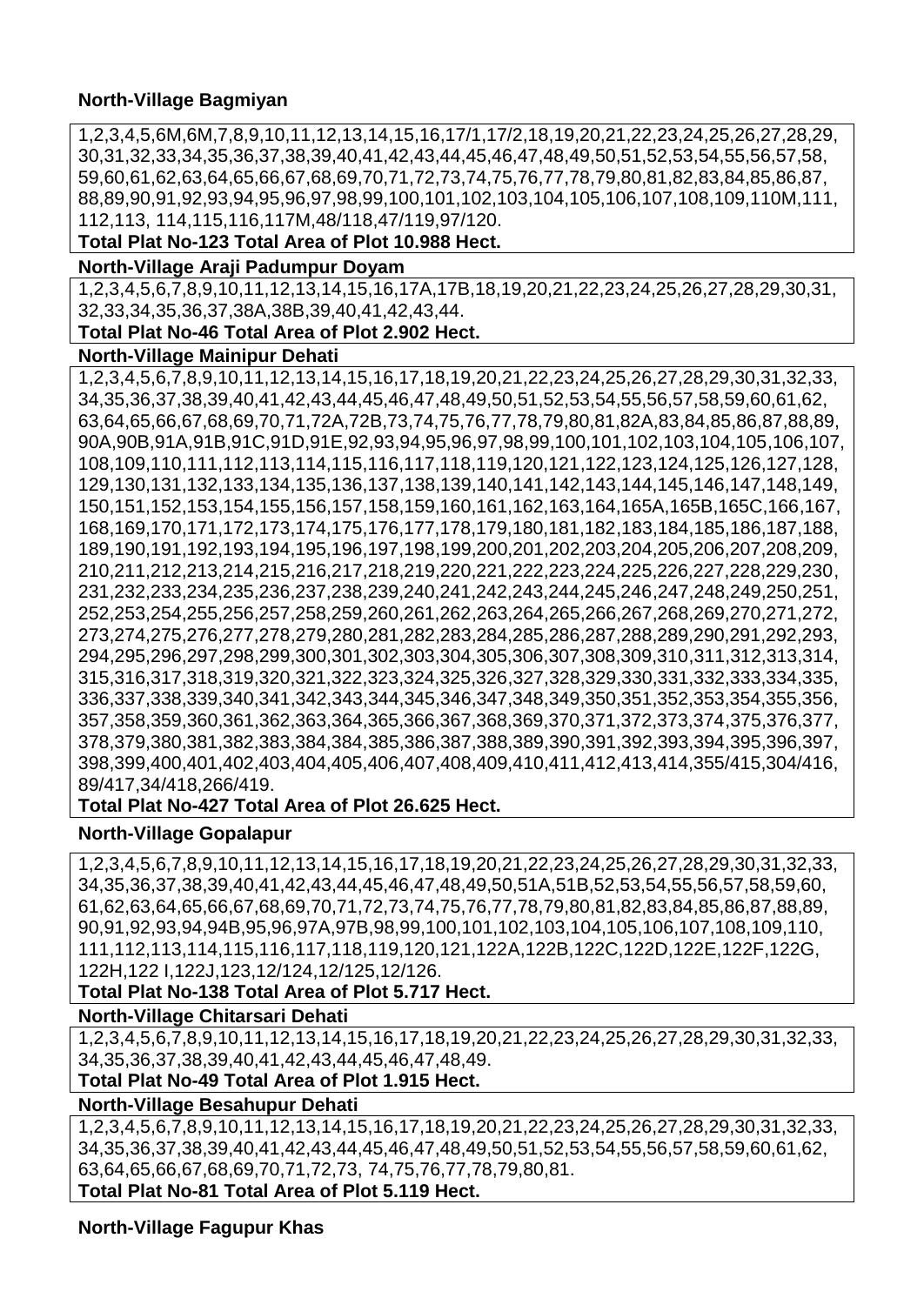1,2,3,4,5,6,7,8,9,10,11,12,13,14,15,16,17,18,19,20,21,22,23,24,25,26,27,28,29,30,31,32,33, 34,35,36,37,38,39,40,41,42,43,44,45,46,47,48,49,50,51,52,53,54,55,56,57,58,59,60,61,62, 63,64,65,66,67,68,69,70,71,72,73,74,75,76,77,78,79,80,81,82,83,84,85A,85B,86,87,88,89, 90,91,92,93,94,95,96,97,98,99,100,101A,101B,102A,103,104,105,106,107,108,109,110,111, 112,113,114,115,116,117,118,119,120,121,122,123,124,125,126,127,128,129,130,131,132, 133,134,135,136,137,138,139,140,141,142,143,144,145,146,147,148,149,150,151,152,153, 154,155,156,52/157.

**Total Plat No-159 Total Area of Plot 12.113 Hect.**

#### **North-Village Dhannupur Dehati**

1,2,3,4,5,6,7,8,9,10,11,12,13,14,15,16,17,18,19,20,21,22,23,24,25,26,27,28,29/1,29/2,30,31, 32/1,32/2,33,34,35,36,37,38,39,40,41,42,43,44,45,46,47,48,49,50,51,52,53,54,55,56,57,58, 59,60,61,62,63,64,65,66,67,68,69,70,71,72,73,74,75,76,77,78,79,80,81,82,83,84,85,86,87, 88,89,90,91,92,93,94,95,96,97,98,99,100,101,102,103,104,105,106,107,108,109,110,111, 112,113,114,115,116,117M,117M,118,119,120M,120M,121,122,123M,123M,124,125M,125 M,125M,125M,125M,126,127,128,129,130,131,132,133,134/1,134/2,135,136,137,4/138,50/1 39,55/140,131/141, 131/ 142,126/143.

#### **Total Plat No-153 Total Area of Plot 14.355 Hect.**

#### **North-Village Khanpur Akbar**

1,2,3,4,5,6,7,8,9,10,11,12,13,14,15,16,17,18,19,20,21,22,23,24,25A,25B,26A,26B,26C,27,28 ,29,30,31,32,33,34,35,36,37,38,39,40,41,42,43,44,45,46,47,48,49,50,51,52,53A,53B,54,55, 56,57,58,59A,59B,59C,60,61,62,63,64,65,66,67,68,69,70,71,72,73A,73B,74,75,76,77,78,79, 80,81,82,83,84,85,86,87,88,89A,89B,90A,90B,91,92,93,94,95,96,97,98,99,100,101,102,103, 104,105,106,107,108,109,110,111,112,113,114,115,116,117,118,118B,119,120,121,122, 123,124,125,126,127,128,129,130,131,132,133,134,135,136,137,138,139,140B,140B,141, 142,143,144,145,146,147,148,149,150,151,152,153,154,155,156,157,158,159,160,161,162, 163,164,165,166,167,168,169,170,171,172,173,174,175,176,177,178,179,180,181,182,183, 184,185,186,187,188,189,190,191,192,193,194,195,196,197,198,199,200,201,202,203,204, 205,206,207,208,209,210,211,212,213,214,215,216A,216B,216C,217A,217B,218,219,220, 221,222,223,224A,224B,224C,225,226A,226B,227,228,229,230,231,232,233,234,235,236, 237,238,239,240,241,242,243,244,245,246,247,248,249,250,251,252,253,254,255,256,257, 258,259,260,261,262,263,264,265,266,267,268,269,270,271,272,273,274,275,276,277,278, 279,280,281,282,283,284,285,286,287,288,289,290,291,292,293,294A,294B,295,296,297, 298,299,300,301,302,303,304,305,306,307,308,309,310,311,312,313,314,315,316,317,318, 319,320,321,322,323,324,325,326,327,328,329,330,331,332,333,334,335,336,337,338,339, 340,341,342,343,344,345,346,347,348,349,350,351,352,353,354,355,356,357,358,359,360, 361,362,363,364,365,366,367,368,369,370,371,372,373,374,375,376,377,378,379,380,381, 382,383,384,385,386,387,388,389,390,391,392,393,394,395,396,397A,397B,398,399,400A, 400B,401,402,403,404,405,406,407,408A,408B,409,410,411,412,413,414,415,416,417,418, 419,420,421,422,423,424,425,426,427,428,429,430,431,432,433,434,435,436,437,438,439, 440,441,442,443,444,445,446,447,448,449,450,451,452,453,454,455,456,457,458,459,460, 461,462,463,84/464,45/465,11/466,233/467,377/468,396/469,196/470,236/471,258/472,270/ 473, 208/474, 140/475,309/476,303/477,303/478,394/479. **Total Plat No-499 Total Area of Plot 46.240 Hect.**

#### **North-Village Sultanpur Hai Dehati**

1,2,3,4M,5,6,7,8,9,10,11,12,13,14,15,16,17,18,19,20,21,22,23,24,25,26M,26M,26M,27,28,29 ,30,31,32,33,34,35,36,37,38,39M,39M,40,41M,42,43C,44,45,46,47,48M,49,50,51,52,53,54, 55,56,57,58,59,60,61,62,63,64,65,66,67,68,69,70,71,72,73M,74,75M,76,77,78,79M,80,81,82 ,83,84,85,86,87/1,87/2,88,89,90,91,92,93,94,95,96,97,98,99,100,101,102,103,104,105,106, 107,108,109,110,111,112,113,114,115,116,117,118,119,120,121,122,123,124,125,126,127, 128,129,130,131,132,133,134,135,136,137,138,139,140,141,142,143,144,145,146,147,148, 149,150,151,152,153,154,155,156,157M,158,159,160,161,162,163,164,165,166,167,168, 169,170,171,172,173,174,175,176,177,178,179,180,181,182,183,184,185,186,187,188,189,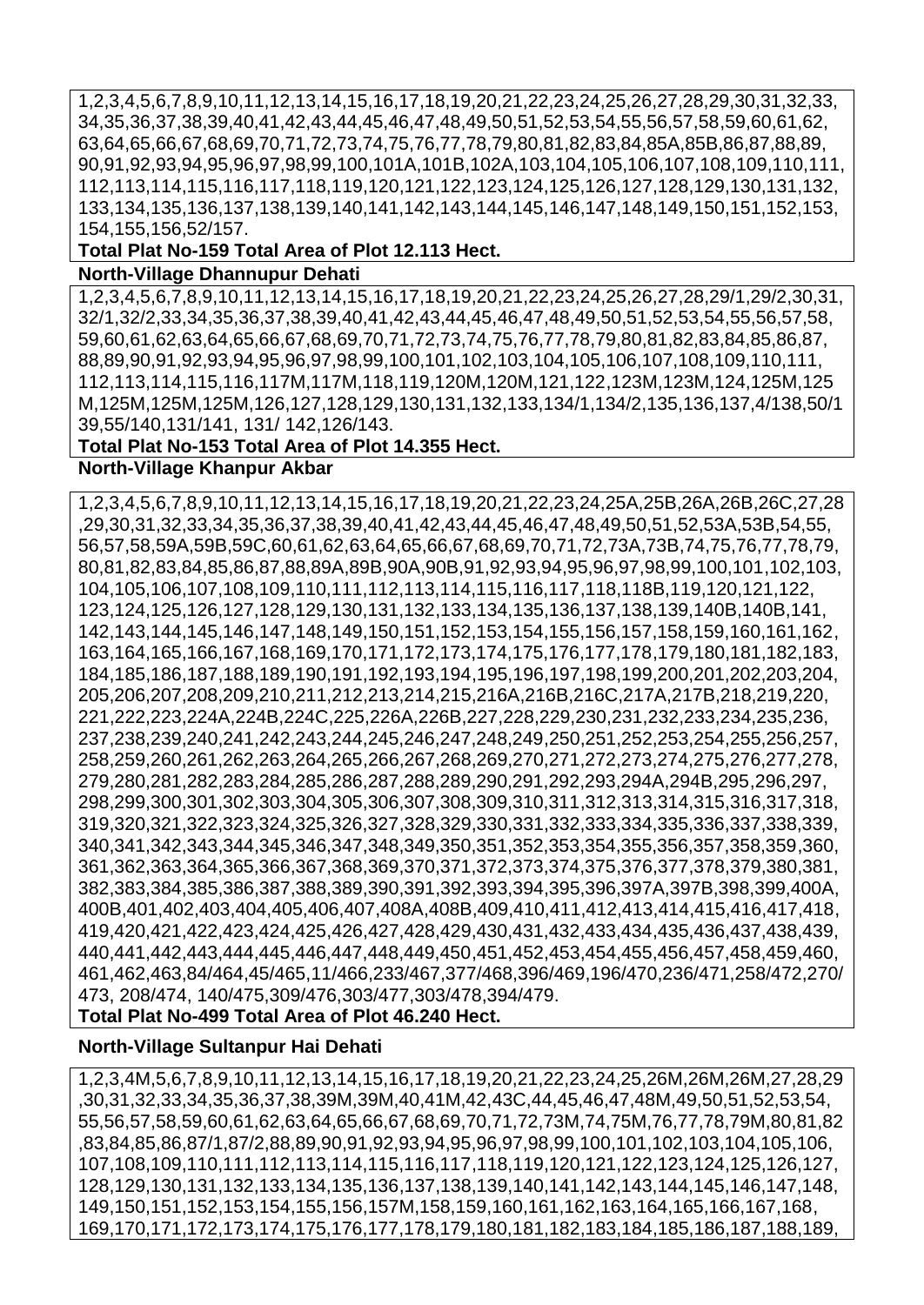190,191,192,193,194,195,196,197,198,199,200,201,202,203,204,205,206,207,208,209,210, 211,212,213,214,215,216,217,218,219,220,221,222,223,224,225,226,227,228M,229M,230M ,231,232,233,234,235,236,237M,238,239,240,241M,242,243,244,245,246,4/247,92/248,145/ 249,133/250,249/251,204/252,51/253,192/254,84/255, 62/256. **Total Plat No-261 Total Area of Plot 26.517 Hect.**

#### **North-Village Adampur Akbar**

1,2,3,4,5,6,7,8,9,10,11,12,13,14A,14B,15,16,17,18,19,20,21,22,23,24,25,26,27,28,29,30,31, 32,33,34,35,36,37,38,39,40,41,42,43,44,45,46,47,48,49,50,51,52,53,54,55,56,57,58,59,60, 61,62,63,64,65,66,67,68,69,70,71,72,73,74,75,76,77A,77B,77C,77D,77E,78,79,80,81,82A, 82B,83,84,85,86,87,88,89A,89B,90,91,92,93,94,95,96,97,98,99,100,101,102,103,104,105, 106,107,108,109,110,111,112,113,114,115,116,117,118,119,120,121,122,123,124,125,126, 127,128,129,130,131,132,133,134,135A,135B,136,137,138,139,140,141,142,143,144,145, 146,147,148,149,150,151,152,153,154,155,156,157,158,159,160,161,162,163,164,165,166, 167A,167B,168,169A,169B,170,171,172,173,174,175,176,177,178,179,180M,180M,181,182 ,183,184,185,186,187,188,189,190,191,192,193,194,195,196,197,198,199,200A,200B,201, 202,203A,203B,204,205,206,207,208,209,210,211A,211B,212,213A,213B,214,215,216,217, 218,219,220,221,222,223,224,225,226,227,228A,228B,229A,229B,229C,230,231,232,233, 234,235,236A,236B,237,238,239,240,241,242,243,244,245,246,247,248,249,250,251,252, 253,254,255,256,257,258,259,260,261,262,263,264,265,266,267,268,269,270,271,272,273, 274,275,276,277,278,279,280,281,282,283,284,285,286,287A,287B,288,289,290,291,292, 293,294,295,296,297,298,299,300,301,302,303,304,305,306,307,308,309M,309M,310,311, 312,313,314,315,316,317,318,319,320,321,322,323,324A,325,326,327,328,329,330,331, 332,333,334,335,336,337,338,339,340,341,342,343,344A,344B,344C,345,346,347,348,349 A,349B,350A,350B,351,352,353,354,355,356,357,358,359,360,361,362,363,364,365,366, 367,368,369,370,371,372,373,374,375A,375B,376,377A,377B,377C,377D,378,379A,379B, 380,381A,381B,382,383A,383B,384A,384B,386A,386B,387,388,389,390,391,392,393A,393 B,394,395,396,397,398,399A,399B,400A,401A,401B,401C,34/402,36/403,400/404,121/405, 259/406,308/407,62/408,62/409,204/410,458/411A,458/411B,45/412,313/413,67/414.

#### **Total Plat No-414 Total Area of Plot 37.514 Hect.**

#### **North-Village Shah Daudpur or Kakorgahana**

100,101,102,103,104,105,106,107,108,109,110,111,112,113,114,115,116,117,118,119,120, 121,122,123,124,125,126,127,128,129,130,131,132,133,134,135,136,137,138,139,140,141, 142,143,144,145,146,147,148,149,150,151,152,153,154,155,156,157,158,159,160,161,162, 163,164,165,166,167,168,169,170,171,172,173,174,175,176,177,178,179,180,181,182,183, 184,185,186,187,188,189,190,191,192,193,194,195,196,197,198,199,200,201,202,203,204, 205,206,207,208,209,210,211,212,213,214,215,216,217,218,219,220,221,222,223,224,225, 226,227,228,229,230,231,232,233,234,235,236,237,238,239,240,241,242,243,244,245,246, 247,248,249,250,251,252,253,254,255,256,257,258,259,260,261,262,263,264,265,266,267, 268,269,270,271,272,273,274,275,276,277,278,279,280,281,282,283,284,285,285/1,286, 287,288,289,290,291,292,293,294,295,296,297,298,299,300,301,302,303,304,305,306,307, 308,309,310,311,312,313,314,315,316,317,318,319,320,321,322,323,324,325,326,327,328, 329,330,331,332,333,334,335,336,337,338,339,340,341,342,343,344,345,346,347,348,349, 350,351,352,353,354,355,356,357,358,359,360,361,362,363,364,365,366,367,368,369,370, 371,372,373,373B,374,375M,375M,376,377,378,379,380,381,382,383,384,385,386,387,388 ,389,390,391,392,393,394,395,396,397,398,399,400,401,402,403,404,405,406,407,408,409, 410,411,412,413,414,415,416,417,418,419,420,421,422,423,424,425,426,427,428,429,430, 431,432,433,434,435,436,437,438,439,440,441,442,443,444,445,446,447,448,449,450,451, 452,453,454,455,456,457,458,459,460,461,462,463,464,465,466,467,468,469,470,471,472, 473,474,475,476,477,478,479,480,481,482,483,484,485,486,487,488,489,490,491,492,493, 494,495,496,497,498,499,500,501,502,503,504,505,506,507,508,509,510,511,512,513,514,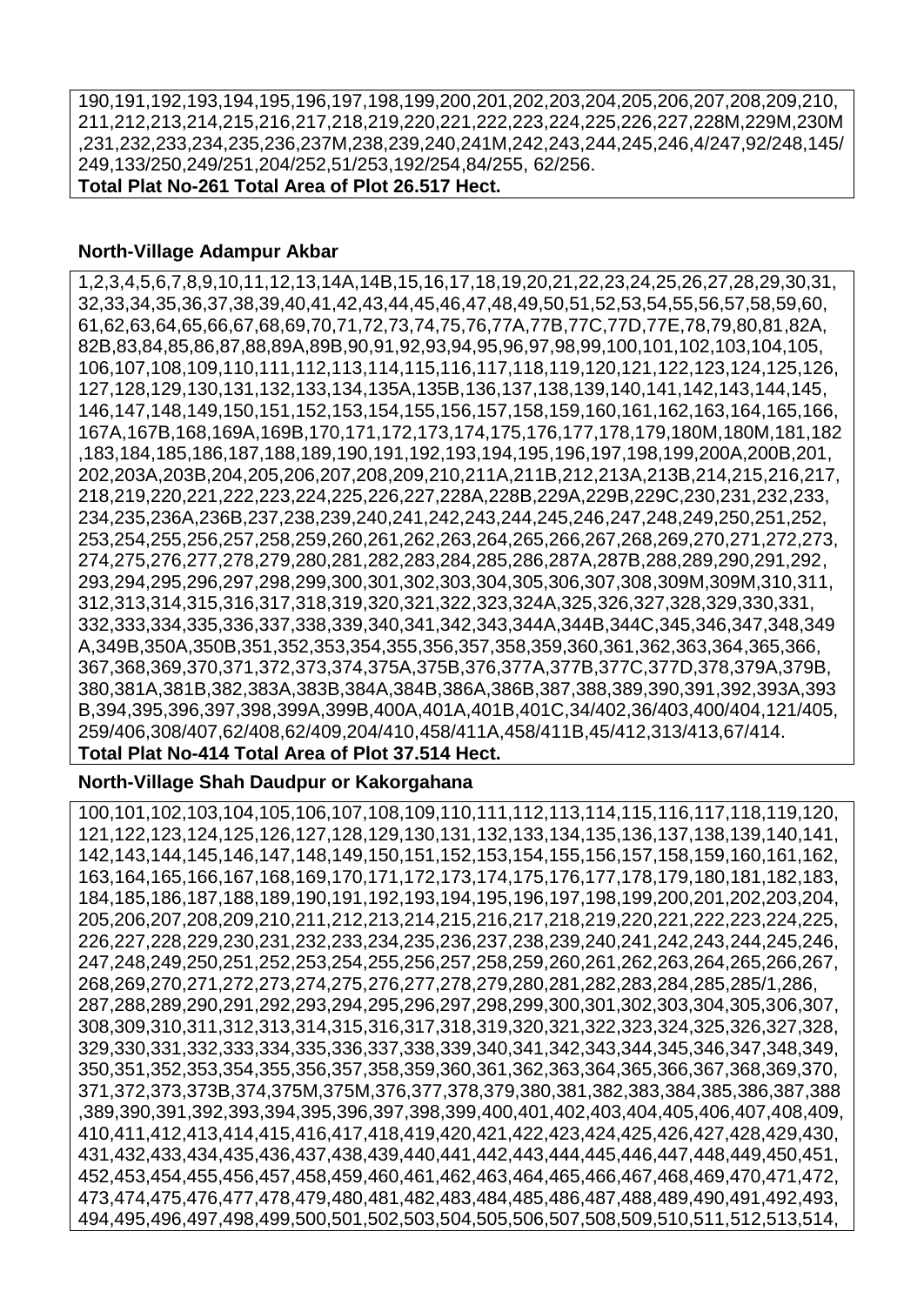515,516,801,802,803,804,805,806,807,808,809,810,811,812,813,814,815,816,817,818,819, 820,821,822,823,824,825,826,827,828,829,830,831,832,833,834,835,836,837,838,839,840, 841,842,843,844,845,846,847,848,849,850,851,852,853,854,855,856,857,858,859,860,861, 862,863,864,865,866,867,868,869,870,871,872,873,874,875,876,877,878,879,880,881,882, 883,884,885,886,887,888,889,890,891,892,893,894,895,896,897,898,899,900,901,902,903, 904,905,906,907,908,909,910,911,912,913,914,915,916,917,918,919,920,921,922,923,924, 925,926,927,928,929,930,931,932,933,934,935,936,937,938,939,940,941,942,943,944,945, 946M,946M,947,948,949A,949B,950,951,952,953,954,955,956,957,958,959A,959B,960,961 ,962,963,964,965,966,967,968,969,970,971,972,973,974M,974M,974M,974M,975,976,977, 978M,978M,978M,978M,979M,979M,979M,980,981,982,983M,983M,984,985,986,987,988, 999,1000,1001,1002,1003,1004,1005,1006,1007,1008,1009,1010,1011,1012A,1012B,1013A ,1013B,1014,1015A,1015B,1016A,1016B,1016A,1016B,1017A,1017B,1018A,1018B,1019, 1020,1021,232/1022,314/1023,138/1024,356/1025,651/1026,807/1027,99/1028,196/1029, 196/1030,114/1031,746/1032,736/1033,668/1034,993/1035,807/1036,374/1037A,374/1037B ,828/1038,412/1039,461/1040,467/1041,819/1042,331/1043,37/1044,903/1045,959/1046,91 5/1047,209/1048,440/ 1049.

**Total Plat No-688 Total Area of Plot 80.709 Hect.**

#### **North-Village Lakhanpur**

1,2,3,4,5,6,7,8,9,10,11,12,13,14,15,16,17,18,19,20A,20B,20C,20D,20E,20F,20G,20H,21,22, 23,24,25,26,27,28,29,30,31,32,33,34,35,36,37,38,39,40,41,42,43,44,45,46,47,48,49,50,51, 52,53,54,55,56,57,58,59,60,61,62,63,64,65,66,67,68,69,70,71,72,73,74,75,76,77,78,79,80, 81,82,83,84,85,86,87,88,89,90,91,92,93,94,95,96,97,98,99,100,101,102,103,104,105,106, 107,108,109,110,111,112,113,114,115,116,117,118,119,120,121,122,123,124,125,126,127, 128,129,130,131,132,133,134,135,136,137,138,139,140,141,142,143,144A,144B,145A,145 B,146,147,148,149,150,151,152,153,154,155,156,157,158,159,160,161,162,163,164,165, 166,167,168,169,170,171,172,173,174,175,176,177,178,179,180,181,182,183,184,185,186, 187,188,189,190,191,192,193,194,195,196,197,198,199,200,201,202,203,204,205,206,207, 208,209,210,211,212,213,214,215,216,217,218,219,220,221,222,223,224,225,226,227,228, 229,230,231,232,233,234,235,236,237,238,239,240,241,242,243,244,245,246,247,248,249 M,250,251,252,253,254,255,256,257,258,259,260,261,262,263,264,265,266,267,268,269, 270,271,272,273,274,275,276,277,278,279,280,281,282,283,284,285,286,287,288,289,290, 291,292,293,294,295,296,297,298,299,300,301,302,303,304,305,306,307,308,309,310,311, 312,313,314,315,316,317,318,319,320,321,322,323,324,325,326,327,328,329,330,331,332, 333,334,335,336,337,338,339,340,341,342,343,344,345,346,347,348,349,350,351,352,353, 354,355,356,357,358,359,360,361,362,363,364,365,366,367,368,369,370,371,372,373,374, 375,376A,376B,377,378,379,380,381,382,383,384,385,386,387,388,389,390,391,392,393, 394,395,396,397A,397B,398,399A,399B,400,401,402,403,404,405,406,407,408,409,410, 411,412,413,414,415,416A,416B,417,418,419A,419B,420,421,422,423,424,425,426,427, 428,429,430,431,432,433,434,435,436,437,438,439,440,441,442,443A,443B,443C,443D, 443E,443F,443G,443H,443i,444,445,446,447,448,449,450,451,452,453,454,455,456,457, 458,459,460,461,462,463,464,465,466,467,468,469,470,471,472,473,474,475,476,477,478, 479,480,481,482,483,484,485,486,487,488A,488B,489,490,491,492,493,494,495,496,497, 498,499,500,501,502,503,504,505,506,507,508,509,510A,510B,511,512,513,514,515,516, 517A,517B,517C,518,519,520,521,71/522.

**Total Plat No-522 Total Area of Plot 51.757 Hect.**

**Total Gata No.of Above Villages - 25092 Total Area.of Above Villages- 2624.801 Hect.**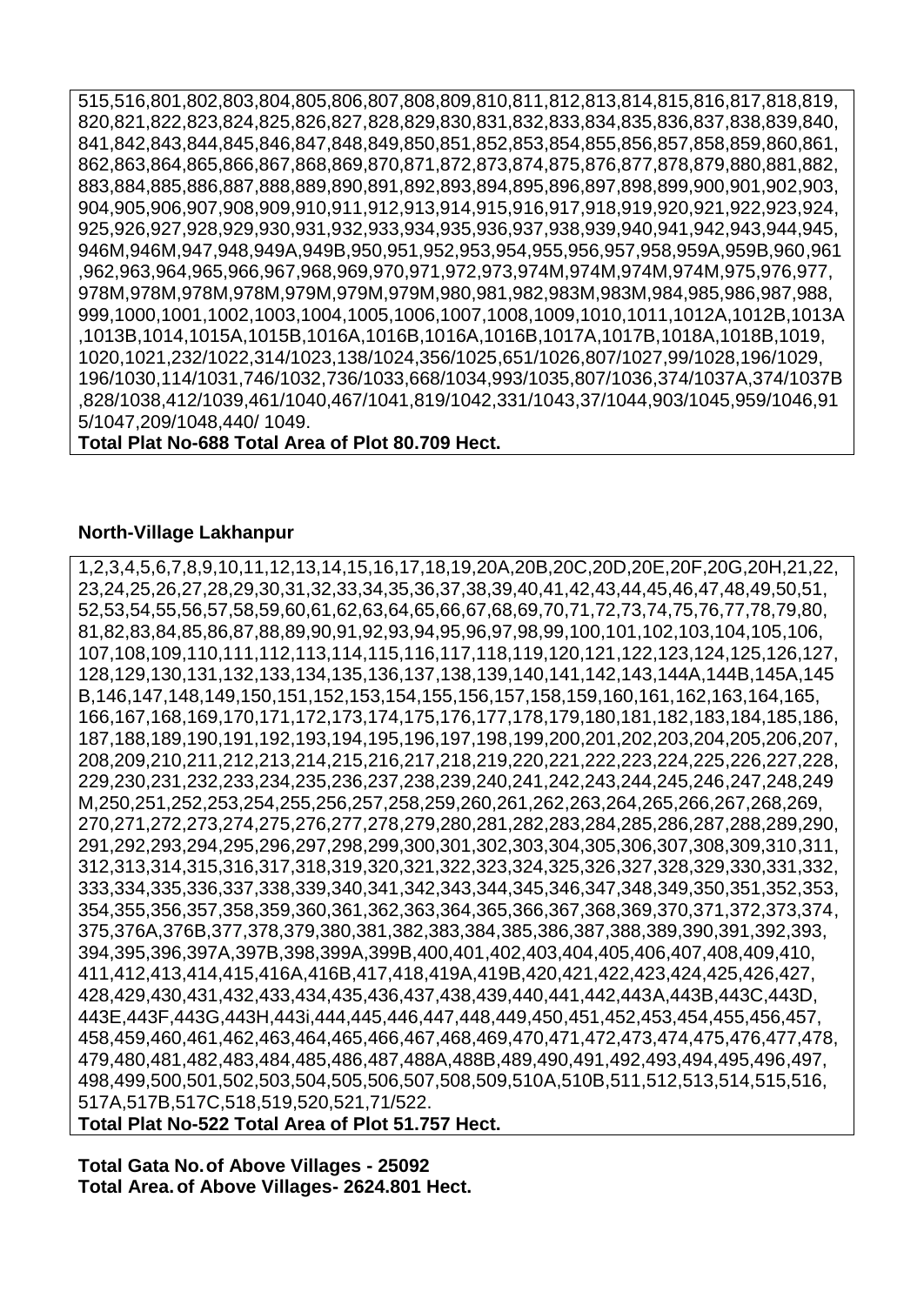# **SCHEDULE -2**

# **The Boundary of Teritorial area of Muncipal Council Jaunpur, District Jaunpur after including the area specified in Schedule- 1**

# **Existing Gata Numbers of Nagar Palika Parishad Jaunpur East-Mohalla Gangapatti Kala**

1,2,3,4,5,6,7,8,9,10,11,12,13,14,15,16,17,18,19,20,21,22,23,24,25,26,27,28,29,30,31,32,33, 34,35,36,37,38,39,40,41,42,43,44,45,46,47,48,49,50,51,52,53,54,55,56,57,58,59,60,61,62, 63,64,65,66,67,68,69,70,71,72,73,74,75,76,77,78,79,80,81,82,83,84,85,86,87,88,89,90,91, 92,93,94,95,96,97,98,99,100,101,102,103,104,105,106,107,108,109,110,111,112,113,114, 115,116,117,118,119,120,121,122,123,10/124,50/125,86/126,90/127.

# **Total Plat No-127 Total Area of Plot 15.081 Hect.**

# **East-Mohalla Sheshpur**

1,2,3,4,5,6,7,8,9,10,11,12,13,14,15,16,17,18,19,20,21,22,23,24,25,26,27,28,29,30,31,32,33, 34,35,36,37,38,39,40,41,42,43,44,45,46,47,48,49,50,51,52,53,54,55,56,57,58,59,60,61,62, 63,64,65,66,67,68,69,70,71,72,73,74,75,76,77,78,79,80,81,82,83,84,85,86,87,88,89,90,91, 92,93,94,95,96,97,98,99,100,101,102,103,104,105,106,107,108,109,110,111,112,113,114, 115,116,117,118,119,120,121,122,123,124,125,126,127,128,129,130,131,132,133,134,135, 136,137,138,139,140,141,143,59/144,60/145,10/146,21/147.

# **Total Plat No-146 Total Area of Plot 30.019 Hect.**

#### **East-Mohalla Kalyanpur**

1,2,3,4,5,6,7,8,9,10,11,12,13. **Total Plat No-13 Total Area of Plot 1.818 Hect.**

# **East-Mohalla Rauza Jamal Khan**

1,2,3,4,5,6,7,8,9,10,11,12,13,14,15,16,17,18,19,20,21,22,23,24,25,26,27,28,29,30,31,32,33, 34,35,36,37,38,39,40,41,42,43,44,45,46,47,48,49,50,51,52,53,54,55,56,57,58,59,60,61,62,6 3,64,65,66,67,68,69,70,71,72,73,74,75,76,77,78,79,80,81,82,83,84,85,86,87,88,89,90,92,93, 94,95,96,97,98,99,100,101,102,103,104,105,106,15/107,31/108.

# **Total Plat No-107 Total Area of Plot 14.578 Hect.**

# **East-Mohalla Araji Babupur**

1,2,3,4,5,6,7,8,9,10,11,12,13,14,15,16,17,18,19,20,21,22,23,24,25,26,27,28,29,30,31,32,33, 34,35,36,37,38,39,40,41,42,43,44,45,46,47,48,49,50,51,52,53,54,55,56,57,58,59,60,61,62, 63,64,66,67,68,69,3/70,15/71,25/ 72,42/73.

# **Total Plat No-72 Total Area of Plot 8.223 Hect.**

#### **East-Mohalla Mandi Jamal Khan**

1,2,3,4,5,6,7,8,9,10,11,12,13,14,15,16,17,18,19,20,21,22,23,24,25,26,27,28,29,30,31,32,33, 34,35,36,37.

**Total Plat No-37 Total Area of Plot 2.710 Hect. East-Mohalla Bag Hasan** 

#### 1,2,3,4,5,6,7M,7M,8,9,10,11,12,13,14,15,16,17,18,19,20,21,22,23,24,25,26,27,28,29,30,31, 32,33,34.

# **Total Plat No-35 Total Area of Plot 2.238 Hect. East-Mohalla Jamin Pyar Ali**

1,2,3,4,5,6,8,9,10,11,12,13,14,15,16,17,18,19,20,21,22,23,24,25,26,27,28,29,30,31,32,33,34 ,35,36,37,38,39,40,41,42,43,44,45,46,47,48,49,50,51,52,53,54,55,56,57,58,59,60,61,62,63, 64,65,66,67,68,69,70,71,72,73,74,75,76,77,78,79,80,81,82,83,84,85,86,87,88,89,90,91,92,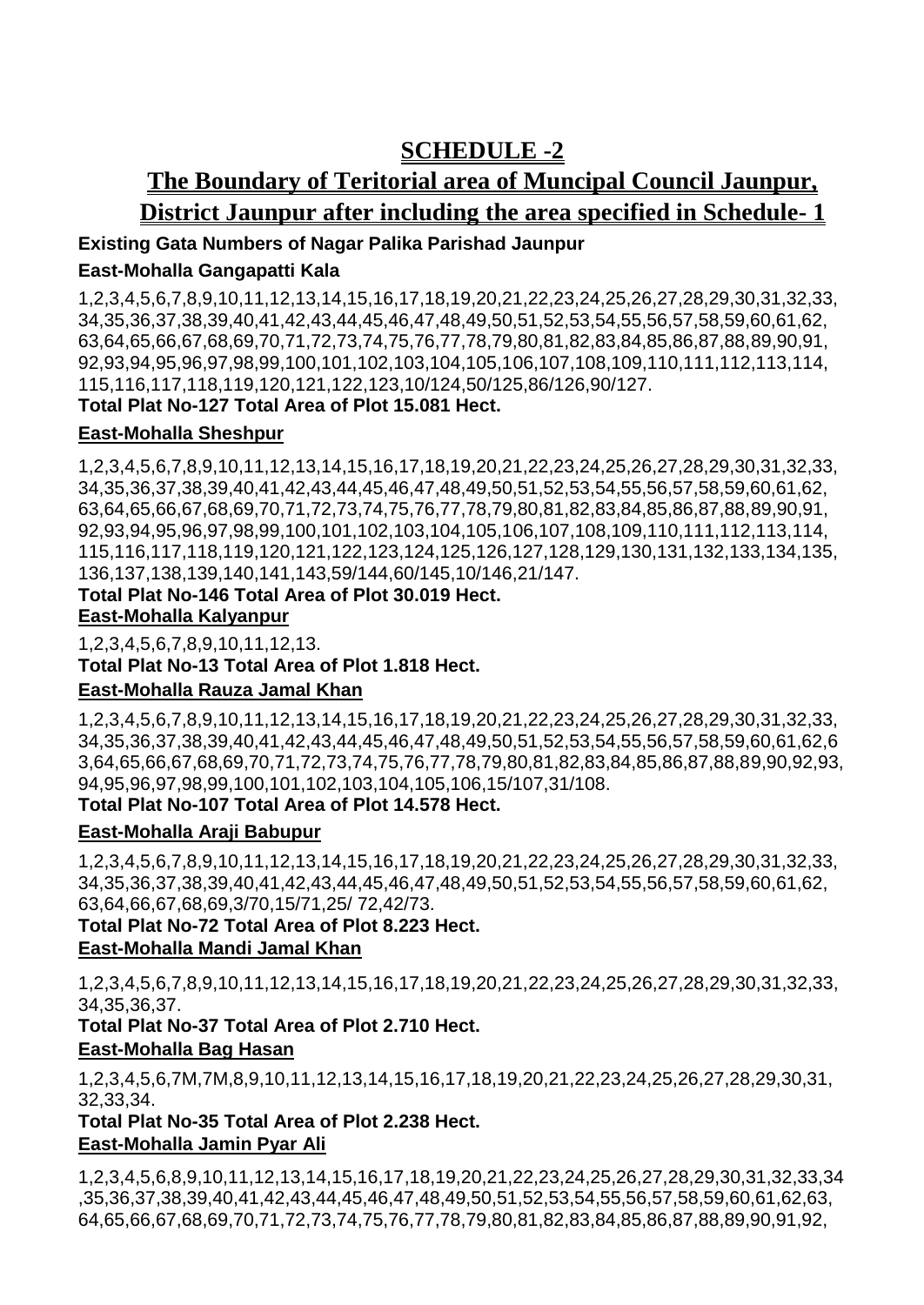93,94,95,96,97,98,99,100,101,102,103,104,105,106,107,108,109,110,111,112,113,114,115, 116,117,118,119,120,121,122,123,124,125,126,127,128,129, 130,131. **Total Plat No-130 Total Area of Plot 17.385 Hect.**

# **East-Mohalla Jamin Sipah**

1,2,3,4,5,6,8,9,10,11,12,13,14,15,16,17,18,19,20,21,22,23,24,25,26,27,28,29,30,31,32,33,34 ,35,36,37,38,39,40,41,42,43,45,46,47,48,49,50,51,52,53,54,55,56,57,58,59,60,61,62,63,64, 65,66,67,68,69,70,71,72,73,74,75,76,77,78,79,80,81,82,83,84,85,86,87,88,89,90,91,92,93, 94,95,96,97,98,99,100,101,102,103,104,105,106,107,108,109,110,111,112,113,114,115,116 ,117,118,119,121,122,123,124,125,126,127,128,129,130,131,132,133,134,135,136,137,138, 139,140,141,142,143,144,145,146,147,148,149,150,151,152,153,154,155,156,157,158,159, 160,161,162,163, 23/164,26/165,91/166,102/167,148/168.

**Total Plat No-166 Total Area of Plot 12.155 Hect.**

# **East-Mohalla Bag Arab**

1,2,3,4,5,6,8,9,10,11,12,13,14,15,16,17,18,19,20,21,22,23,24,25,26,27,28,29,30,31,32,33,34 ,35,36,37,38,39,40,41,42,43,45,46,48,49,50,51,52,53,54,55,56,57,58,59,60,61,62,63,64,65, 66,67,68,69,70,71,72,73,74,75,76,77,78,79,80,81,82,83,84,85,86,87,88,89,90,91,92,93,94, 95,96,97.

#### **Total Plat No-96 Total Area of Plot 6.758 Hect.**

#### **East-Mohalla Chachakpur Shahari**

1,2,3,4,5,6,8,9,10,11,12,13,14,15,16,17,18,19,27,28,29,30,32,33,34,35,36,37,38,39,40,41,42 ,43,44,45,46,47,48,49,50,51,52,53,54,55,56,57,58,59,60,61,62,63,64,65,66,67,68,69,70,71, 72,73,74,75,76,77,78,79,80,81,82,83,84,85,86,87,88,89,90,91,93,94,95,98,109,134,135,136, 137,138,139,140,141,142,143,144,145,146,148,149,150,151,152,153,154,155,156,157,158, 159,160,161,162,163,164,165,166,167,168,169,170,171,172,173,174,175,176,177,178,179, 180,181,182,183,184,185,186,187,188,189,190,192,193,194,195,196,197,198,199,200,201, 202,203,204,205,207,208,209,210,211,212,213,214,215,2016,217,128,219,220,221,222,223 ,224,225,226,227,228,231,232,262,313,314,341,343,344,345,347,348,349,350,351,352,354, 355,356/1,356/2,357/1,357/2,359,360/1,360/2,360/3,361,362,363,364,365,366,367/1,367/2, 367/3,367/4,368,369,370,371,372,373/1,373/2,374,375/1,375/2,377,378M,378M,379/1,379/2 ,380,381/1,381/2,382,383,384,385,386,387,388,389,390/1,390/2,391/1,391/2,391/3,392/1, 392/2,393,394,395,396,397,398,399,400,401,402,403,404,405,406,407/1,407/2,407/3,408, 409,410,411,412,413,414,415,416,417,418,419,420,421,422,423,424,425,426,427,428,429, 430,431,432,433,434,435,436,437,438,439,440,441,442,443,444,445,446,447,448,449,450, 451,452,453,454,455,456,457,458,459,460,461,462,463,464,465,466,467,468,469,470,471, 472,473,474,475,476,477,478,479,480,481,482,483,484,485,486,487,488,489,490,491,496, 529,532,533,534,535,536,537,538,539,540,541,542,543,544,545,546,547,548,549,550,551, 553,554,555,556,557,558,559,560,561,562,563M,563M,564,565,566M,567,568,569M,569M, 570M,570M,571M,571M,572,573,574,575,576,577M,577M,578,579M,579M,580,581,583M, 583M,584,585,586M,586M,587,588,589,590,591,592,593,594,595,596,597,598,599,600,601 ,602,603,604,605,606,607,608,609,610,611,612,613,614/1,614/2,615,616M,616M,617M,617 M,618,619M,619M,620,621,622,623,624,625,626,627,628,629,630,631,632,633,634,635M, 635M,637M,637M,638M,651,758,782,787,796,797,799,800,801M,801M,801M,802,803,804, 827,440/840M,440/840M,240/842,320/843,220/843,441/846,561/848,568/849,414/852,220/ 884.

#### **Total Plat No-494 Total Area of Plot 49.879 Hect.**

#### **East-Mohalla Rasmandal**

1,2,3,4,5,6,7,8,9,10,11,12,13,14,15,16,17,18,19,20,21,22,23,24,25,26,27,28,29,30,31,32,33, 34,35,36,37,38,39,40,41,42,43,44,45,46,47,48,49,50,51,52,53,54,55,56,57,58,59,60,61,62, 63,64,65,66,67,68,69,70,71,72,73,74,75,76,77,78,79,80,81,82,83,84,85,86,87,88,89,90,9192 ,93,94,95,96,97,98,99,100,101,102,103,104,105,106,107,108,109,110,111,112,113,114,115,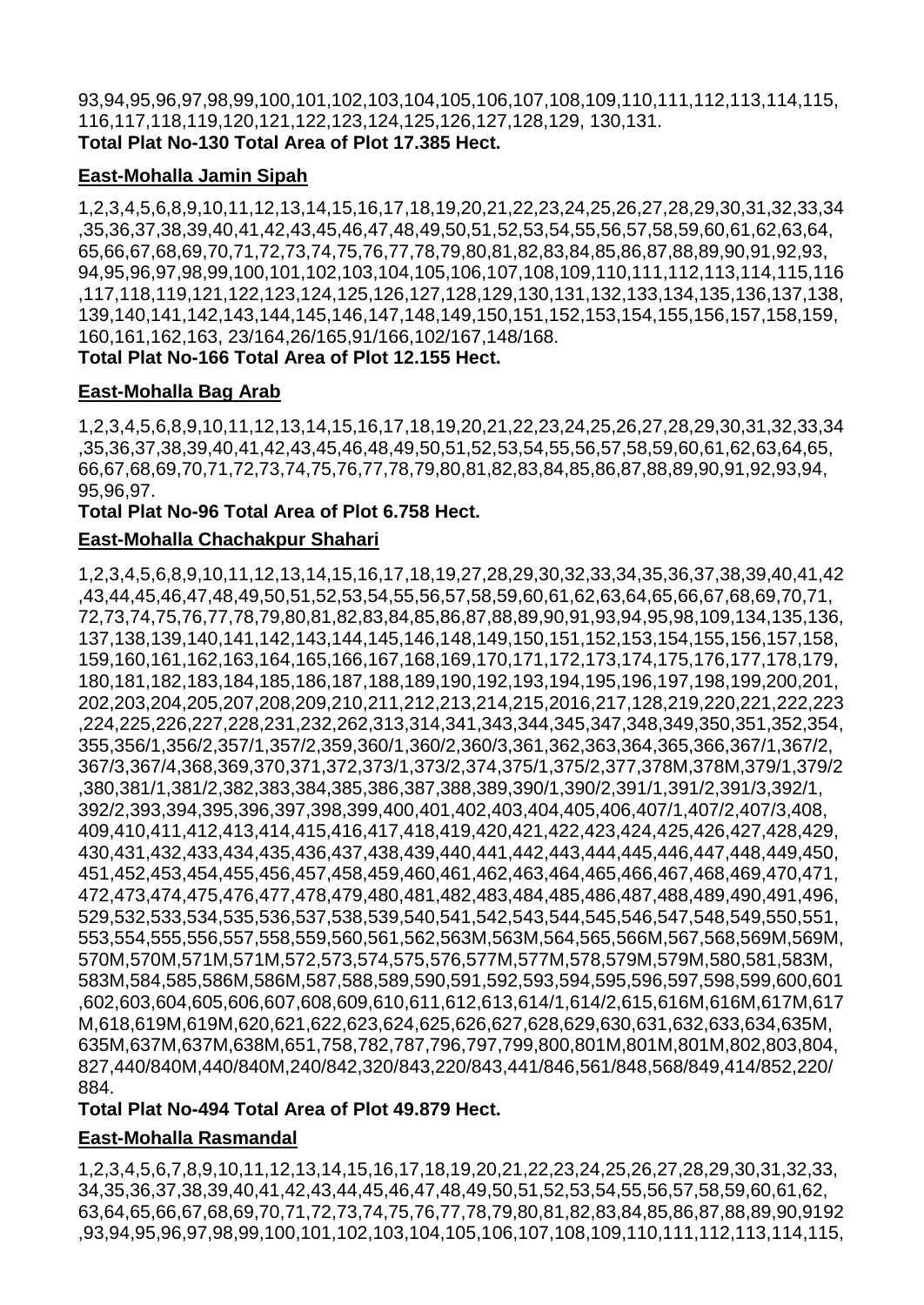116,117,118,119,1/120,1/121,1/122,1/123,1/124,4/125,11/126,11/127,11/128,11/129,32/130, 54/131,79/132,91/133,9/134,8/135,16/136, 93/137.

**Total Plat No-137 Total Area of Plot 9.303 Hect.**

# **East-Mohalla Ahiyapur**

1,2,3,4,5,6,7,8,9,10,11,12,13,13/14. **Total Plat No-14 Total Area of Plot 2.667 Hect.**

# **East-Mohalla Baluaghat**

1,2,3,4,5,6,7,8,9,10,11,12,13,14,15,16,17,18,19,20,21,22,23,24,25,26,27,28,29,30,31,32,33, 34,35,36,37,38,39,40,41,42,43,44,45,46,47,48,49,50,51,52,53,54,55,56,57,58,59,60,61,62, 63,64,65,66,67,68,69,70,71,72,73,74,75,76,77,78,79,80,81,82,83,84,85,86,87,88,89,90,91, 92,93,94,95,96,97,98,99,100,101,102,103,104,105,106,107,108,109,110,111,112,113,114, 115,116,117,118,119,120,121,4/122,4/123,4/10/124,4/125,9/126,22/127,22/128,63/129,114/ 130.

# **Total Plat No-130 Total Area of Plot 16.445 Hect.**

# **East-Mohalla Khasanpur**

1,2,3,4,5,6,7,8,9,10,11,12,13,14,15,16,17,18,19,20,21,22,23,24,25,26,27,28,29,30,31,32,33, 34,35,36,37,38,39,40,41,42,43,44,45,46,47,48,34/49,348/50,39/51,42/52,43/53,43/54. **Total Plat No-54 Total Area of Plot 5.249 Hect.**

# **East-Mohalla Chak Nathupur**

1,2,3,4.

**Total Plat No-4 Total Area of Plot 0.591 Hect.**

# **East-Mohalla Machharhatta**

1,2,3,4,5,6,7,8,9,10,11,12,13,14,15,16,17,18,19,20,21,22,23,24,25,26,27,28,29,30,31,32,33, 34,35,36,37,38,39,40,41,42,43,44,45,46,47,48,49,50,51,52,53,54,55,56,6/57,10/58,10/59, 105/60,12/61,18/62,42/63,47/64,47/65,47/66,53/67,53/68,53/69,54/70,55/71,55/72,56/73,56/ 74,56/75,56/76,56/77,56/78,56/79,10/80.

# **Total Plat No-80 Total Area of Plot 9.619 Hect.**

# **East-Mohalla Khwajadost**

1,2,3,4,5,6,7,8,9,10,11,12,13,14,15,16,17,18,19,20,21,22,23,24,25,26,27,28,29,30,31,32,33, 34,35,36,37,38,39,40,41,42,43,44,45,46,47,48,49,50,51,52,53,54,55,56,57,58,59,60,61,62,6 3,64,65,66,67,68,69,70,71,72,73,39/74,34/75,34/76,34/77,34/78,34/79,34/80,41/81,43/82,58/ 83,71/84,35/85,34/86.

**Total Plat No-86 Total Area of Plot 6.646 Hect.**

# **East-Mohalla Jhanjhari Masjid**

1,2,3,4,5,6,7,8,9,10,11,12,13,14,15,16,17,18,19,20,21,22,23,24,25,26,27,28,29,30,31. **Total Plat No-31 Total Area of Plot 2.664 Hect.**

# **East-Mohalla Sipah**

1,2,3,4,5,6,7,8,9,10,11,12,13,14,15,16,17,18,19,20,21,22,23,24,25,26,27,28,29,30,31,32,33, 34,35,36,37,38,39,40,41,42,43,44,45,46,47,48,49,50,51,52,53,54,55,56,57,58,59,60,61,62, 63,64,65,66,67,68,69,70,71,72,73,74,75,76,77,78,79,80,81,82,83,84,85,86,87,88,89,90,91, 92,93,94,95,96,97,98,99,100,101,102,5/103,42/104,55/105,16/106,16/107,18/108,18/109,18/ 110,18/111,18/112,57/113,93/114,92/115,57/116,80/117,63/118.

# **Total Plat No-118 Total Area of Plot 12.000 Hect.**

# **East-Mohalla Ballochtola**

4,4M,8,10,11/1,11/2,12M,12M,13,23,25M,25M,26M,27M,27M,28,29M,29M,30,31,33/2, 33/3,34,35,36,38,39,40,40,41,42,44/1M,44/2M,44M,45M,45/1M,46M,46M,47M,47M, 47M,48/1,48/2,50,51,52,53/1,53/2,55,56,57,58,59,60,62,63,65M,65M,66M,66M,67,68M,68M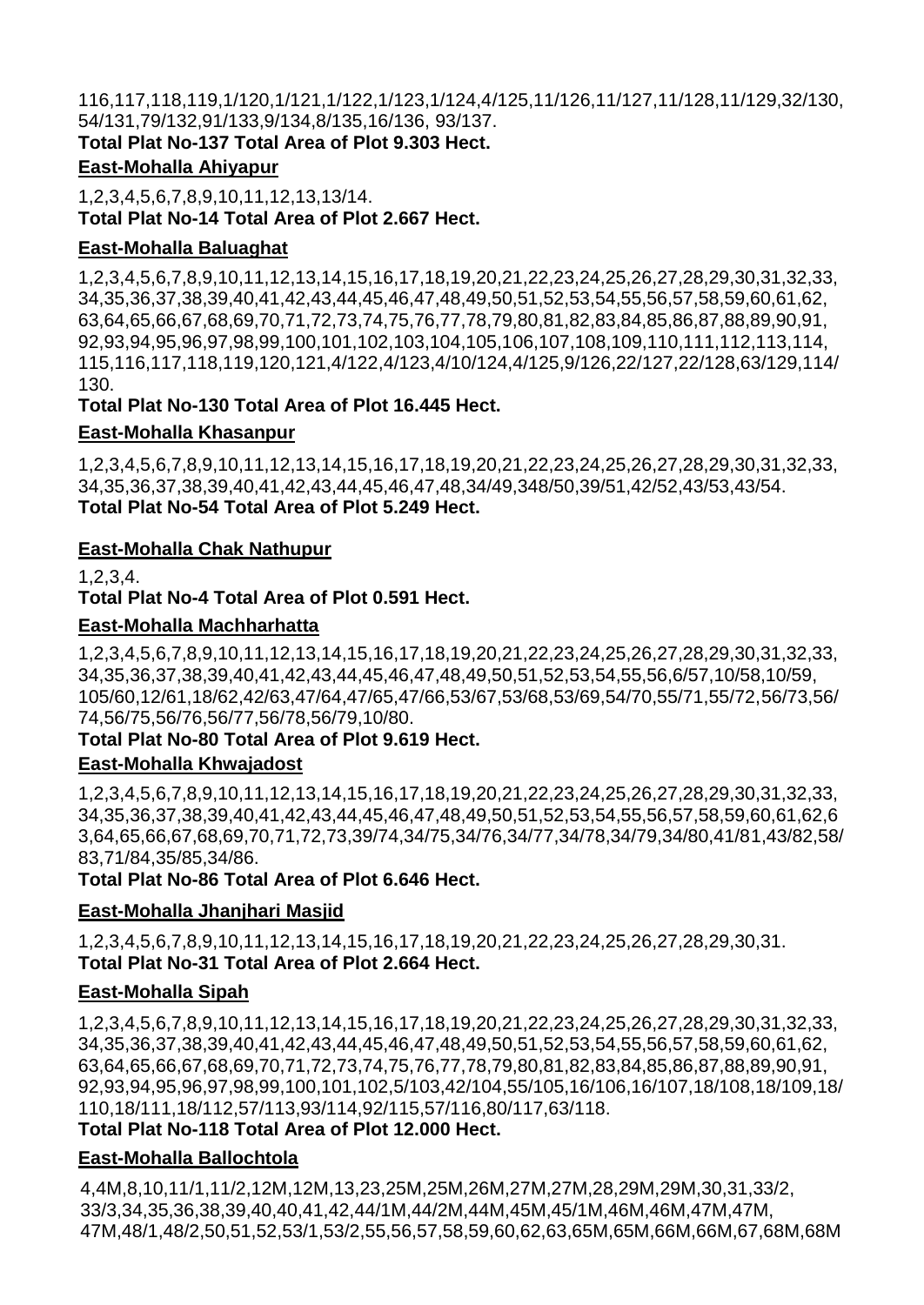,69,70M,70M,61,61/1,74/1M,74/2M,75,77,79,80,81,82,84,85/1,85/2,88,89,90,95M,95/1M,96 M,96/1M,96/2M,97,98,100,101,102,103,104,105,106,107,108,109,110,112,112,113,114,115

, 116,117,118,120,121,122,123,125,127,129,132,133,136,138,139,144,145,146,147,148,149, 151,152,153,154,155,157,158,159,160,161,162M,162/M,164,165/1,165/2,166,168/1,168/2, 170,175,176,178M,178/1M,169,182,183,184,185,186,187,188,189,190,192,193,194,195, 196,197,198,199,200,201,202,203,204,205,207,208,211,213,214,1,2,2/1,2/2,2/3,2/4,2/5,2/6, 2/7,2/8,3,5,5/1,5/2,5/3,5/4,5/5,5/6,5/7,6,6/1,6/2,7,9,9/1,9/2,12,12/1,13,13/1,13/2,14,14/1,15, 16,16/1,17,17/1,18,19,20,21,22,22/1,22/2,24,26,30,32,33,33/1,33/2,33/3,33/4,33/5,33/6,33/7 ,33/8,33/8,33/10,33/11,33/12,37,37/1,37/2,49,54,61,64/1,64/2,72,73,75,76/1,76/2,76/3,76/4, 76/5,76/6,76/7,76/8,77/1,77/2,77/3,77/4,78,78M,78M,80,83,86M,86/1M,86/M,86/3,86/4,86/5, 86/6,86/7,91,92,92/1,92/2,92/3,93,94,94/1,97/1,97/2,99,102,102/1,102/3,102/4,102/5,102/6, 102/7,107/1,107/2,111,119,122,126/1,126/2,126/3,128,129/1,129/2,130,131,134,135,137/1, 137/2,140/1,140/2,141/1,141/2,142,143/1,143/2,143/3,143/4,143/5,144,150,155,156,160,16 3,166/1,166/2,166/3,166/4,166/5,167,169,171/1,171/2,172,173,174,177/1,177/2,180,181,19 1/1,191/2,191/3,192,206M,206M,209,210,212.

**Total Plat No-355 Total Area of Plot 14.649 Hect.**

#### **East-Mohalla Vishesharpur Shahari**

317,320,320/1,321,322,323,324,325,326,327,328,329,330,331,332,333,334,335,336,337,33 8,525,526,527,528,529,530,531,532,533,534,535,536,537,538,553,555,556,557,559,560,56 1,562,565,566,567.

# **Total Plat No-46 Total Area of Plot 9.152 Hect.**

#### **East-Mohalla Dharanidharpur**

11,12,13,18,94,95,96,97,98,99,100,101,102,110,111,113,114,115,116,117,118,119,120,121, 122,123,124,125,126,126,128,129,132,133,135,139,140,141,142,143,144,148,149,150,151, 153,154,155,156,157,158,159,160,161,162,163,164,166,167,168,169,170,171,172,173,174, 175,176,177,178,180,181,183,184,185,186,187,188,189,190,191,192,193,194,196,197,198, 199,200,201,202,203,204,205,206,207,208,209,210,211,212,213,214,215,216,217,218,219, 220,221,222,223,224,225,226,231,232,233,234,235,237,238,239,240,241,242,243,244,245, 246,247,248,249,250,251,252,254,255,256,257,258,259,260,261,262,263,264,265,266,267, 268,269,260,261,262,263,274,275,276,277,279,280,281,282,283,287,288,289,290,291,292. **Total Plat No-171 Total Area of Plot 80.030 Hect.**

#### **East-Mohalla Bhaurajipur**

1,2,3,4,5,6,7,8,9,10,11,12,13,14,15,16,17,18,19,20,21,22,23,24,25,26,27,28,29,30,31,32,33, 34,35,36,37,38,39,40,41,42,44,45,46,47,48,49,50,51,52,53,54,55,56,57,59,60,61,62,63,64, 65,66,67,68,69,70,71,72,73,74,75,76,77,78,79,80,81,82,83,84,85,86,87,88,89,90,91,92,93, 94,95,96,97,98,99,100,101,102,103,104,105,106,107,108,109,110,111,112,113,114,115,116 ,117,118,119,120,121,122,123,124,125,126,127,128,129,130,131,132,133,134,135,136,137, 138,139,140,141,142,143,144,145,146,147,148,149,150,151,152,153,154,155,156,157,158, 159,160,161,162,163,164,165,166,167,168,169,170,171,173,174,175,176,177,178,179, 180,181,182,183,184,185,186,187,188,189,190,191,192,193,194,195,196,197.

#### **Total Plat No-195 Total Area of Plot 11.4741 Hect.**

# **East-Mohalla Kisunpur**

1,2,3,4,5,6,7,8,9,10,11,12,13,14,15,16,17,18,19,20,21,22,23,24,25,26,27,28,29,30,31,32,33, 34,35,36,37,38,39,40,41,42,43,44,45,46,47,48,49,50,51,52,53,54,55,56,57,58,59,60,61,62, 63,64,65,66,67,68,69,70,71,72,73, 74,75,76,77,78,79,80,81.

# **Total Plat No-81 Total Area of Plot 9.528 Hect.**

# **East-Mohalla Saraikaji Kadan or Miyapur**

1,2,3,4,5,6,7,8,9,10,11,12,13,14,15,16,17,18,19,20,21,22,23,24,25,26,27,28,29,30,31,32,33,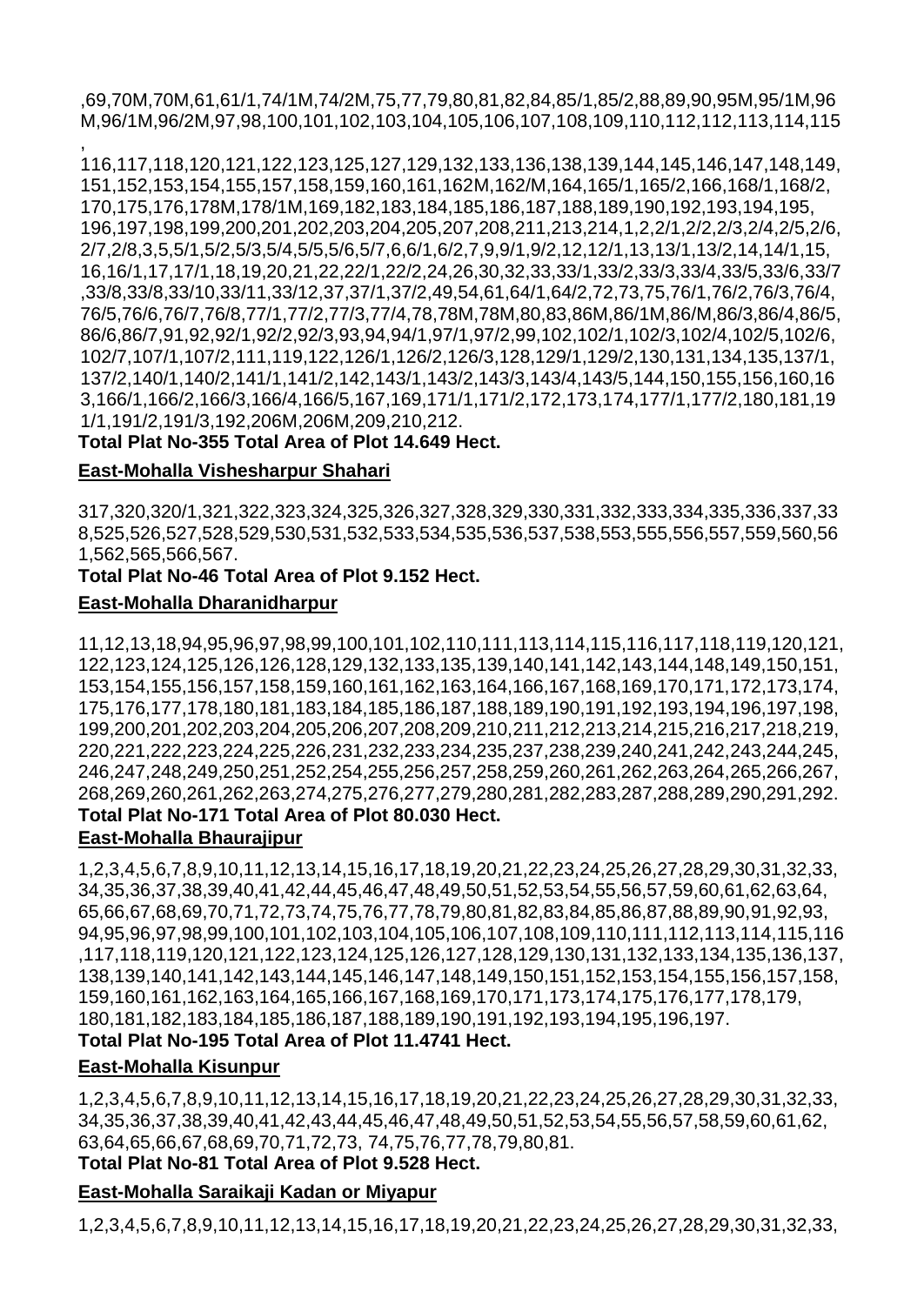34,35,36,37,38,39,40,41,42,43,44,45,46,47,48,49,50,51,52,53,54,55,56,57,58,59,60,61,62, 63,64,65,66,67,68,69,70,71,72,73,74,75,76,77,78,79,80,81,82,83,84,85,86,87,88,89,90,91, 92,93,94,95,96,97,98,99,100,101,102,103,104,105,106,107,108,109,110,111,112,113,114, 115,116,117,118,119,120,121,122,123,124,125,126,127,128,129,130,131,132,133,134,135, 136,137,138,139,140,141,142,143,144,145,146,147,148,149,150,151,152,153,154,155,156, 157,158,159,160,161,162,163,164,165,166,167,168,169,170,171,172,173,174,175,176,177, 178,179,180,181,182,183,184,185,186,187,188,189,190,191,192,193,194,195,196,197,198, 199,200,201,202,203,204,205,206,207,208,209,210,211,212,213,214,215,216,217,218,219, 220,221,222,223,224,225,226,227,228,229,230,231,232,233,234,235,236,237,238,239,240, 241,242,243,244,245,246,247,248,249,250,251,252,253,254,255,256,257,258,259,260,261, 262,263,264,265,266,267,268,269,270,271,272,273,274,275,276,277,278,279,280,281,282, 283,284,285,286,287,288,289,290,291,292,293,294,295,296,297,298,299,300,301,302,303, 304,305,306,307,308,309,310,311,312,313,314,315,316,317,318,319,320,321,322,323,324, 325,326,327,328,329,330,331,332,333,334,335,336,337,338,339,340,341,342,343,344,345, 346,347,348,349,350,351,352,353,354,355,356,357,358,359,360,361,362,363,364,365,366, 367,368,369,370,371,372,373,374,375,376,377,378,379,380,381,382,383,384,384,386,387, 388,389,390,391,392,393,394,395,396,397,398,399,400,401,402,403,404,405,406,407,408, 409,410,411,412,413,414,415,416,417,418,419,420,421,422,423,424,425,426,427,428,429, 430,431,432,433,434,435,436,437,438,439,440,441,442,443,444,445,446,447,448,449,450, 451,452,453,454,455,45/456,46/457,46/458,47/459,47/460,47/461,328/462,78/463,96/454,2 41/465,24/466,24/467,328/468,351/469,363/ 470,365/471,47/472.

#### **Total Plat No-472 Total Area of Plot 72.415 Hect.**

### **East-Mohalla Kanhaipur**

1,2,3,4,5,6,7,8,9,10,11,12,13,14,15,16,17,18,19,20,21,22,23,24,25,26,27,28,29,30,31,32,33, 34,35,36,37,38,39,40,41,42,43,44,45,46,47,48,49,50,51,52,53,54,55,56,57,58,59,60,61,62, 63,64,65,66,67,68,69,70,71,72,73,74,75,76,77,88,89,91,92,371,372,373,374,375,376,438, 439,440,441,442,443,460,461,462,463,464,465,466,467,468,469,471,472,473,474,475,476, 477,478,479,480,481,482,483,484,485,486,487,488,489,490,491,492,493,494,495,496,497, 498.

#### **Total Plat No-131 Total Area of Plot 18.304 Hect.**

#### **East-Mohalla Hindopatti**

1,8,9,10,13,15,23,38,102,109,136,84,2,3,4,5,6,7,11,16,17,18,19,20,21,22,23,32,33,34,35,40, 41,42,43,44,45,46,47,49,50,51,52,53,54,55,56,57,58,59,60,61,62,63,64,65,66,75,76,77,78, 79,80,81,82,83,85,86,91,94,95,97,98,99,100,101,96,103,104,105,106,107,108,110,111,112, 113,114,115,116,117,118,119,120,121,122,123,124,125,126,127,128,129,130,131,133,134, 135,50/139,54/140,56/141,56/142,56/143,105/144,24,25,26,27,28,29,30,31,36,38,67,68,69, 84,32,39,87,79,37,70,71,72,73,74,34/137, 35/138, 33/145,48,91.

#### **Total Plat No-143 Total Area of Plot 14.886 Hect.**

# **East-Mohalla Ramnagar Bharsara**

1/2,1/2,1/3,2/1,3/2,3/3,3/1,3/2,4/1,4/2,5,6/1,6/2,7,8,11M,11M,11M,12,15/1,15/2,16,17,187, 190/1,190/2,190/3,191,192,193/1,193/2,194,196,197,198/1,198/2,200,201,203,204/1,204/2, 205,206,229,232,233,234,236,238,239,240,241,242,243,244/1,244/1,245,246,247,248,249, 250,251,252,254/1,254/2,254/3,255,256,257,258,259,260,261,262/1,262/2,263,264,265,266, 267/1,267/2,268/1,268/2,268/3,256/1,256/2,256/3,271/2,272,273,274,275,276,276,277,278, 279,279,280,281,282,283,284,285,286,286,287,288,289,289,290,290,290,291,292,293,294, 295,296,297,297,297,297,298,298,305,306,308,309,310,310,312,313,314,315,316,317, 318/1,318/2,319,320,321,323,325/1,325/2,327/1,327/2,328,332,333/1,333/2,335,338,340, 342,343,344,345,346,347,348/1,348/2,349/1,349/2,349/3,350,352,353,354,355/1,355/2,355/ 3,256,356,357,358,359,360/1,360/2,361,362,363/1,363/2,364,365/1,365/2,366,367/1,367/2, 367/3,368,369,370,371,372,373,374,375,376,376,377/1,377/2,378,379,380,381,382,383/1, 383/2,383/3,384,385,386,387/1,387/2,387/3,387/4,387/5,387/6,388,389,390,391,392,393,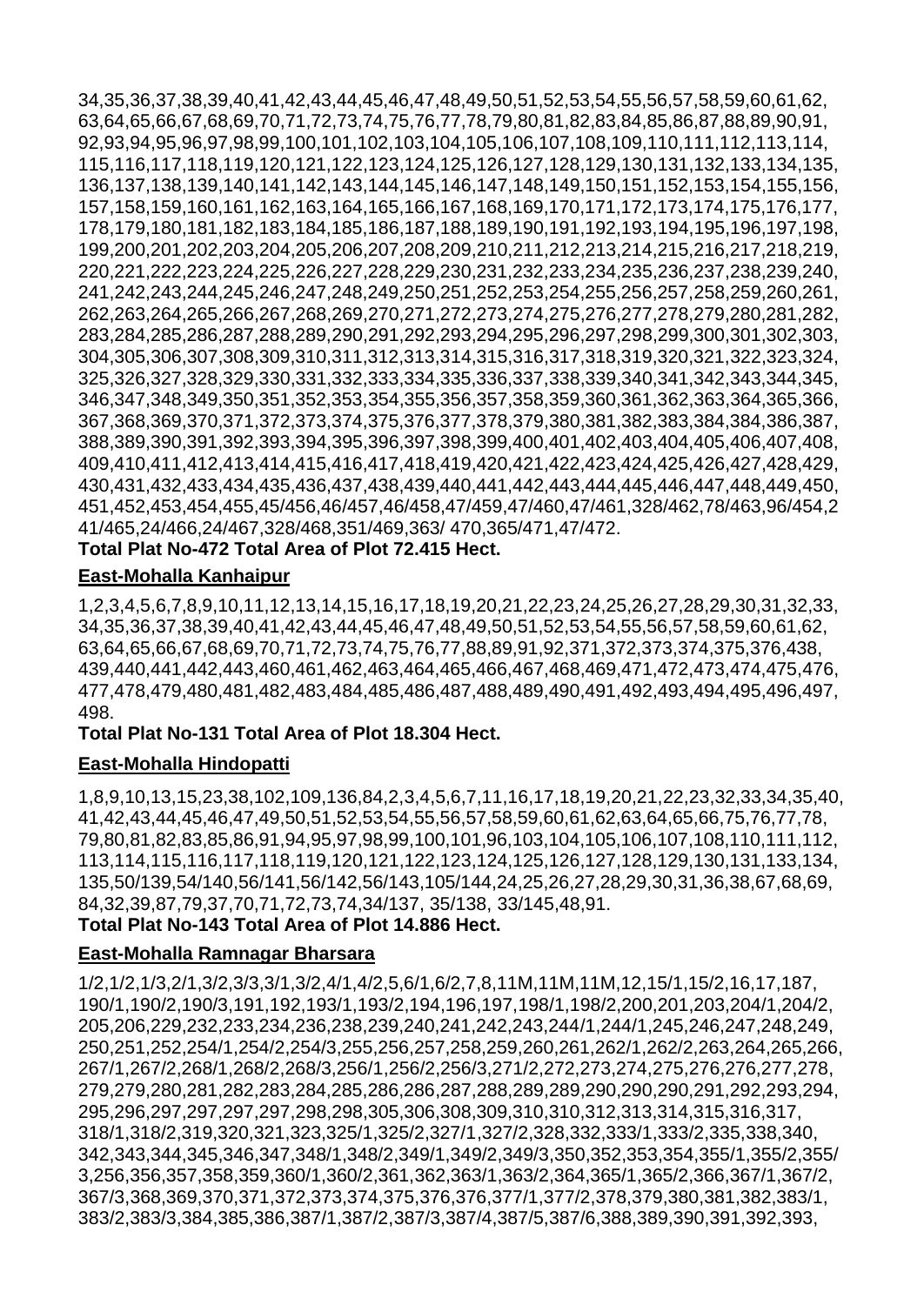394,395,395/1,395/2,396,397,398,399,400,401/1,401/2,401/3,402/1,402/2,403,404,405,406, 409/1,409/2,410,411,412,413/1,413/2,414/1,414/2,417,418/1,420,274/430,256/431,256/431, 396/432,420/436,13,16,25,184,186,187,189,191,192,195,199,202,205,239,249,285,295,295, 298,299,300,301,302,303,304,307,307,307,307,322/1,322/2,314,326,329M,329M,329M, 329M,329M,329M,330M,330M,330M,331M,331M,331M,334,339/1,339/2,339/3,359,341,351, 389, 406,407,408,415,416.

#### **Total Plat No-320 Total Area of Plot 28.798 Hect.**

#### **South-Mohalla Umarpur Haribandhanpur**

1,2,3,4,5,6,7,8,9,10,11,12,13,14,15,16,17,18,19,20,21,22,23,24,25,26,27,28,29,30,31,32,33, 34,35,36,37,38,39,40,41,42,43,44,45,46,47,48,49,50,51,52,53,54,55,56,57,58,59,60,61,62, 63,64,65,66,67,68,69,70,71,72,73,74,75,76,77,78,79,80,81,82,83,84,85,86,87,88,89,90,91, 92,93,94,95,96,97,98,99,100,101,102,103,104,105,106,107,108,109,110,111,112,113,114, 115,116,117,118,119,120,121,122,123,124,125,126,127,128,129,130,131,132,133,134,135, 136,137,138,139,140,141,142,143,144,145,146,147,148,149,150,151,152,153,154,155,156, 157,158,159,160,161,162,163,164,165,166,167,168,169,170,171,172,173,174,175,176,177, 178,179,180,181,182,183,184,185,186,187,188,189,190,191,192,193,194,195,196,197,198, 199,200,201,202,203,204,205,206,207,208,209,210,211,212,213,214,215,216,217,218,219, 220,221,222,223,224,225,226,227,228,229,230,231,232,233,234,235,236,237,238,239,240, 241,242,243,244,245,246,247,248,249,250,251,252,253,254,255,256,257,258,259,260,261, 262,263,264,265,266,267,268,269,270,271,272,273,274,275,276,277,278,279,280,281,282, 283,284,285,286,287,288,289,290,291,292,293,294,295,296,297,298,299,300,301,302,303, 304,305,306,307,308,309,310,311,312,313,314,315,316,317,318,319,320,321,322,323,324, 325,326,327,328,329,330,331,332,333,334,335,336,337,338,339,340,341,342,343,344,345, 346,347,348,349,350,351,352,353,354,355,356,357,358,359,360,361,362,363,364,365,366, 367,368,369,370,371,372,373,374,375,376,377,378,379,380,381,382,383,384,385,386,387, 388,389,390,391,392,393,394,395,396,397,398,399,400,401,402,403,404,405,406,407,408, 409,410,411,412,413,414,415,416,417,418,419,420,421,422,423,424,425,426,427,428,429, 430,431,432,433,434,435,436,437,438,439,440,441,442,443,444,445,446,447,448,449,450, 451,452,453,454,455,456,457,458,459,460,461,462,463,464,465,466,467,468,469,470,471, 472,473,474,475,476,477,478,479,480,481,482,483,484,485,486,487,488,489,490,491,492, 493,494,495,496,497,498,499,500,501,502,503,504,505,506,507,508,509,510,511,512,513, 514,515,516,517,518,519,520,521,522,523,524,525,526,527,528,529,530,531,532,533,534, 535,536,537,538,539,540,541,542,543,544,545,546,547,548,549,550,551,552,553,545,555, 556,557,558,559,560,561,562,563,564,565,566,567,568,569,570,571,572,573,574,575,576, 577,578,579,580,581,582,583,584,585,586,587,588,589,590,591,592,593,594,595,596,597, 598,599,600,601,602,603,604,605,606,607,608,609,610,611,612,613,614,615,616,617,618, 619,620,621,622,623,624,625,626,627,628,629,630,631,632,633,634,635,636,637,638,639, 640,641,642,643,644,645,646,647,648,649,650,651,652,653,654,656,657,658,659,660,661, 662,663,664,665,666,667,668,669,670,671,672,673,674,675,676,677,678,679,680,681,682, 683,684,685,686,687,688,689,690,691,692,693,694,695,696,697,698,699,700,701,702,703, 704,705,706,707,708,709,710,711,712,713,714,715,716,717,718,719,720,721,722,723,724, 725,726,727,728,729,730,731,732,733,734,735,736,744,745,746,747,748,749,750,751,752, 753,754,755,756,757,758,759,760,761,762,763,764,765,766,768,769,770,771,772,773,774, 775,776,777,778,779,780,781,782,783,784,785,786,787,788,790,791,792,793,794,795,796, 797,798,799,800,801,802,803,804,805,806,807,808,809,810,811,812,813,814,815,816,817, 818,819,820,821,822,823,824,825,826,827,828,829,830,831,832,833,834,835,836,837,838, 839,840,842,843,844,845,846,847,848,849,850,851,852,853,854,855,856,857,858,859,860, 861,862,863,864,865,866,867,868,869,870,871,872,873,874,875,876,877,878,879,880,881, 882,883,884,885,889,890,891,892,893,894,895,896,897,898,899,900,901,902,903,904,905, 906,907,908,909,910,921,922,923,924,925,926,929,930,931,932,933,934,935,936,937,938, 939,940,941,942,943,944,945,946,947,948,949,950,951,952,953,954,955,956,957,958,959,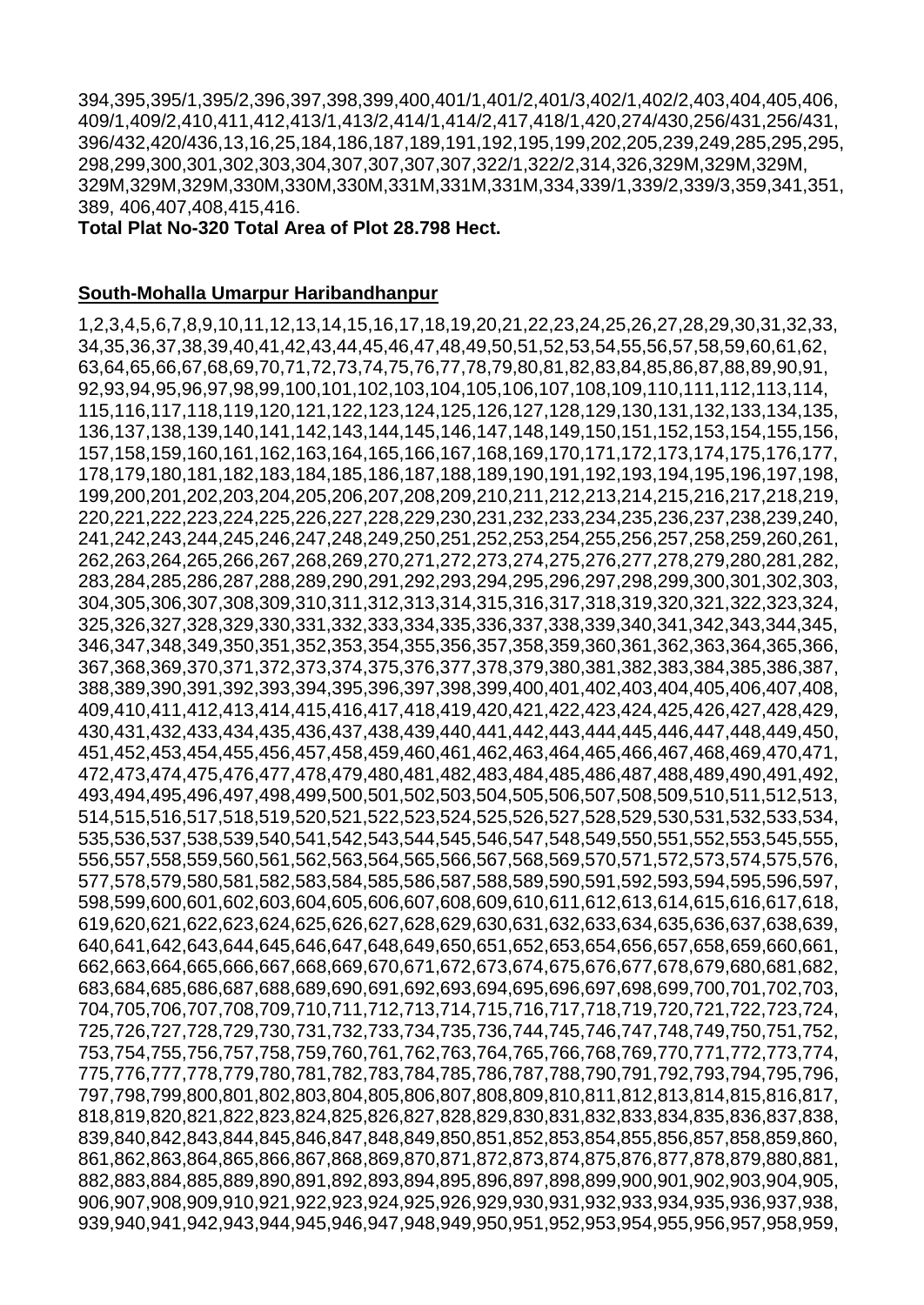960,961,962,965,1283,1285,1290,129,1292,1295,1296,1298,1299,1300,1301,1302,1303, 1304,1305,1306,1307,1308,1309,1310,1311,1312,1313,1314,1315,1316,1317,1318,1319, 1320,1321,1322,1323,1324,1325,1326,1327,1328,1329,1330,1331,1332,1333,1334,1335, 1336,1337,1338,1339,1340,1341,1342,1343,1344,1345,1346,1347,1348,1349,1350,1351, 1352,1353,1354,1355,1356,1357,1358,1359,1360,1361,1362,1363,1364,1365,1366,1367, 1368,1369,1370,1371,1372,1373,1374,1375,1376,1377,1378,1379,1380,1381,1382,1383, 1384,1385,1386,1387,1388,1389,1390,1391,1392,1393,1394,1395,1396,1397,1398,1399, 1400,1401,1402,1403,1404,1405,1406,1407,1408,1409,1410,1411,1412,1413,1414,1415, 1416,1417,1418,1419,1420,1421,1422,1423,1424,1425,1426,1427,1428,1429,1430,1431, 1432,107/1536,157/1537,214/1538,278/1539,867/1540,872/1541,875/1542,874/1543,476/ 1544,925/1452,157/1537,1312/1554,1335/1557,1365/1558,1354/1375,167/1578,172/1579, 212/1580,231/1581,231/1582,247/1583,251/1584,265/1585,456/1586,509/1587,555/1588, 555/1589,617/1590,862/1591,881/1592,1335/1596,811/1597,1431/1606,169/1607,707/1608, 707/1609.

### **Total Plat No-1117 Total Area of Plot 115.491 Hect. South-Mohalla Jogiapur**

1,2,3,4,5,6,7,8/1,9,10,11,12,13,14,15,16,17,18,19,20,21,22,23,24,25,26,27,28,29,30,31,32, 33,34,35,36,37,38,39,40,41,42,43,44,45,46,47,48,13,51/2,13/52,27/56,43/1,4/49,9/50,13/51, 18/53,20/54,33/55,33/57,34/58, 34/59,34/60.

# **Total Plat No-60 Total Area of Plot 7.696 Hect.**

#### **South-Mohalla Dilajak**

1,2,3,4,5,6,7,8,9,10,11,12,13,14,15,16,17,18,19,20,21,22,23,24,25,26,27,28,29,30,31,32,33, 34,35,36,37,38,39,40,41,42,43,44,45,46,47,48,49,50,51,52,53,54,55,56,57,58,59,60,61,62, 63,64,65,66,67,68,69,70,71,72,73,74,75,76,77,78,79,80,81,82,83,84,85,86,87,88,89,90,91, 92,93,94,95,96,97,98,99,100,101,102,103,104,105,106,107,108,109,110,111,112,113,114, 115,116,117,118,119,120,121,122,123,124,125,24/128,29/130,29/136,37/134,37/138,18/139 ,39/140,40/142,40/143,60/146,93/147,24/148,57/149,100/151,18/155,126,21/127,24/129,29/ 131,29/132,29/133,29/134,29/135,29/138,18/139,40/141,40/144,40/145,3/148,87/150,100/15 1,18/152,24/153/1,24/153/2,24/153/3,97/154.

#### **Total Plat No-160 Total Area of Plot 13.279 Hect.**

#### **South-Mohalla Malipur**

1,2,3,4,5,6,7,8,9,10,11,12,13,14,15,16,17,18,19,20,21,22,23,24,25,26,27,28,29,30,31,32,33, 34,35,36,37,38,39,40,41,42,43,44,45,46,47,48,49,50,51,52,53,54,55,56,7/57,7/58,9/59,19/60 ,20/61.

#### **Total Plat No-61 Total Area of Plot 5.541 Hect.**

#### **South-Mohalla Jahangirabad**

1,2,3,4,5,6,7,8,9,10,11,12,13,14,15,16,16M]16M]16M]17,1/18,1/19,2/20,2/21,2/22,2/23,2/24, 2/25,2/26,2/27,2/28,2/29,4/31,4/32/,4/33,4/34,4/35,4/36,4/37,4/38,4/39,4/40,4/41,4/42,4/43, 4/44,4/45,4/46,4/47,4/48,4/49,4/50,4/51,10/52,10/53,10/54,10/54,10/55,10/56,10/57,10/58, 10/59,10/60,10/61,10/62,10/63,10/64,10/65,10/66,10/67,10/68,10/69,10/70,10/71,10/72, 10/73,10/74,10/75,10/76,10/77/10/78,10/79,10/80,10/81,10/82,10/83,10/84,10/85,10/86, 10/87,10/88,10/89,10/90,10/91,10/92,10/93,10/94,10/95,10/96,10/97,10/98,10/99,10/100, 10/101,10/102,10/103,10/104,10/105,10/106,10/107,10/108,10/109,10/110,10/111,10/112, 10/113,10/114,10/115,10/116,10/117,10/118,10/119,10/120,10/121,10/122,10/123,10/124, 10/125,10/126,10/127,10/128,10/129,12/130,15/131,17/132,17/133,17/134,17/136,17/138, 10/139.

#### **Total Plat No-138 Total Area of Plot 6.060 Hect.**

# **South-Mohalla Olandganj**

1,2,3,4,5,6,7,8,9,10,11,12,13,14,15,16,17,18,19,2/20,2/21,3/22,4/23,4/24,4/25,4/26,19/27, 4/28,5/29,5/30,5/31,5/32,5/33,5/34,5/35,3/36.

**Total Plat No-36 Total Area of Plot 3.084 Hect.**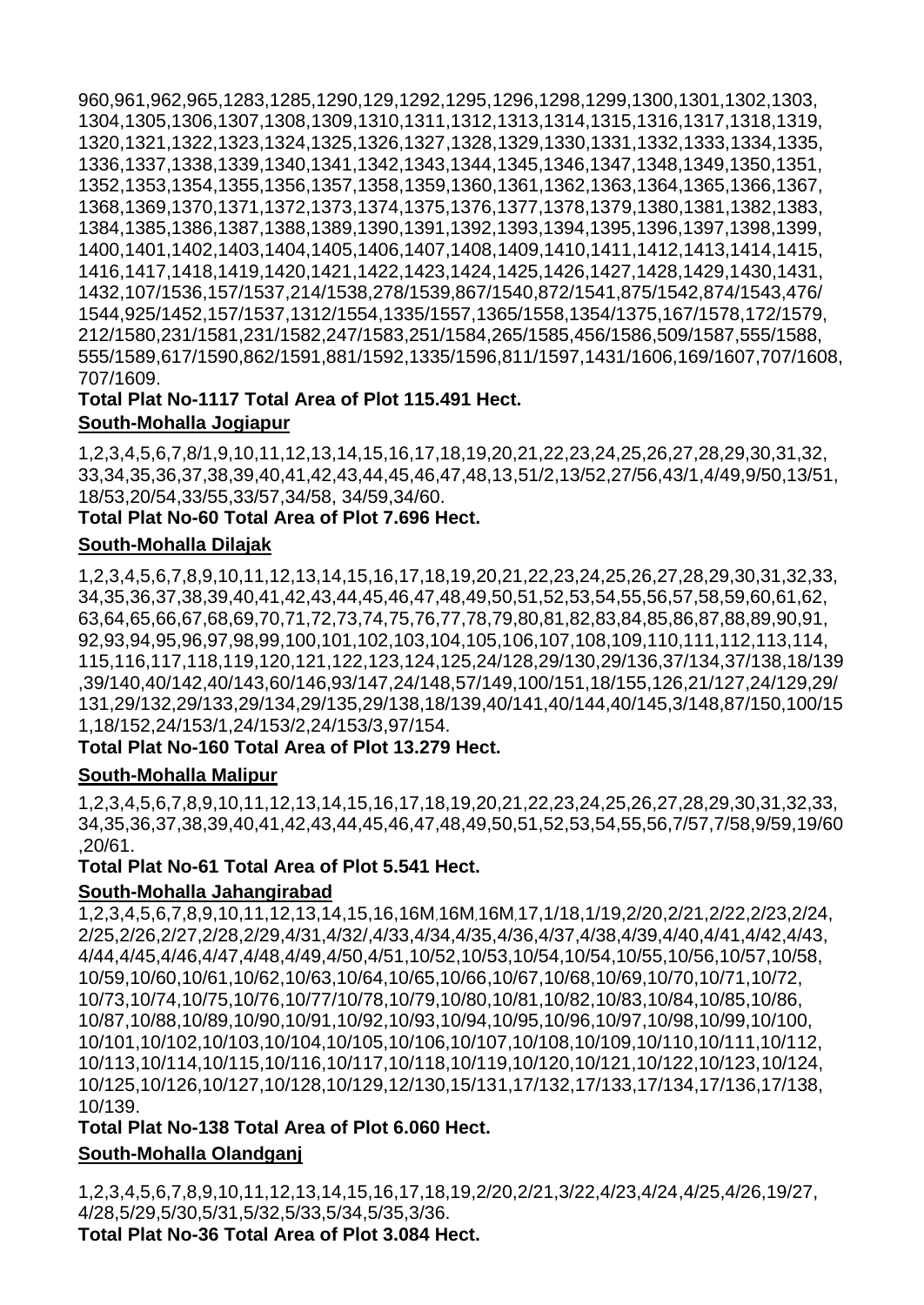#### **South-Mohalla Kerarkot**

1,3/2M]3/2M]3/2,4,5,6/1,6/2,7,8/1,10,11,11,12/1,12/2,12/3,12/4,12/5,12/6M]19/1,19/2,19/3,27, 36,37,38,39/1,39/2,40,41,42,43,44,45,47/1,47/2,47/3,47/4,48,49,50,51,52,53,54,55,56,57,58, 59,60,61/1,61/2,62,63,64,65,66,67,68,69,70,71,72,73,74,75,76,77,78,79,80,81,82,83,84,85, 86,87,88,89,90,92,93,94,95,96/1,102/1,102/2,104,107/1,107/2,107/3,108,109,110,113/1, 113/2,,8/5,9,13,14,15,15,16,17,18,20,21,22,23,23,23,24/1,24/2,25,26,26/1,28,29/1,29/2,29/3, 29/4,30/1,30/2,30/3,31/1,31/2,32/1,32/2,32/3,33/1,33/2,33/3,33/4,34/1,34/2,35,36M]46,96/2, 97,98,99,100,101,103,105,106,111,112,112,113/2,114,115,121/1,121/2,122,123,124,125, 126,128,130,131,132,133,134,135,12/139M]12/139M]12/139M]12/139M]12/142,12/143M] 12/143M]19/144,19/144M,19/144M,65/145,28/146,28/146,41/147,41/147,41/148,41/148,113/ 157,114/158,115/159,126/161,18/160,12/164,113/3,113/5,113/6,113/7,113/7,113/8,113/9, 113/10,113/11,113/12,113/13,113/14,116/1,116/2,116/3,116/4,116/5,116/6,117,118,119, 120,127,129,136/1,136/2,136/3,137,138,138/1,138/2,12/140,12/141,141/149/1,141/149/2,41/ 150,41/151/1,41/151/2,41/151/3,42/152,42/153,42/154,42/155,144/156,137/165,137/162,13/ 165.

# **Total Plat No-239 Total Area of Plot 17.005 Hect.**

#### **South-Mohalla Husenabad**

1,2,3,4,5,6,7,8,9,10,11,12,13,14,15,16,17,18,19,20,21,22,23,24,25,26,27,28,29,30,31,32,33, 34,35,36,37,38,39,40,41,42,43,44,45,46,47,48,49,50,51,52,53,54,55,56,57,58,59,60,61,62, 63,64,65,66,67,68,69,70,71,72,73,74,75,76,77,78,79,80,81,82,83,84,85,86,87,88,89,90,91, 92,93,94,95,96,97,98,99,100,101,102,103,104,105,106,107,108,109,110,111,112,113,114, 115,116,117,118,119,120,121,122,123,124,125,126,127,128,129,130,131,132,133,134,135, 136,137,138,139,140,141,142,143,144,145,146,147,148,149,150,151,152,153,154,155,156, 157,158,159,160,161,162,163,164,165,166,167,168,169,170,171,172,173,174,175,176,177, 178,179,180,181,182,183,184,185,186,187,188,189,190,191,192,193,194,195,196,197,198, 199,200,201,202,203,204,205,206,207,208,209,210,211,212,213,214,215,216,217,218,219, 220,221,222,223,224,225,226,227,228,229,230,231,232,233,234,235,236,237,238,239,240, 241,242,243,244,245,246,247,248,249,250,251,252,253,254,255,256,257,258,259,260,261, 262,263,264,265,266,267,268,269,270,271,272,273,274,275,276,277,278,279,280,281,282, 283,284,285,286,287,288,289,290,291,292,293,294,295,296,297,298,299,300,301,302,303, 304,305,306,307,308,309,310,311,312,313,314,315,316,317,318,319,320,321,322,323,324, 325,326,327,328,329,330,331,332,333,334,335,336,337,338,339,340,341,342,343,344,345, 346,347,348,349,350,351,352,353,354,355,356,357,358,359,360,361,362,363,364,365,366, 367,368,369,370,371,372,373,374,375,376,377,378,379,380,381,382,383,384,385,386,387, 388,389,390,391,392,393,394,395,396,397,398,399,400,401,402,403,404,405,406,407,408, 409,410,411,412,413,414,415,416,417,418,419,420,421,422,423,424,425,426,427,428,429, 430,431,432,433,434,435,436,437,438,439,440,441,442,443,444,445,446,447,448,449,450, 451,452,453,454,455,456,457,458,459,460,461,462,463,464,465,466,467,468,469,470,471, 472,473,474,475,476,477,478,479,480,481,482,483,484,485,486,487,488,489,490,491,492, 493,494,495,496,497,498,499,500,501,502,503,504,505,506,507,508,509,510,511,512,513, 514,515,516,517,518,519,520,521,522,523,524,525,526,527,528,529,530,531,532,533,534, 535,536,537,538,539,540,541,542,543,544,545,546,547,548,549,550,551,552,553,545,555, 556,557,558,559,560,561,562,563,564,565,566,567,568,569,570,571,572,573,574,575,576, 577,578,579,580,581,582,583,584,585,586,587,588,589,590,591,592,593,594,595,596,597, 598,599,600,601,602,603,604,605,606,607,608,609,610,611,612,613,614,615,616,617,618, 619,620,621,622,623,624,625,626,627,628,629,630,631,632,633,634,635,636,637,638,639, 640,641,642,643,644,645,646,647,648,649,650,651,652,653,654,656,657,658,659,660,661, 662,663,664,665,666,667,668,669,670,671,672,673,674,675,676,677,678,679,680,681,682, 683,684,685,686,687,688,689,690,691,692,693,694,695,696,697,698,699,700,701,702,703, 704,705,706,707,708,709,710,711,712,713,714,715,716,717,718,719,720,721,722,723,724, 725,726,727,728,729,730,731,732,733,734,735,736,737,738,739,740,741,742,743,744,745, 746,747,748,749,750,751,752,753,754,755,756,757,758,759,760,761,762,763,764,765,766,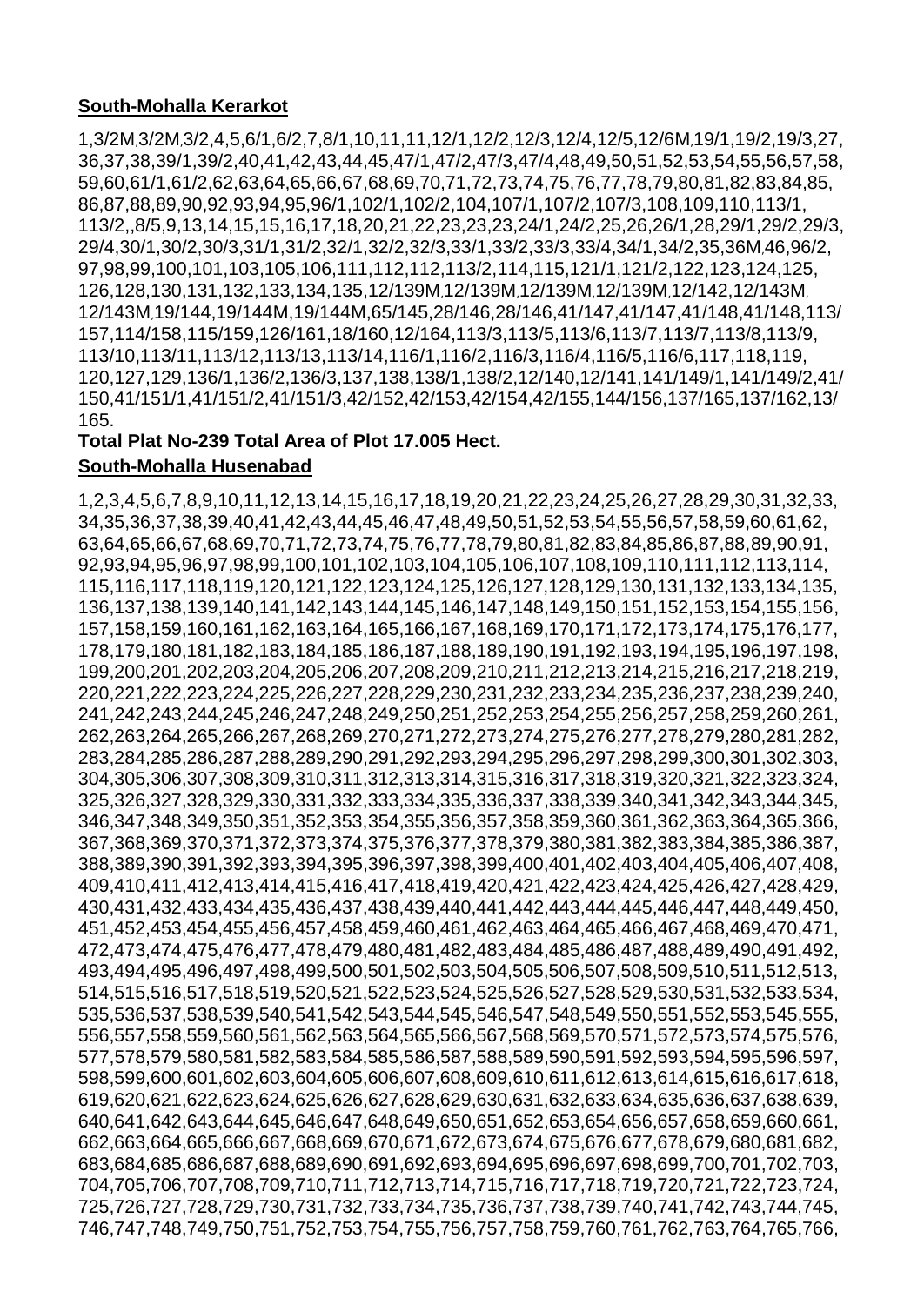767,768,769,770,771,772,773,774,775,776,777,778,779,780,781,782,783,784,785,786,787, 788,790,791,792,793,794,795,796,797,798,799,800,801,802,803,804,805,806,807,808,809, 810,811,812,813,814,815,816,817,818,819,820,821,822,823,824,825,826,827,828,829,830, 831,832,833,834,835,836,837,838,839,840,841,842,843,844,845,846,847,848,849,850,851, 852,853,854,855,856,857,858,859,860,861,862,863,864,865,866,867,868,869,870,871,872, 873,874,875,876,877,878,879,880,881,882,883,884,885,886,887,888,889,890,891,892,893, 894,895,896,897,898,899,900,901,902,903,904,905,551/1321,615/1323,616/1324,416/1325, 4/1326,37/1327,51/1328,118/1329,152/1330,153/1331,194/1332,194/1333,196/1334,203/ 1335,232/1336,333/1337,569/1339,661/1344,778/1346,781/1347,245/1358,229/1382,336/ 1386,130/1390,130/1391,130/1392,145/1392,550/1321,550/1322/1,550/1322/2,267/1338, 569/1339,649/1340,657/1341,659/1342,659/1343,738/1345/1,738/1345/2,819/1348,822/ 1349,447/1359/1,738/1359/2,565/1360,598/1361,801/1362,535/1363,739/1364,7396/1365, 360/1367/1,360/1367/2,356/1369/1,356/1369/2,462/1370,478/1376,478/1377,465/1380,480/ 1381,229/1382,229/1384,425/1385,426/1386,424/1387,523/1388,523/1389,487/1394,3/1398 ,3/1399,539/1401,913/1402,913/1403,913/1404,446/1405,222/1406/1,355/1413,354/1414, 502/14015,504/1416,803/1416.

#### **Total Plat No-984 Total Area of Plot 140.973 Hect. South-Mohalla Haraipur**

1,2,3,4,5,6,7,8,9,10,11,12,13,14,15,16,17,18,19,20,21,22,23,24,25,26,27,28,29,30,31,32,33, 34,35,36,37,38,39,40,41,42,43,44,45,46,47,48,49,50,51,52,53,54,55,56,57,58,59,60,61,62, 63,64,65,66,67,68,69,70,71,72,73,74,75,76,77,78,79,80,81,82,83,84,85,86,87,88,89,90,91, 92,93,94,95,96,97,98,99,100,101,102,103,104,105,106,107,108,109,110,111,112,113,114, 115,116,117,118,119,120,121,122,123,124,125,126,127,128,129,130,131,132,133,134,135, 136,137,138,139,140,141,142,143,144,145,146,147,148,149,150,151,152,153,154,155,156, 157,158,159,160,161,162,163,164,165,166,167,168,169,170,171,172,173,174,175,176,177, 178,179,180,181,182,183,184,185,186,187,188,189,190,191,192,193,194,195,196,197,198, 199,200,201,202,203,204,205,206,207,208,209,210,211,212,213,214,215,216,217,218,219, 220,221,222,223,224,225,226,227,228,229,230,231,232,233,234,235,236,237,238,239,240, 241,242,243,244,245,246,247,248,249,250,251,252,253,254,255,256,257,258,259,260,261, 262,263,264,265,266,267,268,269,270,271,272,273,274,275,276,277,278,279,280,281,282, 283,284,285,286,287,288,289,290,291,292,293,294,295,296,297,298,299,300,301,302,303, 304,305,306,307,308,309,310,311,312,313,314,315,316,317,318,319,320,321,322,323,324, 325,326,327,328,329,330,331,332,333,334,335,336,337,338,339,340,341,342,343,344,345, 346,347,348,349,350,351,352,353,354,355,356,357,358,359,360,361,362,363,364,365,366, 367,368,369,51/370,35/371,63/372,84/373,85/374,113/375,114/376,199/377,142/378,142/ 379,142/380,169/381,255/382,310/383,19/384,20/385.

#### **Total Plat No-385 Total Area of Plot 52.347 Hect.**

#### **South-Mohalla Bazidpur south**

1,2,3,4,5,6,7,8,9,10,11,12,13,14,15,16,17,18,19,20,21,22,23,24,25,26,27,28,29,30,31,32,33, 34,35,36,37,38,39,40,41,42,43,44,45,46,47,48,49,50,51,52,53,54,55,56,57,58,59,60,61,62, 63,64,65,66,67,68,69,70,71,72,73,75,76,77,78,79,80,81,82,83,84,85,86,87,88,89,90,91,92, 93,94,95,96,97,98,99,100,102,103,104,105,106,107,108,109,110,111,112,113,114,117,118, 119,120,121,122,123,124,125,126,127,128,130,131,132,133,134,135,136,137,138,139,140, 141,142,143,144,145,146,147,148,149,150,151,152,153,154,155,156,157,158,159,160,171, 172,173,174,175,176, 177,178,179,180,181,182,183,184,185,186,187,188,189,190,191,192, 193,194,195,196,197,198,199,200,201,203,204,205,206,207,208,209,210,211,212,213,214, 215,216,217,218,219,220,221,222,223,224,225,226,227,228,229,230,231,232,233,234,235, 237,238,239,240,241,242,243,244,245,246,247,248,249,250,251,252,253,254,255,256,257, 258, 259,260,261,262,263,264,265,266,267,268,269,270,271,272,273,274, 275,276,277, 278,279,280,281,282,283,284,285,286,287,288,289,290,291,292,293,294,295,296,297,298, 299,300,301,302,303,304,305,306,307,308,309,310,311,312,313,314,315,316,318,319,320, 321,322,323, 325,326,328,329,330,331,332,333,334,335,336,337,338,339,340,341,342,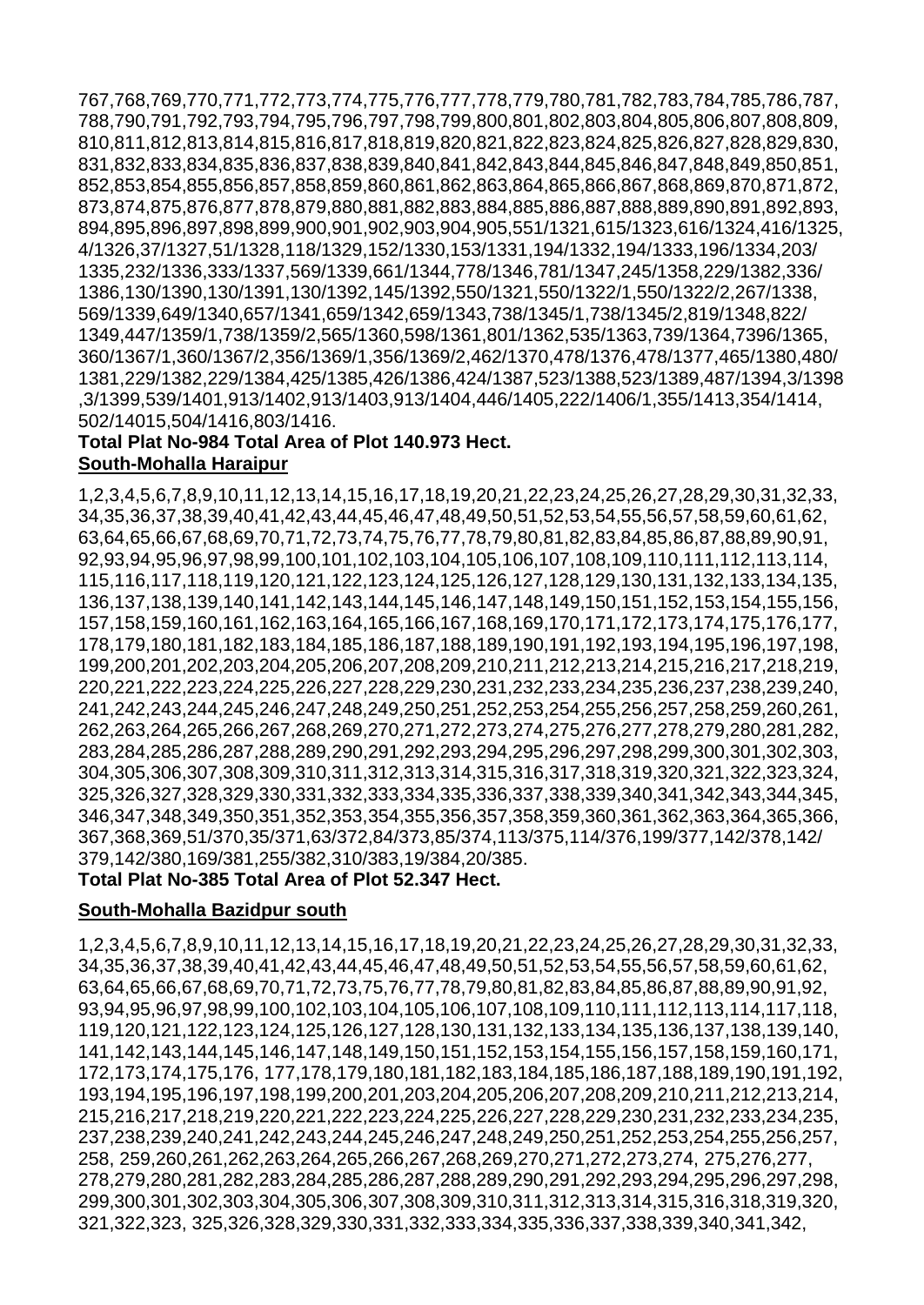343,344,345,346,347,348,349,350,351,352,353,354,355,356,357,358,359,360,361,362,363, 364,365,366,367,368,369,370,371,372,373,374,375,376,377,378,379,380,381,382,383,384, 384,385,386,387,388, 389,390,391,392,393,394,395,396,397,398,399,400,401,402,403,404, 405,406,407,408,409,410,411,412,413,414,415,416,417,418,419,420,421,422,423,424,425, 426,427,428,429,430,431,432,433,435,436,438,439,440,441,442,443,444,445,446,447,448, 449,450,451,452,453,454,455,456,457,458,459,460,461,462,463,464,465,467,468,469,470, 471, 472,472,473,474,475,476,477,478,479,480,481,482,483,484,485,486, 487,488,489, 490,491,492,493,494,495,496,497,498,499,500,501,502,503,504,505,506,507,508,509,510, 511,512,513,514,515,516,518.

**Total Plat No-495 Total Area of Plot 34.640 Hect.**

#### **South-Mohalla Araji Jogiapur**

30,32/1,32/2.

**Total Plat No-3 Total Area of Plot 0.705 Hect.**

#### **South-Mohalla Kothiabir**

1,2,3,4,5,6,7,8,9,10,11,12,13,14,15,16,17,18,19,20,21,22,23,24,25,26,27,28,29,30,31,32,33, 34,35,36,37,38,39,40,41,42,43,44,45,46,47,48,49,50. **Total Plat No-50 Total Area of Plot 3.380 Hect.**

# **South-Mohalla Kaseri Bazar**

1,2,3,4,5.

**Total Plat No-5 Total Area of Plot 1.178 Hect.**

#### **West-Mohalla Sarai Mujahid**

1,2,3,4,5,6,7,8,9,10,11,12,13,14,15,16,17,18,19,20,21,22,23,24,25,26,27,28,29,30,31,32,33, 34,35,36,37,38,39,40,41,42,43,44,45,46,47,48,49,50,51,52,53,54,55,56,57,58,59,60,61,62, 63,64,65,66,67,68,69,70,71,72,73,74,75,76,77,78,79,80,81,82,83,84,85,86,87,88,89,90,91, 92,93,94,95,96,97, 98,99,100,101,102,103,104,105,106,107,108,109,110,111,112,113,114, 115,116,117,118,119,120,121,122,123,124,125,126,127,128,129,130,131,132,133,134,135, 136,137,138,139,140,141,142,143,144,145,146,147,148,149,150,151,152,153,154,155,156, 157,158,159,160,161, 162,163,164,165,166,185.

#### **Total Plat No-167 Total Area of Plot 22.415 Hect.**

#### **West-Mohalla Gurjikhani**

1,2,3,4,5,6,7,8,9,10,11,12,13,14,15,16,17,18,19,20,21,22,23,24,25,26,27,28,29,30,31,32,33, 34,35,36,37,38,39,40,41,42,43,44,45,46,47,48,49,50,51,52,53,54,55,56,57,58,59,60,61,62, 63,64,65,66,67,68,69.

#### **Total Plat No-69 Total Area of Plot 16.958 Hect.**

#### **West-Mohalla Khalispur**

1,2,3,4,5,6,7,8,9/1,9/2,10,11,12,13,14,15,16,17,18,19,20,21,22,23,24,25,26,27,28,29,30,31, 32,33,34,35,36,37,38,39,40,41,42,43,44,45,46,47,48,49,50,51,52,53,54,55,55/2,56,57,58,59, 60,61,62,63,64,65,66,67,68,69,70,71,72,73,74,75,76,77,78,79,80,81,82,83,84,85,86,87,88, 89,90,91,92,93,94,95,96,97,98,99,100,101,102,103,104,105,106,107,108,109,110,111,112, 113,114,115,116,117,118,119,120,121,122,123,124,125,126,127,128,129,130,131,132,133, 134,135,136,137,138,139,140,141,142,143/2,144,145,146,147/2,148,149,150,151,152,153, 154,155/1,156,157,158,159,160,161,162,163,164,165,166,167,168,169,170,171,172,173, 174, 175,176,177,178,179,180,181,182,183,184,185,186,187,188,189,190,191,192,193, 194,195,196,197,198,199,200,201,202,203,204,205,206,207,208,209/1,210,211,212,213, 214,215,216,217,218,219,220,221,222, 223,224,225,226,227,228,229,230,231,232,233, 234,235,236,237,238, 239,240,241,242,243,244,245,246,247,248,249,250,251,252,253,254, 255,256,257,258,259,260,261,262,263,264,265,266,267,268,269,270,271,272,273,274,275, 276,277,278,279,280,281,282,283,284,285,286,287,288,289,290,291,292,293,294,295,296,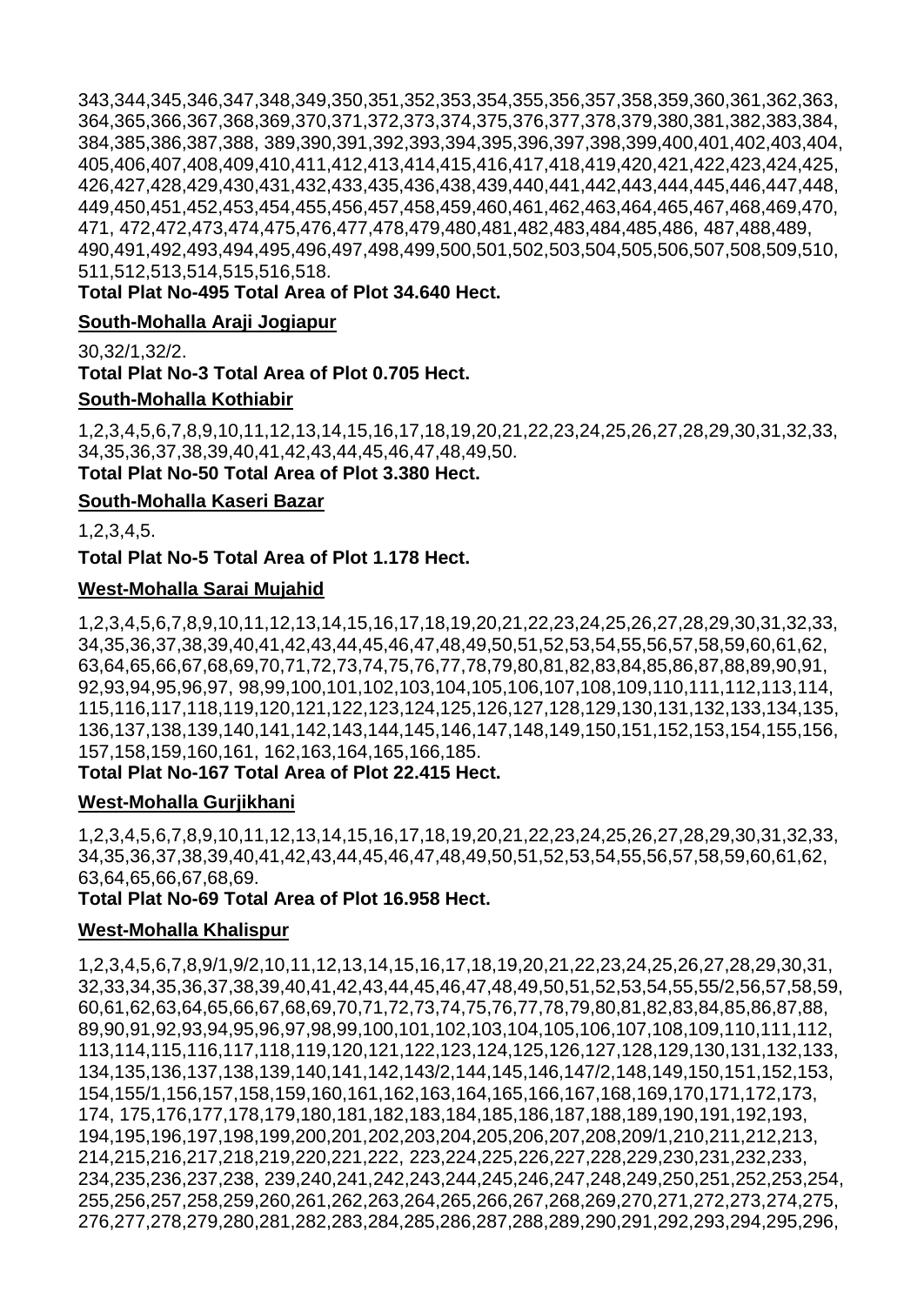297,298,299,300,301,302,303,304,305,306,307/1,307/2,308,309,310,311,312,313,314,315, 316, 317,318,319,320,321,322,323,324,325,326,327,328,329,330,331,332,333,334,335, 336,337/2,338,339,340,341,342,343,344,345,346,347,348,349,350,351,352,353,354,355, 356,357,358,359,360,361,362,363,364,365,366,367,368,369,370,371/1,371/2,372,373,374, 375,376,377,378, 379,380,381,382,383,384,384,385,386,387,388,389,390,391,392,393, 394,395,396,397,398,399,400,401,402,403,404,405,406,407,408,409,410,411,412,413,414, 415,416,417,418,419,420,421,422,423,424,425,426,427,427,428.

**Total Plat No-433 Total Area of Plot 37.519 Hect.**

#### **West-Mohalla Premrajpur or Vijay Mandir**

1,2,3,4,5,6,7,8,9/1,9/2,10,11,12,13,14,15,16,17,18,19,20,21,22,23,24,25,26,27,28,29,30,31, 32,33,34,35,36,37,38,39,40,41,42,43,44,45,46,47,48,49,50,51,52,53,54,55,55/2,56,57,58,59, 60,61,62,63,64,65,66,67,68,69,70,71,72,73,74,75,76,77,78,79,80,81,82,83,84,85,86,87,88, 89,90,91,92,93, 94,95,96,97,98,99,100,101,102,103,104,105,106,107,108,109,110,111,112, 113,114,115,116,117,118,119,120,121,122,123,124,125,126,127,128,129,130,131,132,133, 134,135,136,137,138,139,140,141,142,143/2,144,145,146,147/2,148,149,150,151,152,153, 154,155/1,156,157,158,159,160,161,162,163,164,165,166,167,168,169,170,171,172,173, 174,175,176,177,178,179,180,181,182,183,184,185,186,187,188,189,190,191,192,193,194, 195,196,197,198,199,200,201,202,203,204,205,206,207,208,209/1,210,211,212,213,214, 215,216,217,218,219,220,221,222,223,224,225,226,227,228,229,230,231,232,233,234,235, 236,237,238,239,240,241,242,243,244,245,246,247,248,249,250,251,252,253,254,255,256, 257, 258,259,260,261,262,263,264,265,266,267,268,269,270,271,272,273, 274,275,276, 277,278,279,280,281,282,283,284,285,286, 287,288,289, 290,291,292,293,294,295,296, 297,298,299,300,301,302,303,304,305,306,307/1,307/2,308,309,310,311,312,313,314, 315,316, 317,318,319,320,321,322,323,324,325,326,327,328,329,330,331,332,333, 334,335,336,337/2,338,339,340,341,342,343,344,345,346,347,348,349,350,351,352, 353,354,355,356,357,358,359,360,361,362,363.

#### **Total Plat No-363 Total Area of Plot 46.348 Hect.**

#### **West-Mohalla Saiyad Alipur**

1,2,4,5,6,7,8,9,10,11,12,13,14,15,16,17,18,19,21,22,23,24,26,28,31,32,33,34,35,37,38,39,40 ,41,44,45,46,48,50,51,52,53,54,55,56,57,59,60,61,62/1,64,65,66,67,68,69,70,71,72,73,74,75 ,76,77,78,79,80,81,82,33/84,73/85,13/86,13/87,3,20/2,25,27,29/2,30,33,40,42,43,47,49,57, 62/2,63, 83.

**Total Plat No-89 Total Area of Plot 3.966 Hect.**

#### **West-Mohalla Sarailatta**

1,2,3,4,5,6,7,8,9,10,11,12,13,14,15,16,17,18/1,19,20,21,22/1,22/2,23,24,25,26,27,28,29,30, 31,32,33,34,35,36,37,38,39,40,41,42,43,44,45,46,47M,47M]47M]48,49,49/2M]50,51,52,46/53 **Total Plat No-57 Total Area of Plot 3.693 Hect.**

#### **West-Mohalla Gadan Arjani**

1,2,3,4/1,4/2,5/2,6,7/1,7/2,8,9,10,11,12,13,14,15,15M,16,17,18,19,20,21,22,23,24,25,26,27, 28,29,29/3,30,31,32,33,34,35,36,37/1,37/2,37/3,38,39,40,41,42,43,44,45,46,47,47M,48,49, 49/1,50,51,52,53,54,55,56,57,58,59,60,61,62,63,64,65,66,67,68,69/2,69/2,70,71,72,73,74,75 ,76,77,78,79,80,81,82,83,84,85,86,87,88,89,90,91,92,93,94,95,95/196,68/97,49/98,49/99,49/ 100,49/101,49/102,49/102k.

**Total Plat No-113 Total Area of Plot 11.887 Hect.**

#### **West-Mohalla Mohalgaji**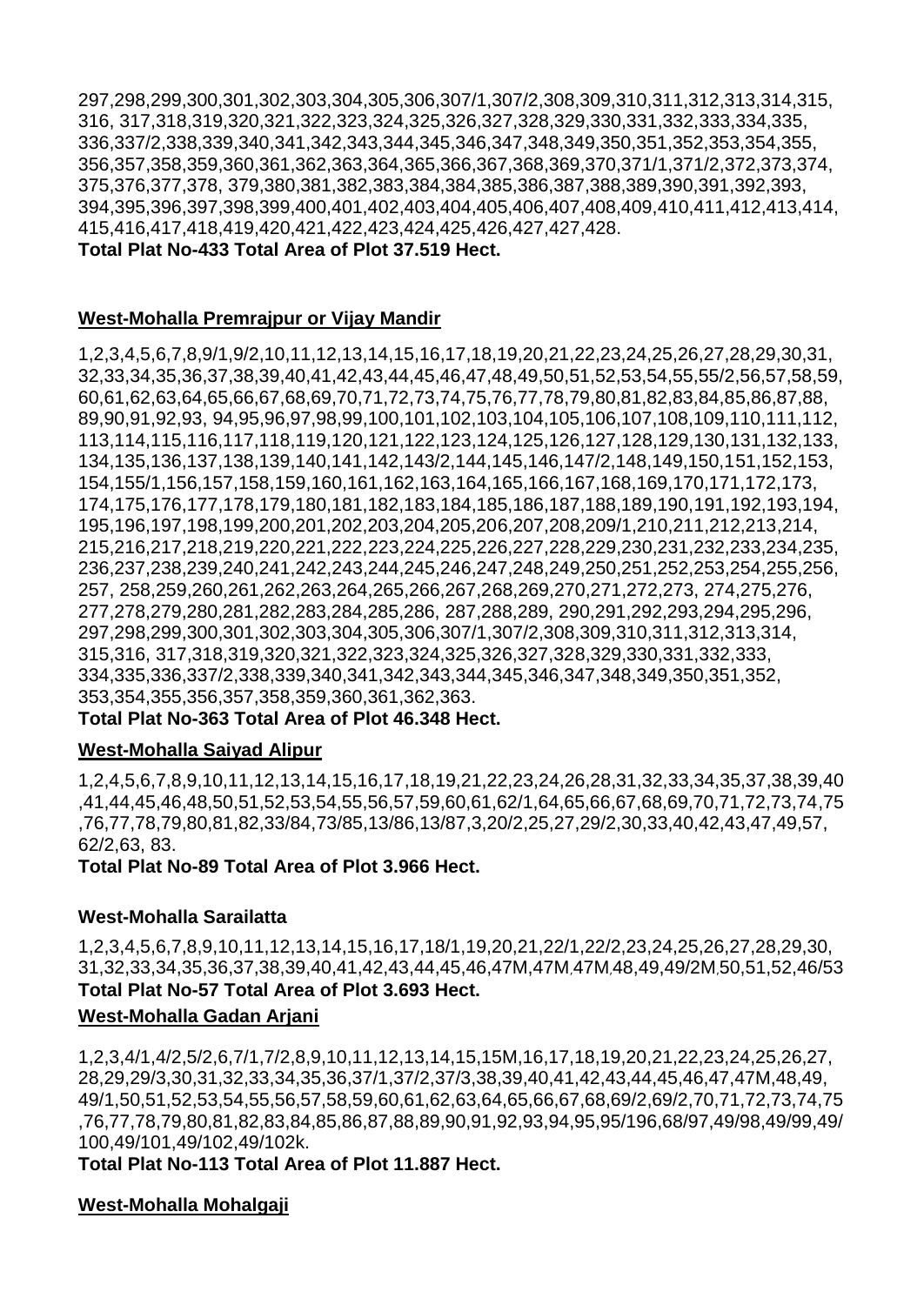8,9,10,11,22,23,24,26,28,32,33,35,36,38,39,40,41,43,47,48,49,50,51,52,54,55,56,57,58,59, 1,2,3,4,5,6,7,12,13,14,15,16,17,18,19,20,21,29,30,31,34,37,44,45,46,47,53. **Total Plat No-60 Total Area of Plot 4.452 Hect.**

#### **West-Mohalla Bagicha Umar Khan**

1/2,2/2,3,4,5,6,7,8,9,10,11/2,12,13,21,27,28,29,32,33,36,37/3,38/1,42/2,43/2,44/2,45,46,47, 48,49,50,51,52,53,55,56,58,1/1,2/2,11/1,11/3,14,15,16,17,18,19,20,23,24,26,30,31,32/1,33/1 ,34/1,35/1,35/2,37,38/2,39,40, 41,42,43/1,44/1,54,57,59,60,17/61,19/62,20/63,21/64. **Total Plat No-75 Total Area of Plot 4.164 Hect.**

#### **West-Mohalla Bazar Bhua**

1,2,3,4,5,6,7,8,9,10,11,12,13,14,15,16,17,18,19,20,21,22,23,24,25,26,27,28,29,30,31,32,33, 34,35,36,37,38,39,40,41,42,43,44,45,46,47,48,49,50,51,52,53,54,55,56,57,58,59,60,61,62, 63,64,65,66,67,68,69,70,71,72,73,74,75,76,77,78,79,80,81,82,83,84,85,86,87,88,89,90,91, 92,93,94,95,96, 97,98,99,100,101,102,103,104,105,106,107,108,109,110,111,112,113,114, 115,116,117,118,119,120,121,122,123,124,125,126,127,128,129,130,131,132,133,134,135, 136,137,138,139,140,141,142,143,144,145, 146,147,148,149,150,151,152,153. **Total Plat No-153 Total Area of Plot 9.023 Hect.**

#### **West-Mohalla Makhdumshah Bade**

1,2,3,4,5,6,7,8,9,10,11,12,13,14,15,16,17,18,19,20,21,22,23,24,25,26,27,28,29,30,31,32,33, 34,35,36,37,38,39,40,41,42,43,44,45,46,47,48,49,50, 51,52,53,54,55,56,57,58,59,60. **Total Plat No-60 Total Area of Plot 3.374 Hect. West-Mohalla Misirpur** 

1,2,3,4,5,6,7,8,9,10,11,12,13,14,15,16,17,18,19,20,21,22,23,24,25,26,27,28,29,30,31,32,33, 34,35,36,37,38,39,40,41,42,43,44,45,46,47,48,49,50,51,52,53,54,55,56,57,58,59,60,61. **Total Plat No-61 Total Area of Plot 3.817 Hect.**

#### **West-Mohalla Ajameri**

1,2,3,4,5,6,7,8,9,10,11,12,13,14,15,16,17,18,19,20,21,22,23,24,25,26,27,28,29,30,31,32,33, 34,35,36,37,38,39,40,41,42,43,44,45,46,47,48,49,50,51,52,53,54,55,56,57,58,59,60,61,62, 63,64,65,66,67,68,69,70,71,72,73,74,75,76,77,78,79,80,81,82,83,84,85,86,87,88,89,90,91, 92,93,94,95,96,97,98,99,100,101,102,103,104,105,106,107,108,109,110,111,112,113, 114. **Total Plat No-114 Total Area of Plot 7.260 Hect.**

#### **West-Mohalla Shah Ismile**

1,2,3,4,5,6,7,8,9,10,11,12,13,14,15,16,17,18,19,20,21,23,24,25,26,27,28,29,30,31,32,33,34, 35,36,38,39,40,41,42,43,44,45,46,47,48,49,50,51,52,53,54. **Total Plat No-52 Total Area of Plot 2.702 Hect.**

#### **West-Mohalla Shekh Ahiya**

1,2,3,4,5,6,7,8,9,10,11,12,13,14,15,16,17,18,19,20,21,22,23,24,25,26,27,28,29,30,31,32,33, 34,35,36,37,38,39,40,41,42,43,44,45,46,47,48,49. **Total Plat No-49 Total Area of Plot 3.691 Hect.**

#### **West-Mohalla Makhdumshah Adan**

1,2,3,4,5,6,7,8,9,10,11,12,13,14,15,16,17,18,19,20,21,22,23,24,25,26,27,28,29,30,31,32,33, 34,35,36,37,38,39,40,41,42,43,44. **Total Plat No-44 Total Area of Plot 4.061 Hect.**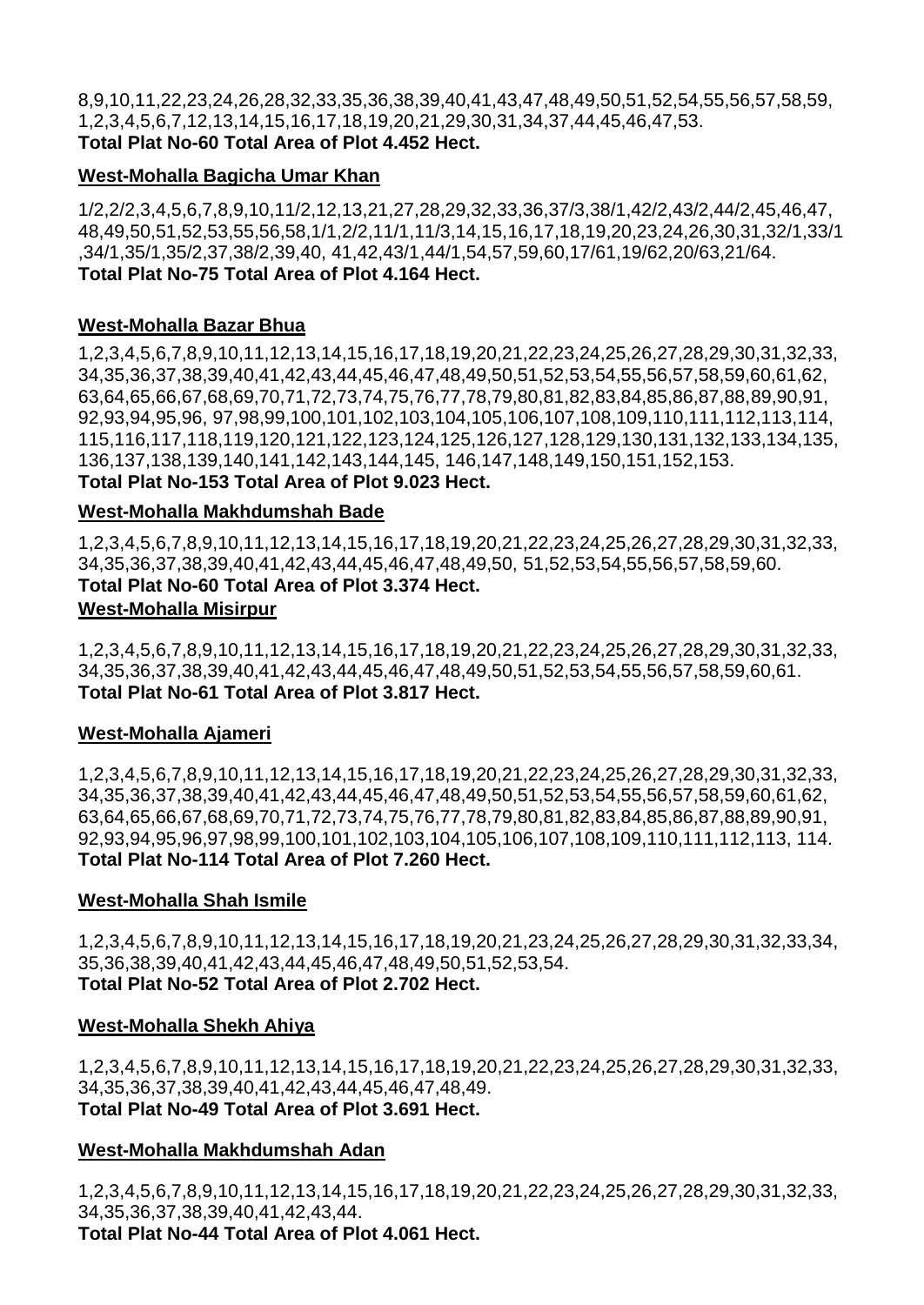# **West-Mohalla Shekh Burahuddinpur**

1,2,3,4,5,6,7,8,9,10,11,12,13,14,15,16,17,18,19,20,21,22,23,24,25,26,27,28,29,30,31,32,33, 34,35,36.

# **Total Plat No-36 Total Area of Plot 2.255 Hect.**

#### **West-Mohalla Hamam Darwaja**

1,2,3,4,5,6,7,8,9,10,11,12,13,14,15,16,17,18,19,20,21,22,23,24,25,26,27,28,29,30,31,32,33, 34,35,36,37,38,39,40,41,42,43,44,45,46,47,48,49,50,51,52,53,54,55,56,57,58,59,60,61,62, 63,64,65,66,67,68,69,70,71,72,73,74,75,76,77,78,79,80,81,82,83,84,85,86,87,88,89,90,91, 92,93,94,95,96,97,98,99,100,101,102.

#### **Total Plat No-102 Total Area of Plot 4.424 Hect.**

#### **West-Mohalla Jagdishpur or Samopur**

1,2,3,4,9,17,37,40,44/1,51,55,56,65,81,82,83,84,85,86,89,96,133,135,137,138,139,140,141, 143,144,145,146/1,155,157,161,166,170,172, 176/1,186,197.

#### **Total Plat No-41 Total Area of Plot 4.428 Hect.**

#### **West-Mohalla Begamganj**

1,2,3,4,5,6,7,8,9,10,11,12,13,14,15,16,17,18,19,20,21,22,23,24,25,26,27,28,29,30,31,32,33, 34,35,36,37,38,39,40,41,42.

**Total Plat No-42 Total Area of Plot 4.332 Hect. West-Mohalla Pandariba** 

1,2,3,4,5,6,7,8,9,10,11,12,13,14,15,16,17,18,19,20,21,22,23,24,25,26,27,28,29,30,31,32,33, 34,35,36,37,38,39,40,41,42,43,44,45,46,47,48,49,50,51,52,53,54,55,56,57,58,59,60,61,62, 63,64,65,66,67,68,69,70,71,72,73,74,75,76,77,78,79,80,81,82,83,84,85,86,87,88,89,90,91, 92,93,94,95,96,97,98,99,100,101,102,103,104,105,106,107,108,109,110.

#### **Total Plat No-110 Total Area of Plot 5.472 Hect.**

#### **West-Mohalla Jamin Abdul Khair**

3,4,5,7,8,9,10,12,13,14,15,16,17,19/2,20,21,22,23,25,26,27,28,29,30,31,32/1,32/2,33,34,35, 36,37,38,39,40/2,41/2,42,43,43mi.,44,45,46,47,24/52,37/53,42/54,1,2,6,11,19/1,24,38/2,40/1 ,41/2,49,50,51.

#### **Total Plat No-58 Total Area of Plot 3.669 Hect. West-Mohalla Bag Hasim**

1,2,3,4,5,6,7,8,9,10,11,12,13,14,15,16,17,18,19,20,21,22,23,24,25,26,27,28,29,30,31,32,33, 34,35,36,37,38,39,40,41,42,43,44,45,46,47,48,49,50,51,52,53,54,55,56,26/57.

# **Total Plat No-57 Total Area of Plot 4.039 Hect.**

#### **West-Mohalla Arjan**

1,2,3,4,5,6,7,8,9,10,11,12,13,14,15,16,17,19,20,21,22,23,24,25,26,27,28,29,30,31,32,33,34, 35,36,37,38,39,40,41,42,43,44,45,46,47,48,49,50,51,52,53,54.

# **Total Plat No-53 Total Area of Plot 3.470 Hect.**

### **West-Mohalla Molanatola**

1,2,3,4,5,6,7,8,9,10,11,12,13,14,15,16,17,18,19,20,21,22,23,24,25,26,27,28,29,30,31,32,33, 34,35,36,37,38,39,40,41,42,43,44,45,46,47,48,49,50,51,52,53,54,55,56,57,58,59,60,61,62, 63,64,65,66,67,68,69,70,71,72,73,74,75,76,77,78,79,80,81,82,83,84,85,86,87,88,89,90,91, 92,93,94,95,96,97,98,99,100,101,102,103,104,105,106,107,108,109,110,111,112,113,114,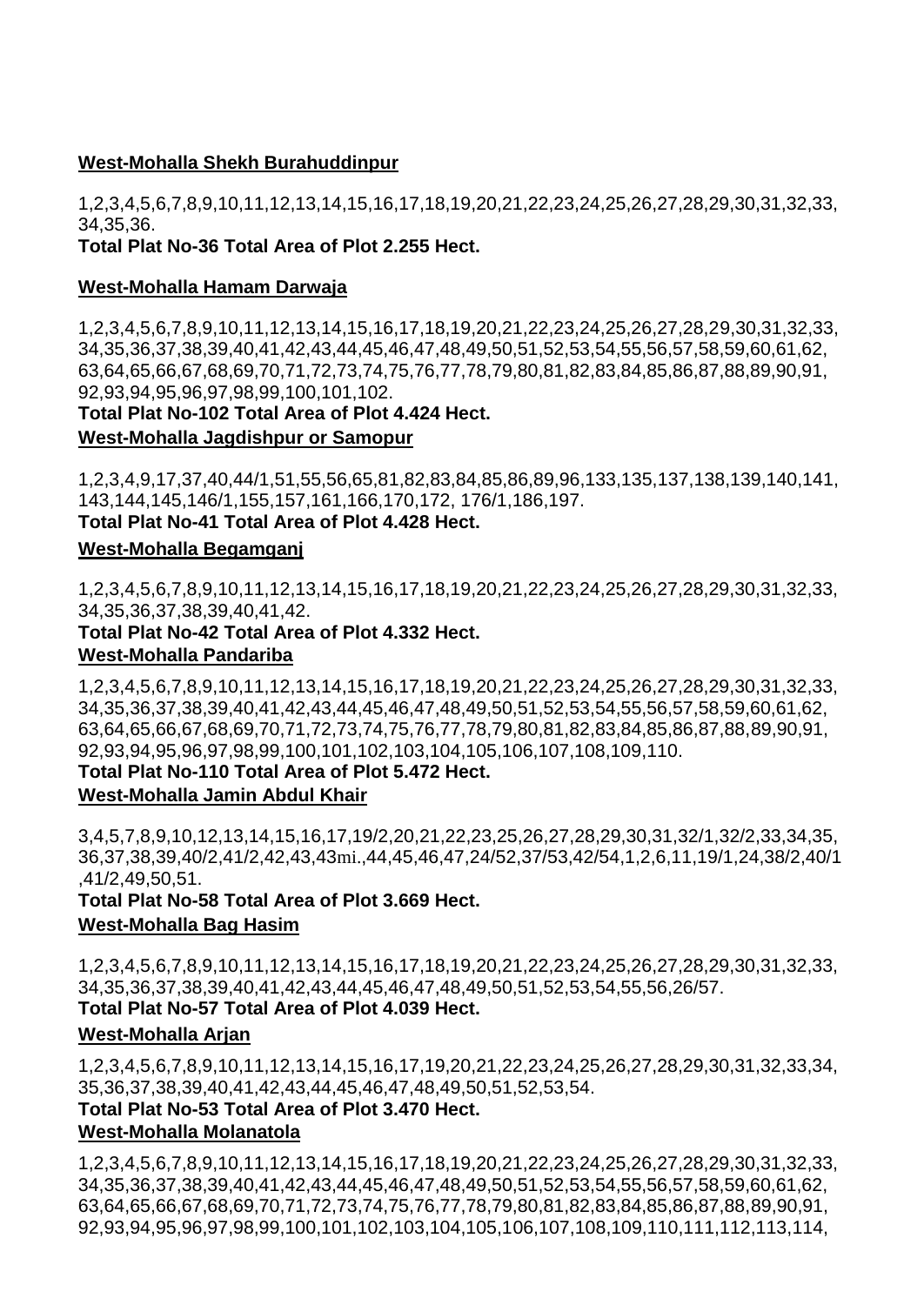115,116,117,118,119,120,121,122,123,124,125,126,127,128,129,130,131,132,133,134,135, 136,137,138.

**Total Plat No-138 Total Area of Plot 8.150 Hect. West-Mohalla Bazar Shahganj** 

1,2,3,4,5,6,7,8,9,10,11,12,13,14,15,16,17,18,19,20,21,22,23,24,25,26,27,28,29,30,31,32,33, 34,35,36,37,38,39.

**Total Plat No-39 Total Area of Plot 1.996 Hect. West-Mohalla Alamganj** 

1,2,3,4,5,6,7,8,9,10,11,12,13,14,15,16,17,18,19,20,21,22,23,24,25,26,27,28,29,30,31,32,33, 34,35,36,37,38,39.40,41,2/42,11/43,35/44,39/45, 10/46,10/47,16/48. **Total Plat No-48 Total Area of Plot 3.625 Hect.**

# **West-Mohalla Nakhas**

1,2,3,4,5,6,7,8,9,10/1,10/2,11,12,13,14,15,16,17,18,19,20,21,22,23,24,25,26,27,28,29,30,31, 32,33,34,35,36,37,38,39,40,41,42,43,44,45,46,47,48,49,50,51,8/52,13/53,8/54,8/55,27/56, 11/57,11/58,12/59,22/60,11/61.

**Total Plat No-62 Total Area of Plot 12.081 Hect.**

#### **West-Mohalla Tarapur**

1,2,3,4,5,6,7,8,9,10,11,12,13,14,15,16,17,18,19,20,21,22,23,24,25,26,27,28,29,30,31,32,33, 34,35,36,37,38,39,40,41,42,43,44,45,46,47,48,49,50,51,52,53,54,55,56,57,58,59,60,61,62, 63,64,65,66,67,68,69,70,71,72,73,74,75,76,77,78,79,80,81,82,83,84,85,86,87,88,89,90,91, 92,93,94,95,96,97,98,99,100,101,102,103,104,105,106,107,108/1,108/2,109,110,111,112, 113,114,115,116,117,118,119,120,121,122,123,124,125,126,127,128,129,130,131,132,133, 134,135,136,137,138,139,140,141,142,143,144,145,146,147,148,149,150,151,152,153,154, 155,156,157,158,159, 160,161,162,163,164,165,166,167,168,169,170,171,172,173,174,175, 176,177, 178,179,180,181,182,183,184,185,186,187,188,189,190,191,192,193,194,195,196, 197,198,199,200,201,202,203,204,205,206,207,208,209,210,211,212,213,214,215,216,217, 218,219,220,221,222,223, 224,225,226,227,21/228,144/229,85/230,108/231,16/232,18/233, 38/ 234,7/235,35/236,204/237,222/238,86/239,82/240,54/241,40/242,40/243.

#### **Total Plat No-244 Total Area of Plot 36.701 Hect. West-Mohalla Naiganj**

1,2,3,4,5,6,7,8,9,10,11,12,13,14,15,16,17,18,19,20,21,22,23,24,25,26,27,28,29,30,31,32,33, 34,35,36,37,38,39,40,41,42,43,44,45,46,47,48,49,50,51,52,53,54,55,56,57,58,59,60,61,62, 63,64,65,66,67,68,69,70,71,72,73,74,75,76,77,78,79,80,81,82,83,84,85,86,87,88,89,90,91, 92,93,94,95,14/ 96,31/97,31/98,75/99,16/100,24/101. **Total Plat No-101 Total Area of Plot 12.866 Hect.**

#### **West-Mohalla Kataghara**

1,1/1,7,28,42,43,44,46,65/1,65/2,65/3,66/1,67/2,67/3,67/1,67/2,67/3,70/1,70/2,71,73/1,73/2, 74/1,74/2,77/1,77/2,142,152,145,146,147,153,158/1,158/2,159,162/2,162/2,162/3,162/4, 162/5,163,155,164,165,156,159,160,161,162,180,182,183,184,185,186,187,188,189,190, 191,192,193/1,193/2,194,195,196/1,196/2,197/1,197/2,251,257,257,258,262,257/1,257/2, 258,259,261/2,262,263,264,263,264,265/1,266/1,266/2,266/3,266/4,267/1,267/2,268,269, 270/1,270/2,230/3,270/4,270/5,271/1,271/2,271/3,271/4,272,273,274,275,276/1,276/2,276/3, 277/1,277/2,277/3,278,279,280,281,282,283,284,285/2,285/1,285/3,286,287,288,289/1, 289/2,290,291,292,293/1,293/2,293/3,294,295,296,297,298,299/1,299/2,300,301/1,301/2, 302,303,304,305/1,305/2,306,307/1,307/2,307/3,307/4,307/5,308,309,310,311,312,313/1, 313/2,313/3,313/4,313/5,314/1,314/2,314/3,315/1,315/2,315/3,315/4,316,317/1,317/2,317/3,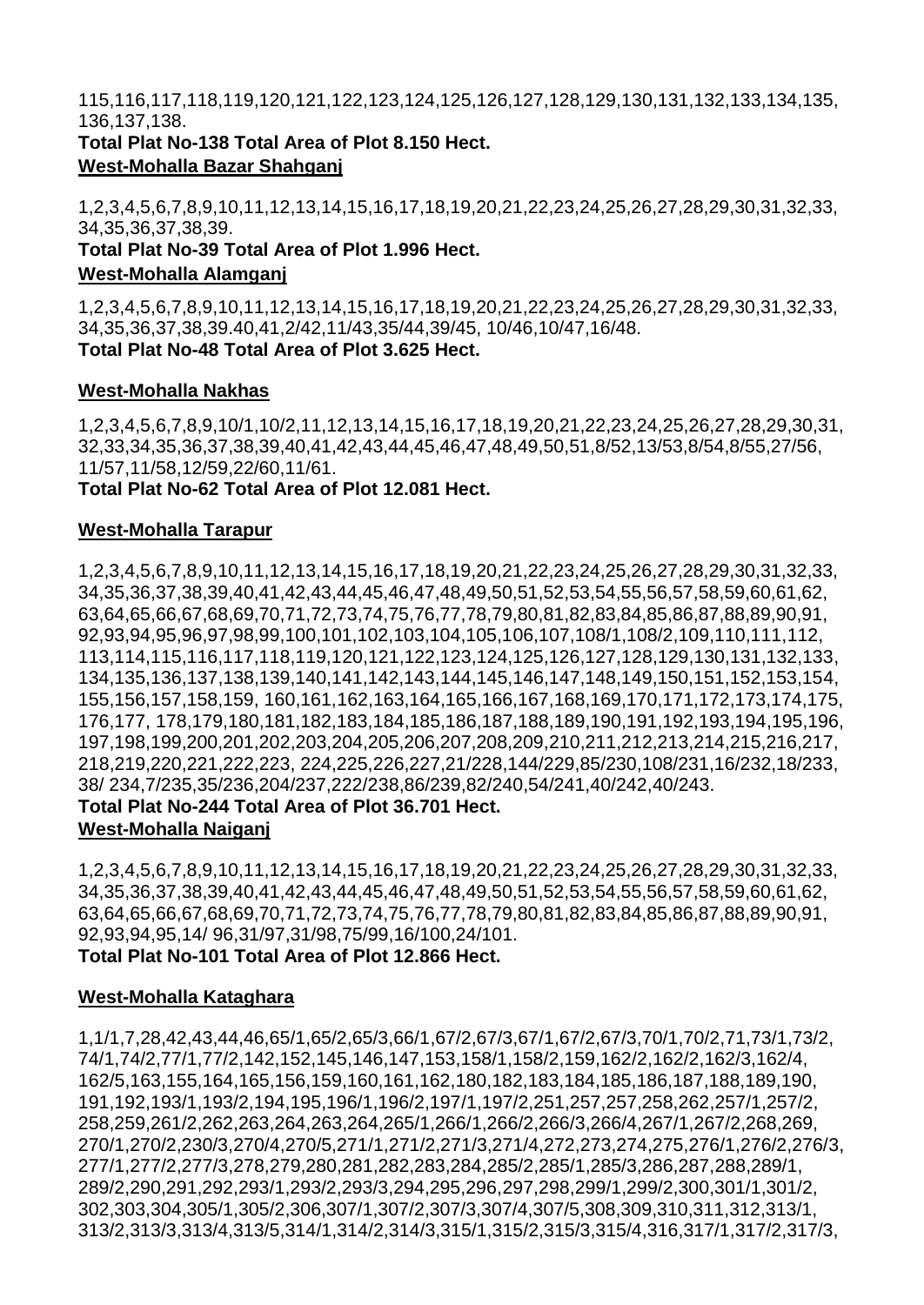318/1,318/2,318/3,319/1,319/2,319/3,320,321,322,323,324,325,326,327,328,329,330,331,33 2,333,334,335,336/1,336/2,337/1,337/2,338,339,340/1,340/2,341/1,341/2,342,344,344/1,345 ,345/1,346,347,348,349,350,350/1,351,352,353,354,355,356,357,357/1,358,358/1,359,360,3 61,362,362/1,363,364/1,364/2,365/3,365,366/1,367/1,367/2,368,369,371,371/1,371/2,371/3, 372,373,374,375,375/1,375/2,376,376/1,376/2,376/3,377/1,377/2,378,379,380,381,382/1,38 2/2,383,384/1,384/2,385,386/1,386/2,387,387/1,388,389/1,390/1,390/2,391/1,391/2,392,393, 394,395,396,397,398,399,400,401,402,402/1,403,404,405,406,406/1,406/2,407,408,409/1,4 09/2,409/3,410,411,412/1,412/2,413,414,415,416,417,418,419,420,421,422,423,424,425,42 6,427,428,428/1,429,429/1,429/2,430/1,403/2,430,431,432,433,434,435,436,437,438,439,44 0,441,442,442/1,443,444,444/1,445,446/1,446/2,447,448/1,448/2,449,450,451,452,452/1,45 2/2,452/3,452/4,453,454,455,455/1,456,457,458,459,460/1,460/2,461,462,463,464,465,466, 467,468/1,468/2,469,470,471,472,473,474/1,474/2,475,476,477,478,479/1,479/2,479/3,480, 481,482,483,483/1,484,485,486,487,488,489,489/1,490,491,492,493,494,495,496,496/1,497 ,498,499,500/1,500/2,501,502,503,504,505,506,507,508,509,510,511,512,513,514,515,516, 517,518,519,519/1,520,521,522,523,524,525,526,527,528,529/1,529/2,530,531,532,533,534 ,535,536,537/1,537/2,538,539,540,541,542,543,544,545,546,547,548/1,548/2,549/1,549/2,5 50/1,550/2,550/3,551,552,553,545,555,555/2,556,557,558,559/1,559/2,560,561,562,563,564 ,565,566,567,568,569,570,571,572,573,574/1,574/2,575,576,577,578,579,580,581,582,583, 583/1,583/2,583/3,584,584/1,585/1,585/2,585/3,586,587,588,588/1,589,590,590/1,591,592,5 93,594,595,595/1,595/2,596,597,598,599,600,601,602,603,604/1,604/2,605,606,607,608,60 9/1,609/2,610,611,612/1,612/2,612/3,612/4,612/5,613,614/1,614/2,615,615/1,616,617,618/1, 618/2,619,620,621,622,623,624,625,626,627,628/1,628/2,629,630,631,632,633/1,633/2,634, 635/1,635/2,635/3,636,637,638/1,638/2,639/1,639/2,639/3,639/2,339/3,639/4,640,640/1,641, 642,643,644,645,645/1,646/1,646/2,647,648,649,650,651,652,653,654,654/1,655,656,657,6 58,659,660,661,661/1,662/1,662/2,662/3,663,664,665,666,667/1,667,668,669,670,671,672,6 73,674,675/1,675/2,676/1,676,676/1,676/2,676/3,677,678,679,680,681,682,683/1,683/2,684, 685/1,685/2,687,688,689,690,691,692/1,692/2,,693,694,695/1,695/2,696,697,697/1,697/2, 698/1,698/2,699,700,701,702,703/1,703/2,704/1,704/1,704/2,704/3,704/4,705/1,705/2,705/3, 705/4,706,707,708,709,710,711,711/1,712/1,712/2,712/3,713,714,715,716,717,717/1,718/1, 718/2,719,720,721,721/1,721/2,722,723,724,725,725/1,725/2,725/3,725/4,726,727,727/1,72 7/2,728,729,730,731,732,733,734,735,736,737,738,739,740/1,740/2,741,742,743,744,744/1, 744/2,744/3,745,746,747,748,80/750,652/759,752/749,81/751,135/752,742/753,472/754,539 /755,587/756,616/757,627/758,646/760,569/761,651/762,644/764,644/764,578/764,585/764, 703/765,703/766,706/767,40/779,335/760,41/781,401/782,490/783,82/784,82/784,262/785, 578/768,585/769,585/769,585/769,585/769,585/769,585/779,585/569,585/769,585/769, 585/769,585/769,585/769,585/769,585/769,585/170/1,585/170/2,585/770/3,406/771, 428/772,430/773,341/774,441/775,338/776,72/777,375/778,429/779,335/780,165/786,165/7 86.

# **Total Plat No-808 Total Area of Plot 57.342 Hect. North-Mohalla Bazidpur Uttari**

1,2,3,4,5,6,7,8,9,10,11,12,13,14,15,16,17,18,19,20,21,22,23,24,25,26,27,28,29,30,31,32,33, 34,35,36,37,38,39,40,41,42,43,44,45,46,47,48,49,50,51,52,53,54,55,56,57,58,59,60,61,62, 63,64,65,66,67,68,69,70,71,72,73,74,75,76,77,78,79,80,81,82,83,84/184/2,84/3,,85/1,85/2, 85/3,85/4,85/5,85/6,86,87/1,87/2,88,89,90/1,90/2,91,92,93,94/1,94/2,95,96,97,98/1,98/2,99, 100,101,102,103,104,105,106,107/1,107/2,108,109/1,109/2,110,111,112,112/2,112/3,112/4, 113/1,113/2,114,115/1,115/2,116/1,116/2,117,118/1,118/2,119/1,119/2,120/1,120/2,121,122, 123,124,125,126,127,128,129,130/1,130/2,131,132/1,132/2,132/3,132/4,132/5,133,134,135, 136,137,138,139,140,141,142/1,143/3,143,144,145,146,147,148,149,150,151,151m,152,153 ,154,155,156,157,158,159,160,161/1,161/2,162,163,164,165m,165m,165m,166,167,168,169 ,170,171,172,173,174,175,176m,211,212,213,214,215,216,217,218,219,220,221,222/2,222/ 1,223,224,225,226,237,238/1,238/2,239/1,239/2,240,241,242,243,244,245/1,245/2,245/3, 246,247,249,250,251,252,253,254,255,256,257,258,259,260,261,262,263,264,265m,265m, 266,267,268,269,270,271,272,273,274,275,276,277,278,279,280,281/1,281/2,282,283/1,284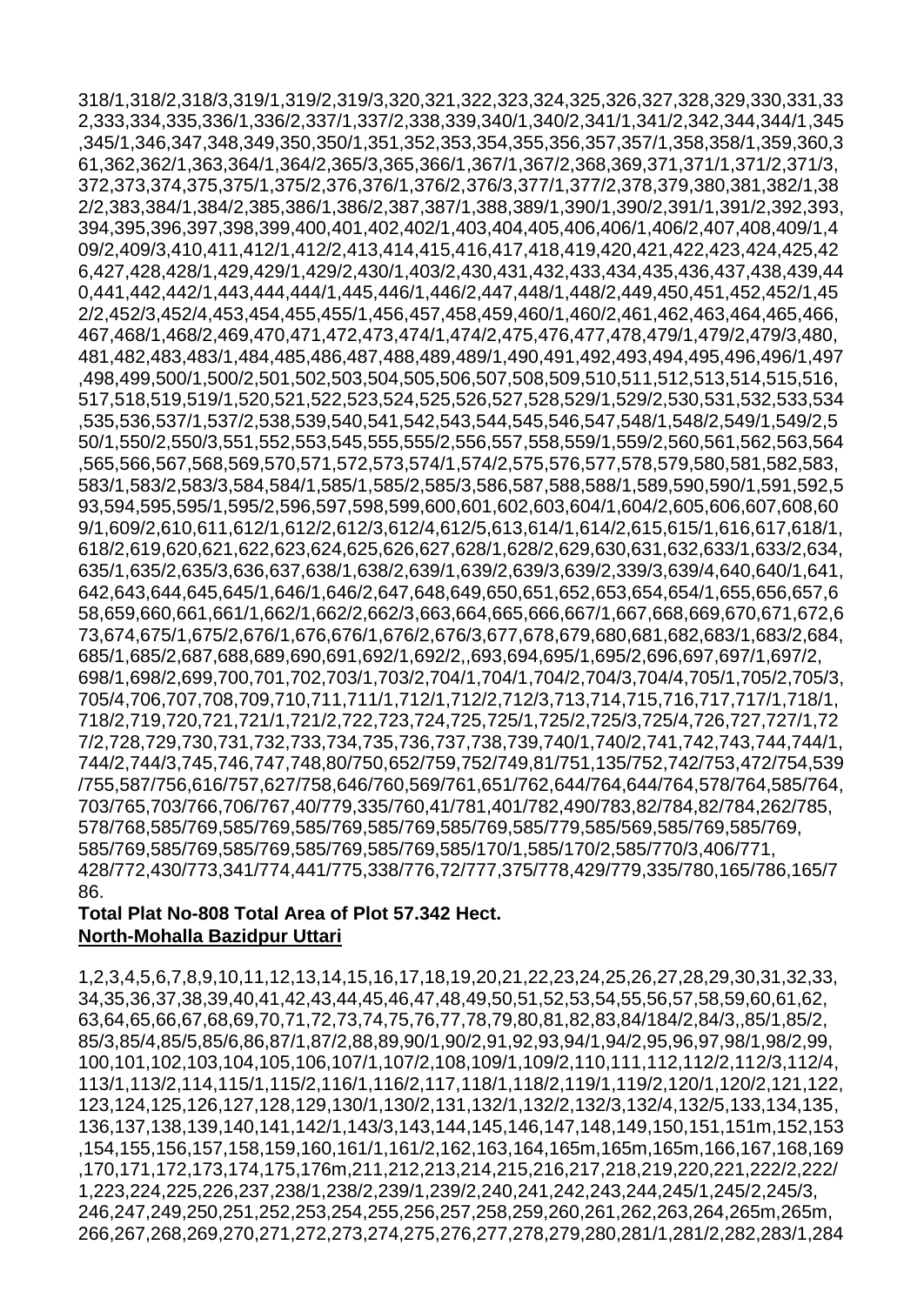,285,286/1,286/2,287,288,289,290,291,292,393,394,395,397,398,381/199/1,381/199/2/1,381 /199/2/2,281/300,13/301,46/302,46/302,46/302,46/302,49/303,49/303,108/305,125/306,154/ 307,162/308,169/309,219/311,247/312/1,247/312/2,249/314/1,249/314/2,250/315/1,250/315/ 2,221/316/1,221/316/2,34/317, 34/318,46/304,236/319. **Total Plat No-324 Total Area of Plot 21.573 Hect.**

#### **North-Mohalla Akbarpur Adam**

1,2,3,4,5,6,7,8,9,10,11,12,13,14,15,16,17,18,19,20,21,22,23,24,25,26,27,28,29,30,31,32,33, 34,35,36,37,38,39,40,41,42,43,44,45,46,47,48,49,50,51,52,53,54,55,56,57,58,59,60,61,62, 63,64,65,66,67,68,69,70,71,72,73,74,75,76,77,78,79,80,81,82,83,84,85,86,87,88,89,90,91, 92,93,94,95,96,97,98,99,100,101,102,103,104,105,106,107,108,109,110,111,112,113,114, 115,116,117,118,119,120,121,122,123,124,125,126,127,128,129,130,131,132,133,134,135, 136,137,138,139,140,141,142,143,144,145,146,147,148,149,150,151,152,153,154,155,156, 157,158,159,160,161,162,163,164,165,166,167,168,170,171,172,173,174,175,176,177,178, 179,180,181,182,183,184,185,186,187,188,189,190,191,192,193,194,195,196,197,198,199, 200,201,202,203,204,205,206,207,208,209,210,211,212,213,214,215,216,217,218,219,220, 221,222,223,224,225,226,227,228,229,230,231,232,233,234,235,236,237,238,239,240,241, 242,243,244,245,246,247,248,249,250,251,252,253,254,255,256,257,258,259,260,261,262, 263,264,265,266,267,268,269,270,271,272,273,274,275,276,277,278,279,280,281,282,283, 284,285,169.

**Total Plat No-285 Total Area of Plot 16.461 Hect.**

#### **North-Mohalla Kurchanpur**

1,2,3,4,5,6,7,8,9,10,11,12,13,14,15,16,17,18,19,20,21,22,23,24,25,26,27m,27m27m27m27m ,28,29,30,31,32,33,34,35,36,36/1,36/2,36/3,38,39m,39m,40,41/1,41/2,42/1,42/2,42/3,43,53/1 ,53/2,54/1,54/2,55,56,57,58/1,58/2,59/1,60,69/1,69/2,60/2,60/2,71/2m,71/1m,72,62/1,73/2, 74,75,76/1,76/2,77,78/2m,78/2m,78/3,78/4,78/5,79,80,81,82,83,84,85,86,87,88,89,90,91,92, 93,94,95,96,97,98/1,98/2,98/3,99,100,101,102,103,104,105,106,107,108,109,110,111,112, 113,114,115,116,117,118,119,120,122,123,124/2,125,126,128,129,130,131m,131m,132,133 ,134,135,136,137,138,139,140,141,142,143,144,145L,147m,147m,148k,150,151/1,165,166, 167,168,169,170,171,172,173,174,175,176,177,178,179,180,181,182,183,184,185,186,187, 188s,190,191/1,192s,200/1,200/2,202,203,204/1,204/2,205,206,207,208,209,210,211/1,211/ 2,212/1,212/2,213/1,214/1,216to256,258/1,258/2,259,260,261/2,136/262,156/263,156/264, 156/265m,156m/265/1,169/266/1,169/266/2,169/266/3,244/267,258/268,258/269/1,258/268/ 2,123/260,153/261.

**Total Plat No-227 Total Area of Plot 12.017 Hect.**

#### **North-Mohalla Araji Sukkhipur**

7m,8,9,10,17,18,19,20m,20m,20m,21/1,21/2,22,23,24,25,26,29,30,31/1,31/2,31/3,35m/1, 35m/2,35/2,37,38,44,45,46,47,48,49,50,51,53,53,54/1,54/2,55/1,55/2,56/1,56/2,57,58/1,58/2, 58/3,59,60,61,62,63,64/1,64/2,65,66,67,68,69,70/1,70/2,70/3,70/4,71/1,71/2,72/1,72/2,73,74, 75/1,75/2,76,77,78,79,80,81,83,84,85,86,87/1,87/2,88,89,90,38/91,36/92,80/93,1,2,3,4,5,6, 11/1,11/2,11/3,11/4,11/5,12,13,14/1,15,16,27,28/1,28/2,33,34,36, 39,40,41,43,48,52,56/1,44. **Total Plat No-119 Total Area of Plot 11.006 Hect.**

#### **North-Mohalla Mohal Painda or Bodkarpur**

1,2,3,4,6,7/1,9/1,9/2,11/2,12,13,16/1,16/2,17,17,17,17,20/1,20/2,20/3,21,22/1,23,24/1,25,26, 27,28,29,30,31,32,34,35,37,38,39,40,41,43,44,45,46,47/1,47/2,48,51,52,53,54,55,56,58,59, 60,61,62,63,64,65,66,67,69,70/1,70/2,71,74,75,76,77,78/1,78/2,79/1,79/2,80,81,82,83/1,84/1 ,84/2,84/3,85/1,85/2,85/3,85/4,85/5,85/6,,86,87,88,89,90/1,90/2,90/3,91,92M,92M,93,94,95/1 ,95/2,95/3,96/1,96/2,97,98,99/1,99/2,100,101,102,104,105/1,105/2,106,110,111,112,115,116 ,118,119,121,121,130,133,134,135,136,137/1,137/2,137/3,138,142,145,146/2,147/2,148,149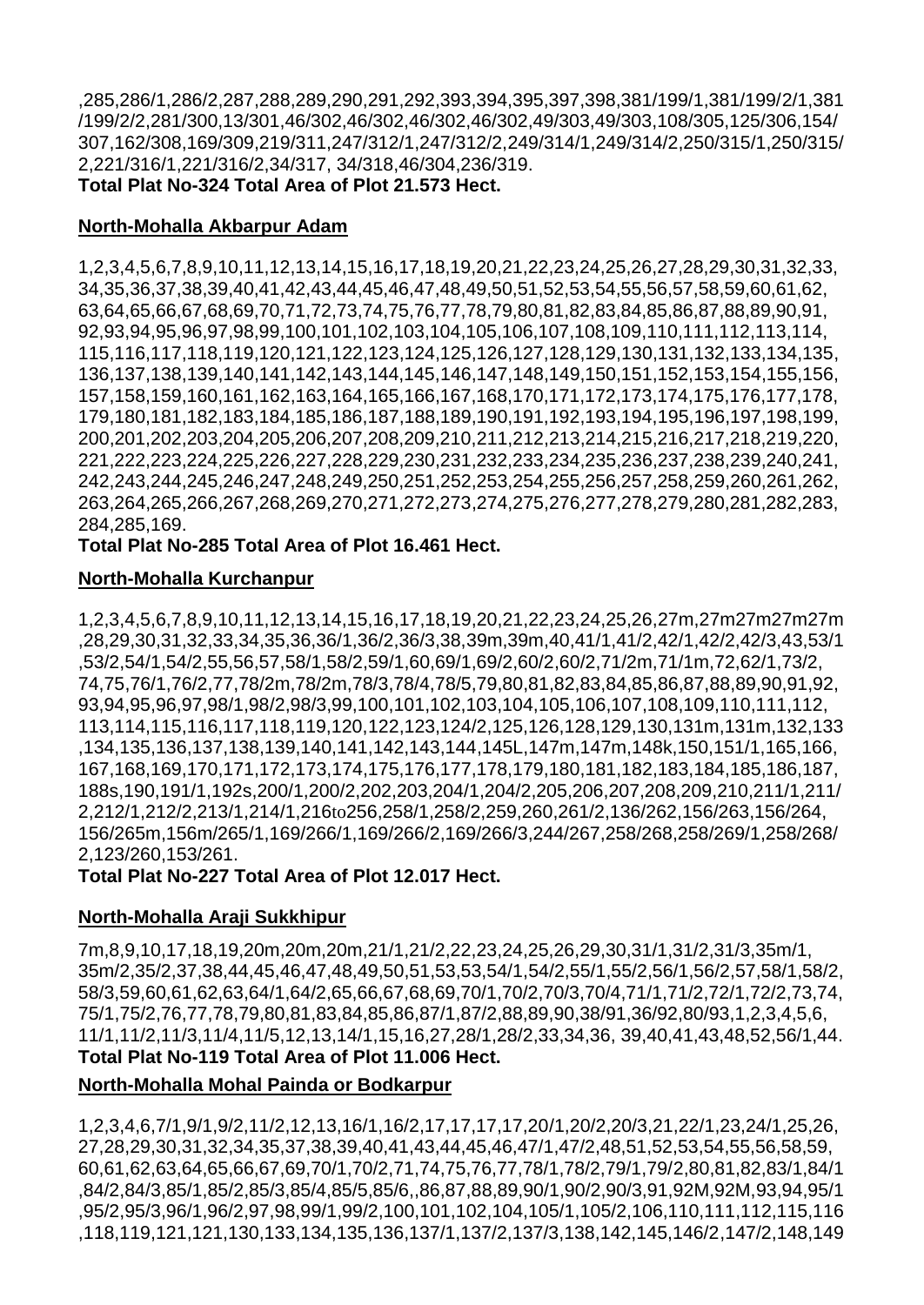,150,151,152,153,154,156,157,158,160,162/2,162/2,163,164,165,166,167,168/2,169,170/1, 170/2,171,172,173,175,176,177,178,179,180,181,182,185/1,185/2,186/1,186/2,187,188/1,18 8/2,189/1,189/2,196/1,196/2,30/201,32/202,182/203,5,8/1,8/2,10,11/2,12/2,14/1,14/2, 18/2,18/1,18/3,19,24/2m,33,36,40,42,49,50,68,72,73,103,113,114,115/1,117,120,131,139, 140,141/1,141/2,141/3,146/1,146/2,146/3,146/4,147/1,159,161,162/1,168/1,173/1,174, 183,184,185.

# **Total Plat No-233 Total Area of Plot 13.458 Hect.**

### **North-Mohalla Mardanpur**

1/1,1/2,1/3,2m,3m,4m,5,6,7,8,9,10,11,12,13,14,15,16/1,16/2,16/3,16/4,16/5,,17,18,19/1,19/2, 20/1,20/2,21/1,21/2,22/1,22/2,23,31,32,33/1,33/2,33/3,34,52/1,70/1,109/2,110/1,111/1,111/2, 112,118/1m,118/19,119,65/123,1/1m,1/1m,1/1m,1/1m,2m,3,5/1/1,5/1/2,5/1/2,5/2,5/3,5/4,9, 16/2,20/2,24,25,26,28la0,28la0,29,30,35,36,37m,37m,37m,37m,38,39,40,41m,41m,41m,42, 43/1,43/2,44/1,44/2,44/3,44/4,44/5,45,46/1,46/2,46/3,47,48/1,48/2,48/3,48m,48m,49/1,49/2, 50/1,50/1,51,51/1,52,53,54,55,56/1,57/1,57/2,57/3,57/4,57/5,58,59,60/1,60/2,61,62/1,62/2,62 /3,63,64/1,64/1,64/2,65/1,65/2,65/3,66,67,68,69/1,69/2,70/2,70/3,70/1,71/1,72/1,72/2,73/2, 73/3,74,75,76,77,78/1,78/2,79,80,81,82/1,82/2,83,84,86,87,88,89,90,91,92,93,94,96,97,98, 99,110/1,100/2,101,102,103,104,105/1,106,107,108,109,113/1,113/2,114/1,114/2,115/1,115/ 2,116,117,118.120/1,120/2, 120/4,120/5,36/121,6/122,51/124.

# **Total Plat No-198 Total Area of Plot 7.982 Hect.**

# **North-Mohalla Araji Gurajikhani**

5,6,7,8,9,10m,10m,,11/1,11/2,11/3,12m,12m,12m,13m,13m,14m,14m,15m,15m,15m,16m, 16m,17,18m,18m,18m,19,20,21,22,23,24,25,26,27,28,29,30,31,32,33,34,35/1,35/2,36,37,38, 39,40,41,41,42,42,42,43,44,45,45,26/46,43/47,43/47,1,2,3/1,3/2,3/3,3/4,3/4,3/4,3/4,3/4,4,6,8, 17,25/2,26.

# **Total Plat No-77 Total Area of Plot 6.203 Hect.**

#### **North-Mohalla Firosepur**

2/1,9,13,14,15,17,18,19,20,21,22,23,24m,25,26,29,30,31,32,33,35,36,38,39/1,39/2,40,41,42, 43,44,45,46,47,48,50/1,50/2,51,52/1,52/2,53,54,55,56,57,58,59,60,61,63,64,65,66,67,68,69/ 1,69/2,70,71,72/1,72/2,73,75,76,77,78,79/1,79/2,79/3,80/1,80/2,81,82,83,84,85.86,87,89, 90/1,90/2,91,92,93.,94,.95,96/1,96/2,97/1,97/2,98,99/1,99/2,100,102,103/1,103/3,104,105, 106,107/1,108,109,110/1,110/2,111,112,113,114,115,116,117,119,120,121,122,123,125,126 ,127,128,129,131,132,133,134,137/1,137/2,138/1,138/2,139,140,141,142,144,145,146,147, 148,149/1,150/1,150/2,151,154,155,156,157,161/1,161/2,162,163,164,165,166,167,168, 169/1,172,89/176,1,2/2,2/3,3.4,5,6/1,6/2,7,8,10,11,12,16,76,88,101,117,118,124,130,135, 136,152m,153,169/2,170,173,176/2,174/1,174/2,175.

#### **Total Plat No-191 Total Area of Plot 13.503 Hect. North-Mohalla Jitapatti**

1,2/1,2/2,3,4,5,6,7,8,9,10,11,14,15,16,17/1,18,19,20,21,22,23,24,25,26,27,28,29,30,31,32,33 ,34,35,36.37,38,39,40,41,42,43,44,45,46,47,48,49,50,51,52,53,54,55,56/1,56/2,57,58,1/1,1/2 ,12,13,16,16/2,23,49/1,49/2, 57/60.

#### **Total Plat No-68 Total Area of Plot 3.522 Hect.**

# **North-Mohalla Dhannupur**

91m,126,128/1,129,130,131,132,133,134/1,134/2,135,136,137m,138,145,146,147,149m,150 ,152/1,152/2,153,154,155,157,157m,159,160,161,162,165,166,167,168,169,171/1,170/2,171 ,172,173,174,175,176,177,178,179,180,181,182,181,185,186,187/3,187/4,187/5,187/6,187/4 ,187/3m,127,128,144,148m,151,156,162/1,162,164,184,187/1,187/2,187/7,187/8,187/9, 187/10.

**Total Plat No-74 Total Area of Plot 4.978 Hect.**

# **North-Mohalla Rauja Arjan**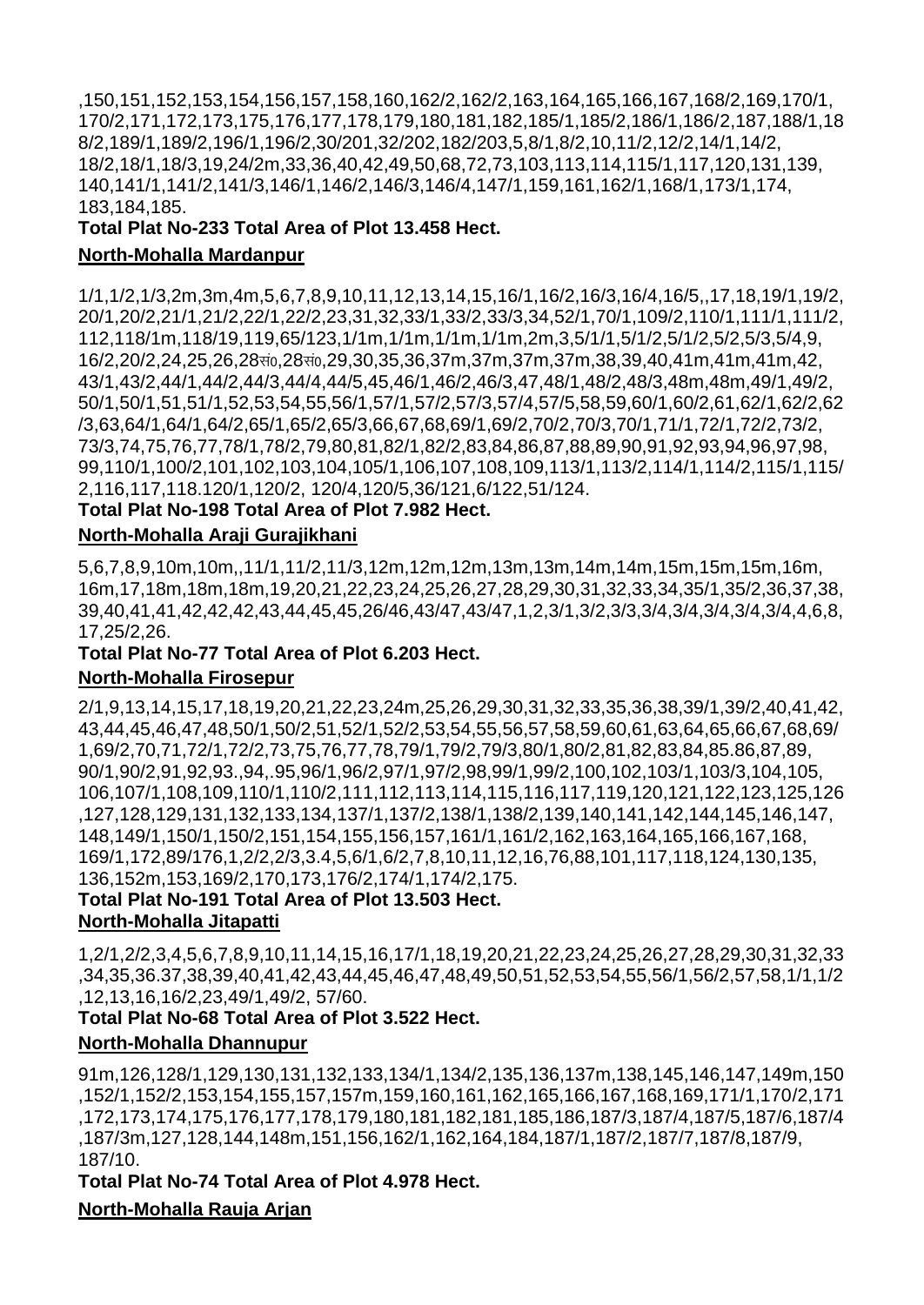1,2,3,4,5,6,7,8,9,10,11,12,13,14,15,16,17,18,19,20,21,22,23,24,25,26,27,28,29,30,31,32,33, 34,35,36,37,38,39,40,41,42,43,44,45,46,47,48,49,50,51,52,53,54,55,56,57,58,59,60,61,62,6 3,64,65,66,67,68,69,70,71,72,73,74,75,76,77,78,79,80,81,82,83,84,85,86,87,88,89,90,91,92, 93,94,95,96,97,98,99,100,101,102,103,104,105,106,107,108,109,110,111,112,113,114,115, 116,117,118,119,120,121,122,123,124,125,126,127,128,129,130,131,132,133,134,135,136, 137,138,139,140,141,142,143,144,145,146,147,148,149,150,151,152,153,154,155,156,157, 158,159,160,161, 162,163,164,165,166,167,168,170,171,172.

**Total Plat No-172 Total Area of Plot 10.290 Hect.**

#### **North-Mohalla Jiyanipur**

1,2,3,4,5,6,7,8,9,10,11,12,13,14,15,16,17,18,19,20,21,22,23,24,25,26,27,28,29,30,31,32,33, 34,35,36,37,38,39,40,41,42,43,44,45,46,47,48,49,50,51,52,53,54,55,56,57,58,59,60,61,62,6 3,64,65,66,67,68,69,70,71,72,73, 74,75,76,77,78,79.

# **Total Plat No-79 Total Area of Plot 6.446 Hect.**

# **North-Mohalla Shahbuddinpur**

1,2,3,4,5,6,7,8,9,10,11,12,13,14,16,17,18,19,20,21,22,23,24,25,26,27,28,29,30,31,32,33,34, 35,36,37,38,39,40,41,42,43,44,45,46,47,48,49,50,51,52,53,54,55,56,57,58,59,60,61,62,63, 64,66,67,68,69,70,71,72,73,74,75,76,77,78,79,80,81,82,83,84,85,86,87,88,89,90,91,92,93, 94,95,96,97,98,99,100,101,102,103,104,105,106,107,108,109,110,111,112,113,114,115,116 ,117,118,119,120,121,122,123,124,125,126,127,128,129,130,131,132,133,134,135,136,137, 138,139,140,141,142,143,144,145,146,147,148,149,150,151,152,153,154,155,156,157,158, 159,160,161,162,163,164,165,166,167,168,169,170,171,172,173,174,175,176,177,178,179, 180,181,182,183,184,185,186,187,188,189,190,191,192,193,194,195,196,197,198,199,200, 201,202,203,204,205,206,207,208,209,210, 211,212,214,215,216,217,218,219.

# **Total Plat No-215 Total Area of Plot 18.694 Hect. North-Mohalla Bagichashah Mohammad**

1,2,3,4,5,6,7,8,9,10,11,12,13,14,15,16,17,18,19,20,21,22,23,24,25,26. **Total Plat No-26 Total Area of Plot 1.602 Hect.**

#### **North-Mohalla Mandi Naseeb Khan**

1,2,3,4,5,6,7,8,9,10,11,12,13,14,15,16,17,18,19,20,21,22,23,24,25,26,27,28,29,30,31,32,33, 34,35,36,37,39,40,41,42,43,44,46,47,48,49,50,51,52,53,54,55,56,57,58,59,60,61,62,63,64, 65,66,67,68,69,70,71,72,73,74,75,76,77,78,79,80,81,82,83,84,85,86,87,88,89,90,91,92,93, 94,95,96,97,98,99,100,101,102,103,104,105,106,107,108,109,110,111,112,113,114,115,116 ,117,118,119,120,121,122,123,124,125,126,127,128,129,130,131,132,133,134,135,136,137, 138,139,140,141,142,143,144,145,146,147,148,149,150,151,161,162,163,164,165,166,167, 168,169,170,171,172,173,174,175,176,177,178,179,180,181,182,183,184,185,186,187,188, 189,190,191,192,193,194,195,196,197,198,199,200,201,202,203,204,205,206,207,208,209, 210.

# **Total Plat No-199 Total Area of Plot 16.504 Hect. North-Mohalla Rasulabad**

1,2,3,4,5,6,7,8,9,10,11,12,13,14,15,16,17,18,19,20,21,22,23,24,25,26,27,28,29,30,31,32,33, 34,35,36,37,38,39,40,41,42,43,44,45,46,47,48,49,50,27/51,27/52,36/53,36/54,36/55,36/56, 27/57,27/58,27/59,27/60,20/61, 20/62,27/63.

# **Total Plat No-63 Total Area of Plot 7.153 Hect. North-Mohalla Rizvi Khan**

1,2,3,4,5,6,7,8,9,10,11,12,13,14,15,16,17,18,19,20,21,22,23,24,25,26,27,28,29,30,31,32,33, 34,35,36,37,38,39,40,41,42,43,44,45,46,47,48,49,50,51,52,53,54,55,56,57,58,59,60,61,62, 63,64,65,66,67,68,69,70,71,72,73,74,75,76,77,78,79,80,81,82,83,84,85,86,87,88,89,90,91, 92,93,94,95,96,97,98,99,100,101,102,103,104,105,106,107,108,109,110,111,112,113,114, 3/115,3/116,14/117,34/118,36/119,38/120,38/121,49/122,53/122,60/124,60/125,87/126,25/1 27,25/128,3/129,63/130,63/131.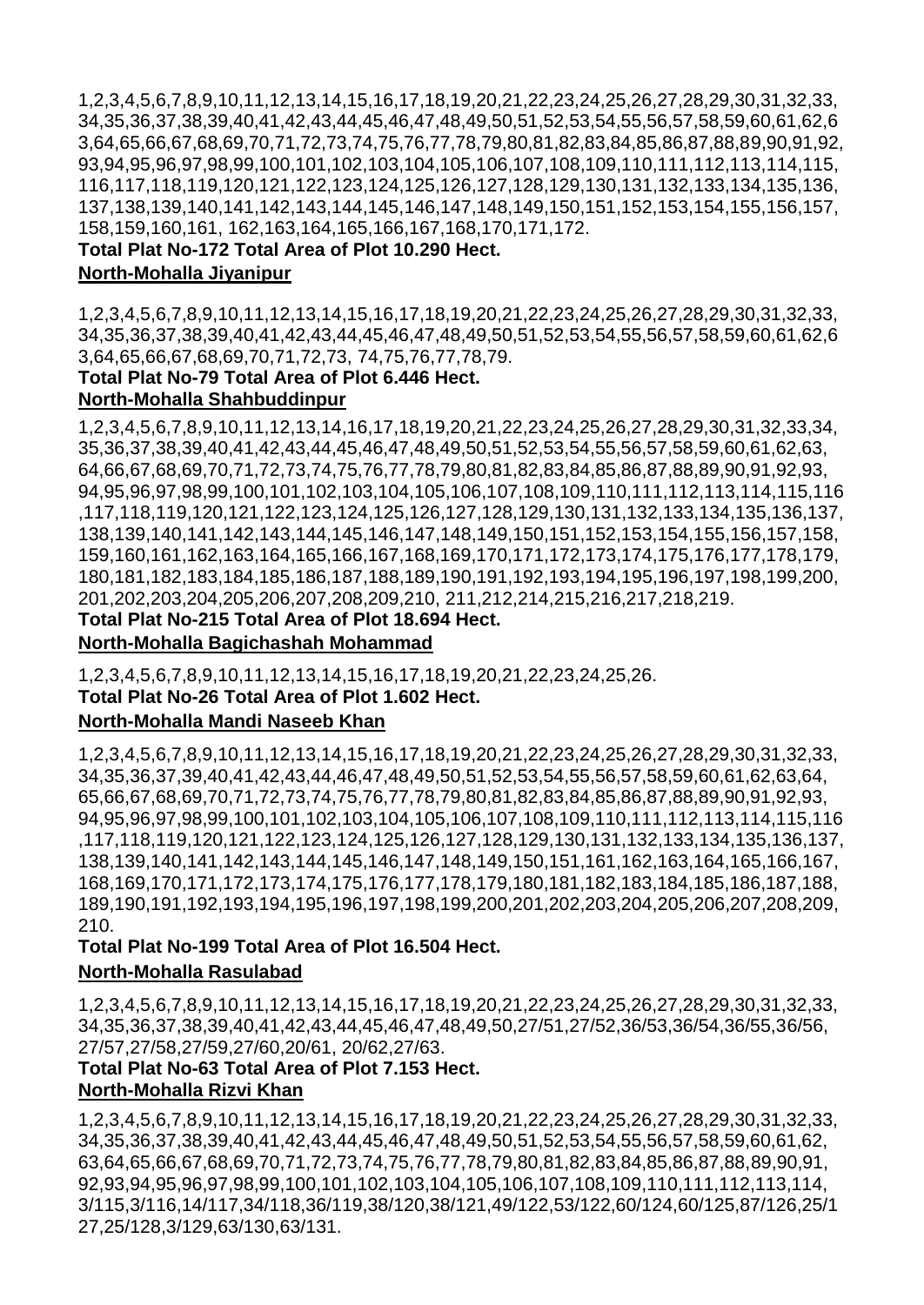# **Total Plat No-131 Total Area of Plot 13.924 Hect.**

# **North-Mohalla Urdu Bazar**

1,2,3,4,5,6,7,8,9,10,11,12,13,14,15,16,17,18,19,20,21,22,23,24,25,26,27,28,29,30,31,32,33, 34,35,36,37,38,39,40,41,42,43,44,45,46,47,48,49,50,51,52,53,54,55,56,57,58,59,60,61,62, 63,8/64,52/65,13/66,18/67,36/68, 52/69,52/70. **Total Plat No-70 Total Area of Plot 8.237 Hect.**

#### **North-Mohalla Alfistinganj**

1,2,3,4,5,3/6,3/7. **Total Plat No-7 Total Area of Plot 1.359 Hect.**

#### **North-Mohalla Dhargartola**

1,2,3,4,5,6,7,8,9,10,11,12,13,14,15,16,17,18,19,20,21,22,23,24,25,26,27,28,29,30,31,32,33, 34,35,36,37,38,39,40,41,42,43,44,45,46,47,48,49,50,51,52,53,54,55,56,57,58,59,60,61,62, 63,64,65,66,20/67,19/68,18/69, 65/70,25/71.

**Total Plat No-71 Total Area of Plot 8.048 Hect.**

#### **North-Mohalla Alam Khan**

1,2,3,4,5,6,7,8,9,10,11,12,13,14,15,16,17,18,144/19,6/20,21.

**Total Plat No-21 Total Area of Plot 2.559 Hect.**

#### **North-Mohalla Umar Khan**

1,2,3,4,5,6,7,8,9,10,11,12,13,14,15,16,17,18,19,20,21,22,23,24,25. **Total Plat No-25 Total Area of Plot 3.799 Hect. North-Mohalla Ishapur** 

122,123,124/1,124/2,125,126,127,128/1,128/2,129/1,129/2,129/3,129/4,129/5,132/1,132/2, 132/3,132/4,135/1,135/2,143,144/1,144/2,191/1,191/2,191/3,191/4,193,194/1,194/2,194/3, 195,197/1,197/2,197/3,197/4,197/5,197/6,198,199/1,199/2,199/3,200,202,203,204,205,206, 207,209,210,211,212,214,215,216,123,192.

#### **Total Plat No-58 Total Area of Plot 4.151 Hect.**

#### **North-Mohalla Bhandari**

13,15,16,17,18,1/1,1/2,2,3/1m,3/1m,3/2,4,5,6/1,6/2,6/3,7,8m,8m,9,10,11,12/1,12/2,14/1,14/2, 19,20m,20m,21/1,21/2,21/3,22,23,24/1,24/2,25/1m,25/1m,25/2,25/3,26,27,29,30,31,32,33,34 ,35,36,37,38,39,40,41,42,43,44,45,46/1,46/2,47,48,49/1,49/2,50,51,25/52,28/53,25/54,25/55, 46/56, 46/57,46/58,46/59.

# **Total Plat No-75 Total Area of Plot 6.422 Hect. North-Mohalla Khwajigitola**

22/1,22/2,23/1,23/2,25,27,28,29,32,33,41,42/1,42/2,42/2,47/1,47/2,49/1,49/2,4/51,1,2,3,4/1, 4/2,5/1,5/2,6/1,6/2,6/3,6/4,6/5,6/6,6/7,7,8,9/1,9/2,10,13,14,15,16,17/1,17/2,18/1m,18/2m, 18/3m,18/4m,18/5m,18/6m,19,20,21/1,21/2m,21/2,21/3,21/4,21/5,21/6,21/7,21/8m,21/8m, 21/9,21/10,24,36,30,31/1m,31/1m,33/1,34/1,34/3,34/4,35,36/1,36/1,36/2,37,38,39,40/1m, 40/1,40/2,40/3,40/4,40/5,40/8,40/9,40/10,42/3,43m,43/2,43m,43m,43m,43m,44,45/1m,45/1m ,45/1m,45/1m,45/1m,45/2m,45/2m,46/1,46/2,46/3,48,50/1,50/2, 50/3,40/51,40/52.

**Total Plat No-113 Total Area of Plot 6.595 Hect.**

**Total Gata no. of existing Municipal Council- 14,547 Total Areas of existing Municipal Council- 1463.246 Hect.**